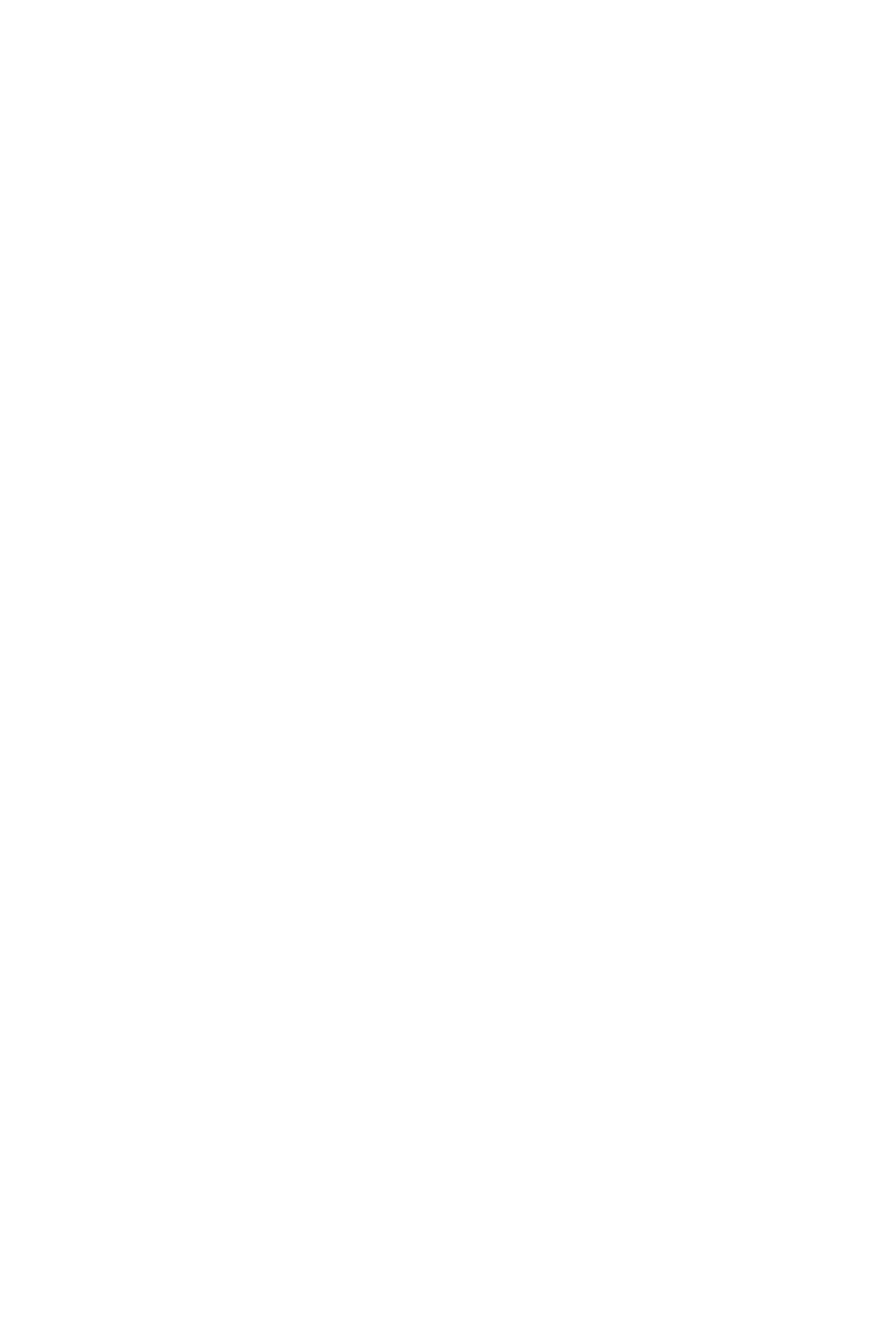### **THE PROCEEDINGS**

**of**

## **The South Carolina Historical Association**

#### **2012**

Robert Figueira and Stephen Lowe

Editors

The South Carolina Historical Association Department of History The Citadel, Charleston, South Carolina *www.palmettohistory.org/scha/scha.htm* © South Carolina Historical Association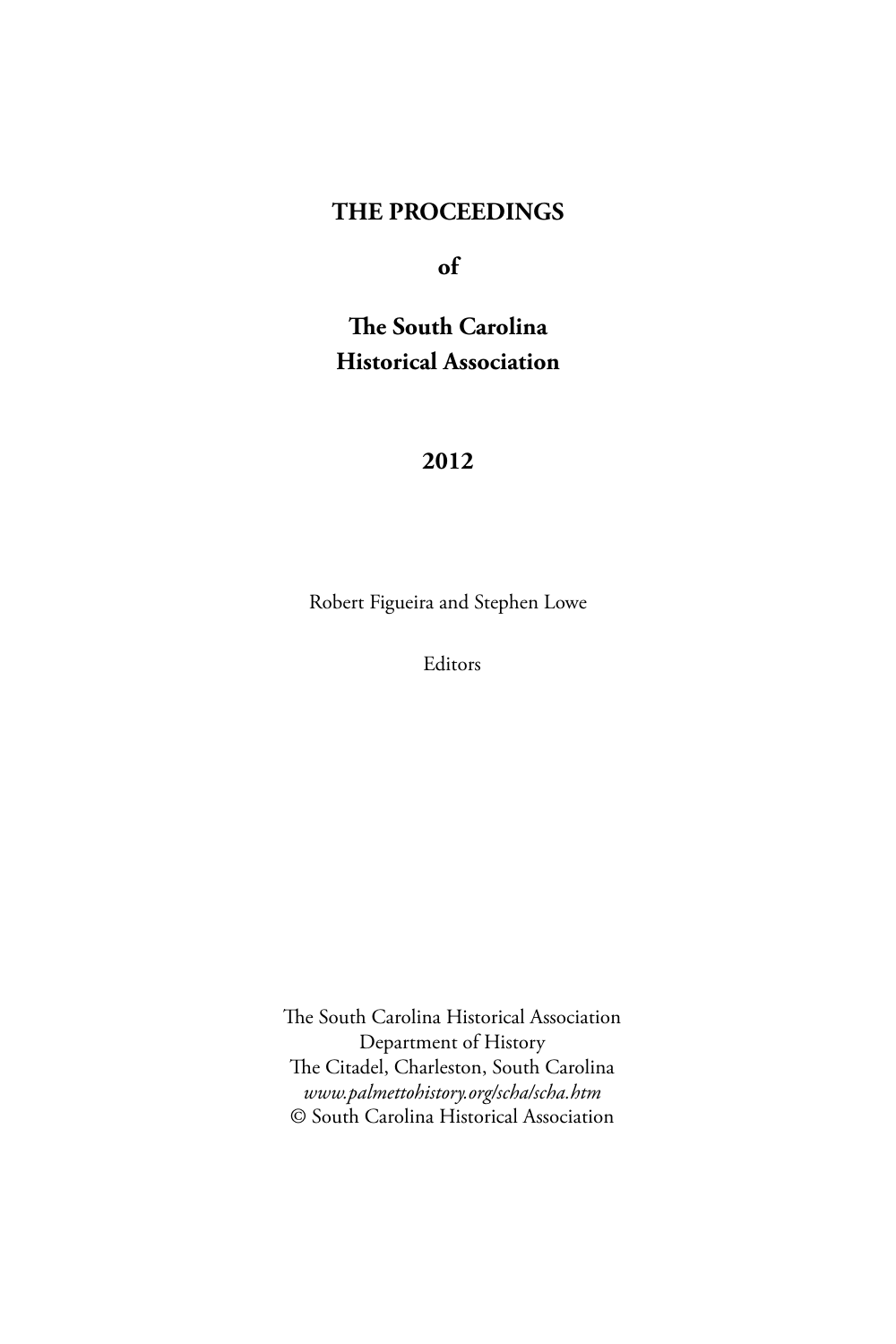*President:* Paul Thompson, North Greenville University *Vice President:* Fritz Hamer, South Caroliniana Library *Secretary:* Michael Kohl, Clemson University *Treasurer:* Amanda Mushal, The Citadel

*Executive and Editorial Board Members* Vernon Burton, Clemson University (2012) Brenda Thompson-Schoolfield, Bob Jones University (2012) Sarah Miller, University of South Carolina Salkehatchie (2013) Stefan Wiecki, Presbyterian College (2013) Janet Hudson, University of South Carolina Extended University (2014) W. Eric Emerson, South Carolina Department of Archives and History (2014) Robert C. Figueira, Lander University, editor Stephen Lowe, University of South Carolina Union, editor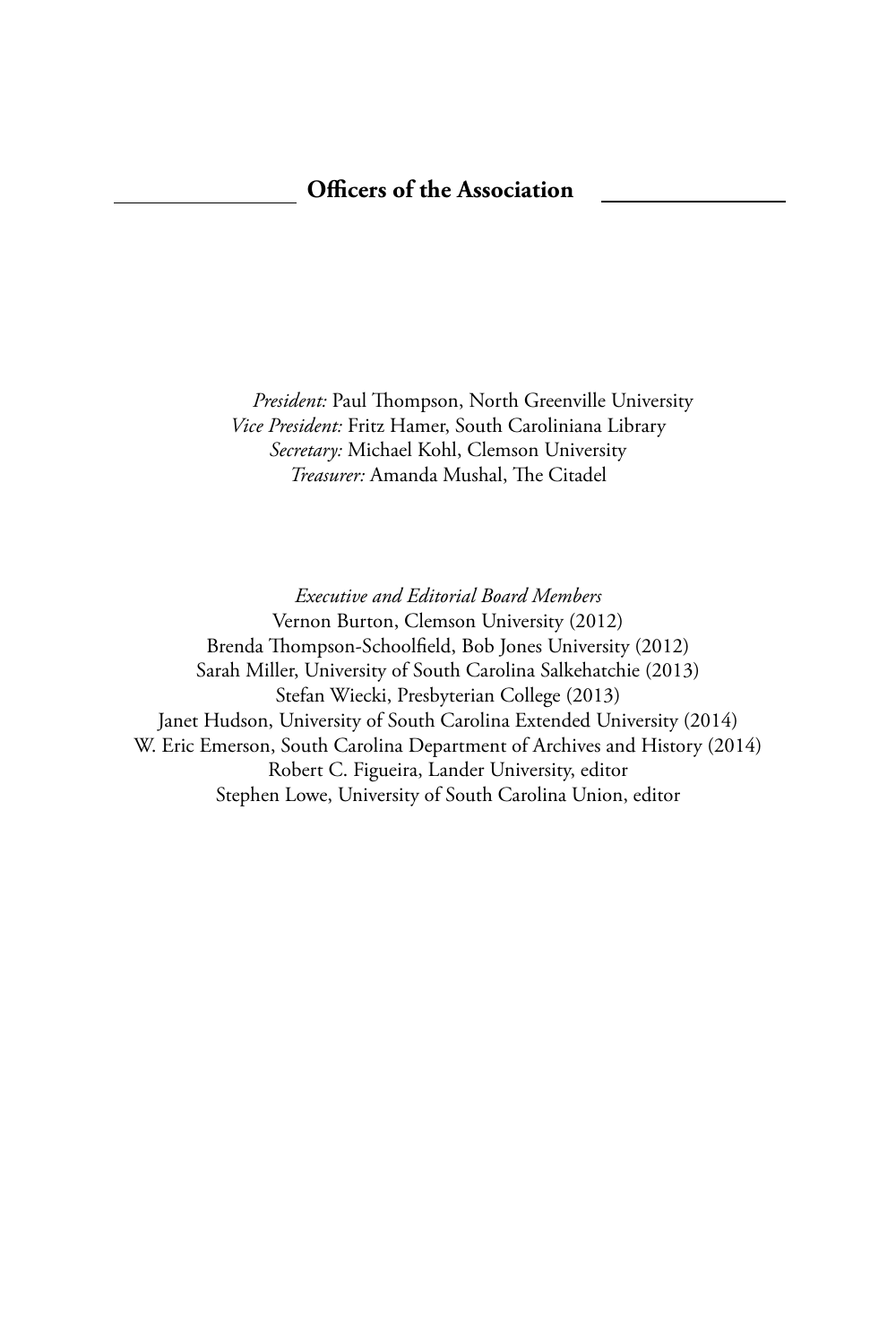#### **Editors' Notes**

*The Proceedings of the South Carolina Historical Association* is a refereed journal containing selected papers presented at the annual meeting. The editors and the other members of the Executive Board serve as the editorial committee, which is assisted by external reviewers chosen for their expertise.The opinions expressed in this journal represent the views only of the individual contributors; they do not reflect the views of the editors, other members of the editorial committee, or the South Carolina Historical Association. The South Carolina Historical Association asserts its copyright to the contents of this journal.

The editors are especially indebted to those colleagues who reviewed papers for publication. Their comments and suggestions have greatly improved the quality of the papers presented here. Reviewers for the 2012 volume were:

> Bruce Brasington, West Texas A&M University M. Ryan Floyd, Lander University Carmen V. Harris, University of South Carolina Upstate Sarah Miller, University of South Carolina Salkehatchie

The editors wish to thank the authors whose papers are published here for their cooperation in revising their oral presentations and their written submissions. As has been the case often in the past, the assistance of W. Eric Emerson and the South Carolina Department of Archives and History has been crucial in the production of this volume. Finally, very special thanks must be accorded to Judy Andrews for copy preparation and copyediting. Her speedy, careful, and judicious work in this capacity has once again greatly enhanced this volume.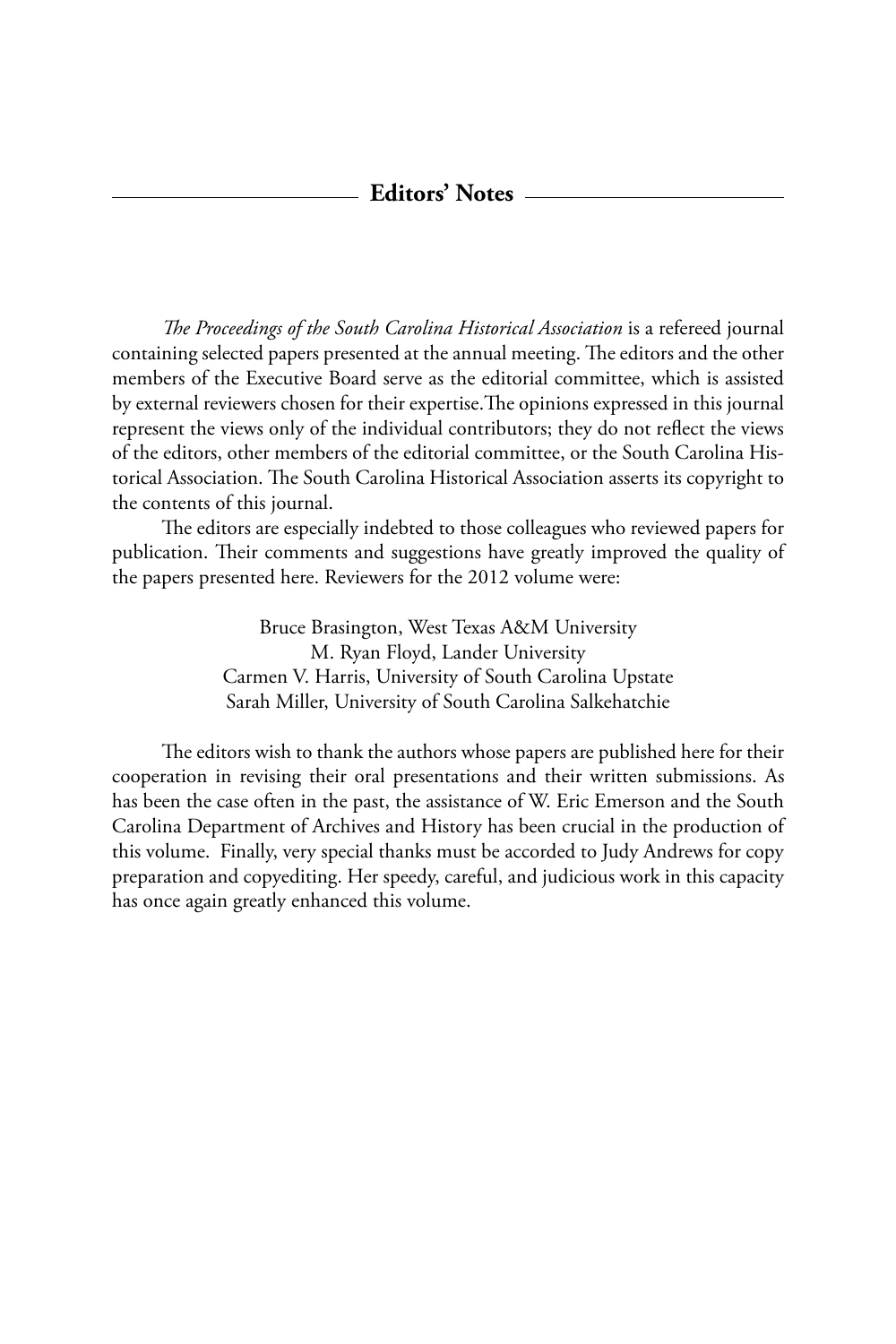#### **A Notice to Contributors Concerning Style**

The editorial committee invites submission of manuscripts from authors of **1** papers presented at the annual meeting. On the recommendation of reviewers and editors, manuscripts may be published in *The Proceedings of the South Carolina Historical Association*.

In general, manuscripts should not exceed 4500 words (about eighteen doublespaced pages) including endnotes. As soon as possible after the annual meeting, authors should submit two paper copies and one electronic copy to the editors for review. The electronic copy should be submitted as an e-mail attachment in Word for Windows or WordPerfect for Windows format. E-mail addresses for the editors follow this note. The electronic text should be flush left and double-spaced, with as little special formatting as possible. Do not paginate the electronic version of the paper. All copies should use 12-point type in the Times New Roman font. Place your name and affiliation, along with both electronic and postal contact information, on a separate page. The title of the paper should be at the top of the first page of the text, in bold type. Please use margins of one inch throughout your paper and space only once between sentences. Indent five spaces without quotation marks all quotations five or more lines in length.

Documentation should be provided in endnotes, not at the foot of each page. At the end of the text of your paper double-space, then type the word "NOTES" centered between the margins. List endnotes in Arabic numerical sequence, each number followed by a period and space, and then the text of the endnote. Endnotes should be flush left and single-spaced. If your word-processing program demands the raised footnote numeral, it will be acceptable. Foreign words and titles of books or journals should be italicized. For the rest, *The Proceedings of the South Carolina Historical Association* adheres in matters of general usage to the *The Chicago Manual of Style*.

Editors: Robert Figueira, Lander University, figueira@lander.edu Stephen Lowe, University of South Carolina Union, lowesh@mailbox.sc.edu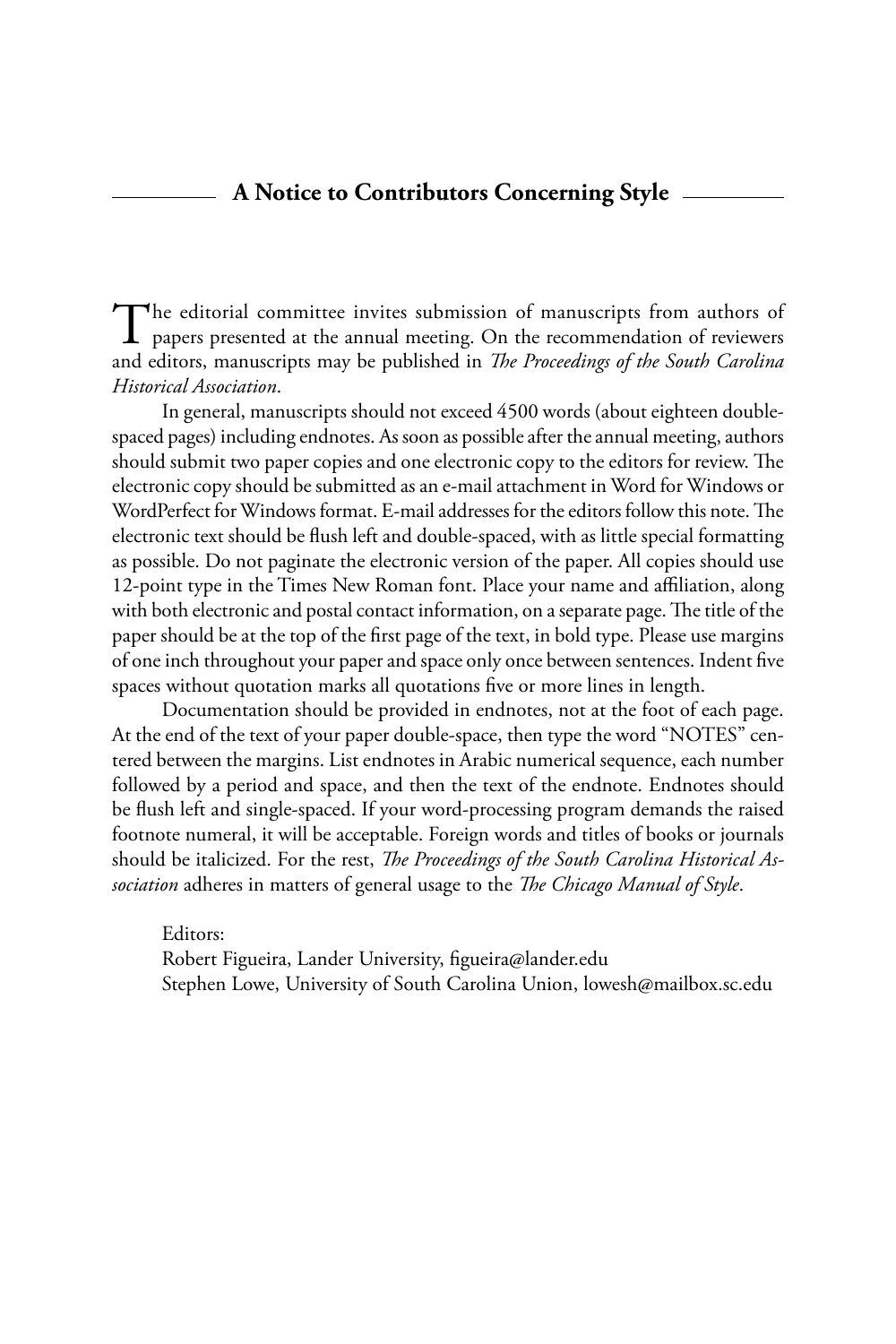### **Contents**

| An Interpretation of the Denmark Vesey Insurrection Scare7<br>Lacy Ford, University of South Carolina Columbia (Keynote Address)                                             |
|------------------------------------------------------------------------------------------------------------------------------------------------------------------------------|
| Aneilya Barnes, Coastal Carolina University                                                                                                                                  |
| "Democracy in Black and White": Wil Lou Gray, Black Illiteracy, and Progress<br>Mary Mac Ogden, Asheville-Buncombe Technical College                                         |
| Thomas Sumter and the Battle for State Sovereignty: A Research Note on<br>Thomas Lynwood Powers, University of South Carolina Sumter                                         |
| "On the Bridge Near Harpers Ferry at Midnight": the Journal of the<br>Karl Rohr, Newberry College                                                                            |
| Sowing Seeds of Democracy in post-World War II Germany:<br>Denazifying and Reeducating the Law School Faculty of Munich University 75<br>Stefan Wiecki, Presbyterian College |
|                                                                                                                                                                              |
| Minutes of the Seventy-ninth Annual Meeting 12 March 2011 91                                                                                                                 |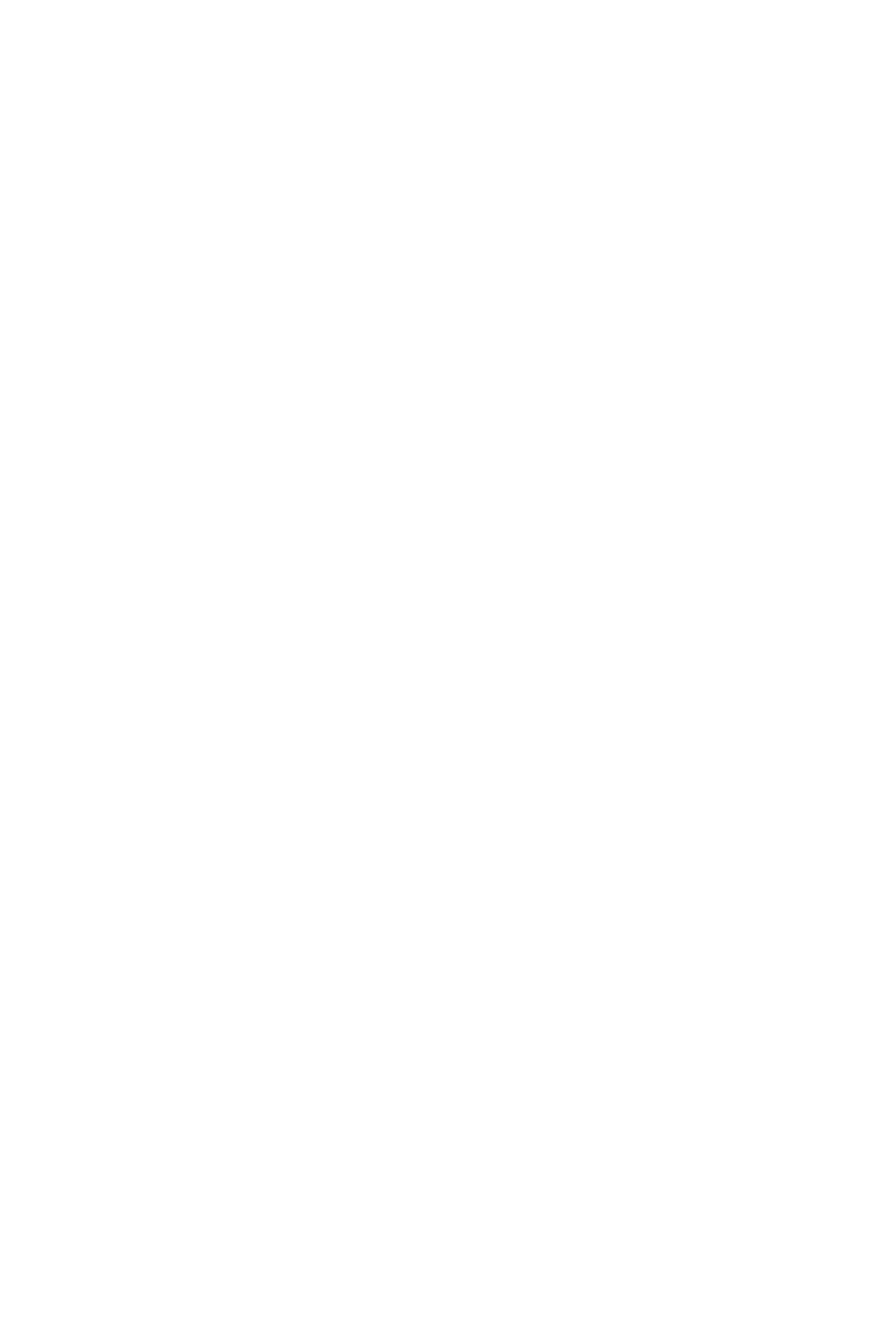## **An Interpretation of the Denmark Vesey Insurrection Scare**

Lacy Ford

Public and private commentary on the alleged causes of the Denmark Vesey insur-<br>rection plot and recommendations for preventing future insurrections appeared<br> $\frac{1}{2}$ with frequency in the Charleston press while the so-called "Vesey Court," the body convened by Charleston Intendant (or mayor) James Hamilton to mete out "justice" in the matter of the insurrection plot, was still conducting its investigation and trials in July 1822.<sup>1</sup> As early as 19 July, one Charleston white publicly sounded the call for stricter laws controlling the city's slaves, recommending specifically the tighter regulation of dram shops and slaves who hired out. In the weeks and months that followed this first proposal, a series of public meetings, letters-to-editors, newspaper editorials, grand jury presentments, pamphlets, petitions, and memorials gave an alarmed white public a chance to present its own piecemeal analysis of the aborted insurrection and to recommend appropriate remedial actions.<sup>2</sup>

In the course of this impromptu public analysis, white Charlestonians quickly arraigned all the usual suspects in matters of slave unrest, sometimes regardless of the "evidence" at hand. With the Vesey Court still deeply engaged in its work in July, equity chancellor Henry William DeSaussure identified the "great intercourse" that slaves in the port city enjoyed with the West Indies and their resulting communication with blacks "who have been engaged in Scenes of blood [in the West Indies]," as the primary cause of unrest.3 Many whites blamed slaves who hired out. Hiring out was a common practice among skilled slave artisans in the urban Old South, and it often proved lucrative to both slaveowners and the skilled slaves involved, but it also tended to remove these slaves from the watchful eyes of their masters.<sup>4</sup> In August 1822, following the last Vesey-related execution, Charleston's congressman, Joel Poinsett, attributed the plans of the "miserable deluded conspirators" to the "discussion of the Missouri question at Washington," which, Poinsett contended, was understood by area slaves as a congressional consideration of "emancipation."5 Other whites blamed troublesome slaves imported from other states through the active interstate slave trade, even though there was scant evidence that many slaves recently arrived from other states played a significant role in the alleged plot. $^6$  The undeniable carelessness of the existing slave patrol system also came under attack.7 One observer called for an increase in parish patrols, funded by the state, and urged that these patrols routinely "visit every place of worship in the parish" on Sundays.<sup>8</sup> A Charleston grand jury specifically complained that the "expensive dress" worn by some "persons of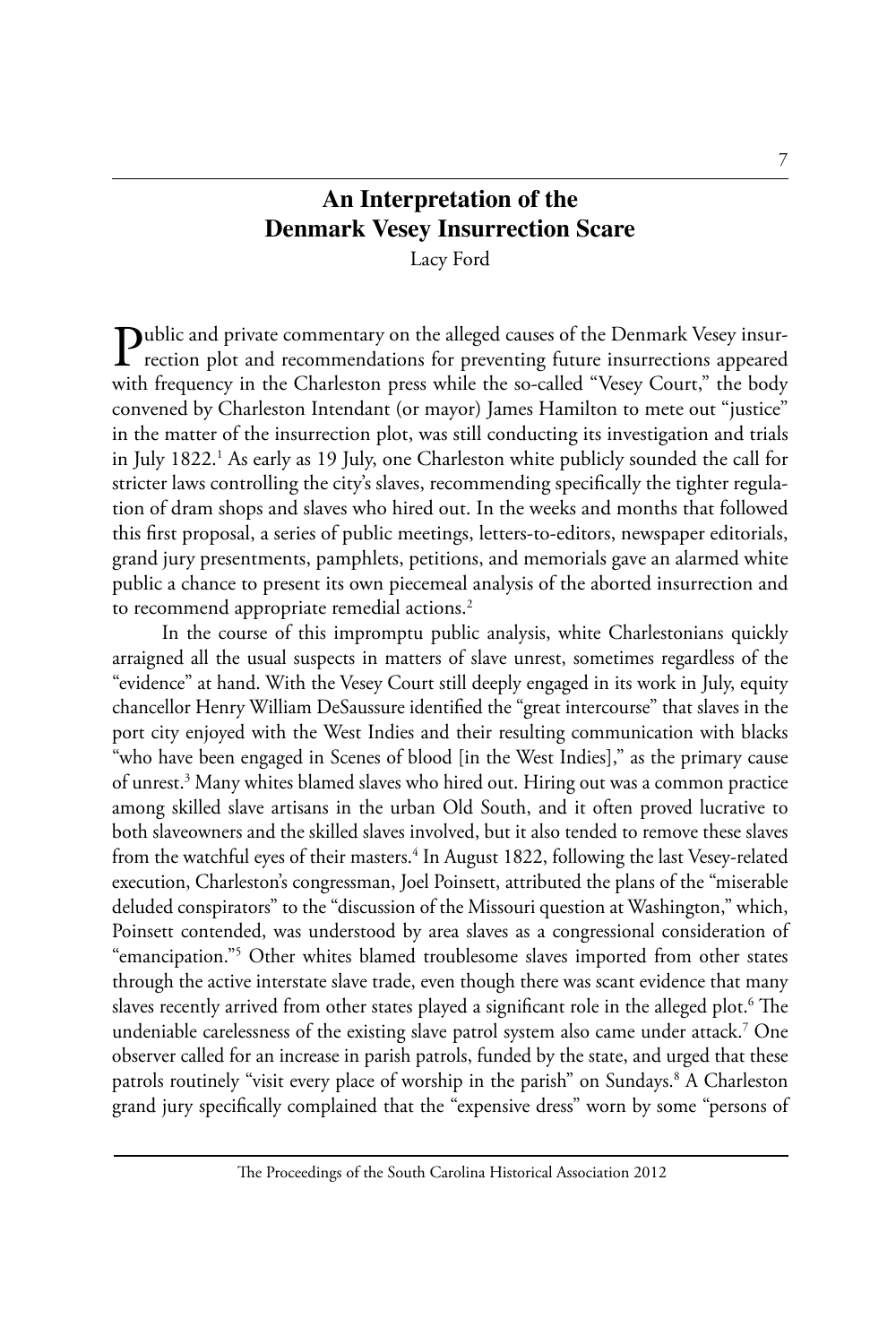colour" proved "subversive of that subordination" required by slavery, and other citizens blamed the recent alarm on the perceived "uppityness"of "favored" slaves who enjoyed the run of the city due to their masters' lenience.<sup>9</sup> Private citizens joined Charleston grand juries to file a chorus of complaints against dram shops, which sold spirits to slaves and often served as gathering places for free blacks and slaves, places allegedly frequented by Denmark Vesey and other accused insurrection leaders.10 A grand jury headed by Court member Robert Turnbull complained about the free black artisans and mechanics who took jobs from whites as well as about the "number of schools" in the city run by free blacks.<sup>11</sup> Other citizens identified the mere presence of free blacks as a dangerous anomaly in a society committed to racial slavery.<sup>12</sup> One citizen went so far as to recommend that the legislature "allow no free persons of color to remain in the state."<sup>13</sup>

By early August, when the Vesey Court finally adjourned, the litany of complaints and list of remedies had evolved into an on-going battle to shape the public's lasting impressions of the Vesey insurrection scare and to define appropriate remedial action, and more informed contributors openly entered the discussion. Soon after the adjournment, dueling commentaries penned by incumbent South Carolina Governor Thomas Bennett, a Charlestonian, and Charleston Intendant James Hamilton appeared. Governor Bennett won an apparent race with Hamilton to publish the first account of the scare when he distributed a circular letter on 10 August, only one day after the last execution of a condemned slave.<sup>14</sup> Bennett, owner of the city's largest rice mill and himself a former intendant, insisted that while Charleston had indeed experienced an insurrection scare, the scare had been blown out of proportion by local authorities, that the real threat presented by a handful of calculating slave and free black incendiaries had been easily discovered and thwarted, and that the port city was once again busy exporting valuable southern staples. A sharp critic of the Vesey Court throughout its existence, Bennett lamented that it had exaggerated both the scope and seriousness of the alleged plot, and he worried that the needless severity of the punishments it meted out had damaged the reputation of the state.15 To counter the emerging narrative, Bennett offered an explanation of the Vesey conspiracy that blamed the Court as much as black insurrectionists for the midsummer tragedy. The public mind, Bennett insisted, "was agitated by a variety of rumors, calculated to produce great excitement and alarm." The Court's actions then encouraged a "general impression . . . of a very extensive conspiracy," and "greatly magnified" the threat of what in reality was very immature plot, which, "as soon as discovered . . . ceased to be dangerous." In summarizing his views, Bennett insisted that "the scheme has not been general nor alarmingly extensive."16 But Governor Bennett's efforts to shape public perceptions of the scare were quickly trumped just a few days later, when James Hamilton published his own account, a forty-six page pamphlet, on the matter.17 Almost as soon as it appeared, the popular Hamilton's pamphlet captured the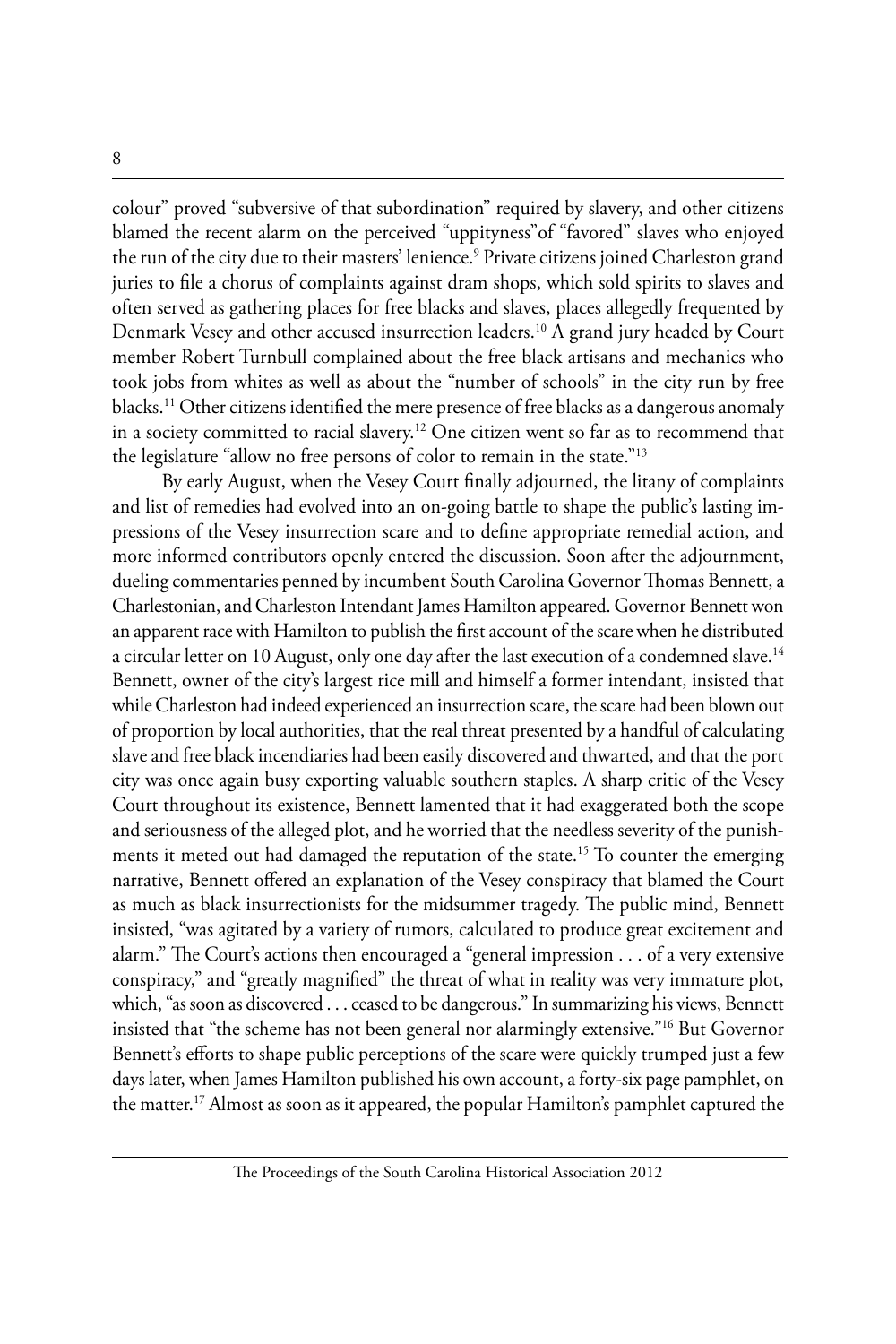public imagination and became the source of the "received truth" about the scare among white Charlestonians.<sup>18</sup> Hamilton presented the public with an overview of the insurrection scare diametrically opposed to Bennett's. The intendant painted a picture of a bloodbath narrowly avoided by bold and timely action by city and state authorities, and of a relentless investigation that carefully and impartially followed every lead to its end. By Hamilton's count, one hundred thirty slaves and free blacks had been arrested. Thirty five, including all "ringleaders" – except slave artisan Monday Gell, who survived by turning into a star witness for the prosecution and giving testimony implicating others to city authorities – received the death penalty, and thirty seven, including Gell, were banished from the state. The "most important object in uprooting a conspiracy," Hamilton maintained, had been accomplished "by bringing to punishment the whole of the ringleaders . . . ."19 But it was Hamilton's introduction to the pamphlet that carried the message he wanted both whites and slaves to hear. It declared: "there is nothing you are bad enough to do, that we are not powerful enough to punish."20

Hamilton also probed to find the presumed "causes of this conspiracy" in order to prevent future plots. He decisively identified black Christianity as the chief motivating force behind the alleged insurrection plot.<sup>21</sup> "Religious fanaticism," Hamilton asserted, had been a major influence on the conspiracy, and he called Charleston's "African church" (an independent AME church founded in 1817 by free blacks and slaves with the encouragement and tolerance of many members of the city's mainline and evangelical denominations) a "hotbed, in which the germ [of insurrection] might well be expected to spring into life and vigour." Among "the conspirators," Hamilton argued, "a majority of them [black insurrectionists] belonged to the African church, and among those executed were several who had been class leaders." During the investigation, the African Church was broken up, "voluntarily," as Hamilton euphemistically described it, with its property confiscated or destroyed, and its leader, Morris Brown, forced to leave the state.<sup>22</sup>

In addition to slave Christianity, Hamilton blamed two phenomena he believed closely related to the growth of black Christianity: the increase in slave literacy and the "misguided benevolence" of a growing number of masters who believed that more lenient or paternalistic treatment of slaves and the inculcation of Christian teachings among them would produce more loyalty and obedience than harsh treatment did. Too many masters, Hamilton complained, were "not satisfied with ministering to the wants" of their slaves by providing "all the comforts of abundant food and excellent clothing"; they went further and not only "permitted" their slaves to learn to read and write, "but lent to such efforts their approbation and applause." Hamilton insisted that this movement to encourage slave literacy and better treatment of slaves, the paternalist project to meliorate the harsher aspects of slavery led by Christian clergy and active laymen, had provided slaves the "facilities for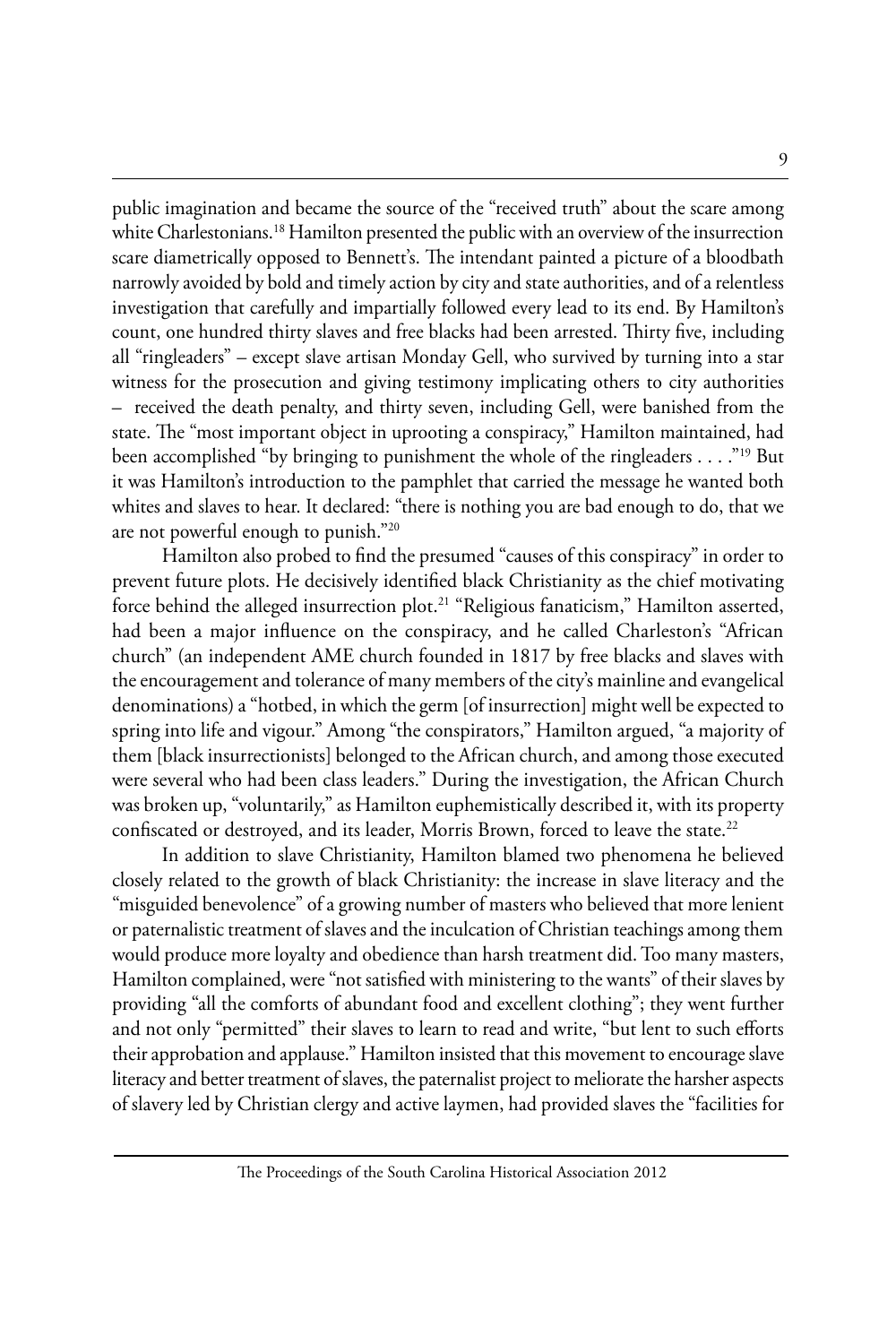combining and confederating in such a scheme" through "the extreme indulgence and kindness, which characterizes the domestic treatment of our slaves." After all, Hamilton pointed out, all of the slaves, except one, who were identified as "ringleaders" in the conspiracy ranked among the "most humanely treated negroes in our city."<sup>23</sup> After publishing his account, which effectively countered Bennett's controversial narrative, Hamilton moved on to other matters. During the fall, he campaigned successfully for reelection to the state legislature and as city intendant, and later he won a congressional seat representing the Beaufort area. As a diversion from campaigning for three separate offices, Hamilton also attended a Bank of the United States stockholders' meeting in Philadelphia. Given his schedule, Hamilton, along with the other members of the Vesey Court, had asked the presiding magistrates, Lionel Kennedy and Thomas Parker, to draft a report detailing the Vesey investigation and trials. And, in late October 1822, the *Official Report* appeared.24 It provided the fullest account of what the Court believed it had uncovered, or at least the account the Court wanted the public and posterity to believe. For some purposes at least, the most important fact about the *Report* was (and remains) that it tells the story that Hamilton and the Court wanted told. It shaped the public perception of events, and it was certainly intended to do just that. As such, it makes important points about the Vesey Court's agenda, regardless of the larger historical truth of the document's claims about the alleged insurrection and accused insurrectionists.<sup>25</sup>

On the whole, the *Report* simply expanded on Hamilton's earlier account, generally endorsing and elaborating on the intendant's views.<sup>26</sup> It described the alleged conspiracy as wide-ranging, meticulously planned, and capable of much destruction and bloodshed. Without doubt, the *Report* concluded, the Vesey conspiracy was a plot whose sophistication and scope justified the swift and severe actions of the Court. "By the timely discovery of the plot," the *Report* concluded, "South Carolina has been rescued from the most horrible catastrophe with which it has been threatened since it has been an independent state." The report claimed that the revolt "could not possibly" have succeeded over the long term, but before it was suppressed, Charleston would probably have been "wrapped in flames – many valuable lives [would] have been sacrificed and an immense loss of property sustained by the citizens."27

Echoing Hamilton, the *Official Report* concluded that the insurrection conspiracy had been brewing for at least four years, or since "about the time the African congregation . . . was formed." The report also identified the "African Church" as the chief source of black villainy. It noted that "a decided majority of the insurgents, either did or had belonged to the African congregation, among whom the enlistments were principally and successfully carried on." The "African congregation," the report continued, "was not only composed altogether of colored persons, but their Ministers were also colored . . . .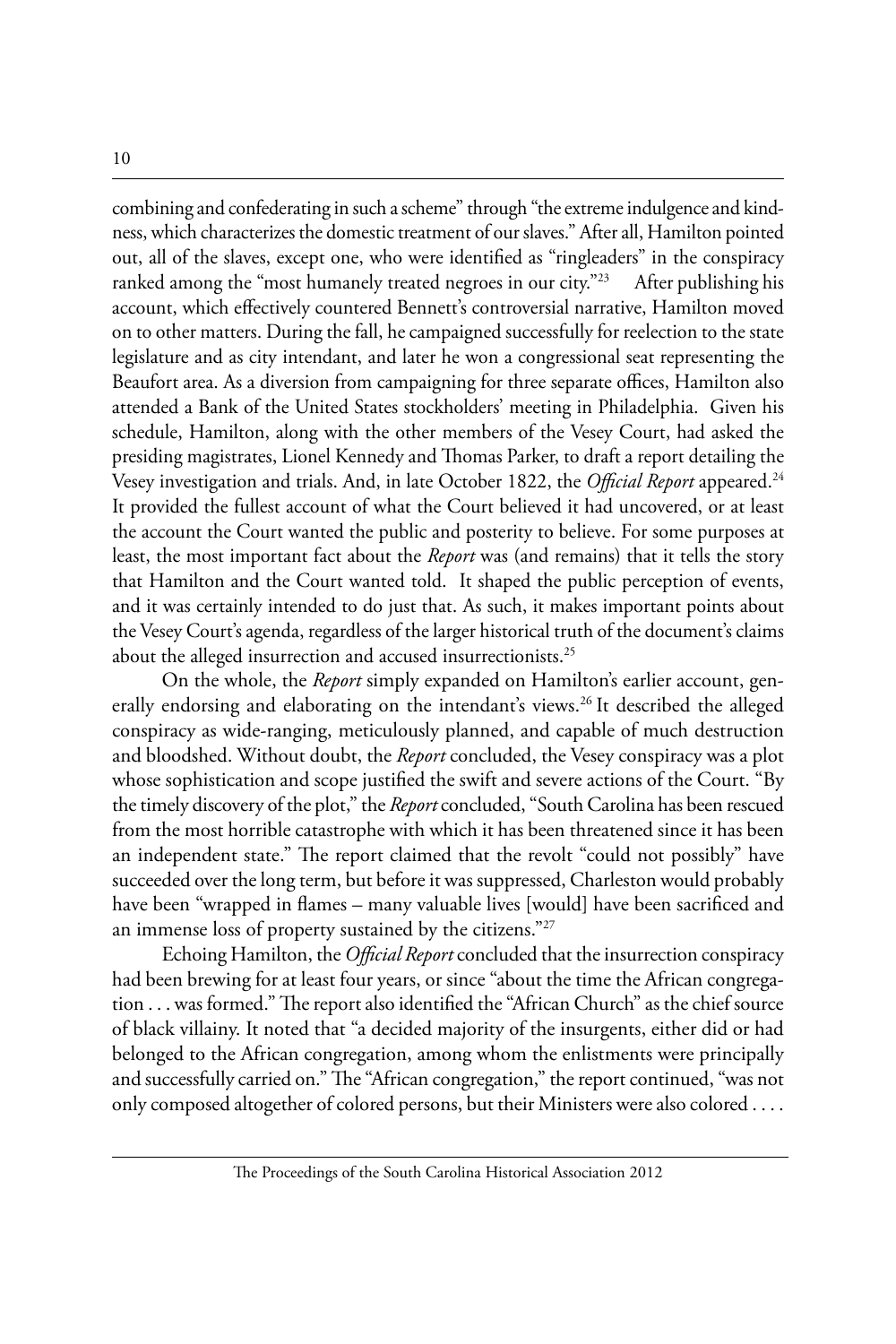The influence which such men and class leaders must necessarily acquire of the minds of ignorant blacks is evident." In such settings, "perverted religion and fanaticism" taught that slaves should seek "the freedom and privileges enjoyed by the whites."28

The Court also highlighted the "melancholy truth" that all the leaders of the alleged insurrection, except Gullah Jack, enjoyed "not only the unlimited confidence of their owners," but also "had been indulged in every comfort, and allowed every privilege compatible with their situation in the community." As a free black, Vesey himself owned "a considerable estate," conducted "a good business as a carpenter" and "enjoyed so much confidence of the whites" that the community "discredited" charges against him until "proof of his guilt" became "too strong" to ignore. The report also emphasized that Vesey and his "ringleaders" confined their recruiting efforts "to Negroes who hired out or worked, such as carters, draymen, sawyers, porters, laborers, stevedores, mechanics, and those employed in lumber yards," those "who had certain allotted hours at their disposal." Following Hamilton's lead, the *Report* also emphasized the unique characteristics of the other "ringleaders." A "slave of great value," Peter Poyas enjoyed the "confidence of his master" and had earned a reputation for being "a first rate ship carpenter." Rolla Bennett, the "confidential servant of his master," often guarded Thomas Bennett's family when the governor was away. Ned Bennett also served the governor as a "confidential servant" and was credited with "general good conduct." Known as a "most excellent harness maker," Monday Gell "kept a shop on his own on Meeting street" and lived with "his time and a large proportion of the profits of his labor  $\dots$  at his own disposal."<sup>29</sup> In the minds of many whites, the fact that the putative leaders of the alleged insurrection came from the ranks of Charleston's most comfortable and autonomous slaves, slaves who some whites referred to as privileged, did not suggest that extending slaves more comforts and privileges promised to render them more loyal and obedient.

Out of the confusing initial flurry of public efforts to identify the "causes" of the Vesey plot, the work of Hamilton and the Court brought more focus, blaming the independent black church, misguided Christianity, slave literacy, and the leniency and tolerance of paternalistic masters as the breeding ground for the insurrection plot. Yet perhaps the most striking note about all of the incessant "interpreting" of the alleged Vesey conspiracy that characterized the many post-scare commentaries is the one explanation not advanced, the dog that did not bark, if you will, during the voluminous and animated post-scare discussion. Almost the only plausible interpretation not advanced during the extensive post-scare debate, yet an idea that had concerned almost every white in the city just two decades earlier, was the role that South Carolina's controversial reopening of the African slave trade between 1803 and 1807, and the importation of over fifty thousand slaves from Africa during that era, might have played in nurturing the insurrection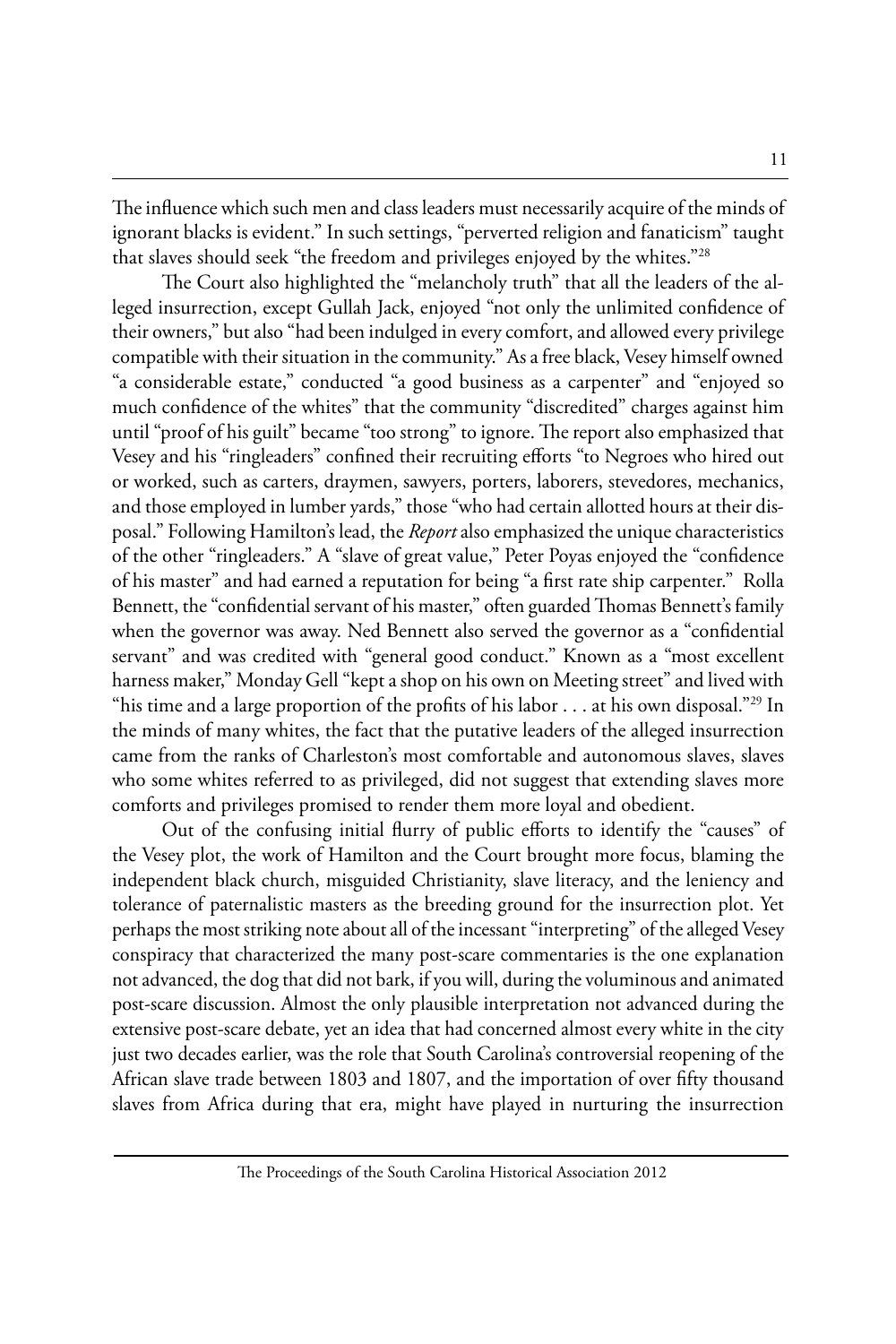plot. A majority of Lowcountry leaders had opposed South Carolina's reopening of the foreign slave trade in 1803, and those leaders had argued forcefully and frequently that the increased danger of slave insurrection loomed as a likely consequence of reopening the overseas trade. Certainly the prominent role played in the alleged plot by slaves who likely entered the state during the brief period when the overseas trade was open could have invited Vesey-era Charlestonians to blame the champions of the reopened African trade very much as they did the leaders of the relatively young paternalist movement for creating a context for slave unrest. At least two of the plot's handful of alleged ringleaders, the intelligent Monday Gell and the intimidating Gullah Jack, were both Africans who had been in the country less than twenty years, so it was probable that they arrived as a result of the reopened trade. Gell, a skilled artisan who could read and write well, was accused by the Court as serving as the unofficial clerk of the insurrection. Governor Bennett went further, laying the primary responsibility for the plot's formation at the feet of Gell rather than Vesey. Bennett labeled Gell as "the most daring and active" of the conspirators. Gell, the governor explained, "could read and write with facility" and thus exerted "an extraordinary and dangerous influence over his fellows." As a slave allowed by his owner to "occupy a house in a central part of the city," Gell enjoyed "hourly opportunities" for the "exercise of his skill on those who were attracted to his shop by business or favor." It was in Monday Gell's shop, Bennett suggested, "that his artful and insidious delusions were kept in perpetual exercise."<sup>30</sup> The exotic Gullah Jack cultivated a city-wide reputation as a "conjurer," practiced voo-doo, believed himself indestructible, and told others that through the proper use of charms he could render them indestructible. Moreover, Denmark Vesey had likely approached this Angolan-born conjurer, a man James Hamilton described as "fifteen or twenty years in this country" and yet seemingly "untouched by the influences of civilized life," to recruit a company of African-born slaves for the rebellion. Vesey, Hamilton postulated, had "turned his eye to this Necromancer, aware of his influence with his own countrymen [Angolan-born slaves and free blacks], who are distinguished both for their credulous superstition and clannish sympathies."31 Yet not a single word of recrimination against those who had advocated the reopening of the African slave trade almost twenty years earlier appeared in any post-Vesey scare commentary.

The silence of anxious white Charlestonians, who handed out blame for the alleged insurrection plot liberally, even recklessly, on the plausible role of the state's reopening of the foreign slave trade, attracts the historian's attention. The omission grows even harder to understand when one notes that the very authorities who investigated the scare were painfully aware of the significant African ethnic component to Vesey's alleged organizational plan. According to Hamilton, Vesey appeared to recruit leaders based on their presumed appeal to various ethnic groups among slaves. Monday Gell,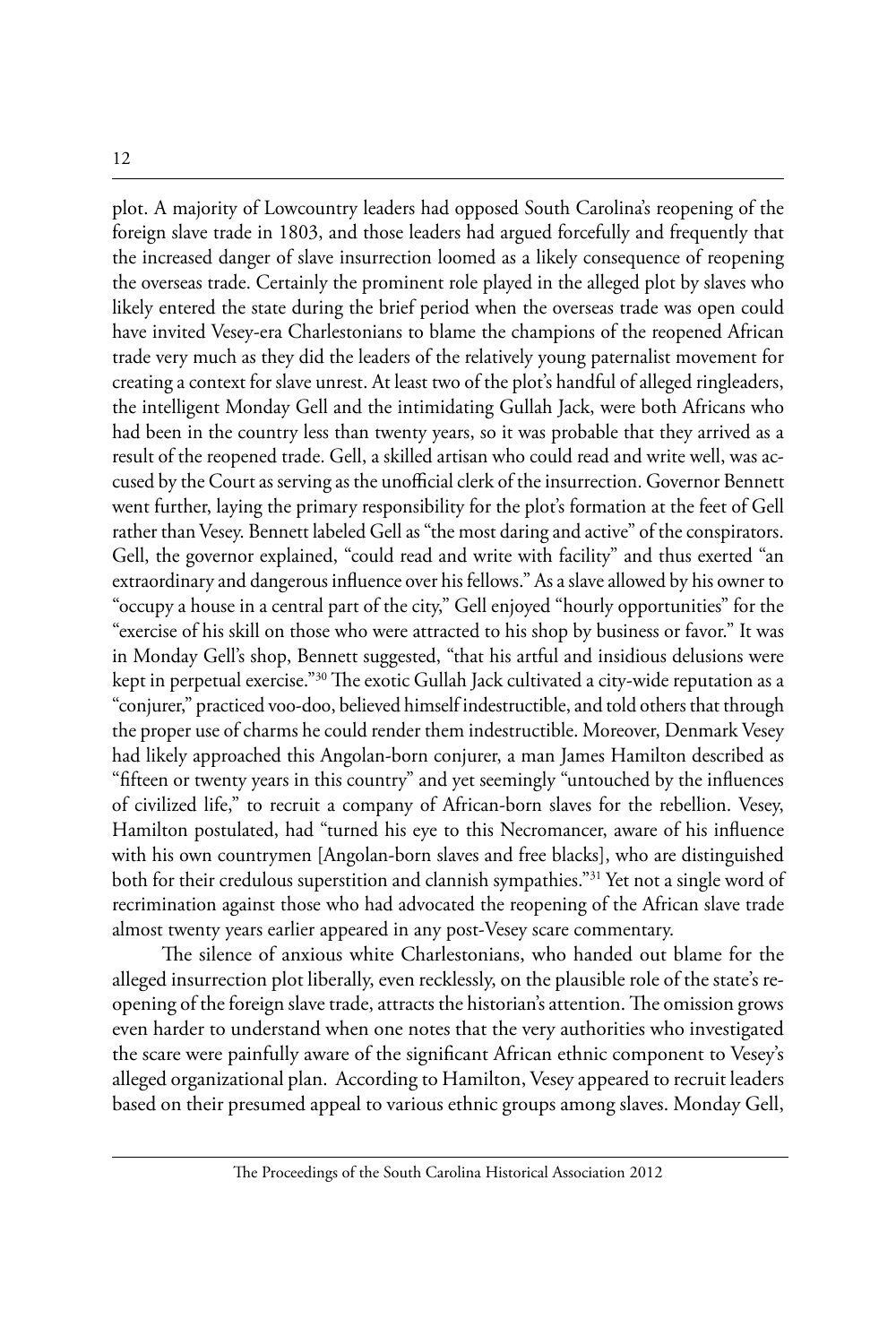the literate harness maker, was an Ebo, while Gullah Jack, the "conjurer," appealed to the "Gullah" or Angolan slaves. Henry Drayton, an American-born slave, was assigned to recruit "country" (American-born) slaves and free blacks. The African ethnic and national loyalties of slaves had been reinforced by the arrival of a fresh cohort of Africans in the first decade of the nineteenth century. Yet in 1822, just fifteen years after the African slave trade was closed in South Carolina, when one of their earlier prophecies of doom had seemingly come so close to fruition, none of the political leaders who had opposed reopening the African slave trade on the grounds that it would enhance the danger of insurrection stepped forward publicly to declare "I told you so."

Why then, the silence? Why the restraint among politicians? Why stretch the point in so many places and fail to consider such an obvious possibility? Historian Michael Wayne has suggested, based on his analysis of slave resistance in a different setting (the Natchez region of Mississippi and Louisiana), that slaveholders often worked hard to control the manner in which slave behavior, and especially slave resistance or rebellion or violence against whites, was "presented" or explained to the larger public.<sup>32</sup> Slaveholders' efforts to control the "presentation" of slavery certainly involved sending messages to the slaves about the futility of violent or manipulative action, but often the principal intended audience for the presentation was the local white community. This was especially true in places where significant opposition to or doubts about slavery as an institution existed, or, as was the case in the Lowcountry as well as the Natchez region, where fears about white safety ran deep due to the presence of large black populations.

Clearly, controlling the "presentation" of the Vesey scare was important to Charleston leaders, and since Hamilton and his allies easily won the early battle for control, it was Hamilton's ideas, interests and agenda that dominated the presentation. The characterization of the insurrection as potentially very large and dangerous, for instance, made Hamilton's successful quashing of it a more impressive achievement and easily explains that particular angle of the presentation. Moreover, it was also the strategy of presentation that helped keep the issue of the reopening of the foreign slave trade out of the post-scare discussion. The overseas slave trade had been permanently closed by federal action in 1808; however controversial and passionate an issue it had been nearly two decades earlier, by 1822 the African slave trade was moot. Pointing fingers at advocates of reopening the trade, and especially at whites from the South Carolina interior who had generally supported the reopening, would accomplish little now that the trade was closed, while doing so would have risked alienating potential allies for Hamilton's crusade to push his aggressive post-scare political agenda through the state legislature.

And Hamilton and his Lowcountry supporters had certainly developed their own agenda for "reforming" methods of slave control in the Lowcountry; and they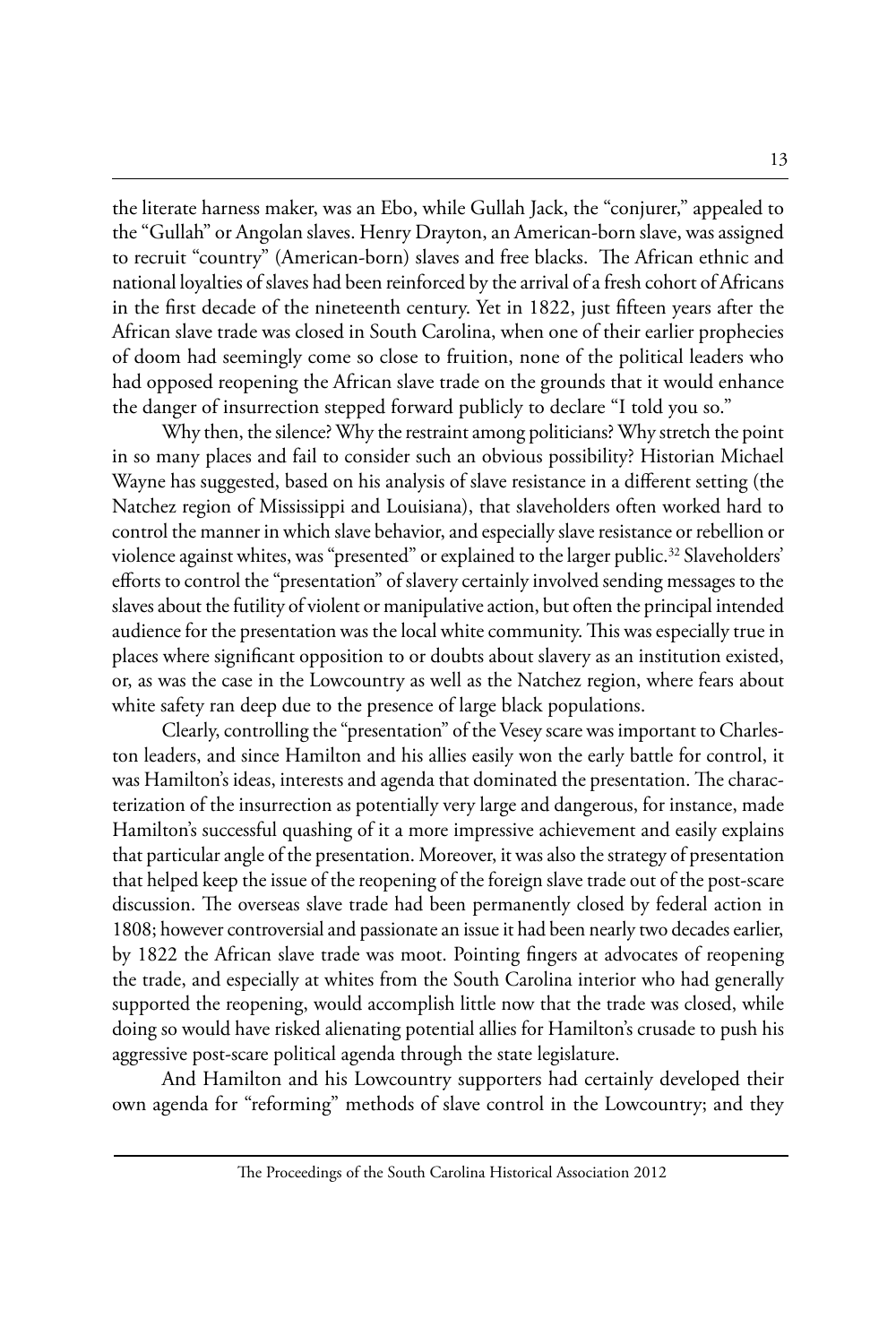wanted to use the opportunity presented by post-insurrection anxiety to push their agenda. They certainly believed that a crisis was a terrible thing to waste when it came to matters of slave control, even if they did not say so in so many words. Many of Hamilton's supposed "reform" proposals actually pre-dated the insurrection scare, but the opportunity for their enactment had been enhanced by the scare, which triggered desire among Lowcountry whites for stronger slave control measures. Thus, for those politicians like Hamilton, with an agenda to advance, it made little political sense to emphasize potential causes of the revolt that could not be remedied (or no longer needed remedy), like the reopening of the African slave trade, and that might anger potential allies. Instead, Charleston's politicians highlighted suspected causes of the rebellion that identified dangers they wanted to emphasize, and hence helped support the particular "reform" measures they championed.

Central to Hamilton's post-scare agenda was the dismantling of the so-called "African church" and generally ending the influence of largely unsupervised black religious gatherings. Hamilton also pointedly blamed efforts to Christianize the slaves for creating the environment that spawned the Vesey plot, and he singled out the treachery of Charleston's black Christians, and their white facilitators, for special opprobrium, accusing them of providing both the inspiration and venue for the creation of the insurrection plot. But Hamilton's concerns on these points were not new concerns. Charleston city authorities had monitored and harassed the "African church" since its inception in 1817, and the city's AME congregation survived as long as it did only because it enjoyed a significant measure of support from white church leaders in the city, including Baptist pastor Richard Furman, Congregationalist Benjamin Palmer, and most of the city's leading Presbyterian ministers. Once the Vesey scare, as presented by Hamilton and his allies, indicted the African church for nurturing the plot, the city's white church leaders could no longer provide adequate cover for the AME church and, indeed, they had to distance themselves from it order to forestall an even more thorough-going crusade against the white Christian mission to the slaves. When painted in bold relief, the Vesey scare gave Hamilton and the anti-paternalists the upper hand in the Lowcountry's war between two cultures, one that pitted profit and security-minded slaveholders, wizened masters "bad" enough to do whatever it took to sustain slavery, against soul-saving and hardship-mitigating Christian paternalists, who were nonetheless supporters of slavery as a necessary evil in the short and intermediate terms.

The AME church in Charleston had been effectively destroyed even before the Court adjourned, so by the time Hamilton arrived in Columbia in late November 1822 for the annual session of the state legislature, he had crafted another plan to promote white security and slave control.<sup>33</sup> Once the legislative session began, Hamilton presented the Charleston agenda to the legislature. He sought to ban the importation of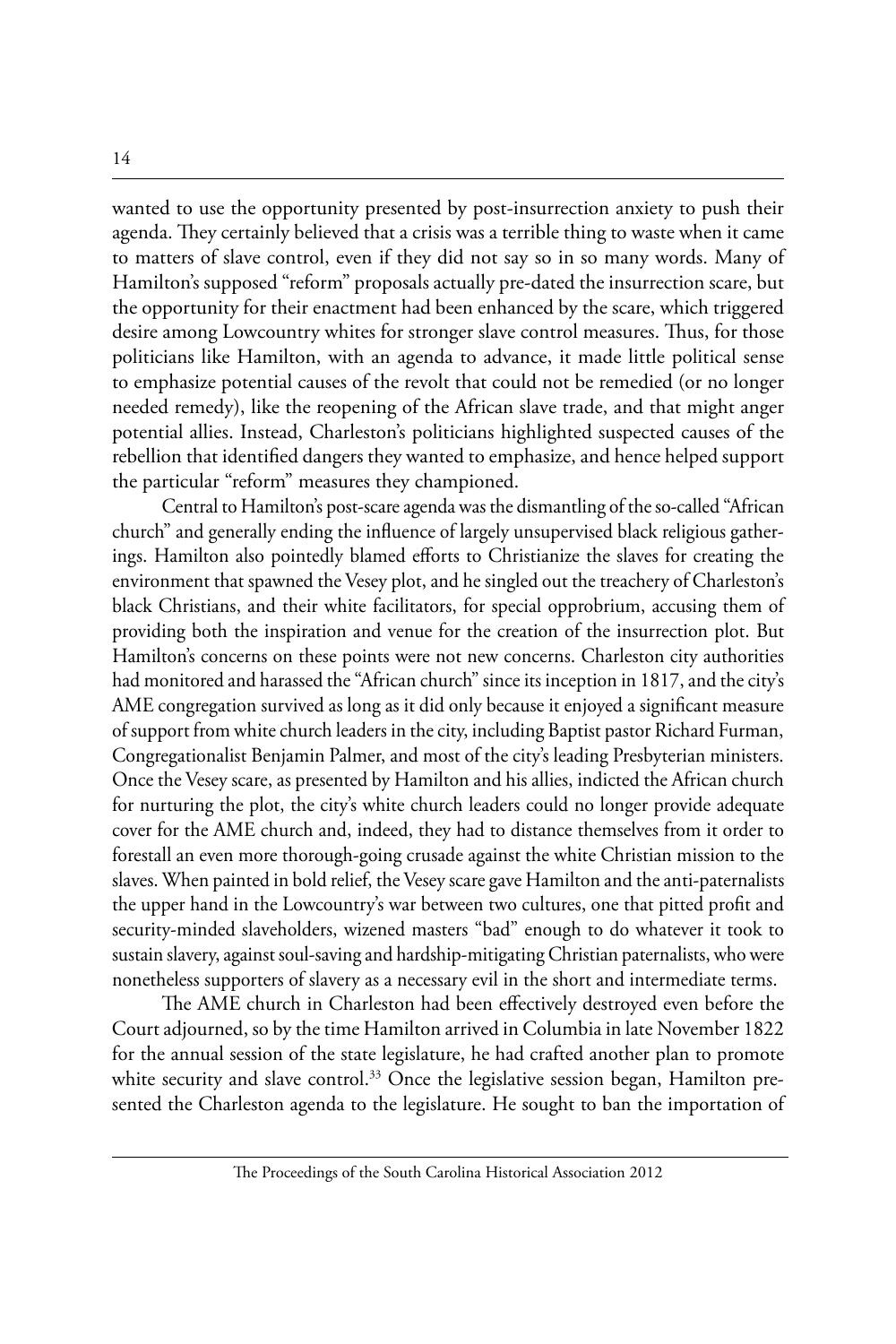slaves from other states for sale or hire, to banish from the state all free black males who had entered during the past five years, to prohibit masters from allowing slaves to hire out on their own time, and to tighten the "regulation and government" of free blacks generally.34 Hamilton's legislative program was at best only partially justified by the alleged "evidence" uncovered by his own investigation into the Vesey plot. Nothing in the investigation had indicated that the interstate slave trade had played a role, and, apart from the leadership role assigned Denmark Vesey, relatively few free blacks had played a major part in the plot. Moreover, Vesey had resided in the city for several decades, not five years or less. The proposed expulsion of recently arrived free black males apparently targeted those who came from the mother AME church, Bethel, in Philadelphia, to provide ministerial and logistical support to the Charleston sister church. The provision to limit the ability of slaves to hire out on their own time seemed most closely related to the evidence gathered that suggested that at least Gell's recruiting focused on such skilled slave artisans; however, proposals to limit the activity of free black and slave artisans had circulated in the city for years, and they were aimed as much at protecting white artisans and mechanics from black competition as they were at slave control. Thus much of the post-scare analysis of causation often had less to do with actually bringing Lowcountry society toward a better understanding of the circumstances and potential causes of the alleged revolt – and thereby safeguarding the city against future attempts – than with using the scare as leverage to push preferred, and often pre-existing, political or legislative agendas. Political posturing masqueraded as insurrection analysis.

Despite prodigious efforts, Hamilton and the Charleston delegation got only a portion of their proposals approved by the legislature, in no small part due to interior and Upcountry opposition and indifference. The legislature did require all free blacks to find white guardians who monitored them, and, most importantly, passed the Seaman's Act of 1822, which allowed local authorities to imprison free black sailors or ship employees arriving in South Carolina ports until their ships were ready to depart. This provocative measure, which had passed with little discussion, soon ignited international controversy and drew South Carolina into an early and prolonged confrontation with the federal government.<sup>35</sup> Moreover, the Seaman's Act spawned the South Carolina Association as an extralegal enforcement arm of enforcing the control of slaves and free blacks in the Charleston area. The Association, which literally ran the government of Charleston when special security concerns arose, emerged not only as a hard-line defender of slavery, but as watchdog against politicians and clergy perceived as growing "soft" on the issue of slavery.

Surely twenty-first century Americans must not consider it more in the realm of the likely than the merely possible that political leaders might use the threat of a terrorist attack, or an attack itself, to promote agendas not linked by hard evidence to the threat.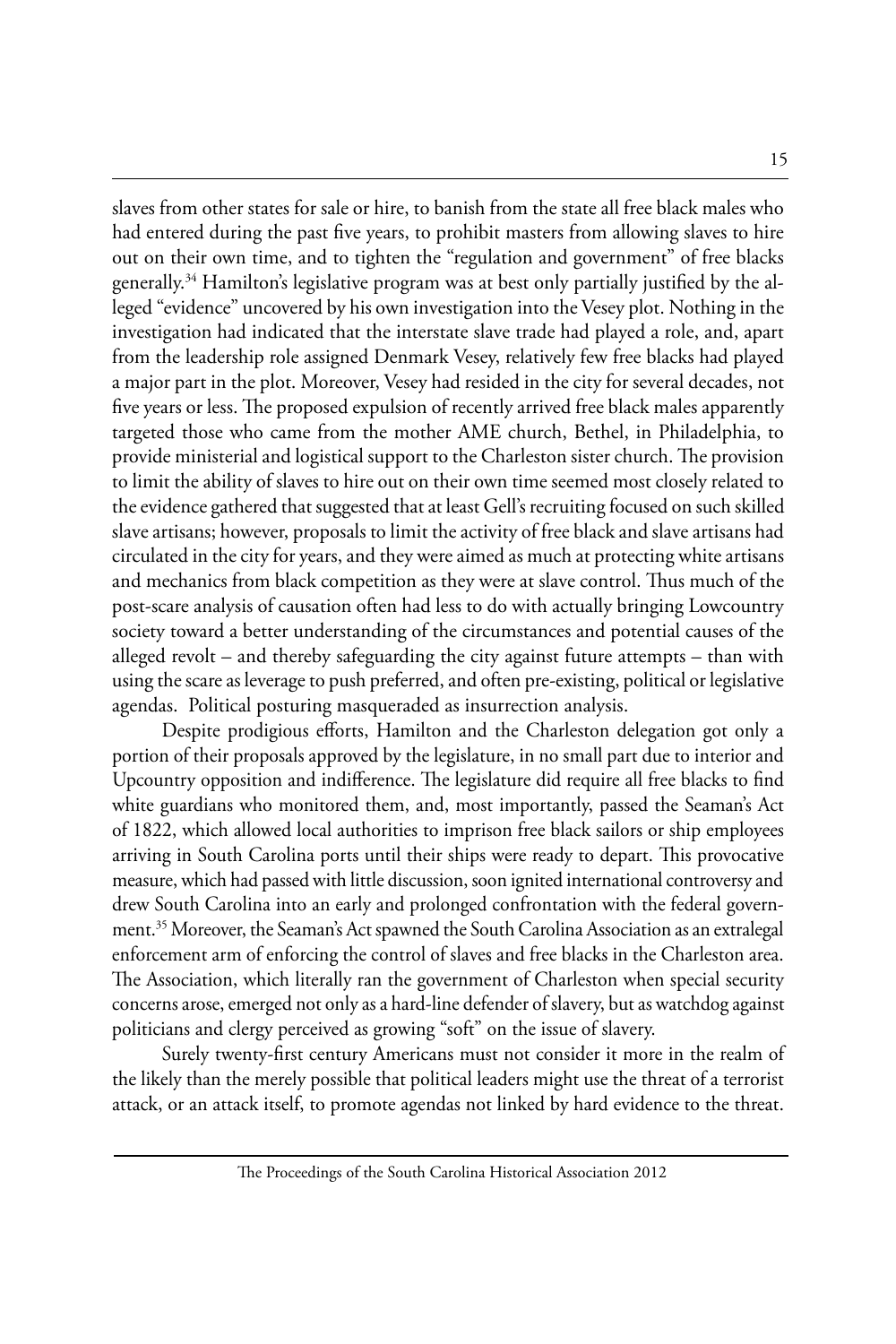Clearly, once the Vesey scare was discovered and thwarted, Hamilton had every incentive to build political capital from his success, perhaps even if it took some exaggeration and misrepresentation to do so. In fact, it might be said that if the Denmark Vesey plot had not been revealed, Hamilton might have invented it for his political use. While it is improbable that Hamilton, or anyone else in Charleston, could have invented the insurrection plot out of whole cloth if some type of plot at some stage of development had not actually existed, the balance of the evidence clearly points to the exaggeration of the plot and the misappropriation of its lessons by Hamilton, the Court, and their allies for their own political advantage. Certainly Hamilton's proposals for tighter control of slaves and free blacks often had little connection to the hard evidence actually uncovered by the so-called investigation. But the popular intendant played on the fear alive among Charleston whites and his reputation as a strong crisis leader to push a distinct political agenda.

The importance of how the questions related to slave behavior were presented to the larger community can also be illustrated through a brief comparison between Charleston's treatment of the Vesey scare, in which the alleged rebels took no lives, with the actual insurrection led by Nat Turner in Southside Virginia nine years later, an insurrection which, though brutally suppressed, took over fifty white lives before it was crushed. The contrast between the interpretations developed on the scene by local authorities in the Vesey scare and bloody Turner insurrection are striking. In Charleston during the Vesey scare, a scare in which not a drop of white blood was shed by slave rebels, local white authorities emphasized the breadth of the plot and the wide-ranging plans the rebel leadership had for brutalizing the white population, laying waste to Charleston, and freeing large numbers of Lowcountry slaves. They included an escape to San Domingo and even intervention by black troops from the West Indies as part of the alleged insurrection plan. In Southampton, Virginia, after a bloody rebellion that left dozens of whites dead or injured, local authorities took pains to explore, but soon dismissed, the possibility of a broader conspiracy. They portrayed Turner as a dreamer who had not crafted a comprehensive plan. The local investigation of Turner led to the conclusion that the original plot went no further than Turner and his six initial slave allies, who planned to recruit additional followers as their marauding proceeded. Oral reports hinted at some knowledge of the plan in other counties but confirmed that no general slave uprising was contemplated. Moreover, Turner appeared to have no plan beyond killing whites and proceeding to the town of Jerusalem to seize additional arms. There were no accounts of networks of communication running far across the countryside, no reliance on possible assistance from the Caribbean, no suggestion of a large plan to link up with other forces. Turner's alleged confession to an opportunistic local white attorney seeking literary fortune merely re-enforced the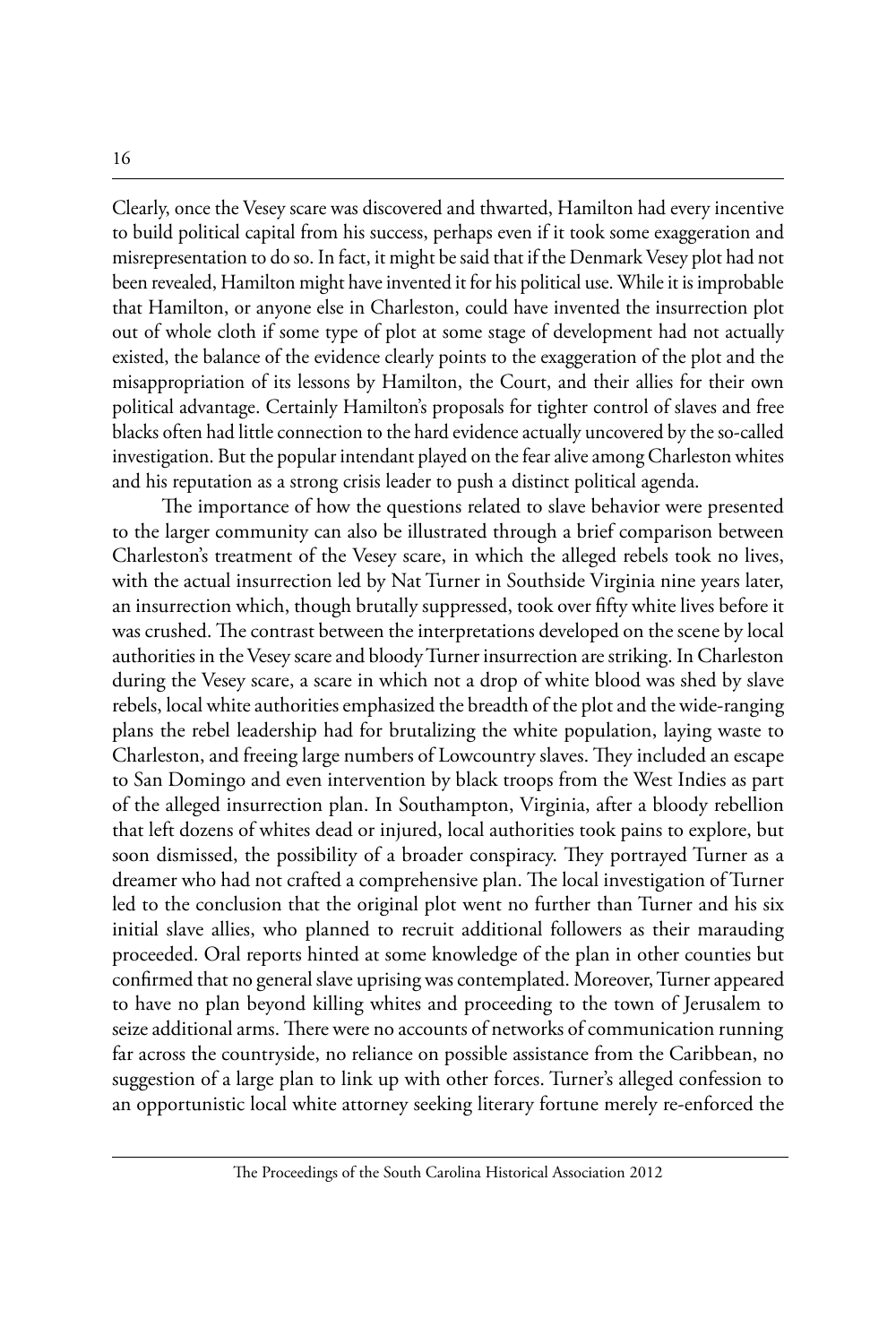emerging position of local authorities that Turner's rebellion, bloody and deadly as it was, remained a limited local conspiracy.<sup>36</sup>

Moreover, the general emphasis of reports on Turner as an individual ran opposite to those publicized nine years earlier about Vesey. Hamilton portrayed Vesey as a man of extraordinary ability, an evil genius, a person of uncommon courage, vision, imagination, determination, flexibility, charisma, and organization, a commander who knew his enemy well and anticipated almost every contingency. As presented by Hamilton, Vesey's sheer brilliance rendered the plot he masterminded all the more dangerous, and, of course, Hamilton's feat in discovering and thwarting it all the more impressive. In Virginia in 1831, whites generally portrayed Turner as distressingly ordinary – a man of ordinary size and appearance, though admittedly of impressive intelligence and self-discipline, but a person with no apparent penchant for radical leadership before his bloody rebellion began. Whites portrayed Vesey as cold and calculating; Turner emerged in white accounts as an impulsive religious visionary moved to action by a sign from the heavens.

A relatively straight-forward explanation for the disparate interpretations offered by local authorities from the two locales is simply that Southampton authorities needed to calm the fears of a community shocked by the known atrocities perpetrated by Turner and his fellow insurgents, while white authorities in Charleston during the Vesey scare wanted to impress on the local population the nature and scope of the danger averted, if for no other reasons than to insure future vigilance and boost the popularity of city authorities. In Virginia, almost any other understanding of the insurrection, any interpretation that suggested a broader conspiracy among slaves in southeastern Virginia and northeastern North Carolina, any official suggestion that the rebellion quietly commanded the support of most slaves in the region, or that the revolt was led by a slave other than a fanatic, would have raised far greater concerns about white safety and the general stability of a slaveholding society. In Virginia, the strongest defenders of slavery had the most to gain from convincing the white public that Turner's insurrection was entirely local in nature and originated in the fanaticism of one religious leader. Gradual emancipation and the subsequent colonization, i.e., repatriation of former slaves, were ideas that still had a significant following among Virginia whites in 1831, and many Southside slaveholders feared that whites in the state might lack the resolve needed to sustain slavery in the face of pervasive danger. $^{37}$ 

Indeed, Nat Turner's rebellion proved especially difficult for slaveholders to explain in a manner that defused white fear and anxiety because it constituted an attack on "domestic" slavery. Unlike the Vesey scare, which threatened the destruction and takeover of civil authority in a major southern city, Turner's rebellion began, and ended as well, as an attack on isolated rural households where most victims were known to the slave rebels.<sup>38</sup> The domestic danger signaled by Turner's rebellion did not escape white Virginians.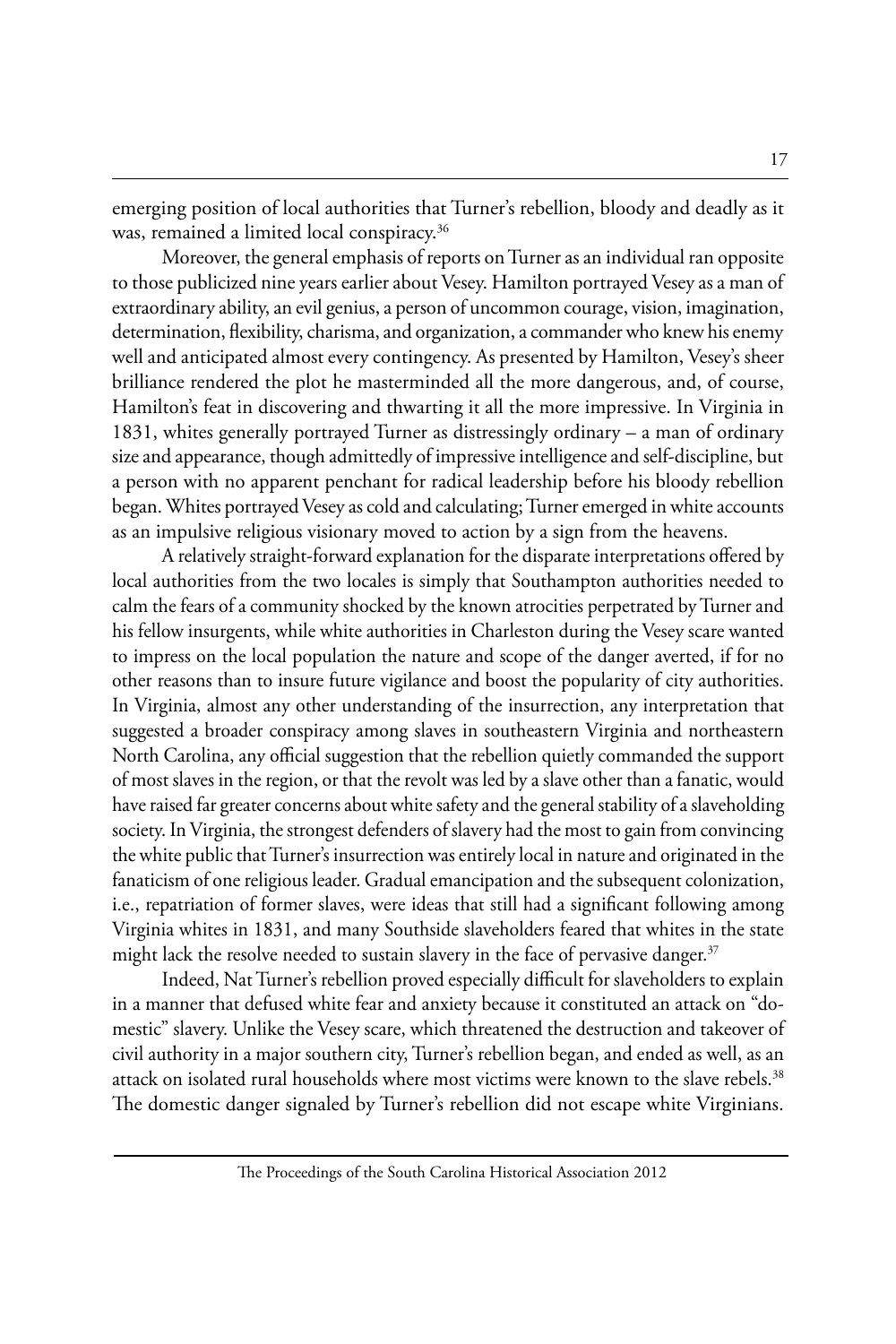As John Pleasants, editor of the Richmond *Constitutional Whig* noted in the weeks after the insurrection, "It will be long before the people of this country can get over the horror of the late scenes, or feel safe in their homes."39 Richmond lawyer Robert Pollard was more candid. "[E]very family that have slaves are in the power of those slaves," he wrote, "they sleep in our houses—they in this way have the power of cutting our throats or knocking our brains out while we sleep."40 The need to buoy the confidence of area whites shaped the motives of local authorities in Southampton County as they portrayed the Turner rebellion, awful as it undeniably was, as one that was narrow in scope and ambition and easily put down once discovered.<sup>41</sup>

In Charleston in 1822, the political dynamics were radically different. In that year, the planter and civic elite in the heavily slave Lowcountry was fitfully coming to terms with both the growing northern criticism of slavery and the indigenous paternalist insurgency that challenged prevailing local notions that slaves were best controlled through a regimen of intimidation and strict regulation. The paternalists' argument for more benign treatment of slaves and ministering to their spiritual needs appeared to many members of the Lowcountry elite as an ideology too weak to control so vast a slave population. Enlarging the threat posed by Vesey allowed the Lowcountry elite to disband the thriving AME church in Charleston and launch a full-fledged, if ultimately unsuccessful, counter-attack against the paternalist insurgency. And the local elite's interpretation of the Vesey scare prepared the state for a politics centered on the defense of slavery, a politics that reinforced tendencies toward consensus latent in the Palmetto state's body politic, tendencies easily mobilized for radicalism by perceived threats against slavery.

In the end, both the Virginia Southside and the Carolina Lowcountry presentations of slavery succeeded in rallying a preponderance of local whites behind the presenters' cause. In Virginia, the attempt to minimize the Turner insurrection failed to prevent a full-scale debate on the questions of gradual emancipation and colonization at the next session of the Virginia legislature, but the Southside did remain united enough and loyal enough to slaveholding to block any action against slavery, though a number of votes on related questions were close. In the Charleston area, the South Carolina Association, the product of Hamilton's post-scare crusade, emerged to cultivate a pro-slavery radicalism in the Lowcountry that would influence the area's politics down to the decision to secede in 1860. In the shorter term, the movement provided much of the leadership for the state's nullification campaign of the 1828–1832 era, a campaign for which sitting Vice President John C. Calhoun served as political theorist, but for which the indomitable James Hamilton was unquestionably the chief political mobilizer.<sup>42</sup>

But it was another Charlestonian of the era, James Petigru, Hamilton's friend and law partner, but determined political opponent, who offered the most compelling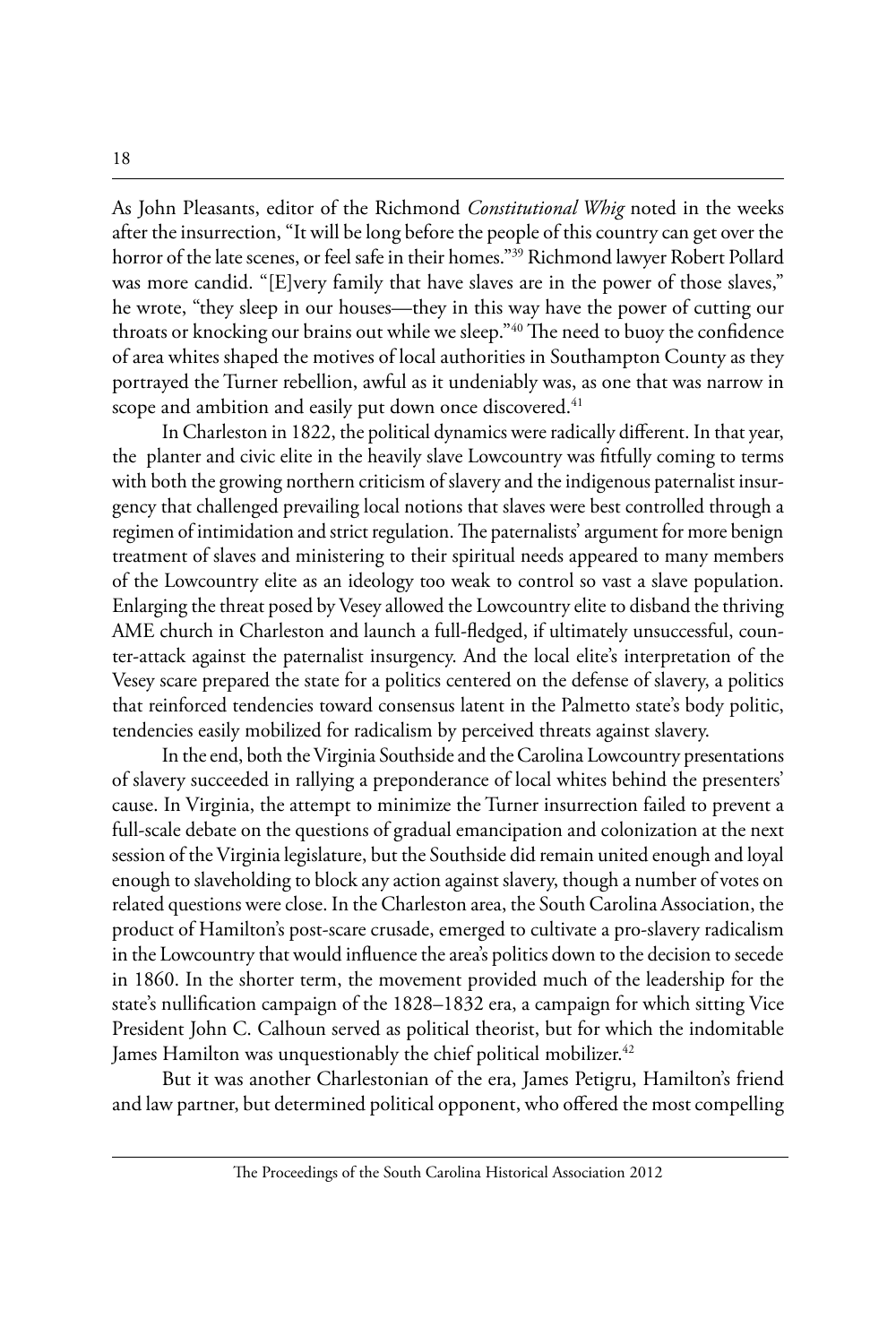testimony to the success of Hamilton and his allies' particular "presentation of slavery" and its lingering influence on the Lowcountry. At the height the nullification controversy, Petigru, an outspoken Unionist, ridiculed the Charleston nullifiers' hyperbolic claims that federal policy and anti-slavery advocates had reduced the slaveholders themselves to a condition of political slavery. Petigru expressed himself as "devilishly puzzled to know whether my friends are mad or I beside myself," as he mocked the Nullifiers' rhetorical claims of enslavement. "That we are treated like slaves, that we are slaves in fact, that we are worse than slaves and made to go on all fours are stories that seem to me very odd and make me doubt whether or not I am under some mental eclipse," he wrote.43 Petigru need not have worried about his own sanity. But his own wry brand of precocious political psychoanalysis was again perceptive thirty years later when he remarked during the secession crisis that while "the asylum is in Columbia," the "lunatics are all over the state." "And," Petigru complained to fellow Unionist Benjamin F. Perry of Greenville, "why should one put himself to the pains of speaking to the insane if he has not the power of commanding a straitjacket for them."44

#### **NOTES**

1. Adapted from Chapters 9, 10, 11, and 13 of Lacy Ford, *Deliver Us from Evil: The Slavery Question in the Old South* (New York: Oxford University Press, 2009) © Oxford University Press, Inc. Used by permission of Oxford University Press.

2. For examples, see the Charleston *Southern Patriot*, 21 August 1822; and the Charleston *Mercury*, 19 and 20 August 1822.

3. Henry W. DeSaussure to Joel Poinsett, 6 July 1822, Poinsett Papers, Historical Society of Pennsylvania, Philadelphia, PA.

4. Charleston *Mercury*, 30 October 1822.

5. Joel Poinsett to President James Monroe, 22 August 1822, James Monroe Papers, Library of Congress, Washington, DC.

6. Charleston *Southern Patriot*, 19 July 1822; "Presentments of the Grand Jury, Charleston District," reported in the Charleston *Gazette*, 15 October 1822.

7. "Presentments of the Grand Jury, Charleston District," reported in the Charleston *Gazette*, 15 October 1822.

8. "An Observer" to Charleston *Courier*, 10 July 1822.

9. Ibid.

10. "Communication from 'An Old Inhabitant'," Charleston *Southern Patriot*, 5 and 19 July 1822; for examples of concern over the threat dram shops presented to the control of slaves and free blacks, see the Charleston *Southern Patriot*, 19 July 1822, and the Charleston *Courier*, 31 January 1823.

11. Charleston *Courier*, 31 January 1823.

12. Ibid., 13 November 1822.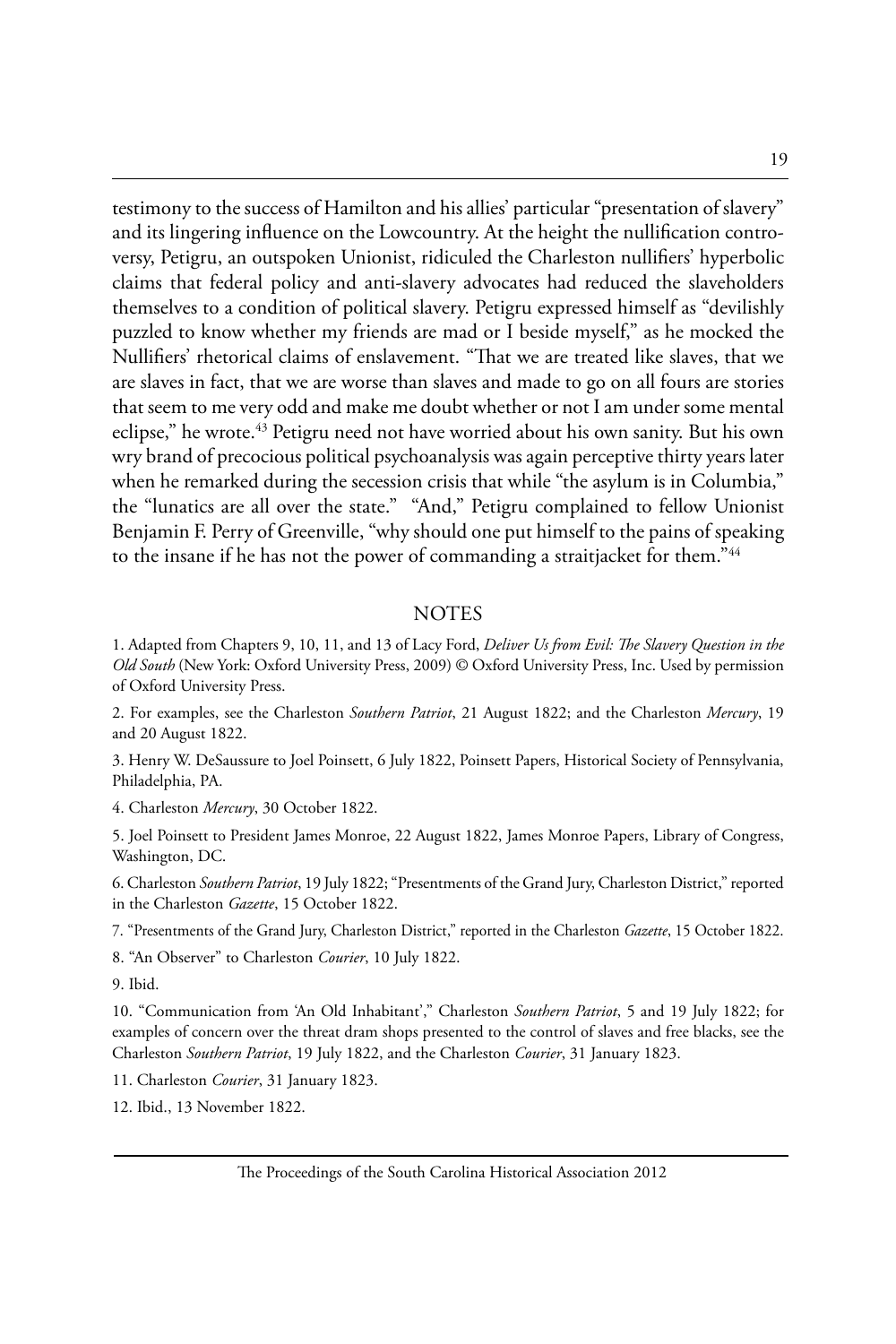13. Ibid., 13 November 1822. These opinions were advanced in a letter drafted for the *Courier* and addressed to members of the legislature by "A Native Citizen."

14. The Charleston *Courier* published Bennett's circular on 23 August, and one of the republic's leading political newspapers, *The National Intelligencer,* obtained the circular, and published it on 24 August. The *Intelligencer* editors claimed they had acquired the letter "accidentally," but because the subject was of "so pervading an interest," they decided not to withhold it from publication. The *National Intelligencer,* 24 August 1822, 2. Two weeks later, another national publication, *Niles' Weekly Register*, also obtained and published Bennett's letter, introducing it with the same caveat. See *Niles' Weekly Register,* 7 September 1822, 9–11.

15. *The National Intelligencer*, 24 August 1822, 2.

16. Ibid.

17. [James Hamilton], *An Account of the Late Intended Insurrection Among a Portion of the Blacks Of the City* (Charleston: A. E. Miller, 1822). Bennett's circular letter, dated 10 August 1822, certainly became public before Hamilton's account, and even the publication of Bennett's circular by the *The National Intelligencer* on 24 August 1822 seems to have pre-dated the publication of Hamilton's pamphlet. Hamilton's *Account* was likely in circulation before the *Niles' Weekly Register* picked up Bennett's letter on 7 September 1822.

18. Hamilton's bold statements about the fairness of the Court's procedures are directly contradicted by much of the surviving evidence, including Bennett's complaint to Hayne and the manuscript version of the trial report, which both suggest that such claims were blatantly false and that Hamilton knew they were false when he made them. Indeed, Hamilton knew, even if the bulk of Charleston's white population did not, that Governor Bennett had forcefully, if futilely, complained about the Court's procedures as early as late June, and that he had eventually taken his complaints to the state attorney general. But the very secrecy of the proceedings Hamilton defended provided the talented intendant an opportunity to shape the public understanding of the alleged conspiracy he claimed to have unraveled and punished, and to do so while basking in the praise of the Charleston press for his bold and decisive action. Hamilton, *An Account of the Late Intended Insurrection*, 30; Michael P. Johnson, "Denmark Vesey and His Co-Conspirators, Part I," *William and Mary Quarterly* 58 (2001): 936–39.

19. Hamilton, *An Account of the Late Intended Insurrection*, 28–29.

20. Ibid., inside front cover, "To the Public."

21. William W. Freehling, "Denmark Vesey's Antipaternalistic Reality," in William W. Freehling, *The Reintegration of American History: Slavery and the Civil War* (New York: Oxford University Press, 1994), 34–58. This argument closely parallels points first made by Freehling in "Denmark Vesey's Peculiar Reality," in Robert H. Abzug and Stephen E. Maizlish, ed., *New Perspectives on Race and Slavery in America* (Lexington: University Press of Kentucky, 1986), 25–50.

22. Hamilton, *An Account of the Late Intended Insurrection*, 29–30.

23. Ibid., especially 29–30.

24. Lionel H. Kennedy and Thomas Parker, *An Official Report of the Trials of Sundry Negroes Charged with an Attempt to raise an Insurrection On the State of South Carolina; Preceded By an Introduction and Narrative; and in an Appendix, a report on the Trials of Four White Persons, on Indictments for Attempting to Excite the Slaves to Insurrection* (Charleston: James R. Schenk, 1822).

25. Both Johnson, "Denmark Vesey and His Co-Conspirators, Part I, " especially 941–48, and Freehling, "Denmark Vesey's Antipaternalistic Reality," 56–57 note differences between the "official" public transcript of the trials published by Parker and Kennedy in October and the original manuscript source prepared by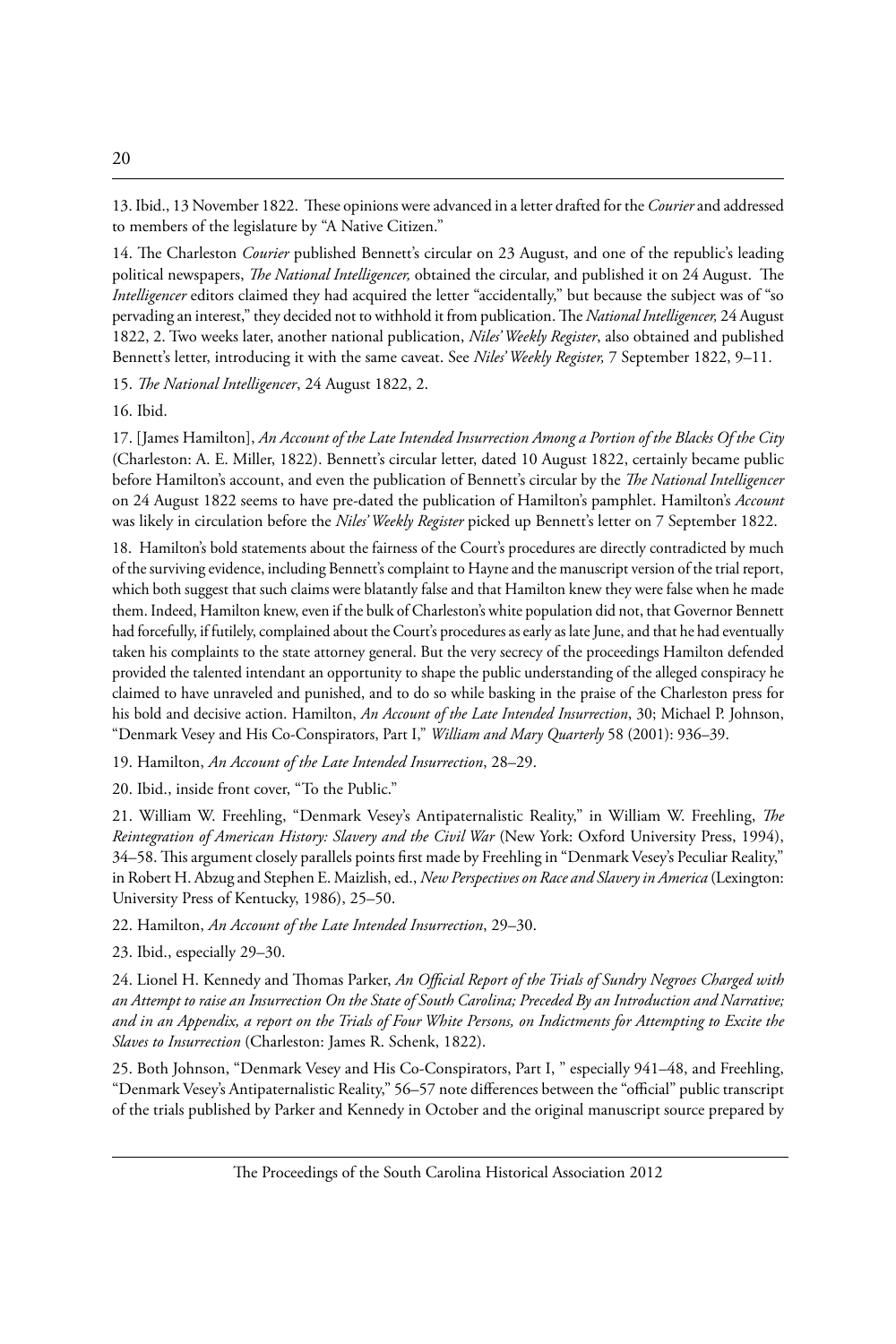clerks during or very shortly after the trials, though they attribute different levels and kinds of interpretive significance to the discrepancies. Freehling considers the published report a generally reliable transcription of the manuscript evidence with the exception of a decision to exclude testimony about the planned poisoning of wells from the published version. Johnson finds the *Official Report* thoroughly "sanitized" by the Court for public consumption and different from the surviving manuscript in many particulars.

26. Kennedy and Parker, *An Official Report*, *passim*.

27. Ibid., 40.

28. Ibid., 13–15. The Court also noted that it "was also about this time [of the formation of the African church], that class meetings of the colored people had become so common as they now are; each class having a colored preacher or leader." These meetings, the Court lamented, were "held usually at night . . . avowedly for religious instruction and worship" and "no white person attended." That "inflammatory and insurrectionary doctrines . . . were inculcated at these meetings or some of them, was positively proved," the Court claimed, and it believed that black class meetings were "used as places of rendezvous and rallying points" as the alleged insurrectionists planned their revolt for the summer of 1822. Clearly the Court deliberately presented a forceful argument that the spread of Christianity among blacks, when unaccompanied by proper white supervision and control, created an environment where slaves and free blacks spawned and incubated insurrection plots. The *Official Report* maintained that the "great impropriety of allowing meetings of any kind to be held solely by slaves . . . must forcibly strike every reflecting mind."

29. Ibid., 17, 28–30; Hamilton, *An Account of the Late Intended Insurrection*, especially 28–30.

30. *The National Intelligencer*, 24 August 1822, 2; "Message # 2 of Governor Thomas Bennett to the Senate and House of Representatives of the State of South Carolina, November 28, 1822," St828, South Carolina Department of Archives and History, Columbia, SC.

31. Martha Richardson to James Proctor Screven, 16 September 1822, Arnold-Screven Papers, Southern Historical Collection, University of North Carolina, Chapel Hill, NC. Richardson wrote on 16 September that the "trials have been published in small pamphlet I have read." It seems more plausible that she read Hamilton's concise account than the Court's *Official Report*, which all evidence suggests was not published until early November, though doubtless some prominent individuals, and especially the members of the Court who approved the final version, had seen drafts at earlier times. Moreover, evidence from the Court's report also put Monday Gell and Gullah Jack every bit as much at the center of the rebellion as Vesey. Vesey's West India connections origins dated to the 1780s, a period long before the revolutions in San Domingo. Yet Vesey's presumed connection to and contact with the Caribbean received significant attention in postinvestigation commentary, while the comparatively recent arrival of Monday and Jack, likely as part of the reopened slave trade of the 1803–1807 era, received little or no attention.

32. Michael Wayne, "An Old South Morality Play: Reconsidering the Social Underpinnings of the Proslavery Ideology," *Journal of American History* 77 (December, 1990): 838–63; on this point, see also Christopher Morris, "The Articulation of Two Worlds: The Master-Slave Relationship Reconsidered," *Journal of American History* 85 (December 1998): 982–1007.

33. Robert Tinkler, *James Hamilton of South Carolina* (Baton Rouge: Louisiana State University, 2004), 47–48; Virginia Louise Glenn, "James Hamilton, Jr., of South Carolina: a biography" (Ph.D. dissertation, University of North Carolina, Chapel Hill, 1964), 138–215.

34. South Carolina General Assembly, *House Journal, 1822*, 58, 100, 105, South Carolina Department of Archives and History, Columbia, SC; see also the Charleston *Mercury*, 11 December 1822. That Hamilton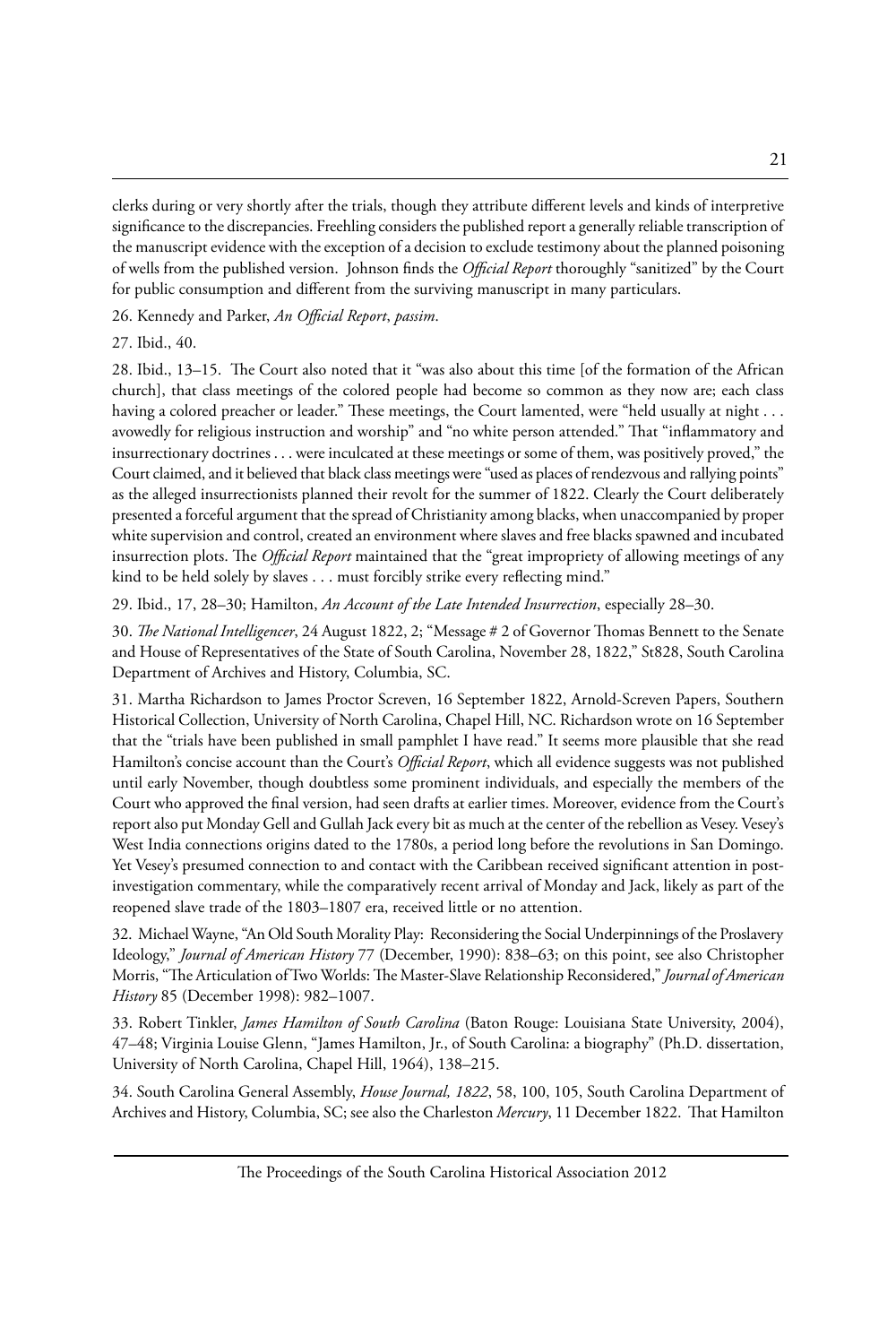asked for no additional legislation limiting the Christian mission to the slaves or efforts to promote slave literacy suggests both that the Charleston clergy, led Richard Furman and the Charleston Bible Society, had perhaps persuaded the intrepid Hamilton to moderate his demands, and that Hamilton had calculated that such restrictions of the Christian mission to the slaves would face tough sledding from legislators from the Upcountry, where the evangelical movement was growing stronger by the day.

35. "An Act for the Better Regulation and Government of Free Negroes and Persons of Color; and for Other Purposes, *South Carolina Statutes at Large, 1822* (Columbia, SC: A.H. Johnston, 1836–41), 7: 461–62; Charleston *Mercury*, 11 December 1822. Additionally, the legislature also funded the Charleston delegation's request for \$100,000 appropriation to build an arsenal or "citadel" to enhance the city's ability to protect itself against insurrection and invasion.

36. Virginia Governor John Floyd disagreed, arguing that the plot was more extensive. Compare Thomas Ruffin Gray, *The Confession, Trial and Execution of Nat Turner* (Petersburg: John B. Ege, 1881), 7–20 with John Floyd to James Hamilton, 19 November 1831, John Floyd Papers, Library of Congress, Washington, DC.

37. Lynchburg *Virginian*, 21 November 1831. It is hard to see why Gray had a special stake in minimizing the scope and significance of Turner's insurrection. The 1830 census showed him owning no slaves and while he doubtless hoped to acquire slaves as his wealth increased, his short-term opportunity lay in playing up interest in the Turner insurrection rather than playing it down. On the larger political context in which the revolt occurred, see Allison Goodyear Freehling, *Drift to Dissolution: The Virginia Slavery Debate of 1831–1832* (Baton Rouge: Louisiana State University Press, 1982), especially 36–81. In fact, the Old Dominion was just emerging from a difficult and divisive state constitutional convention in which eastern Virginians had done their best to stymie democratic reform proposals advanced by western egalitarians. The efforts of eastern conservatives to retain as much power as possible in Virginia politics was motivated to a significant degree by their desire to keep slavery beyond the taxing power and "whitening" desire of westerners less committed to the protection of the peculiar institution over the long term.

38. William W. Freehling, *The Road to Disunion* (New York: Oxford University Press, 1990), 1: 178–81. To be sure, the alleged Vesey plot threatened to rally slave domestics against their masters and their masters' families in some instances, but in the main the plot was allegedly concocted by largely autonomous slaves and free blacks who planned to overthrow local authority in Charleston and seize control of the city, if only briefly.

39. Richmond *Constitutional Whig*, 29 August 1831.

40. Robert Pollard to William C. Rives, 30 January 1832, William C. Rives Papers, Library of Congress, Washington, DC.

41. See Ford, *Deliver Us From Evil*, 348–53.

42. Lacy K. Ford, *Origins of Southern Radicalism* (New York: Oxford University Press, 1988), 126–53; Tinkler, *James Hamilton of South Carolina*, 105–45.

43. James Louis Petigru to William John Grayson, c. 1832, in James Petigru Carson, *Life, Letters and Speeches of James Louis Petigru: The Union Man of South Carolina* (Washington, DC: W. H. Lowdermilk, 1920), 79–80. Petigru was commenting on a speech given by Hamilton's ally, Henry Laurens Pinckney, and later published as *An Oration Delivered in Charleston on July the Fourth* . . . . (Charleston: A. E. Miller, 1833).

44. James Louis Petigru to Benjamin F. Perry, 8 December 1860, quoted in Julius Griffen Campbell, "James Louis Petigru: A Rhetorical Study" (Ph.D. dissertation, University of South Carolina, 1960), 146; Sally Edwards, *The Man Who Said No* (New York: Coward-McCann, 1970), 64–66.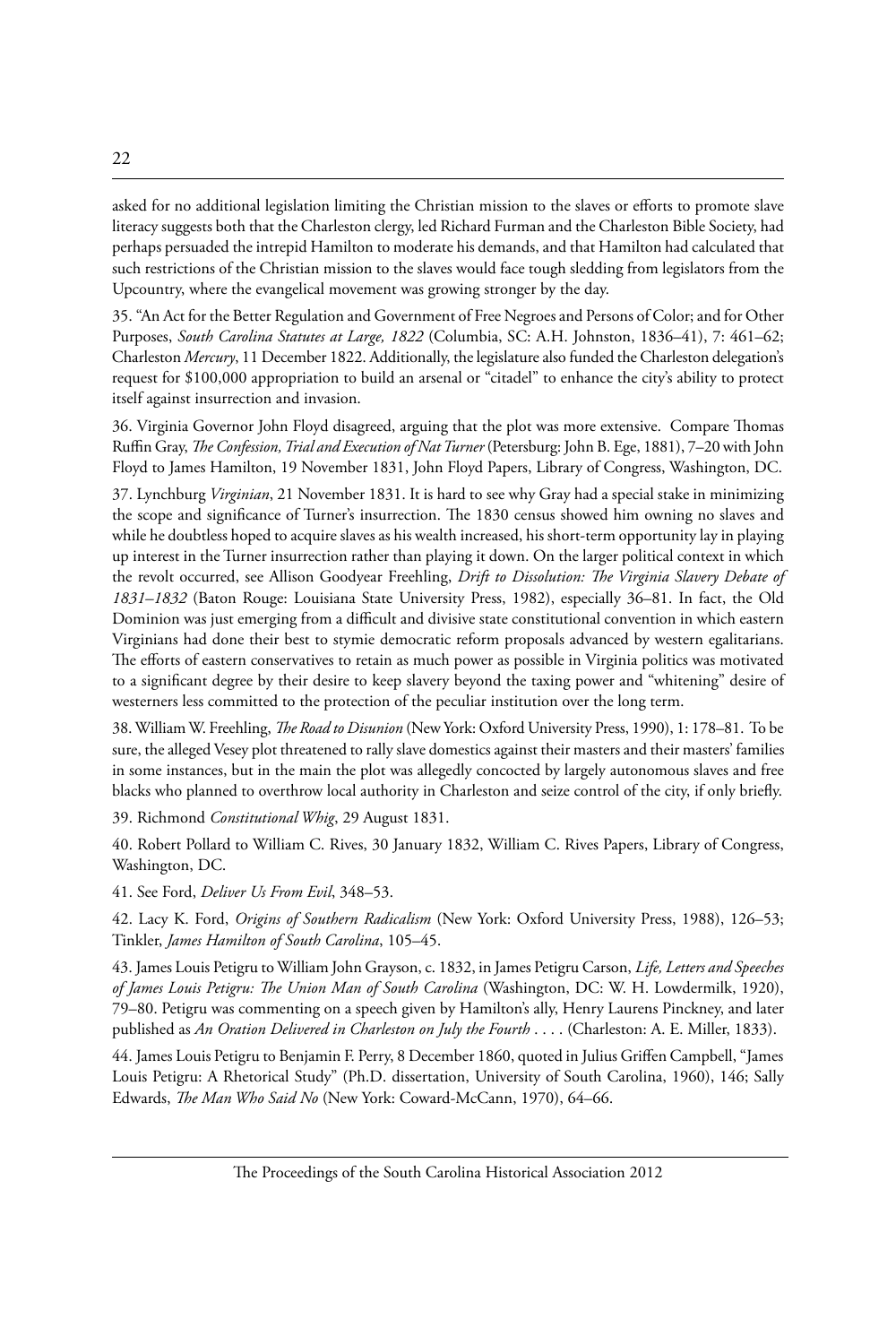#### **Sacrificial Saints** Aneilya Barnes

 $\blacksquare$  The opening passage of the anonymous third-century hagiography of Sts. Perpetua  $\blacksquare$  and Felicitas claims that the account has been recorded as evidence of God's favor of the martyrs, stating that God declared, "I will pour out my Spirit upon all flesh and their sons and daughters shall prophesy and on my manservants and my maidservants I will pour my Spirit, and the young men shall see visions and the old men shall dream dreams."1 The text also insists that its account be shared so that those who are weak in their faith are reminded that "supernatural grace was [not] present only among men of ancient times, either in the grace of martyrdom or of visions."2 As the hagiographic *vita* makes clear, one of its major goals is to demonstrate that God is an active participant in the lives of the martyrs, which is evident through their visions, dreams, and, ultimately, their deaths.

In recent decades, scholars have put a great deal of effort into explaining the role of the martyrs in the development of early Christianity, including how martyrdom fitted within the broader context of Greco-Roman "pagan" religious sacrifice. While Robert Daly has stressed the break between traditional blood sacrifices and Christian martyrdom, Guy Stroumsa has emphasized the threads of continuity between the Jewish sacrificial traditions and early Christian martyrdom.<sup>3</sup> Like Stroumsa, Ingvild Gilhus has also addressed ritual parallels, particularly between the pagan sacrificial traditions and early Christian martyrdom, while George Heymen has demonstrated the use of traditional sacrificial discourse to maintain power and create Roman identity among Christians as they adapted the polysemous character of sacrificial language, creating a marker of Christian identity.<sup>4</sup> No scholar to date, however, has examined the continuous belief in the explicit supernatural participation in both pagan sacrifices and Christian martyrdoms. Therefore, this essay argues that the Greco-Roman tradition of sacrificial ceremonies, particularly the perceived role of the divine, must be examined before it is possible to reconstruct a more complete understanding of the cult of the martyrs and its influence on the development of the early Church. When early Roman texts describing sacrifices, such as Macrobius's *Saturnalia*, are compared to Christian hagiographies, particularly the passion of Sts. Perpetua and Felicitas, the continuity of earlier beliefs that centered on divine participation in sacrificial rituals becomes quite evident in the cult of the saints. Therefore, it is necessary to examine the role of the divine in traditional religious sacrifices prior to Christianity before scholars can better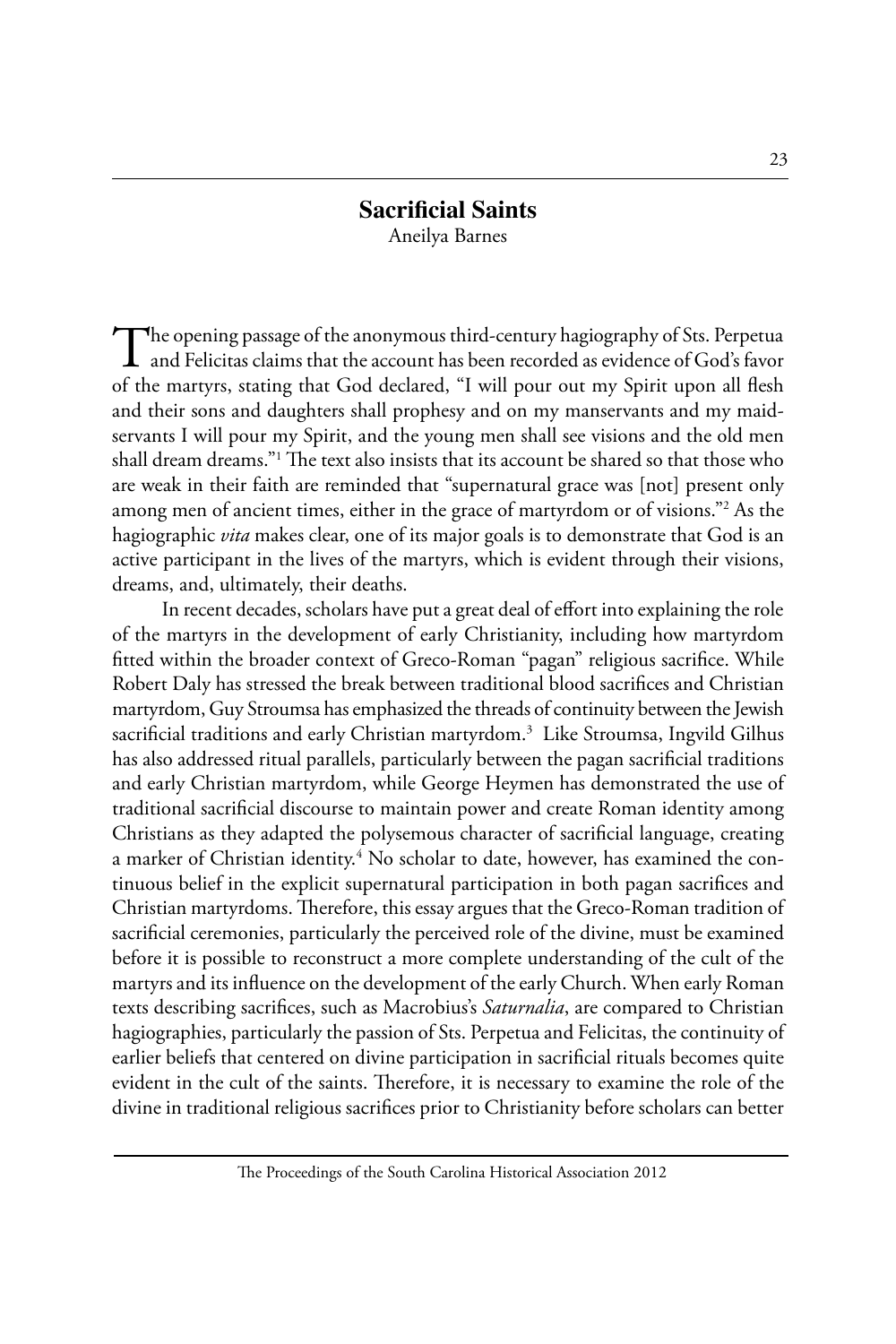explain the functions of martyrdom in the development of early Christianity. This study does not, however, presume to offer any definitive conclusions regarding the suggested interrelationship, but instead to indicate further avenues whereby scholars may work in the future.

Throughout the early centuries of the Common Era, Romans performed numerous kinds of sacrifices in a wide variety of rites. Among the offerings to the gods were libations, fruits, and grains, but the most important events called for blood sacrifices. Sacrificial victims could include pigs, goats, sheep, heifers, and even bulls, depending on the event and the cult. Because cults and their practices were so varied in the ancient Roman world, this essay will focus on the blood sacrifices that were most often performed, particularly those offered on behalf of the state, as these were the events that were recognized by the largest audience. Sacrifice was such an important aspect of pagan religious practice well into late antiquity that the late fourth-century Roman grammarian, Macrobius, claimed that the word "heifer" (*vitula*), which was the animal often used in sacrificial practices, and "exuberant rejoicing" (*vitulatio*) were interchangeable terms.<sup>5</sup> Sacrifices took place in open spaces on altars set up in front of temples, which allowed for the involvement of the community on whose behalf they were performed and for the participation of the divinity to whom they were offered. Although it was not always the case, sacrificial victims were typically chosen to match the gender of the god or goddess to whom they were presented.<sup>6</sup> Macrobius gives an account of a sacrifice to Apollo that included a bull and two white she-goats, each of which had gilded horns.<sup>7</sup> While some gods received castrated male victims, others – such as Mars, Neptune, and Janus – could only receive animals that were entirely intact.<sup>8</sup> Likewise, the fertility goddesses Tellus and Ceres were offered pregnant cows.<sup>9</sup>

Regardless of the animal or its gender, Romans believed that the divinities who received the offering participated in the sacrificial ritual from beginning to end. The ritual began with an official salutation to the gods that included an initial gift of wine and incense, after which the celebrants extended an invitation to the chosen deity to join the sacrificial banquet.<sup>10</sup> Once the salutation was complete, the victim was consecrated by sprinkling it with salted flour (*mola salsa*), pouring wine on its brow, and running a knife along its spine.<sup>11</sup> Most importantly, the victim had to demonstrate that it consented to its fate on the altar, which was done by bowing its head in agreement. The victim's acknowledgement of its willing participation was a crucial aspect of the event, because it was evidence of divine communication and that the deity had accepted it as a suitable choice for the ritual. In his *De Divinatione*, Cicero noted that "the choice of a sacrificial victim is guided by an intelligent force, which is diffused throughout the universe."<sup>12</sup> Echoing Cicero's views, Macrobius explained that the sacrificial offering of a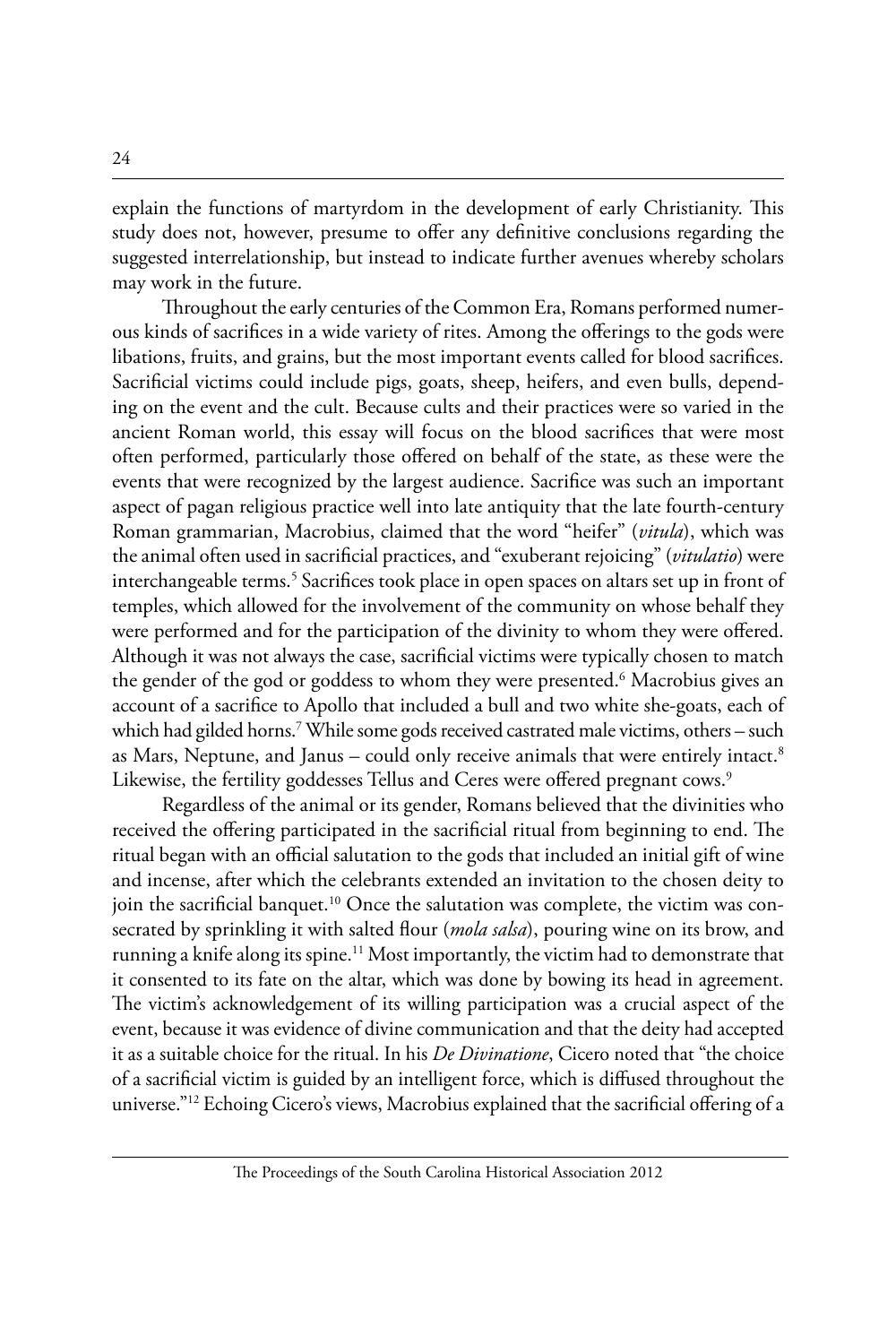heifer was "an offering of joy," and any animal that struggled at the altar should never be sacrificed.<sup>13</sup> Instead, he claimed that the animal should surrender itself calmly during the ritual observances to be an acceptable gift. Because the gods were believed to be active participants in sacrificial ceremonies, Macrobius claimed than an animal that resisted its fate at the altar was deemed to be "unwelcome to the god."14 Consequently, the ceremony was discontinued, as it was clearly not divinely sanctioned, and a new sacrifice was chosen only after proper religious authorities were consulted on the matter. If, however, the animal stood quietly at the altar, the ritual continued, because it was acceptable to the deity.<sup>15</sup> Thus, it could be presumed that the deity participated in the ceremony to such a degree that he or she directly communicated his or her divine will directly through the sacrificial victim.

Once the animal demonstrated that the god or goddess deemed it worthy of sacrifice, the victim was slaughtered, but the sacrificial body continued to act as a medium between the supernatural realm and humanity, for the deity communicated through signs inscribed on the sacrificial body.16 In fact, Macrobius claimed that the purpose of a sacrifice was both to give an offering to the deity and to ascertain the divine will.17 Consequently, when Romans besieged cities, they offered up a prayer and sacrifice to the divine protector of the city, asking that the deity accept the Romans under his or her protection.<sup>18</sup> After the sacrifice, augurs read the entrails for signs that the god or goddess had agreed to the request.<sup>19</sup> Cicero noted that the same divine powers that sanctioned sacrifices were also responsible for restructuring the victims' viscera just before they were killed, allowing the entrails to communicate the omens of the gods.20 As corroboration, he insisted that when Caesar first processed in purple raiment and sat on a golden seat in demonstration of his position as perpetual dictator, the ox that was sacrificed during the ceremony had no heart when its insides were examined.<sup>21</sup> On the following day another sacrificial animal was missing a portion of its liver.<sup>22</sup> Cicero asserted that the gods were trying to inform Caesar of his impending death. In addition, Cicero stated that divine messages appeared in a variety of other ways, including through birds, dreams, portents, stars, and even frenzied utterances, noting that the failure to interpret such signs properly did not negate their validity.<sup>23</sup> Thus, visions, omens, and sacrifices were inseparable in traditional cult practices and served as avenues of communication between the gods and humanity.

In the Christian tradition, beliefs centered on sacrifice began with the crucifixion of Jesus, and his earliest followers accepted his connection to the divine. As Dale Martin has demonstrated, however, Paul and his fellow Jews, Greeks, and Romans had a decidedly different view of the relationship between the soul and the body than their modern counterparts.<sup>24</sup> There was no such dichotomy or distinct separation of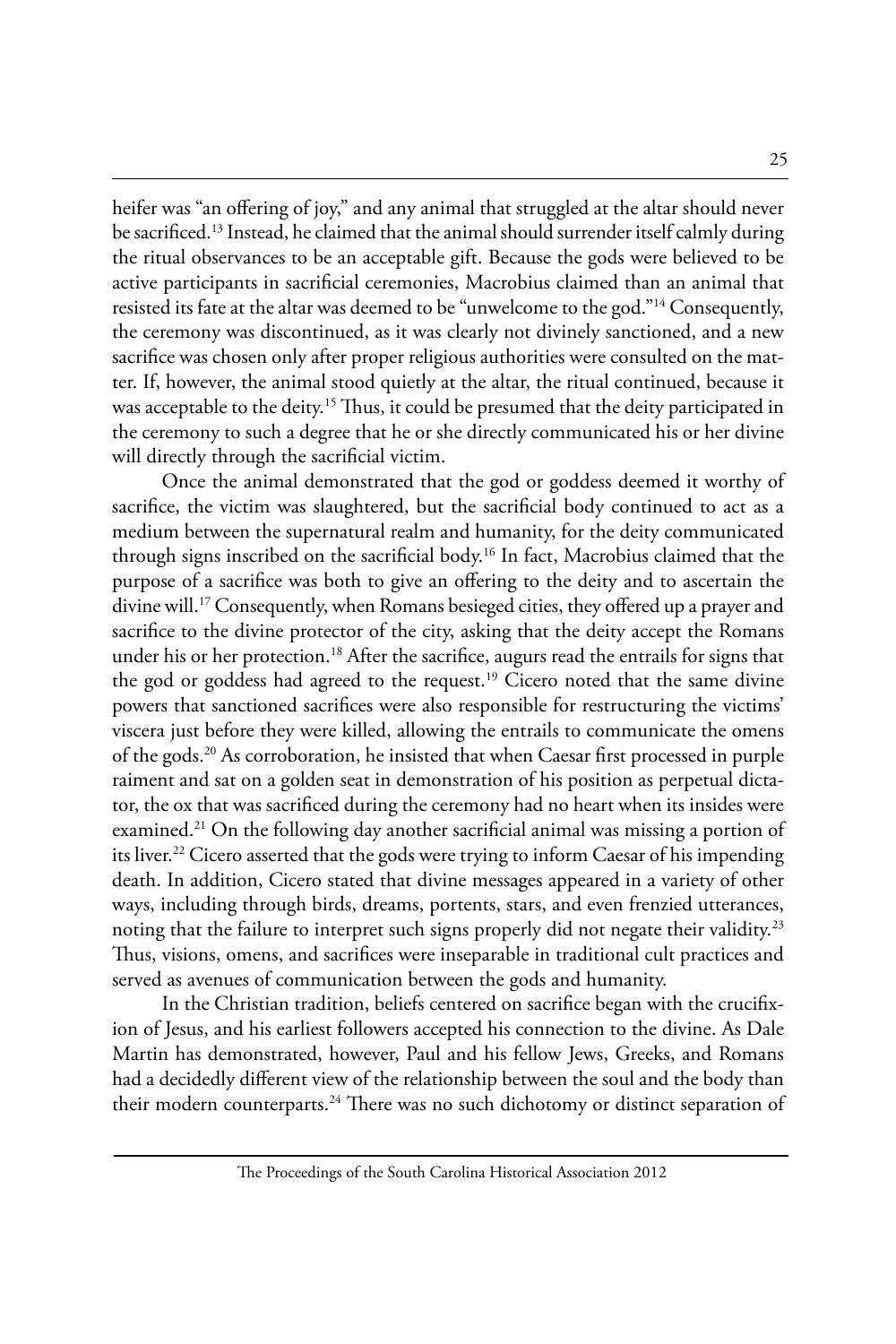the soul and body as there came to be in the post-Cartesian enlightenment.<sup>25</sup> Instead, the ancients believed that particles of micro-matter, or *pneuma*, constructed everything, including the air and even one's spiritual material. *Pneuma* resulted in the senses, which were physical responses to the invisible matter that existed all around the individual. *Pneuma* made both smell and sight possible as it came into contact with the nose and eyes in the same way that the wind could be felt but not seen. Consequently, it was impossible to know where the *pneuma* of the soul ended and the body began, because *pneuma* literally infused the body and the world surrounding it. Most importantly for Christians, these spiritual particles connected believers' souls to God. The bond was quasi-physical, because divine *pneuma* infused their souls, uniting them all in Christ. For Christians, Jesus's performance of miracles, the crucifixion he endured, and his resurrection were all evidence of God's divine power infusing his earthly *pneuma*. After his death, his body continued to be a medium through which the divine interacted with humanity, as Christians believed that the eucharistic elements were transformed into the body and blood of Jesus. Likewise, Christians accepted that the martyrs were able to withstand the tortures they faced because of the supernatural power that infused their bodies via *pneuma*, thus making the divine intrinsically involved in their martyrdoms.<sup>26</sup>

As the new Christian cult spread throughout the empire and soon even made its way to Rome, sacrificial offerings continued to be a central concern for its believers. The refusal to perform sacrifices on behalf of the emperor and the state was for imperial authorities one of the most common crimes Christians committed.27 Prosecutors often claimed that Christians were atheists because of their unwillingness to participate in the imperial religion.<sup>28</sup> As a result, the offenders were sentenced to death as non-believers and, consequently, became the ultimate sacrifices on behalf of their own religion. By the middle of the third century, the cult of the martyrs had achieved real prominence among Christians. In the eyes of believers, the martyrs' ability to maintain their faith while enduring the torture and pain of their persecution was evidence of their divine connection, just as it had been for Jesus. Consequently, claims of the martyrs' bonds with their God fill the pages of early Christian hagiographies, including those of the passion of Sts. Perpetua and Felicitas. According to this hagiographic account, the persecutions of these two young women resulted from their and their three fellow catechumens' refusal to perform the sacrifice required to demonstrate loyalty to the state.<sup>29</sup> Appearing as traitors and atheists, they were imprisoned. Unwilling to compromise her faith, Perpetua even renounced her family, including her newborn infant, who the text noted would surely die without his mother's care.

George Heymen has demonstrated that rhetoric surrounding early Christian martyrdom maintained pre-Christian notions of what he terms a "noble death."30 As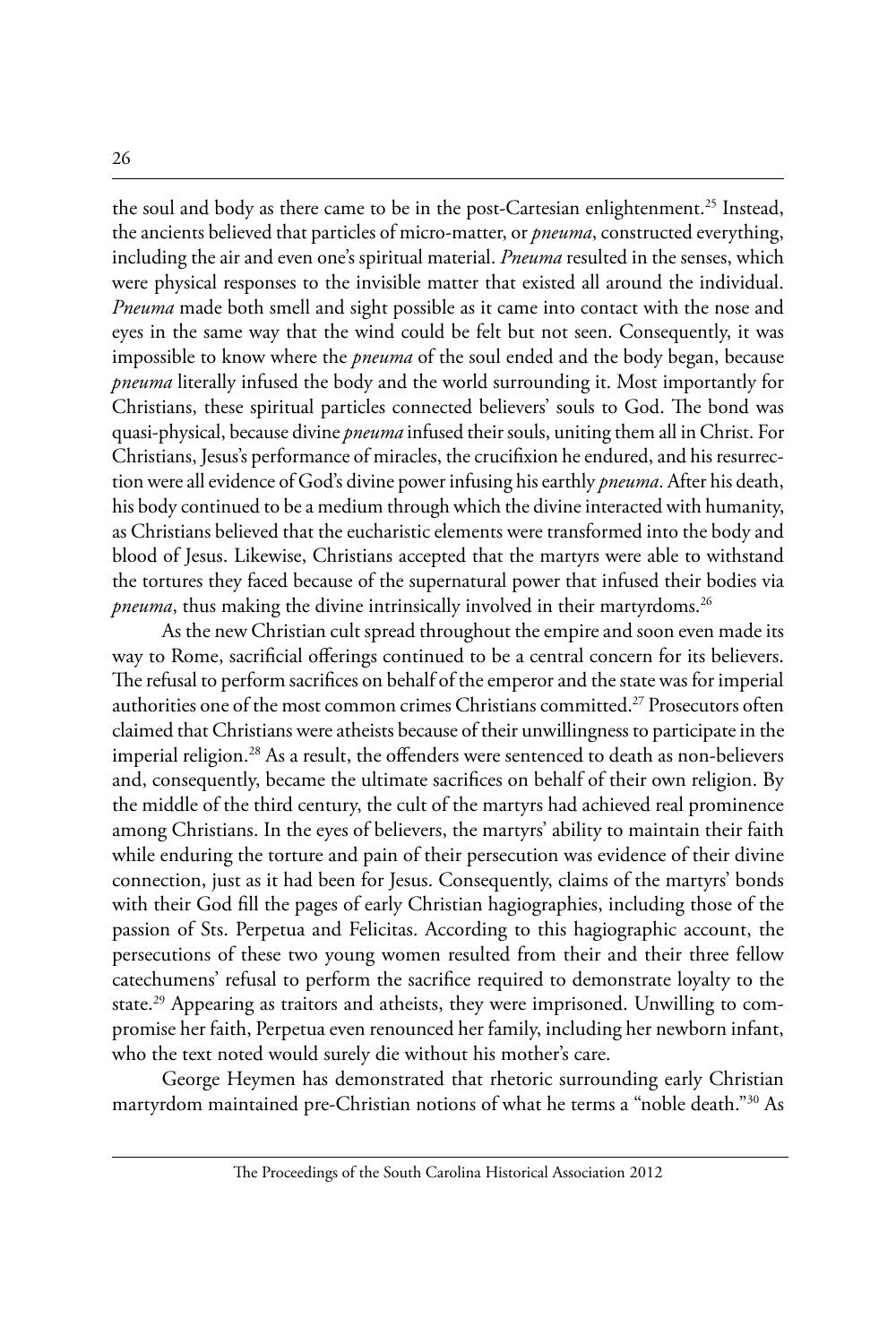Perpetua's hagiography illustrates, however, her connection to the divine gave her the fortitude to endure such a fate.<sup>31</sup> During her imprisonment she had four visions.<sup>32</sup> The first came to her after asking God in prayer whether she would be condemned to execution in the arena or freed.<sup>33</sup> In response, she was given a vision in which she was shown a ladder lined with torture instruments that she ascended unscathed. Once she reached the top of the ladder, she entered a heavenly realm. Through her vision, Perpetua learned that she would ultimately have to suffer in the arena before entering a blessed afterlife.

Perpetua had three additional visions, each of which involved physical transformations. The first involved her deceased younger brother, Dinocrates.<sup>34</sup> When she first saw him, his face bore the disfigurements of the disease that had taken his life when he was only seven years old. In the vision, the young child was also too small to drink from the pool of water for which he thirsted. Upon awakening from this dream, Perpetua prayed continuously for Dinocrates. A short time later, she had another vision in which she saw that Dinocrates's face no longer had the vivid marks of his fatal illness, and only a scar remained in their place. Moreover, he was able to drink all that he needed and to play as a child plays. Thus, she concluded that Dinocrates was transformed in the afterlife through her supplications to God. He was no longer afflicted with the physical ailments that had taken him to the grave or the suffering that had followed.

During the final vision, Perpetua saw herself in an arena preparing to face off with an Egyptian gladiator. When she looked down, she realized that she had become a man.<sup>35</sup> She was oiled down in the typical gladiatorial fashion before battle and subsequently defeated her Egyptian foe. While the vision of the ladder had foretold Perpetua's future condemnation to the arena, the gladiatorial visions foreshadowed her victory over death. Perhaps more importantly, in the same dream Pomponius the deacon led her to the arena where he told her, "Do not be afraid. I am here, struggling with you."<sup>36</sup> While Perpetua's supernatural connection gave her prophetic insight, her own and Dinocrates's bodily transformations communicated God's sacred omens and divine presence. Thus, visions, portents, and bodily transformations constituted integral parts of her Christian martyrdom, just as Cicero claimed they had long been in the Roman sacrificial tradition prior to Christianity.

These divinely willed physical transformations were not, however, limited to Perpetua's visions. According to her hagiographic biography, Perpetua refused to perform a sacrifice even when put on trial, despite her father's pleas on behalf of her infant. Unwilling to abandon her Christian convictions, she was condemned to the arena, just as her vision had foretold. At this point, the text claimed that her infant no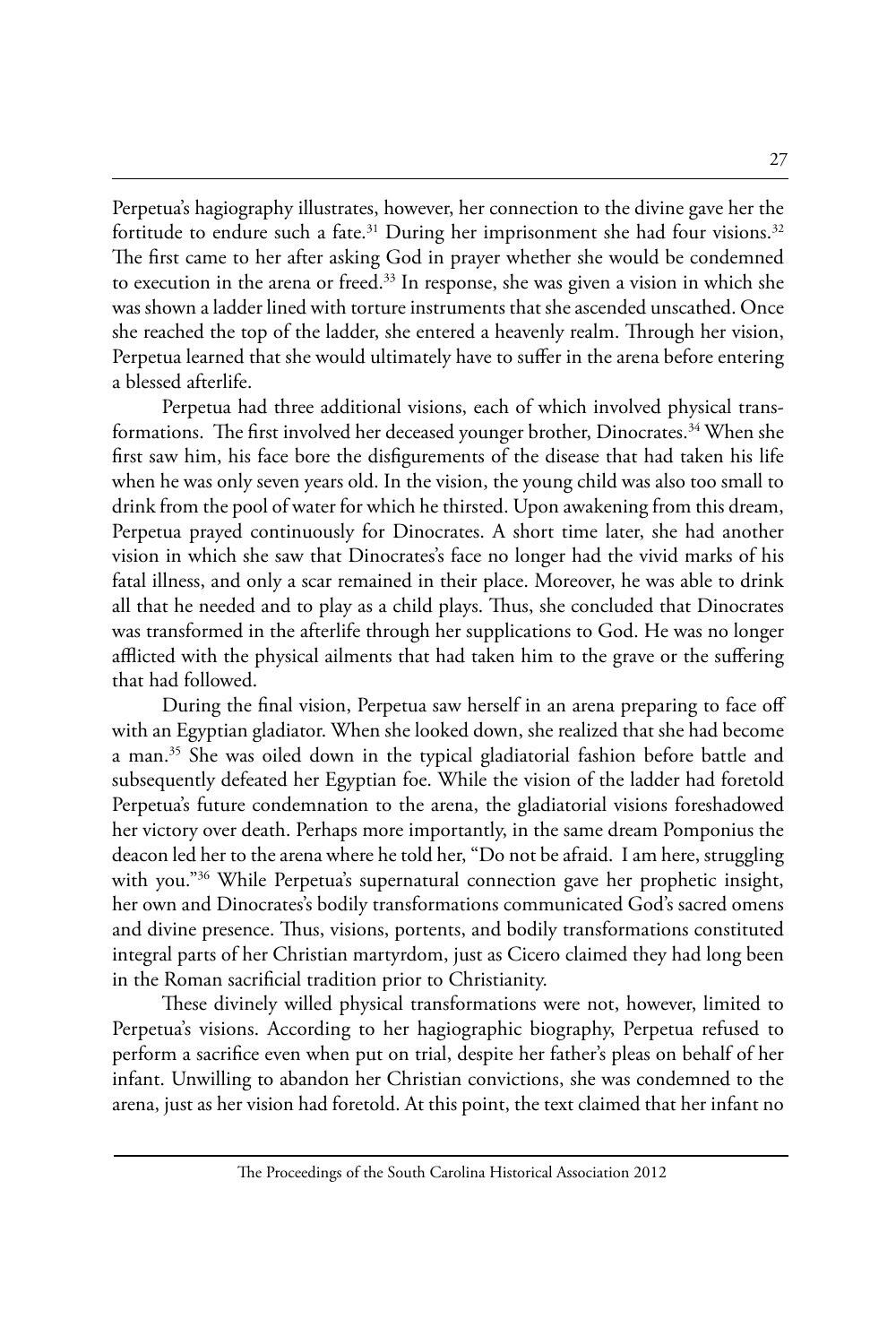longer desired to nurse and that Perpetua's breasts did not become inflamed or painful, despite the immediate weaning of the child.<sup>37</sup> Just as God had communicated his will to her via a vision, he also transformed her body as necessary so that she could fulfill his will. Moreover, he altered the physical needs of the infant who no longer relied on his mother for sustenance.

According to the hagiographic account, on the day Perpetua and Felicitas finally entered the arena, a charging wild heifer was the first danger they faced.<sup>38</sup> The text noted that the heifer was the animal of choice so that "their sex might be matched with that of the beast."39 In recent scholarship, historians have debated the symbolic role of the heifer in the story. Brent Shaw maintains that a bull was often used in the arena for adulterers, making a cow an extension of this humiliation for the Christian women.<sup>40</sup> While he acknowledges that the latter were likely not viewed as adulterers, he claims that the cow fulfilled the same function of humiliation. Joyce Salisbury agrees that the use of a cow was an attempt to mock the women, but she maintains that the heifer played an additional role of underscoring the weakness of the condemned women's gender, which was a hurdle the women had overcome to endure the tortures of the arena. Therefore, any strength these women martyrs exhibited in the arena was evidence of the divine presence that accompanied them.<sup>41</sup>

When viewed through the lens of the traditional sacrificial tradition, however, one can argue that the heifer had an additional symbolic significance. As Macrobius made clear, the heifer was a joyful offering.<sup>42</sup> According to the hagiographic text under discussion, the martyrs were eager to enter the arena. While Perpetua had ignored in prison the pleas of her father on behalf of her infant, the pregnant Felicitas prayed that she would give birth to her as-yet unborn child. She was only in her eighth month of pregnancy and feared that she would not have the child in time to enter the arena; current law forbade capital punishment of pregnant women.43 Much to her great relief, her prayers were answered, and she gave birth just in time to join her fellow martyrs. The text noted that "the day of their victory dawned, and they marched from the prison to the amphitheater joyfully as though they were going to heaven with calm faces, trembling, if at all, with joy rather than fear."<sup>44</sup> The martyrs willingly and "joyfully" (*hilares*) entered the arena to fulfill God's plan as it had been revealed to Perpetua. Thus, the heifer was not only symbolic of the youthful females in the amphitheater, but one can argue that the hagiographic account makes it emblematic of much more. The heifer also embodied the traditional notions of the divinely sanctioned and willing sacrificial victim.

Perhaps most importantly, Perpetua's hagiographic *vita* further claims that once the martyrs were in the arena, Perpetua entered into a sort of trance such that she did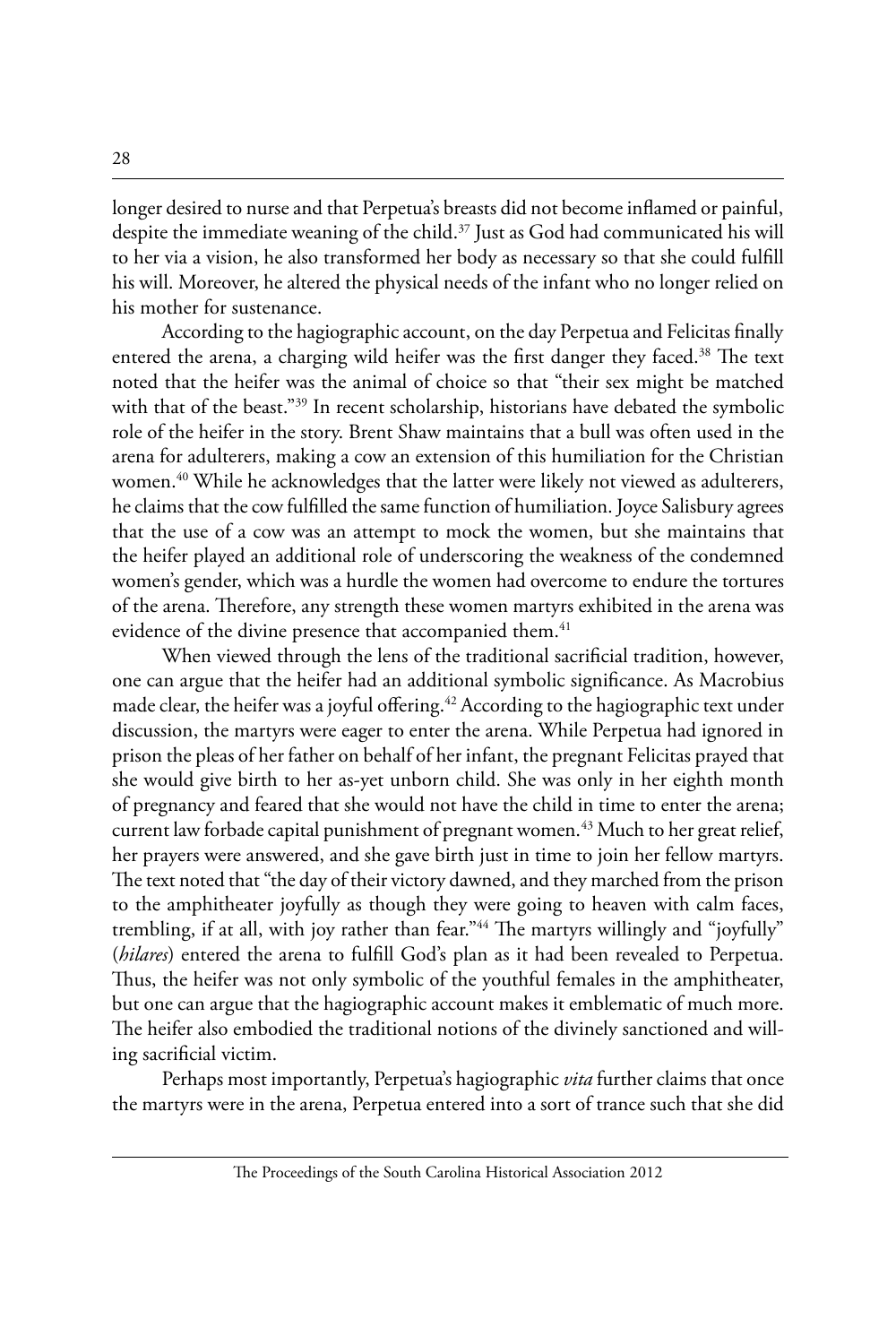not initially realize that she had been attacked by the heifer until after it had happened and she was helping Felicitas to her feet.<sup>45</sup> After the heifer's charge, Perpetua paused to readjust her hair in an effort to maintain her modesty, at which point the heifer refused to attack the martyrs again and was removed from the arena.<sup>46</sup> Because the animal was unable to finish the job, a gladiator was sent into the arena to dispatch of the women. $47$ He, too, failed at first, leaving Perpetua ultimately responsible for guiding the sword to her own throat. Perpetua's quasi-suicidal facilitation has left scholars confounded with the text, as they have tried to reconcile the martyr's action with Christian theology.48 Salisbury notes that human sacrifice, particularly in the form of self-sacrifice or suicide, was a long-standing tradition in Carthage dating back to the mythic Dido.<sup>49</sup> She claims that the act of women sacrificing themselves was particularly prominent at turning points in Carthaginian history such as the destruction of Carthage at the end of the Third Punic War, which was framed with the death of general Hasdrubal the Boeotarch's wife, who killed her children and herself out of shame brought about by his cowardice and defeat in war.<sup>50</sup> Finally, Salisbury theorizes that the crowd shouting "well washed" (*salvum lotum*) when Perpetua's comrade Saturus was drenched in his own blood from a leopard's bite may have recalled a ritual exclamation that took place during a traditional Carthaginian human sacrifice to the god Saturn.<sup>51</sup> While Salisbury is likely correct on both accounts, this present study suggests also placing these martyrdoms within a context of traditional views of sacrifice that centered on the divine will.

If read in this light, it is also possible to argue that a contemporary Roman audience would have understood from the text that when the gladiator came into contact with the martyr, her supernatural connection became so obvious to him that he was unable to slay her as his hand trembled. Her *pneuma* was so infused with divine power that the gladiator could feel it without touching her. Also, Perpetua's martyrdom could be construed as an act to which the sacrificial victim willingly consented and in which she facilitated her own violent death where others failed. She had been mentally and physically transformed to such a degree that she felt neither fear nor pain and was the only one capable of performing God's will.

When traditional beliefs concerning religious sacrifices are compared to early Christian martyrdoms such as Perpetua's, a continuity of ideas centered on sacrifice becomes more evident. Perhaps Christians adopted and adapted pagan notions of the divinely sanctioned sacrifice, including victims' willingness to go to the altar. Like Macrobius's heifer, witnesses could have seen the saintly sacrifices as offerings of joy. From this perspective, the body of the martyr would also be used as a slate for inscribing the messages of the supernatural in the same manner as sacrificial bodies had long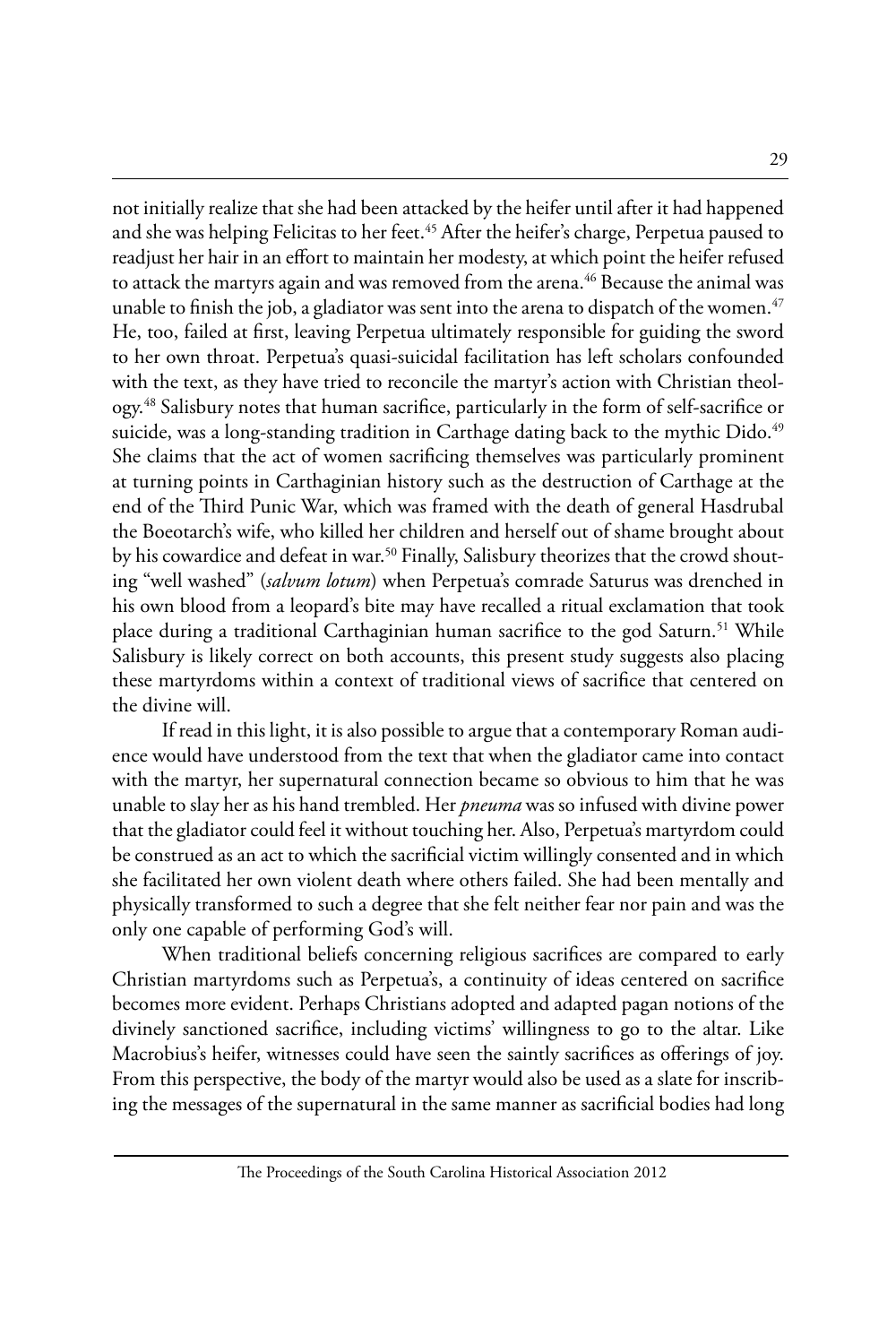been used to understand divine omens. Furthermore, such a reading of Christian hagiographies within the context of the prior sacrificial tradition would allow for a more complex understanding of the texts. For example, the heifer in the arena could symbolize more than the martyrs' gender. It also could represent their enthusiasm to fulfill God's will as they offered themselves up joyfully as a sacrifice. In this connection the heifer would underscore the martyr's supernatural connection via *pneuma* in that Perpetua did not feel the beast's attack. Likewise, when situated within the broader historical context of ancient sacrifice, Perpetua's facilitation of her own violent death no longer conflicts with Christian theological scruples against suicide. Instead, she becomes the epitome of the Christianized, no longer pagan, sacrifice. She was a sacrifice of joy that was divinely transformed as she entered the arena, where it had already been revealed to her that she would defeat death. Once she entered the arena, God's power infused her, protecting her from either pain or fear as she carried out the divine will. Just as the divinely sanctioned victims of pagan sacrifices stood willingly at the altar as a sign of supernatural participation and approval of the ritual, so too did Perpetua fulfill her role in the arena. The power of the deity coursed so strongly through her body that only the martyr herself could complete her sacrifice. Not only would Christian martyrs have adopted thereby a traditional pagan sacrificial motif, but also they would have trumped it when – as sacrificial victims themselves – they facilitated their own deaths.

While the suggested parallels are striking, they admittedly remain somewhat speculative, for explicit and intended connections between the templates of pagan sacrifice and Christian martyrdom are still to be found. While much research remains in order to identify such linkages, this study suggests that they exist and hopes thereby to prompt such further investigation.

#### NOTES

1. *Acts of the Martyrs*, trans. Herbert Musurillo (Oxford: Clarendon Press), 8.4, 107: "diebus, dicit dominus, effundam de Spiritu meo super omnem carnem, et prophetabunt filii filiaeque eorum; et super seruos et ancillas meas de meo Spiritu effundam; et iuuenes visiones videbunt, et senes somnia somniabunt." According to Musurillo, this passage was borrowed from Acts 2: 7–18 and paraphrased the prophet Joel 2:28. Tradition asserts that Perpetua, an upper-class young woman and mother, and her servant Felicitas were martyred in Carthage in Roman North Africa in 203 for repeated refusal to sacrifice to the imperial cult. There are two versions of the text, one in Greek and one in Latin, and most scholars agree that the Latin text, which is the most complete, was likely the earlier text from which the Greek version was copied. For an excellent discussion of the textual relationship of the two, see Rex D. Butler, *The New Prophecy & "New Visions": Evidence of Montanism in the Passion of Perpetua and Felicitas* (Washington, DC: The Catholic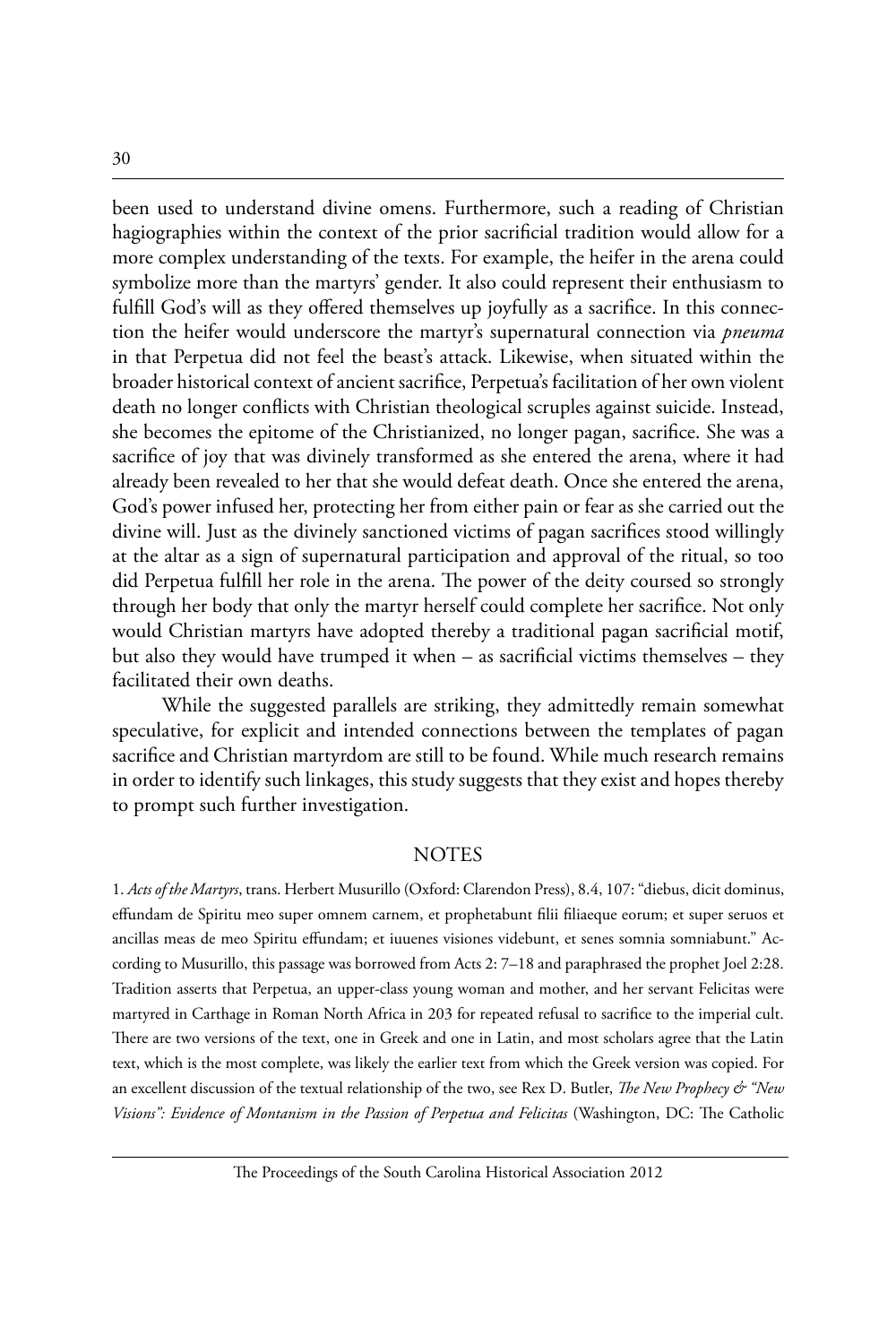University Press, 2006). The authorship of the text has also attracted a great deal of scholarly attention, because a portion of it claims to have been written by Perpetua herself, which, if this is actually the case, would make it one of the earliest such texts written by a Christian woman. Additionally, a second anonymous editor wrote a portion of the passion that provided an eyewitness account of the events that took place in the arena and an introduction to the early narration. For more on Perpetua as the author, see Brent Shaw, "The Passion of Perpetua," *Past & Present* 139 (May, 1993): 3–45; William Farina, *Perpetua of Carthage: Portrait of a Third-Century Martyr* (Jefferson, NC: McFarland & Company, 2009); and Thomas Heffernan, "Philology and Authorship in the *Passio Sanctarum Perpetuae et Felicitatis*," *Traditio* 50 (1995): 315–25. Like Shaw and Farina, Heffernan holds that Perpetua is the likely author of her portion of the text, but he believes she related it orally to the editor, making it no less authentic. The identity of the editor has, likewise, drawn a great deal of speculation, often centering on Tertullian, a Carthaginian exegete and contemporary of Perpetua. Scholars who have accepted Tertullian as the likely editor have largely done so based on the comparability of the vocabulary used in the text and in Tertullian's other writings. See, for example, Armitage Robinson's introduction to *The Passion of S. Perpetua* in *Texts and Studies: Contributions to Biblical and Patristic Literature*, vol. 1, part 2 (Cambridge: Cambridge University Press, 1891), reprinted Kraus in 1967 and W.H. Shewring, "Prose and Rhythm in the *Passio S. Perpetuae*," *Journal of Theological Studies* 30 (1928): 56–57. Tertullian's role in crafting the text, however, is a highly contentious claim, and many scholars have made equally strong cases against him as the editor, including Julio Campos, "El autor de la *Passio SS Perpetuae et Felicitatis*," *Helmantica* 10 (1959): 357–81; William Tabbernee, *Montanist Inscriptions and Testimonia: Epigraphic Sources Illustrating the History of Montanism,* Patristic Monograph Series 16 (Macon, GA: Mercer University Press, 1997); and Timothy Barnes, *Tertullian: A Historical and Literary Study* (Oxford: Clarendon Press, 1971).

2. *Acts of the Martyrs*, 8.5, 107: "ut ne qua aut inbecillitas aut desperatio fidei apud ueteres tantum aestimet gratiam diuinitatis conuersatam, sive in martyrum siue in reuelationum dignatione."

3. Robert Daly, *Sacrifice Unveiled: The True Meaning of Christian Sacrifice*, trans. Susan Emanuel (London: T&T Clark International, 2009); Guy Stroumsa, *The End of Sacrifice: Religious Transformations in Late Antiquity* (Chicago: University of Chicago Press, 2009). See also Daniel Boyarin, *Dying for God: Martyrdom and the Making of Christianity and Judaism* (Stanford: Stanford University Press, 1999); Glen Bowersock, *Martyrdom and Rome* (Cambridge: Cambridge University Press, 1995); and Christel Butterweck, *"Martyriumssucht" in der Alten Kirche*? (Tübingen: J.C.B. Mohr, 1995). Boyarin, Bowersock, and Butterweck all address the role of martyrdom within the Roman empire, but not the continuity in both the pagan and Christian traditions of the role of the divine.

4. Ingvild Saelid Gilhus, *Animals, Gods and Humans: Changing Attitudes to Animals in Greek, Roman and Early Christian Ideas* (London: Routledge, 2006). She argues (188) that "the martyrs not only refused to sacrifice, they also usurped the role of the sacrificial animals," meaning the martyrs became the new Greco-Roman sacrifices. However, Gilhus does not address the role of the divine and the continuity of belief in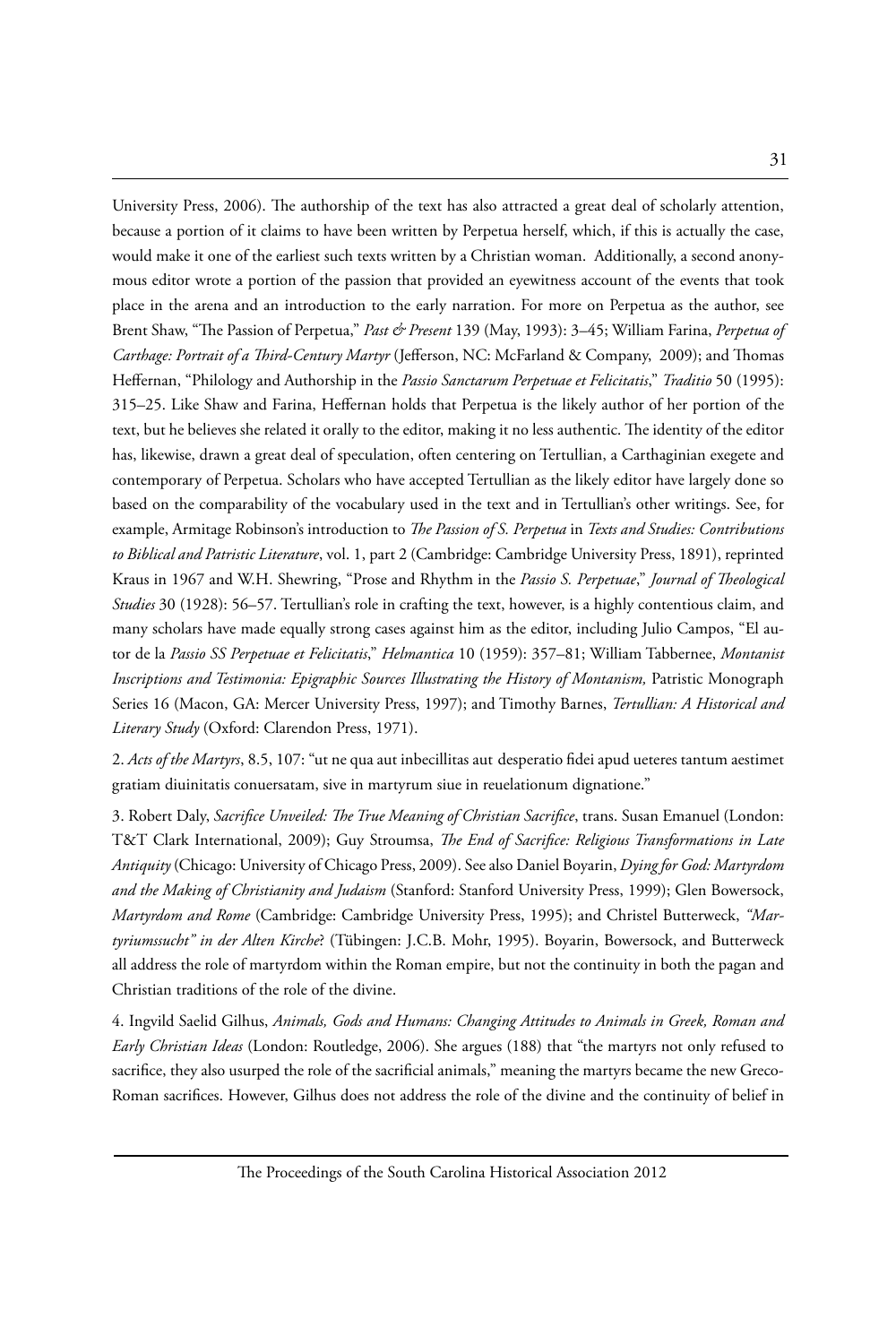supernatural involvement in both the pre-Christian and Christian sacrificial traditions. See also George Heymen, *The Power of Sacrifice: Roman and Christian Discourses in Conflict* (Washington, DC: The Catholic University of America Press, 2007), who is only interested in pointing out the break or differences between the earlier Greco-Roman practices and Christian martyrdoms. He does not acknowledge the parallels, particularly the intrinsic involvement of the divine in each.

5. " . . . ut 'vitula' dixerit pro vitulatione, quod nomen esse sacrificii ob laetitiam facti superius expressimus"; see Macrobius, *Saturnalia*, trans. Jeffrey Henderson, Loeb Classical Library (Cambridge, MA: Harvard University Press, 2011), 3.2.15, pp. 194–95.

6. John Scheid, *An Introduction to Roman Religion*, trans. Janet Lloyd (Bloomington: Indiana University Press, 2003), 80; Gilhus, *Animals, Gods and Humans*, 115.

7. Macrobius, *Saturnalia*, 1.29, p. 119. While more than one animal may have been offered at a time to a god, such as the two she-goats and the bull, the bull was the most important sacrifice and matched the gender of the god.

8. Scheid, *Roman Religion*, 80; Gilhus, *Animals, Gods and Humans*, 115.

9. Scheid, *Roman Religion*, 81.

10. Scheid. *Roman Religion*, 82; Gilhus, *Animals, Gods and Humans*, 116–18.

11. Scheid. *Roman Religion*, 83; Mary Beard, John North, and Simon Price, *Religions of Rome, Vol. 1: A History* (Cambridge: University of Cambridge Press, 1998), 36.

12. Cicero, *De Divinatione*, trans. W. A. Falconer, Loeb Classical Library (Cambridge, MA: Harvard University Press, 1923), 1.52.118, pp. 350–53: "Sed distinguendum videtur quonam modo. Nam non placet Stoicis singulis iecorum fissis aut avium cantibus interesse deum (neque enim decorum est nec dis dignum nec fieri ullo pacto potest), sed ita a principio inchoatum esse mundum, ut certis rebus certa signa praecurrerent, alia in extis, alia in avibus, alia in fulgoribus, alia in ostentis, alia in stellis, alia in somniantium visis, alia in furentium vocibus. Ea quibus bene percepta sunt, ei non saepe falluntur; male coniecta maleque interpretata falsa sunt non rerum vitio, sed interpretum inscientia. Hoc autem posito atque concesso, esse quandam vim divinam hominum vitam continentem, non difficile est, quae fieri certe videmus, ea qua ratione fiant suspicari. Nam et ad hostiam deligendam potest dux esse vis quaedam sentiens, quae est toto confusa mundo, et tum ipsum, cum immolare velis, extorum fieri mutatio potest, ut aut absit aliquid aut supersit; parvis enim momentis multa natura aut adfingit aut mutat aut detrahit." Falconer's translation: "But it seems necessary to settle the principle on which these signs depends. For, according to the Stoic doctrine, the gods are not directly responsible for every fissure in the liver or for every song of a bird; since, manifestly, that would not be seemly or proper in a god and furthermore is impossible. But, in the beginning, the universe was so created that certain results would be preceded by certain signs, which are given sometimes by entrails and by birds, sometimes by lightnings, by portents, and by stars, sometimes by dreams, and sometimes by utterances of persons in a frenzy. And these signs do not often deceive the persons who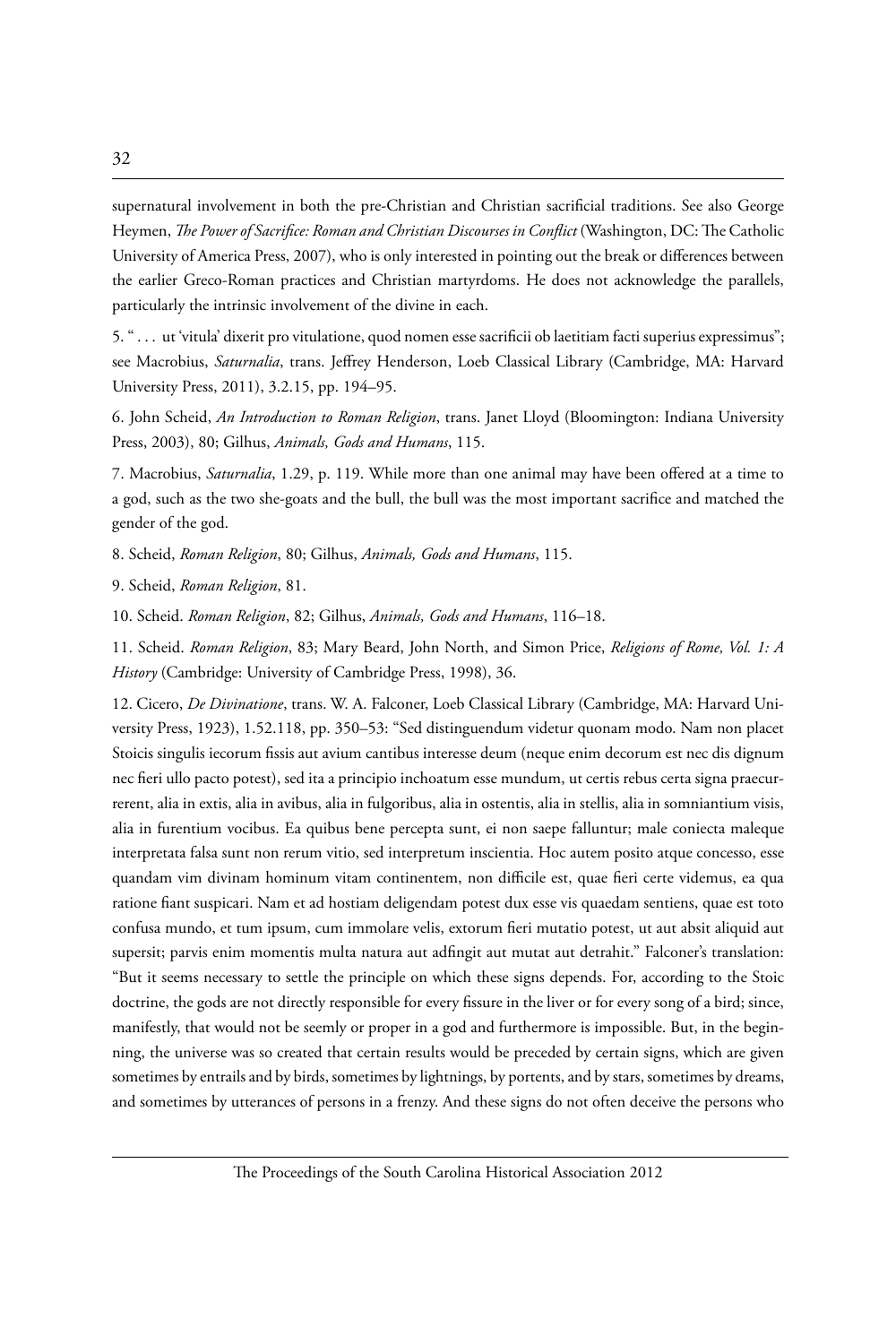observe them properly. If prophecies, based on erroneous deduction and interpretations, turn out to be false, the fault is not chargeable to the signs but to the lack of skill in the interpreters. Assuming the proposition to be conceded that there is a divine power which pervades the lives of men, it is not hard to understand the principle directing these premonitory signs which we see come to pass. For it may be that the choice of a sacrificial victim is guided by an intelligent force, which is diffused throughout the universe; or it may be that at the moment when the sacrifice is offered, a change in the vitals occurs and something is added or taken away; for many things are added to, changed, or diminished in an instant of time."

13. See n. 5 above. Macrobius, *Saturnalia*, Henderson 3.2.15, pp. 194–95 and Macrobius, *Saturnalia*, trans. Percival Vaughan Davies (New York: Columbia University Press, 1969), 3.4.8, pp. 206.

14. Macrobius, *Saturnalia*, Henderson 3.5.8, pp. 40–41: " . . . ut si hostia quae ad aras duceretur fuisset vehementius reluctata ostendissetque se invitam altaribus admoveri, amoveretur quia invite deo offerri eam putabant."

15. Ibid.

16. Heymen, *The Power of Sacrifice*, 39.

17. Macrobius, *Saturnalia*, Davies 3.5.5, p. 205.

18. Macrobius, *Saturnalia*, Davies 3.9.7–9, p. 218.

19. Ibid.

20. Cicero, *De Divinatione*, 1.52.119, pp. 352–54.

21. Ibid., "Quod ne dubitare possimus, maximo est argumento quod paulo ante interitum Caesaris contigit. Qui cum immolaret illo die quo primum in sella aurea sedit et cum purpurea veste processit, in extis bovis opimi cor non fuit. Num igitur censes ullum animal, quod sanguinem habeat, sine corde esse posse? Qua ille rei novitate nonperculsus cum Spurinna diceret timendum esse ne et consilium et vita deficeret: earum enim rerum utramque a corde proficisci. Postero die caput in iecore non fuit. Quae quidem illi portendebantur a dis immortalibus ut videret interitum, non ut caveret. Cum igitur eae partes in extis non reperiuntur, sine quibus victuma illa vivere nequisset, intellegendum est in ipso immolationis tempore eas partes, quae absint, interisse." Falconer's translation: "Conclusive proof of this fact, sufficient to put it beyond the possibility of doubt, is afforded by incidents which happened just before Caesar's death. While he was offering sacrifices on the day when he sat for the first time on a golden throne and first appeared in public in a purple robe, no heart was found in the vitals of the votive ox. Now do you think it possible for any animal that has blood to exist without a heart? Caesar was unmoved by this occurrence, even though Spurinna warned him to beware lest thought and life should fail him – both of which, he said, proceeded from the heart. On the following day there was no head to the liver of the sacrifice. These portents were sent by the immortal gods to Caesar that he might foresee his death, not that he might prevent it. Therefore, when those organs, without which the victim could not have lived, are found wanting in the vitals, we should understand that the absent organs disappeared at the very moment of immolation."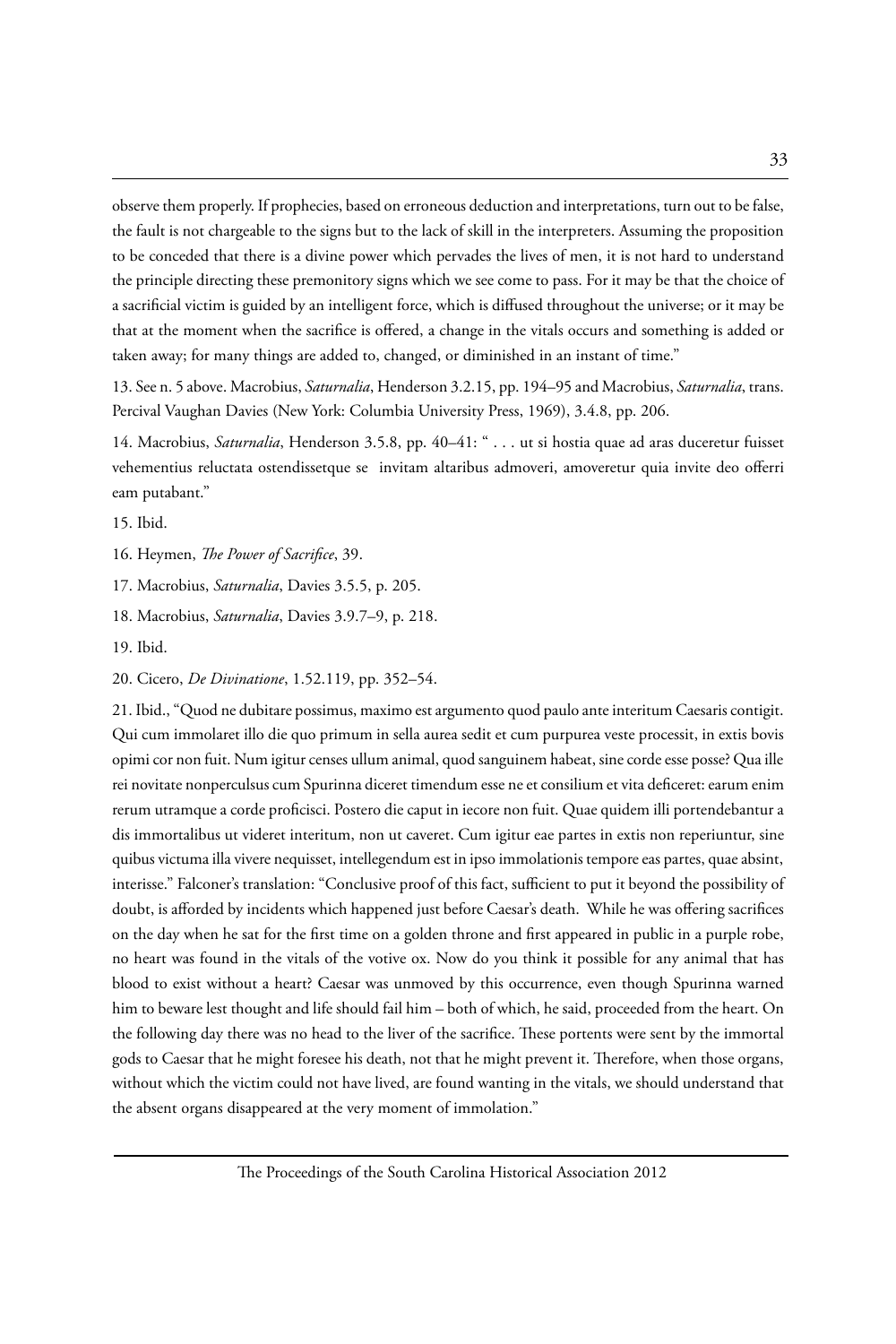22. Ibid.

23. Cicero, *De Divinatione*, 1.52.118, pp. 352–53; see texts in n. 12 above.

24. This is, indeed, the thesis of this study. Dale Martin, *The Corinthian Body* (New Haven, CT: Yale University Press, 1995).

25. Martin, *The Corinthian Body*, esp. 4–6.

26. Many scholars, including Paul Bradshaw, have done a fine job of demonstrating how the early eucharistic doctrine derived, at least in part, from the ancient notion of *anamnesis*, which is loosely defined as a collective remembrance of Jesus's life and death via participation in the eucharist. While there is not a great deal of agreement as to what, exactly, Christians were specifically remembering – e.g., the Last Supper, the Crucifixion – most scholars of early Christianity agree that Christians performed the eucharist as a ritual of collective Christian memory. See Paul Bradshaw, *The Search for the Origins of Christian Worship: Sources and Methods for the Study of Early Liturgy* (Oxford: Oxford University Press, 2002) and *Eucharistic Origins* (Oxford: Oxford University Press, 2004); Nils Alstrup Dahl, *Jesus in the Memory of the Church* (Minneapolis, MN: Augsburg Publishing House, 1976), especially 11–29. Another scholar notes that "ritual anamnesis makes the ritual participant an effective and self-aware part of the memorial of remembered events;" see Lawrence E. Sullivan, *Memory Distortion: How Minds, Brains, and Societies Reconstruct the Past* (Cambridge, MA: Harvard University Press, 1995), 388. Thus, the belief in the physical bond of Christian *pneuma* was reinforced through the ritual memorial performed via the *anamnesis* of the eucharist that emphasized the collective Christian identity.

27. Beard, et al, *Religions of Rome*, 239–44.

28. James Rives, *Religion in the Roman Empire* (Malden, MA: Blackwell Publishing, 2007), 183–99.

29. *Acts of the Martyrs*, 3, 6, and 15. Because Perpetua's is one of the earliest female martyrdoms and her *passio* may have been written in part by her (see n. 1 above), there is an extensive corpus dealing with her. For examples of some of the most recent historiography, see the works of Butler and Farina mentioned in n. 1 above; Jacqueline Amat, *Passion de Perpétue et de Félicité: suivi des Actes* (Paris: Editions du Cerf, 1996); Peter Habermehl, *Perpetua und der Ägypter oder Bilder des Bösen im frühen afrikanischen Christentum* (Berlin: Akademie Verlag, 2004); Carolyn Osiek, "Perpetua's Husband," *Journal of Early Christian Studies* 10 (2002): 287–90; Erin Ronsse, "Rhetoric of Martyrs: Listening to Saints Perpetua and Felicitas," *Journal of Early Christian Studies* 14 (2006): 283–327; Joyce Salisbury, *The Blood of the Martyrs: Unintended Consequences of Ancient Violence* (New York: Routledge, 2004); Gail P.C. Streete, *Redeemed Bodies: Women Martyrs in Early Christianity* (Louisville, KY: Westminster John Knox Press, 2009); Ross Kraemer and Shira L. Lander, "Perpetua and Felicitas," in *The Early Christian World*, ed. Philip F. Esler (New York: Routledge, 2000), 2: 1048–68; and Cecil M. Robeck, Jr., *Prophecy in Carthage: Perpetua, Tertullian, and Cyprian* (Cleveland, OH: The Pilgrim Press, 1992). The recent work on Perpetua largely focuses on her connection to Montanism and prophecy; this article attempts to address her martyrdom within the context of pagan sacrifice in hopes of adding an additional level of inquiry and understanding to the extant corpus of source texts about her.

30. Heymen, *The Power of Sacrifice*, 164–76, *passim*. See also Carlin Barton, "Honor and Sacredness in the Roman and Christian Worlds" and Carole Straw, "'A Very Special Death': Christian Martyrdom in its Classical Context," both in Margaret Comack, ed., *Sacrificing the Self: Perspectives on Martyrdom and Religion* (Oxford: Oxford University Press, 2002), 23–43.

31. The fortitude of the martyrs has also been a popular topic among recent scholars with Perpetua at the forefront of the discussion for female martyrs. Shaw argues that her intense gaze challenging the audience was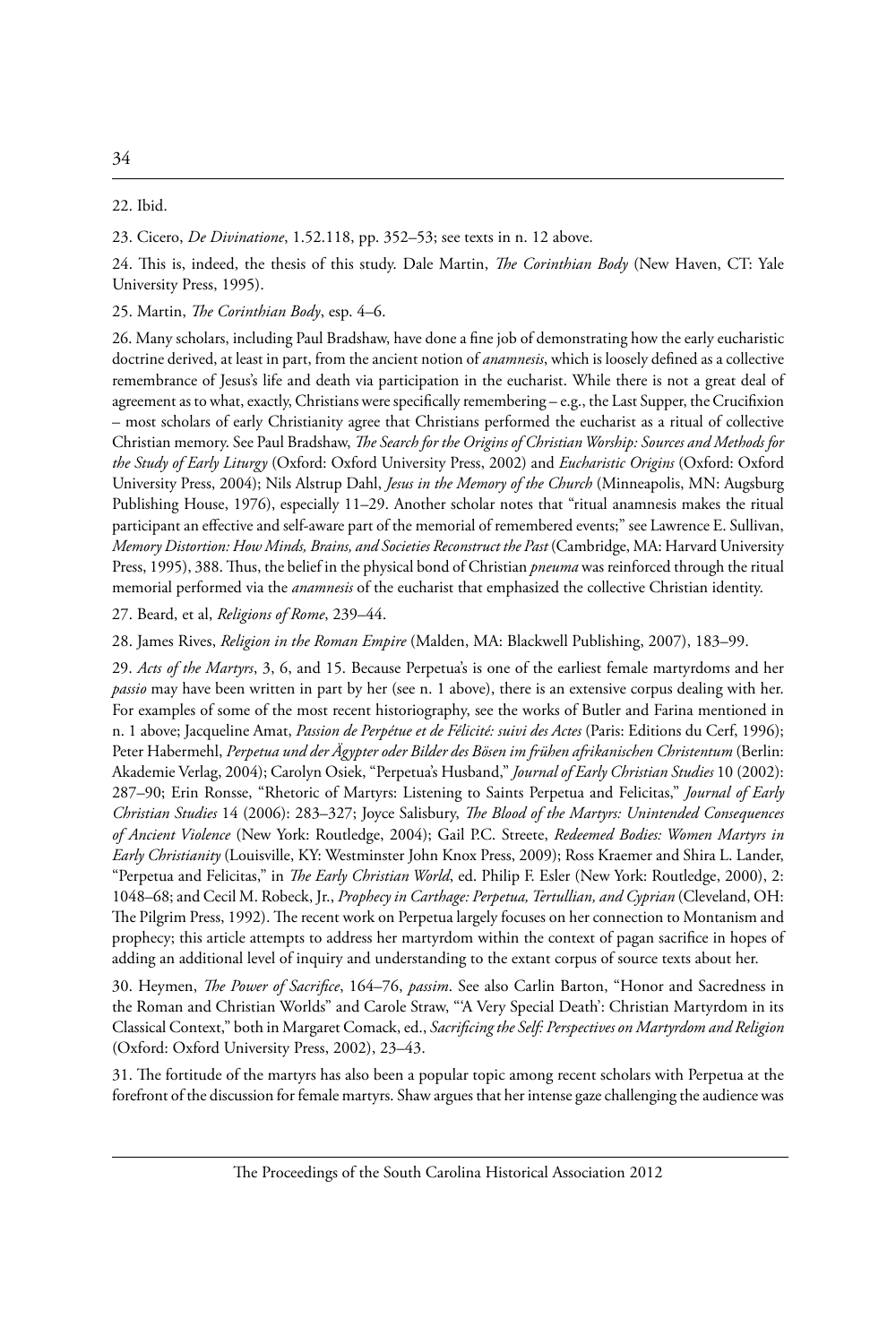35

32. For more on dreams in early Christianity, see Salisbury, *The Blood of the Martyrs*, 75–90.

- 33. *Acts of the Martyrs*, 4.
- 34. Ibid., 7.
- 35. Ibid., 10.
- 36. Ibid., 10.4, pp. 116–17: "Noli pauere. Hic sum tecum et conlaboro tecum,"
- 37. Ibid., 6.

38. Ibid., 20.

39. Ibid., 20.1, pp. 128–29: "Puellis autem ferocissimam uaccam ideoque praeter consuetudinem conparatam diabolus praeparauit, sexui earum etiam de bestia aemulatus."

- 40. Shaw, "The Passion of Perpetua," 3–45.
- 41. Salisbury, *Perpetua's Passion*, 143–44.
- 42. Macrobius, *Saturnalia*, Davies 3.2, p. 206.

43. *Acts of the Martyrs*, 15, pp. 122–23: "Circa Felicitatem uero et illi gratia domini eiusmodi contigit. Cum octo iam mensium uentrem haberet (nam praegnans fuerat adprehensa), instante spectaculi die in magno erat luctu ne propter uentrem differretur (quia non licet praegnantes poenae repraesentari) et ne inter alios postea sceleratos sanctum et innocentem sanguinem funderet." My translation: "And concerning Felicitas, she truly was granted the same favor of the Lord, because at the same time she was arrested, she had already been pregnant eight months, and with the day of the spectacle rapidly approaching, she was indeed with great sorrow lest that it be postponed [for her] because of her womb (as it was not legal to display the punishments of the pregnant) and lest afterwards she pour out her holy and innocent blood among wicked criminals."

44. Ibid., 18.1, pp. 124–27, with quoted passage on 124 and 126: "Illuxit dies uictoriae illorum, et processerunt de carcere in amphitheatrum quasi in caelum hilares, uultu decori, si forte gaudio pauentes non timore"

- 45. *Acts of the Martyrs*, 20.6.
- 46. Ibid., 20.
- 47. Ibid., 21.
- 48. Salisbury, *The Blood of the Martyrs*, 189–201.

<sup>&</sup>quot;a sign of Perpetua's rejection of the legitimacy of the onlookers' voyeurism" (see "The Passion of Perpetua," 4). Likewise, Joyce Salisbury notes that while Perpetua went willfully to the arena, she clearly displayed her contempt for the crowd as she stared it down; see idem, *Perpetua's Passion: The Death and Memory of a Young Roman Woman* (New York: Routledge, 1997), 138. Also, Farina points out that the fortitude of her gaze is often interpreted as her being a "true spouse of Christ and darling of God" (see *Perpetua of Carthage*, 13). Additionally, Streete claims that the martyr's body is a center for a power discourse, resulting in Perpetua and her fellow martyrs defeating the world; not only is she bound to Christ and God (two male figures who trump her father and husband), but also she is an unruly woman whom society is unable to put back in her proper social place, which results in a triumph of the Christian Kingdom over Roman Society (*Redeemed Bodies*, 64–72).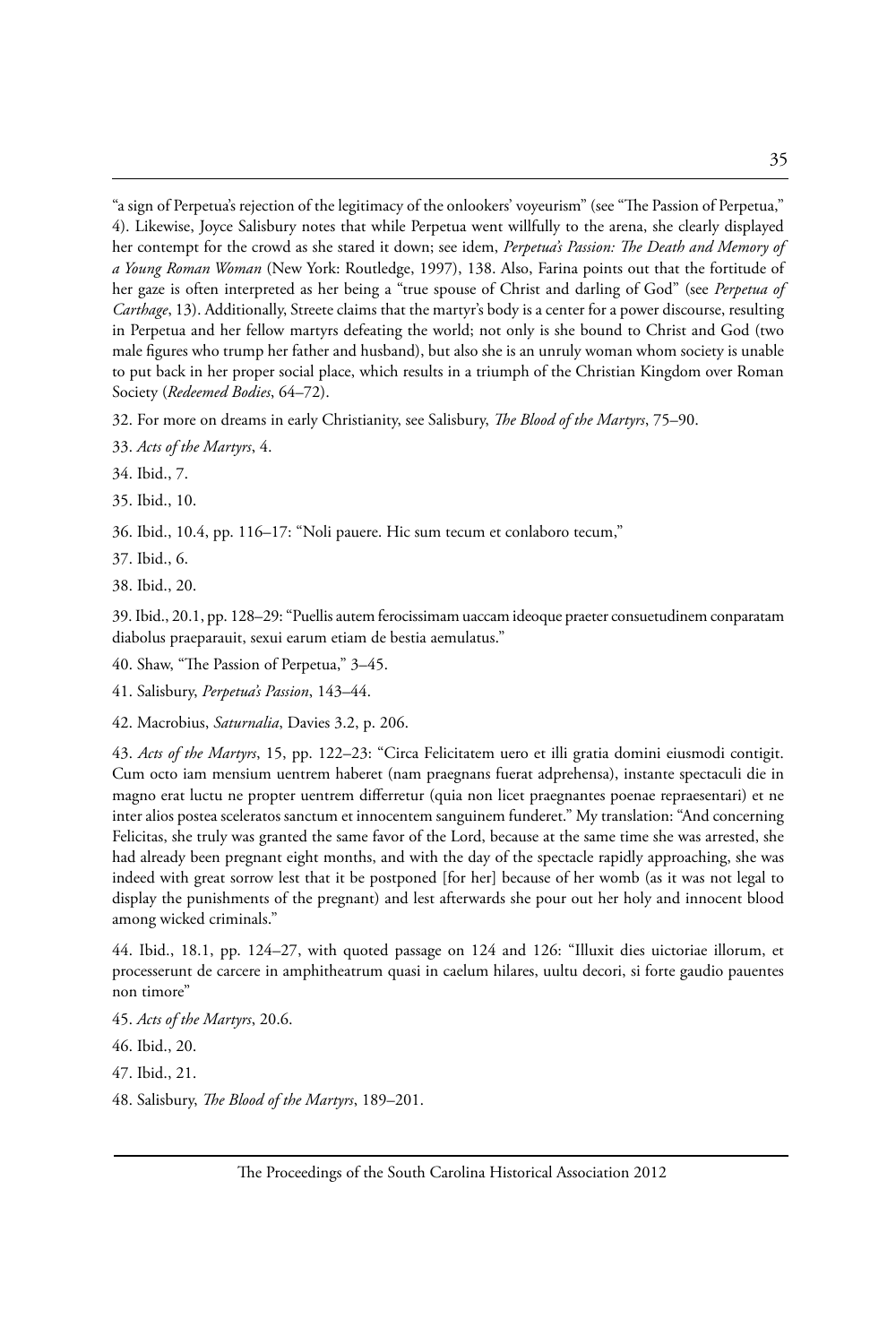51. Ibid., 145. See also James W. Halporn, ed., *Passio Sanctarum Perpetuae et Felicitatis,* Bryn Mawr Latin Commentaries (Bryn Mawr, PA: Bryn Mawr Commentaries, 1984), 56.

<sup>49.</sup> Salisbury, *Perpetua's Passion*, 52–57 and 144–45.

<sup>50.</sup> Ibid. 54.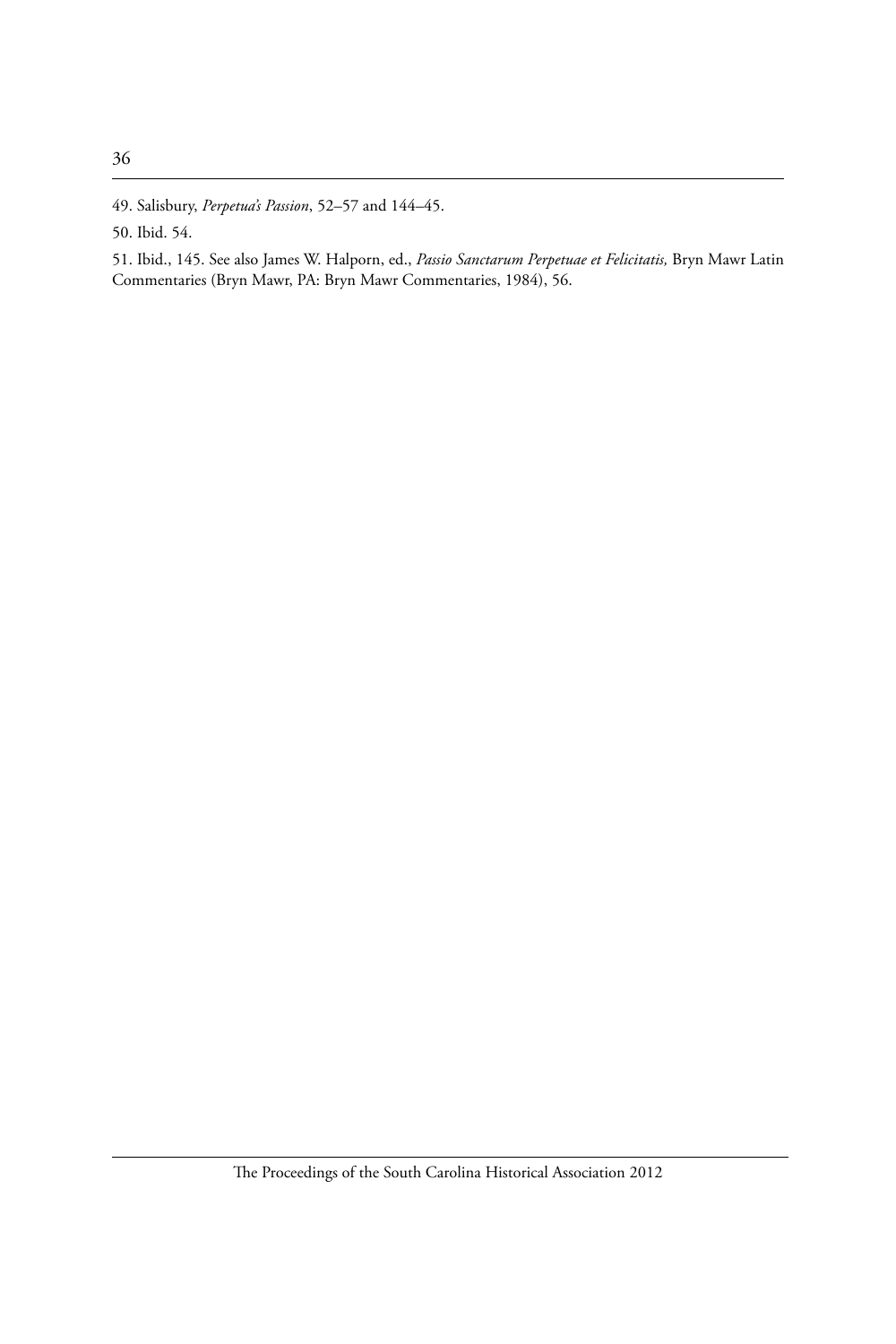# **"Democracy in Black and White": Wil Lou Gray, Black Illiteracy, and Progress in South Carolina, 1930–1938**

Mary Mac Ogden

When asked about her views on race relations in South Carolina, Wil Lou Gray claimed, "I was like everyone else. I didn't think about it." Despite Gray's statement, apparently she did think about race, and often. In every report between 1919 and 1935 as the supervisor of adult schools for the South Carolina Department of Education, Gray argued that the state could not prosper unless it gave equal attention and support to black education. Her pleas brought race and illiteracy center-stage as impediments to state progress.

From her state supervisory position and through programs designed to provide educational opportunities for black adults, Gray, in the 1930s, used adult education as a portal to carry out a sustained and shrewd attack against the racism, illiteracy and political lethargy commonplace in South Carolina. Brought up in a white, upper-class household in South Carolina, Gray had been reared to accept the prevailing gender, class, and racial mores of her region. Yet Gray proffered a perspective on black life that defied the dominant regional narrative of black racial inferiority. Regional progress on race relations depended upon whites' envisioning black people as fully human with similar potential. This paper examines projects led by Gray in the 1930s that reveal she was instrumental in this process. In 1931, with the assistance of northern academics and a Carnegie Foundation grant, she conducted an educational experiment, herein called the Seneca study, that proved there was little difference in the learning capacity of black and white adults in favorable environments.2 In 1935 she led four thousand black men and women on a one-day pilgrimage to the State House, and from 1934 to 1937 she held opportunity schools for black adults – four-week residential camps for adult illiterates – at Voorhees Technical College in Denmark, South Carolina. In addition to the three R's, the curriculum at these summer camps focused on African heritage and identity. In the context of Depression-era South Carolina, where race violence, poverty and illiteracy shaped the lives of many African Americans in the state, her work marked a radical departure from the status quo.

Gray offered a unique portrayal of African Americans that had the potential to change white perceptions of race during an important transitional period in American history. Despite having come of age during the height of the Jim Crow era in the South, she produced her influential projects at a time when eugenics, scientific racism, segregation, and racial violence were widely accepted, and when democratic institutions and values in the United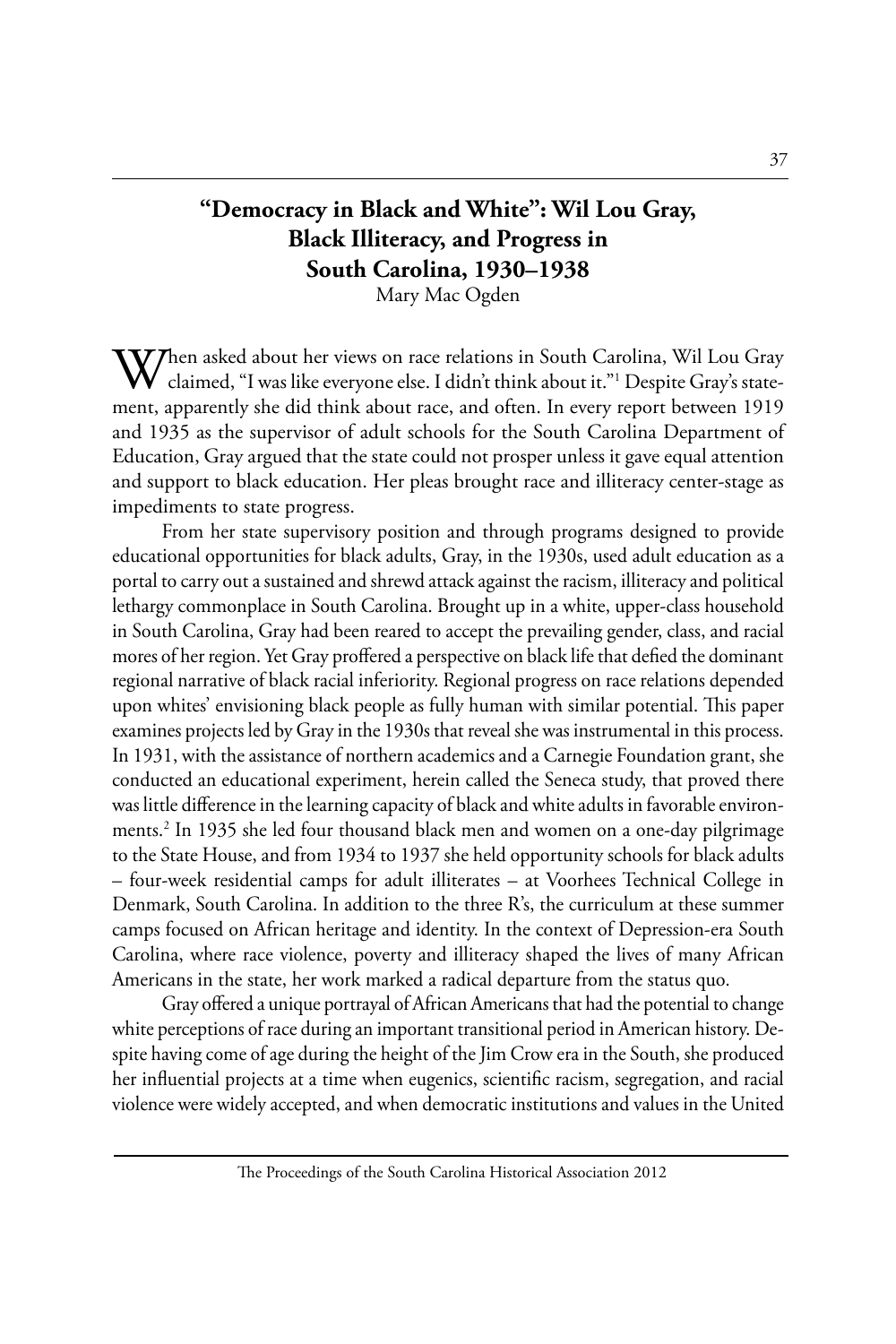States were sorely tested due to the global economic crisis.<sup>3</sup> Against this backdrop, Gray, with her tests and measurements, determination, and fearlessness, promoted democracy and social justice by casting aside stigmas assigned collectively to black people and revealing the individual black person's experience and humanity.<sup>4</sup> Gray declared, "*Illiteracy in South Carolina is today chiefly a negro problem*. . . . It is the duty of the State to provide all its people with an elementary education which makes for better living."5

Gray was part of an intellectual current in the South that prefigured the monumental policy changes of the 1950s, and her work in this period demonstrates the range of the Long Civil Rights Movement. Historians have recently started to uncover significant civil rights activism in the decades before the 1950s, particularly among labor unions, the NAACP, and the Communist Party. Her work reveals the significant role that a handful of white women also played in these early decades, as they deviated from the racism that stifled the vast majority of white southerners.<sup>6</sup>

In 1931, amid the despair and social crisis of the Depression years, Gray conducted an experiment to test the ability of adult illiterates to learn to read and write at two co-educational summer camps, one for whites at Clemson College and the other for blacks at nearby Seneca Institute. Gray's report on the experiment found little variance in the learning abilities of black and white adults and challenged the widespread idea of innate differences in the mental capacities of the two groups.7 By segregating the black and white student groups at different schools, by excluding race from her vast list of research questions, and by funding the experiment with money from the Carnegie Foundation, Gray demonstrated her awareness of regional race politics and the necessity to adhere to customary practices in order to make any gains for black adult students.

By the early thirties, teaching universities across the nation produced scholarship related to adult education. In 1932, Columbia University, Vassar, the University of Michigan, and Ohio State received funds from the American Association of Adult Education to conduct research in adult education. Formed in 1926, the American Association of Adult Education served two purposes: to disseminate information on developments in the field through its publication, *The Journal of Adult Education*, and to fund research and scholarship. The organization's main effort, however, was to "supply a medium of exchange for teachers and administrators actually in contact with adults," and by the early thirties, the Association had direct contact with more than five hundred local, state, national, and international organizations.<sup>8</sup> Gray served as a member of the executive board of the Association in 1931.<sup>9</sup>

Gray was well known across the nation for her work with adult learners and her signature opportunity schools. "She is one of the most outstanding women in the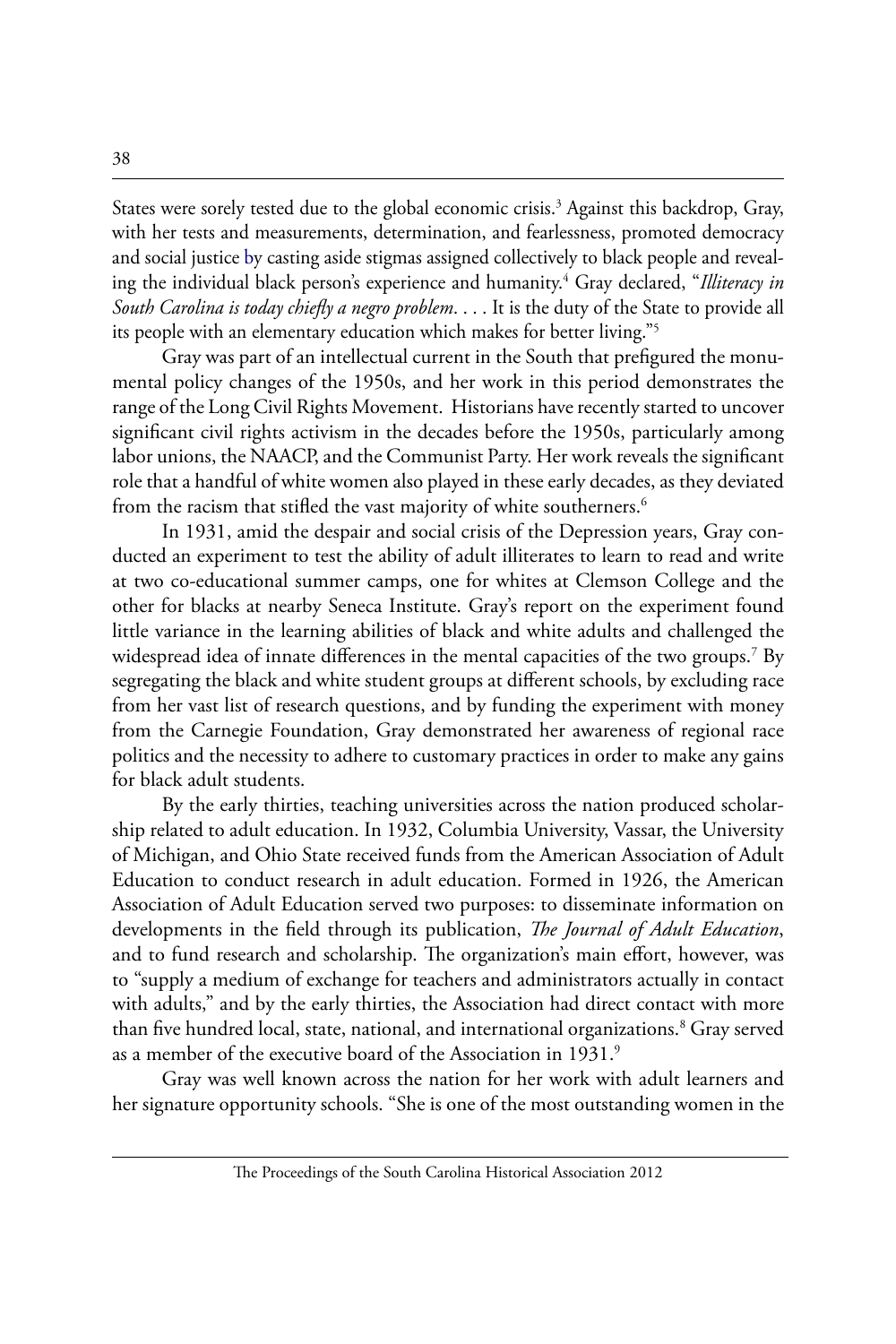South. . . . [H]er contributions even to adult education is [*sic*] not only state wide but nationwide. Indeed, she has much to contribute even to China and India and every country of the world facing the dire dilemma of illiteracy," wrote Mabel Carney, a professor at Teachers College, Columbia University.<sup>10</sup> In 1921 Gray held the first opportunity school for seventeen white women at Tamassee, South Carolina, and expanded the school in subsequent years to include men and black students. She used her position as state supervisor of Adult Education to bolster public and state tax support for her programs.<sup>11</sup> The South Carolina General Assembly was less inclined to supply money for her schools, and for the most part, funding for opportunity schools was a blend of state money and contributions from "college authorities, church societies, patriotic organizations, civic clubs, textile officials, . . . public spirited citizens" and, in Gray's words, "faith." 12

Between 1921 and 1946, numerous state colleges hosted opportunity schools and enrollment doubled each year. Opportunity schools for black students took place in 1931 at the Seneca Institute in Seneca, South Carolina and in 1934, 1935, 1936 and 1937 at Voorhees Technical School in Denmark, South Carolina.13 In the summer of 1930, Gray submitted an application to the American Association of Adult Education for a subsidy of five thousand dollars to conduct an educational experiment at her summer opportunity school and received the money from the Carnegie Corporation. The purpose of the study was to discern the learning capacity of black and white adults with varied levels of education when taught in a "favorable" environment.<sup>14</sup> It also aimed to prove the effectiveness of adult elementary education on illiterate adults and provide a model for other states. William Gray of the University of Chicago and J. Warren Tilton, a psychologist from Yale, directed the testing of the students and used materials designed by Edward L. Thorndike, a psychologist at Teachers College, Columbia University. Wil Lou Gray used the study to promote her belief that the "lack of popular education is an expensive and increasing liability which can and which should be turned into rich assets." She wanted all citizens of South Carolina, black or white, to receive tax supported literacy education as needed, an unpopular and controversial idea at the time. Gray understood that the white state government, already slow to support literacy education for white adults, was even more unwilling to support education for black adults, and hoped that her study would justify and encourage such spending.<sup>15</sup>

From July 23 to August 22, a combined summer school took place at Clemson College and the Seneca Institute. The five thousand dollar grant paid two thousand dollars for the salaries of William Gray and Tilton, who had been selected for the study by Thorndike, and two thousand for scholarships – twenty dollars each, for fifty black and fifty white participants. The remaining money paid for materials and testing supplies. Morse Cartwright of the American Association for Adult Education asked that the grant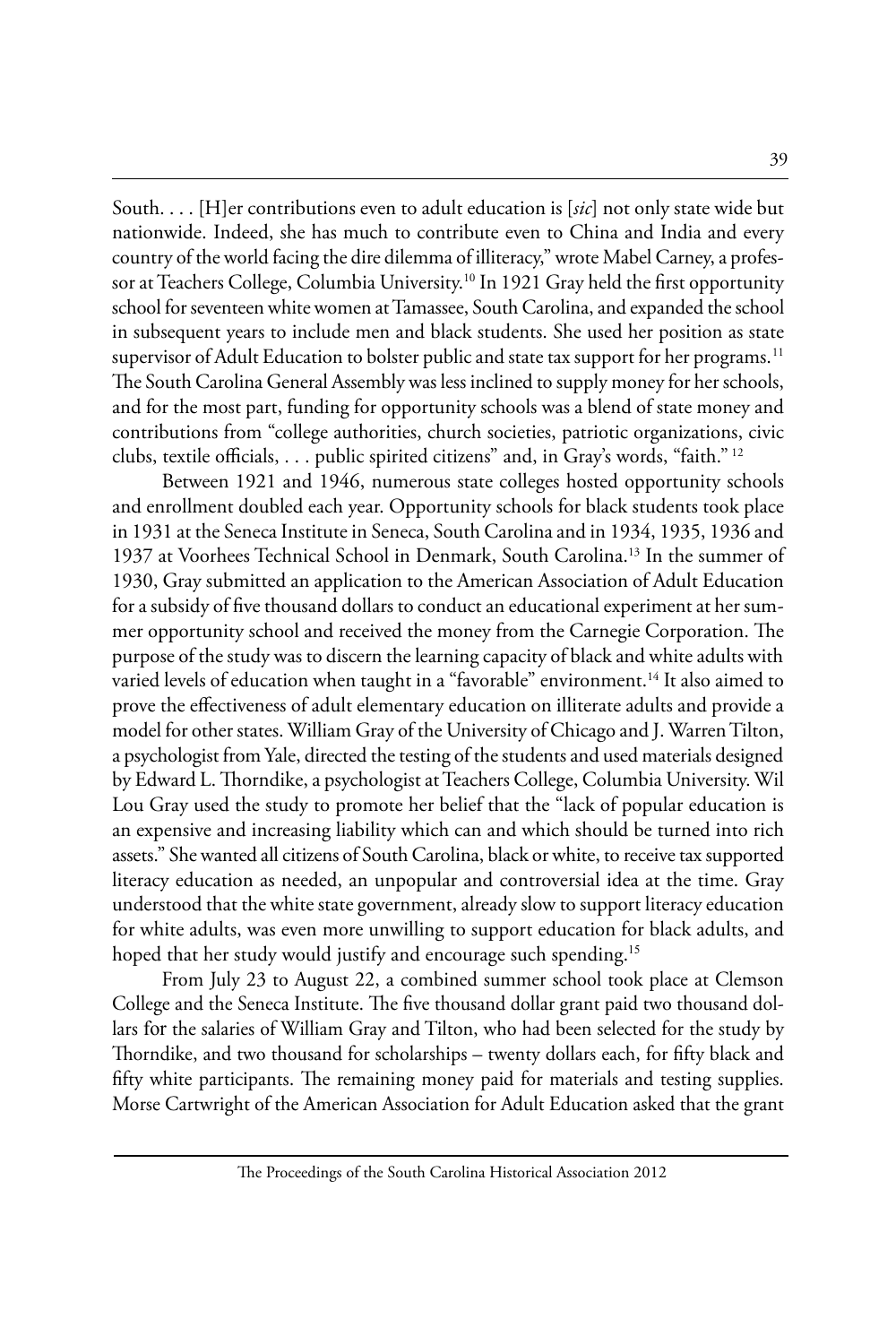be made as an allocation against the Adult Education Experimental Fund, which contained sixteen thousand dollars of grant money from the Carnegie Corporation from 1930 to 1931, because "South Carolina's program seems to be the outstanding state demonstration in the campaign against adult illiteracy."<sup>16</sup> Teachers were paid one hundred dollars with board provided by the state.<sup>17</sup> To accommodate the racial demands of the region, the "colored Baptists" loaned the Seneca site to Gray for the black students' housing.<sup>18</sup>

Of the 288 pupils who attended, only the Carnegie-funded students were tested, and these students ranged in age from fourteen to seventy. The school day lasted from 7:30 a.m. to 11:00 p.m. with free time for exercise and chapel incorporated into the schedule. Gray noted that the first week was hard for many of the black students because they were older and struggled with eyestrain or poorly adjusted eyeglasses.<sup>19</sup> Out-of class time was also different for the black students. Because some of them worked as cooks, many participated in cooking classes that focused on every aspect of the meal from cost analysis to nutritional value. Also, the black students led their own vespers. Here they sang spirituals "as only the colored race can" according to Gray, and recited from newspapers and current events. Due to lack of equipment at the Seneca site, moving pictures were absent in the curriculum provided the black students. A local theater manager, however, invited them to attend his movie house on Saturdays, and there, many students saw a "talkie" for the first time.<sup>20</sup> A local paper reported the event and observed, "The Richardson theatre gave them a special show and invited the entire school as their guests. All accepted except some members of the Holiness church, these thought this kind of entertainment a sin, so they refused the invitation. It was an interesting study in psychology to hear the reaction of those who had never seen, or heard, a play given on the screen."<sup>21</sup>

To determine the I.Q. of each student, verbal and non-verbal tests were given to the Clemson and Seneca experimental groups during the month-long session. According to the first chapter of the Seneca study report, published after the experiment was completed, numerous educational research questions were addressed that considered the impact of gender, age, income, previous schooling, and occupation on the intelligence and learning capacity of illiterate adults. These factors explained in part the differences between the black and white students' intelligence test scores. Although the study was clearly designed to determine whether or not race affected educational capacity, none of the research questions, as written, addressed race. The conspicuous absence of race in the questions is interesting because the two experimental groups of equal size were differentiated by race. It is possible that Gray purposely omitted questions about race to neutralize potential controversy about the study locally. It was not until the end of the report that Gray debunked the myth of racial difference in mental capacity, concluding that there was "little difference between the learning ability of whites and Negroes."<sup>22</sup>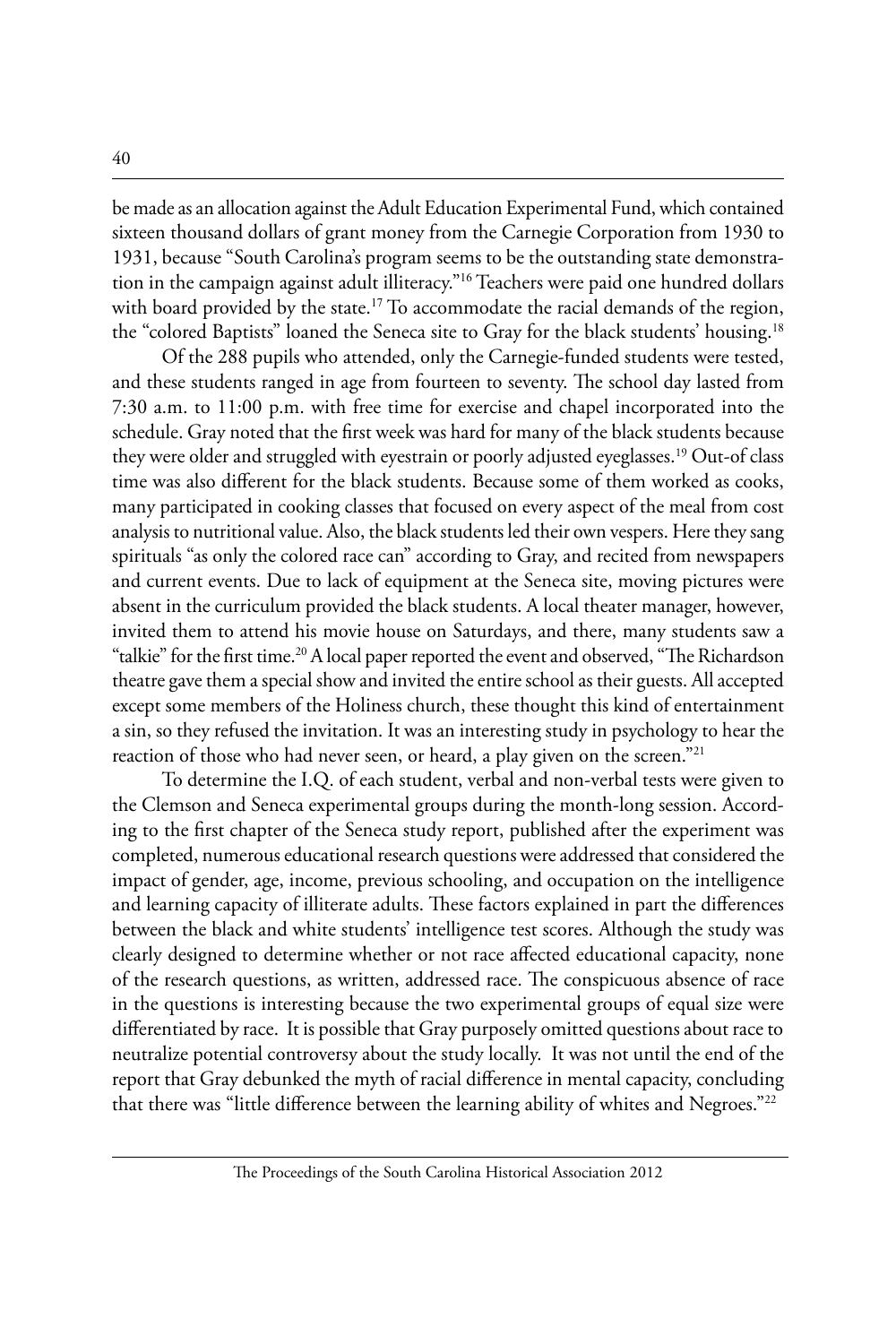The average age of the fifty-five students at Seneca was thirty-eight with an average seven months of previous schooling; private donors paid the tuition for five additional participants.<sup>23</sup> The black students were about thirteen years older than their white counterparts. The average wage of the twenty-six black students reporting salaries was \$1.50 per week, with occupations listed as farmers, cooks, mechanics, laundresses, and one midwife. A local paper reported, "One man who is attending the school has 15 children but quit his job just to learn to read and write. Another earning \$10.00 each week as a cook quit his job to learn to read and write."<sup>24</sup> None of the Seneca students worked in the mills, yet thirty of the students came from Oconee County, a cotton and textile center in the upstate where the study took place. In contrast, two-thirds of the white students at Clemson worked in the textile industry and made an average salary of \$9.04 per week.<sup>25</sup> Half of the Seneca participants were orphans; twenty-seven came from homes where there were ten to seventeen children; and, as a group, the participants averaged three children each. The Seneca group read the same materials and took the same tests and measurements as their Clemson counterparts.<sup>26</sup>

The next year, the *Peabody Journal of Education* reviewed the study as a "quantitative treatment of the results of short course schools for adults," and "a bit of definitive evidence in a field marked by many and diverse opinions."27 Eight years later, Gray summarized the 1931 summer experiment: "In 1931 . . . the Carnegie Corporation of New York City gave the school 5000k [sic] to finance an experiment to determine the learning ability of adult illiterates under favorable conditions. The findings of those four work-filled weeks were published in a book and sent all over this country and several foreign ones. We still have a feeling of pride when we see this book and remember the service we were able to render."28

It is important to consider the curriculum used to educate the students at Seneca in relation to the findings of the experiment. All of the reading and writing material used at the Seneca site was racially and class biased, with everything from advertisements to etiquette lessons reflecting a white, upper-middle-class lifestyle. For example, Seneca student Katy Smith in her class scrapbook wrote above a picture of a table set for a wealthy individual, "An attractive table makes the meal more appealing." Beneath the picture itself, the caption read, "The dark beauty of Ebony and the clearness of Crystal are graciously combined in this setting for a formal luncheon. The Millefleur cutting on the square base tumbler is matched on the crystal service plate. The embroidered organdie cloth is Florentine."29 It is unlikely that any of the students at either Seneca or Clemson could comprehend, much less find value in, this information. How the black students understood and retained the teaching materials used by the instructors at Seneca probably influenced the outcome of the tests administered during the term.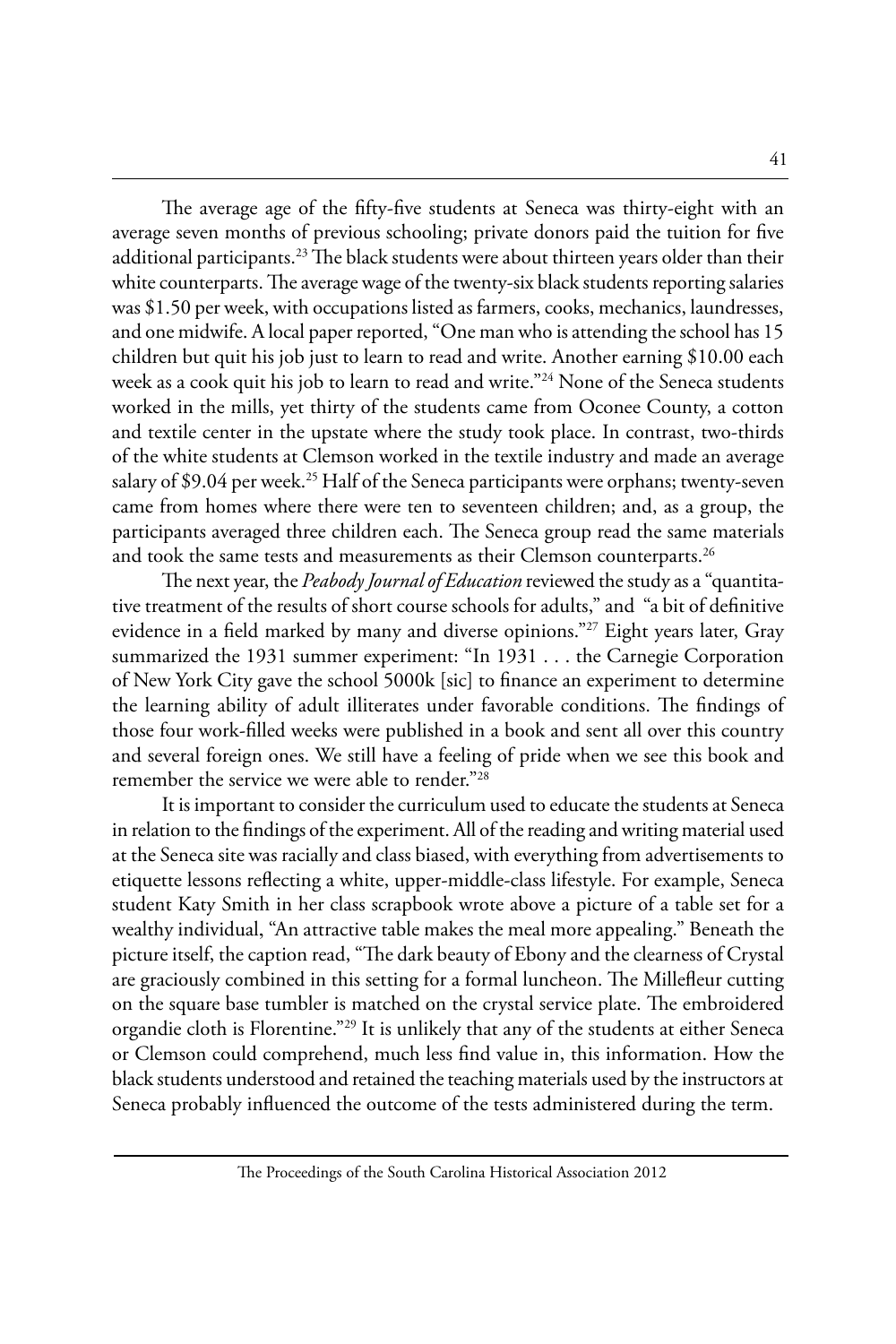Despite the biased curriculum, the commencement exercises at Seneca were racially sensitive and reflected the interests of the black students. At the final program, a group of students presented to the audience a booklet called "The Story of My Race," and they sang a "farewell group of spirituals" at the conclusion of the program. "Every one," claimed Gray, "left the Seneca Institute with a feeling of satisfaction."30 Olema Wiggins, a student at Seneca, wrote to Gray after the summer program ended, "I have found no one so intensely interested in us as a race as you. All I can say will not express my gratitude to you for the interest you have in us."31 Additionally, the overall health of the Seneca students changed while in residence at the summer school. The local paper reported, "The pupils were given a medical examination at the beginning of school at which time each was weighed. On weighing the same pupils at the end of the month a gain of 11 pounds was noted."32

Gray's 1931 study put in scientific terms the idea that race alone did not determine an adult illiterate's ability to learn. This result proved the power of democracy in education where equal opportunity meant equal potential for all people. With her scientific analysis as backing, Gray turned every argument against funding black education, and adult education, on its head and made the state's illiterate liabilities, both black and white, a point of national discussion. Numerous journals published her findings, dispensing this idea to a wide professional audience.<sup>33</sup> Through science, Gray crafted a new conception of black potential.

Furthermore, Gray's Seneca study offered audiences outside the South virtual encounters with southern black culture as proxies for the actual. As a cultural text, the Seneca study conceptually linked a broad-based, literate audience in an image of black life that was positive and fostered a progressive view of South Carolina and its people.<sup>34</sup> Her work demonstrates that the printed word is more than just a reflection of what a culture believes or thinks it knows: it generates perceptions as well. Her 1931 experiment demonstrates how change came to the South piecemeal and from different sources, always in the shadow of tradition and often by indirect means.

The following year Gray attempted to secure funds for another study but was refused because "the activities of the [Carnegie] Corporation . . . had to be sharply curtailed."35 For the next five years, she continued to seek support, urging the governor, private clubs, and local philanthropists to fund adult education for both races, using her study to bolster her call for tax supported opportunity schools.

In the wake of the success of the Seneca study, the economic crisis of the times took a toll on Gray's work, and she struggled to overcome depleted state appropriations for adult schools. But despite the lack of money, in 1935, 18,746 students enrolled in adult night schools. Of these, 8,643 were black, more than double the 3,523 black pupils taught in 1919, the first year Gray started her work as the state supervisor. $36$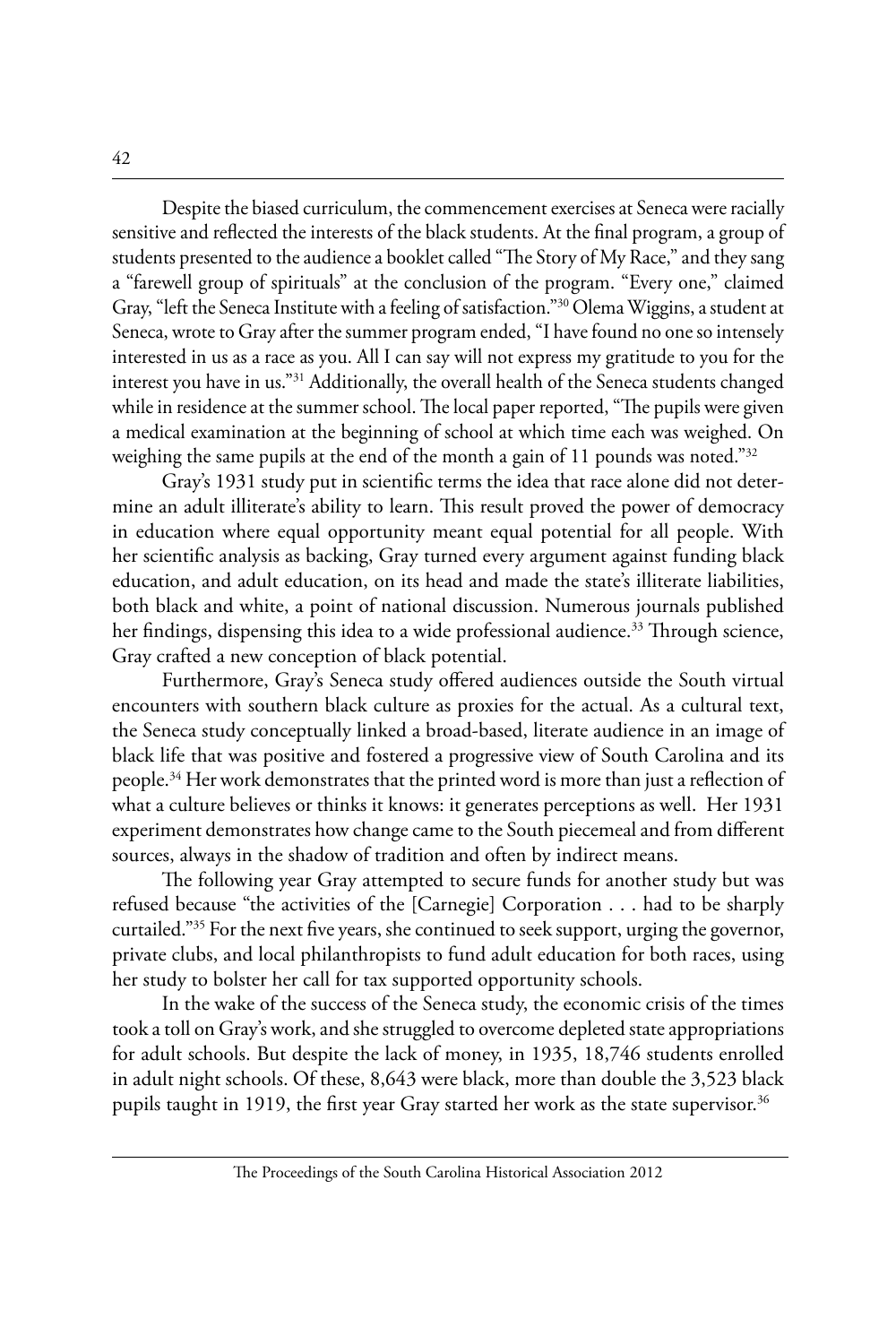In the early months of 1935 Gray organized three massive field trips she deemed *pilgrimages* for adult students enrolled across the state. Gray wrote, "In order to foster State pride and to provide interesting drill, the spring work was centered on the study of South Carolina. As part of the project, pilgrimages to old cemeteries, to county seats and to cities were encouraged."37 In March she led one thousand white students, teachers and organizers to Charleston on a trip that cost three dollars per person for lodging, sightseeing, and entrance into two gardens. A month later, on Sunday 7 April, she led six thousand white students representing every county in the state to the State House and the Township Theater. After the exercises of the day, vespers were held at four of the city's churches. Gray wrote, "The pupils returned home with a new idea about State government as well as increased State pride and a store of happy memories."38

A week later, on 14 April, Gray led about four thousand black students on the same tour of the State House to the white students. At the end of the day, wrote Gray, "a pageant titled *Vanguards of Our Race* was presented at the Auditorium. . . . This told the story of the Negro's contributions to poetry, science, literature, music, and inventions. Dr. Channing Tobias, Negro leader, made a stirring address."39 A Georgia native, theologian, and nationally recognized leader, Tobias served as the senior secretary of the YMCA's Colored Work Department from 1923 to 1946, as associate director of the Commission on Interracial Cooperation, and on the YMCA's Executive Committee of the National Interracial Conference.<sup>40</sup> His participation in the event reveals Gray's knowledge of and connection to professional African Americans involved in reform and uplift campaigns across the nation.41 Equally, it illustrates Tobias's interest in the pilgrims' progress and his support of Gray's efforts. The YMCA no doubt was a critical link between the two. At the end of the pilgrimages, both black and white students brought a penny to Columbia as an expression of their appreciation. "The contribution will be invested in a tree planted in the Capital Square under which a seat will be placed," wrote Gray.<sup>42</sup>

A pilgrimage is a journey to a sacred place or shrine that has moral significance. Although segregated, the pilgrimages of 1935 were Gray's effort to democratize public space by claiming state monuments and sites for all the citizens of the state, black, white, poor, dispossessed, and illiterate at a time when most South Carolinians struggled to put food on the table. In these mass public spectacles, thousands of pilgrims paid homage to the state under Gray's guidance. They displayed their claim to state sites and history by physically engaging in public spaces filled with important state relics, although the monuments excluded reference to the history of the black students.<sup>43</sup>

In preparation for the pilgrimages, Gray sent a checklist to teachers expected to attend with their students. It provided the location of bus pick-ups and public bathrooms and directions to meeting points. Students were reminded to bring a penny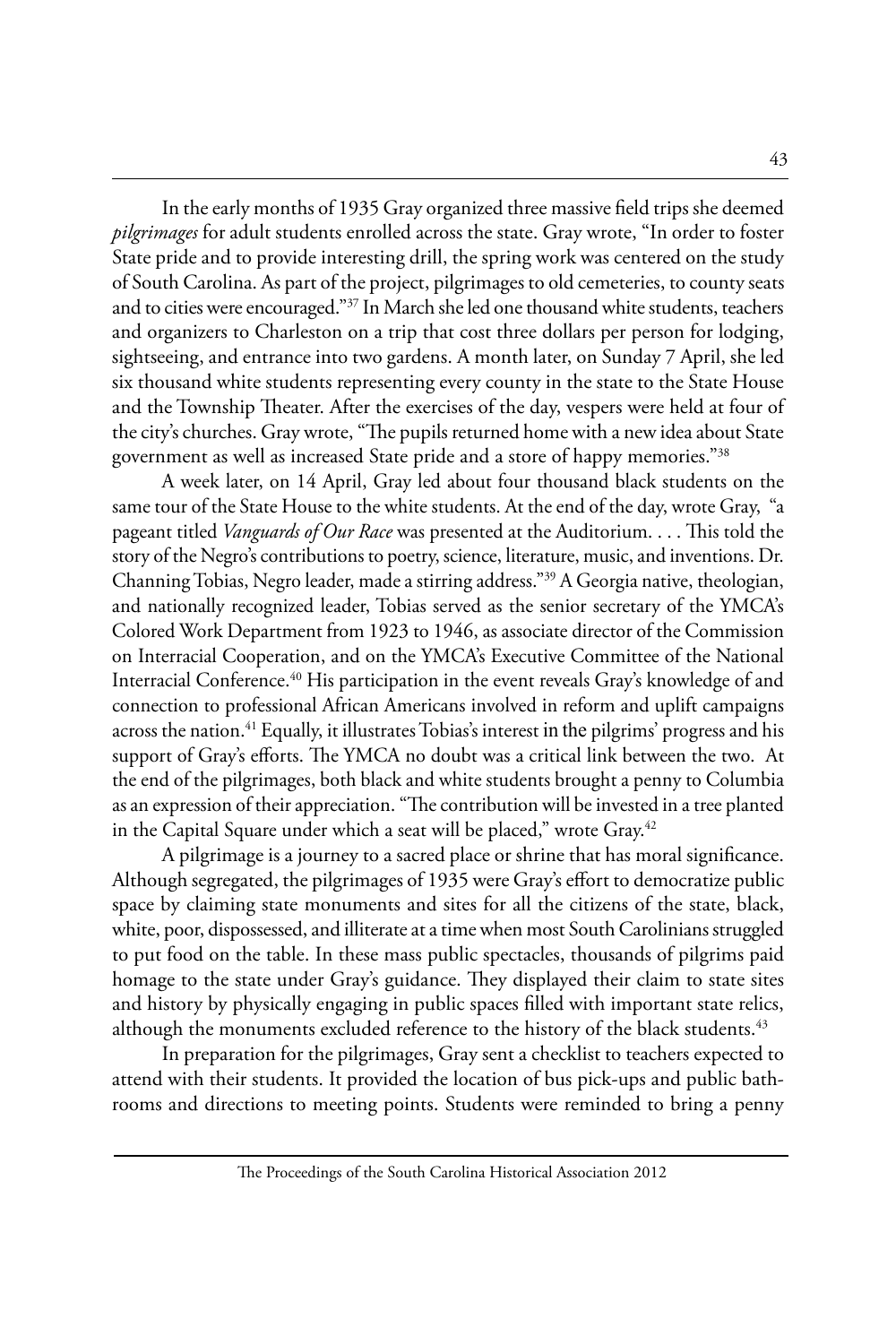

to help beautify the Capital Square and to leave the city clean "with no evidences of lunches" at the end of the event. One important pre-pilgrimage directive was the location where pilgrims and their teachers were to assemble at the start of the event. The white students and teachers were to meet at the piazza of the State Teachers Association building on Senate Street. The black students and teachers were to meet at the "Side Road Entrance, State Office Building, Corner Senate and Sumter." Despite these different rallying points based on race, all students were asked to learn "Carolina" and the "Star Spangled Banner," so they could perform them at a pageant at the end of the day.<sup>44</sup>

Gray's checklist symbolizes the contradictions that defined her life and work. On the one hand, she followed the rules. The spatial segregation of her black and white pilgrims showed she did not violate Jim Crow. And by having her students sing the state and national anthem, she demonstrated that patriotism and civic commitment were not only important components of her citizenship education curriculum, but also that, despite South Carolina's endemic racism, segregation, poorly funded schools, and political lethargy, that curriculum had led her pilgrims to descend upon the capital, penny in hand, to show pride and respect for a state that had dealt them a hard hand.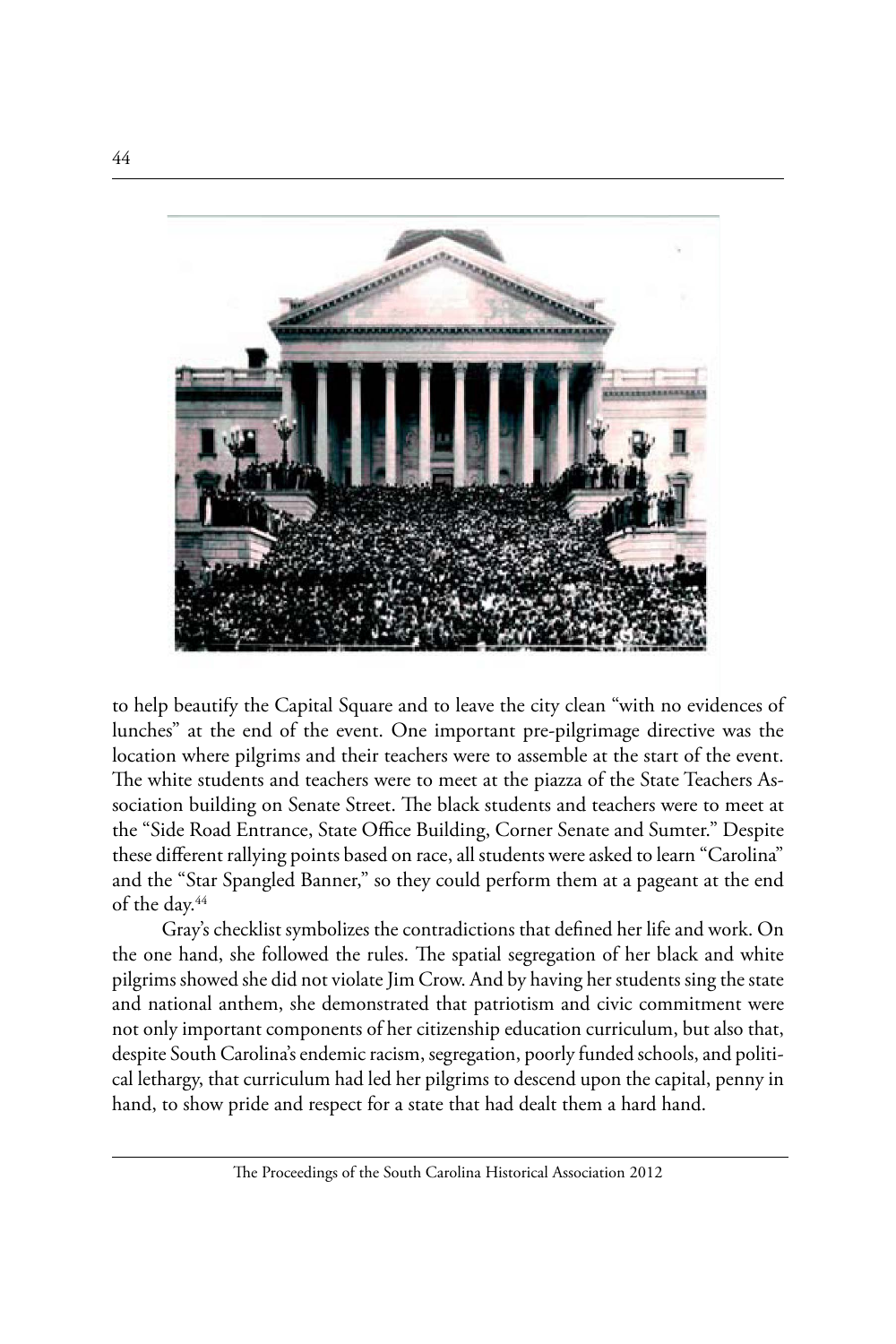On the other hand, she broke all the rules. For while hers was a pilgrimage to pay homage to the state, it was equally a protest against the state's apathy about the polity's real needs, especially the needs of illiterate, black adults. The pilgrimage was an organized spectacle intended to force the state to see the pilgrims, black and white, as devoted citizens hungry for opportunity. The event was a radical act carried out by Gray, teachers, and adult students – black and white – from across South Carolina. Gray put faces – thousands of faces – on illiteracy and forced the state to notice. Her message was simple: the pilgrims desired civic participation, loved the state, and demonstrated citizenship training in action. This training that came by way of adult education, a field the state needed to fund. The pilgrimage was a wake up call for the state, It was disguised as a tribute and delivered by Gray in the form of thousands of pilgrims to the State House door. The event captures the complexity of her actions and their hidden meanings.

Black adult education was not a priority for politicians and white citizens, and Gray struggled to raise funds and provide opportunities for black students during her tenure as the supervisor of adult schools. Black schools were notoriously underfunded and poorly equipped. Gray held summer opportunity schools at Voorhees Technical College in Denmark, South Carolina, for black students in 1934, 1935, and 1936, and by 1937 federal money was used to supplement the costs of the program.<sup>45</sup>

In 1936 Governor Olin Johnston wrote to Gray, "Now is the logical time to begin our renewed efforts for the eradication of this menace to our State's welfare. Looked at from every angle, illiteracy is expensive . . . we still have 36,000 white and 156,000 colored illiterates who, themselves, in 1930 admitted they could not write their names."46 Gray wrote to Charleston *News and Courier* editor William Watts Ball, "If illiteracy is to be eradicated, better educational opportunities must be given the Negroes. Is it fair to spend \$42.25 a year on the white child and \$8.70 on the Negro? Can such inequalities produce a decent standard of living under a democratic society?"47 In 1936 the NAACP made a documentary to convey to a national audience what "separate but equal" looked like in South Carolina. The film canvassed school facilities, public school transportation, and statistics on the disparity in funding between black and white schools. Grim shots of pitiful places brought to the big screen and to a national audience the deplorable state of black education in South Carolina.<sup>48</sup>

That same year a fourth opportunity school for black adults was held in July. Fifty-three students representing many of the counties in the state enrolled in the program at Voorhees. Thirty-nine of the students were women. The motto of this 1936 program, "If you want to be somebody and try to be somebody, I am sure others will help you,"49 reflected the core theme of the statewide literacy campaign that had been conducted in the media for over a decade. For example, the Barnwell paper urged its citizens to "teach . . . your cook, your washerwoman, your hired man anyone who can't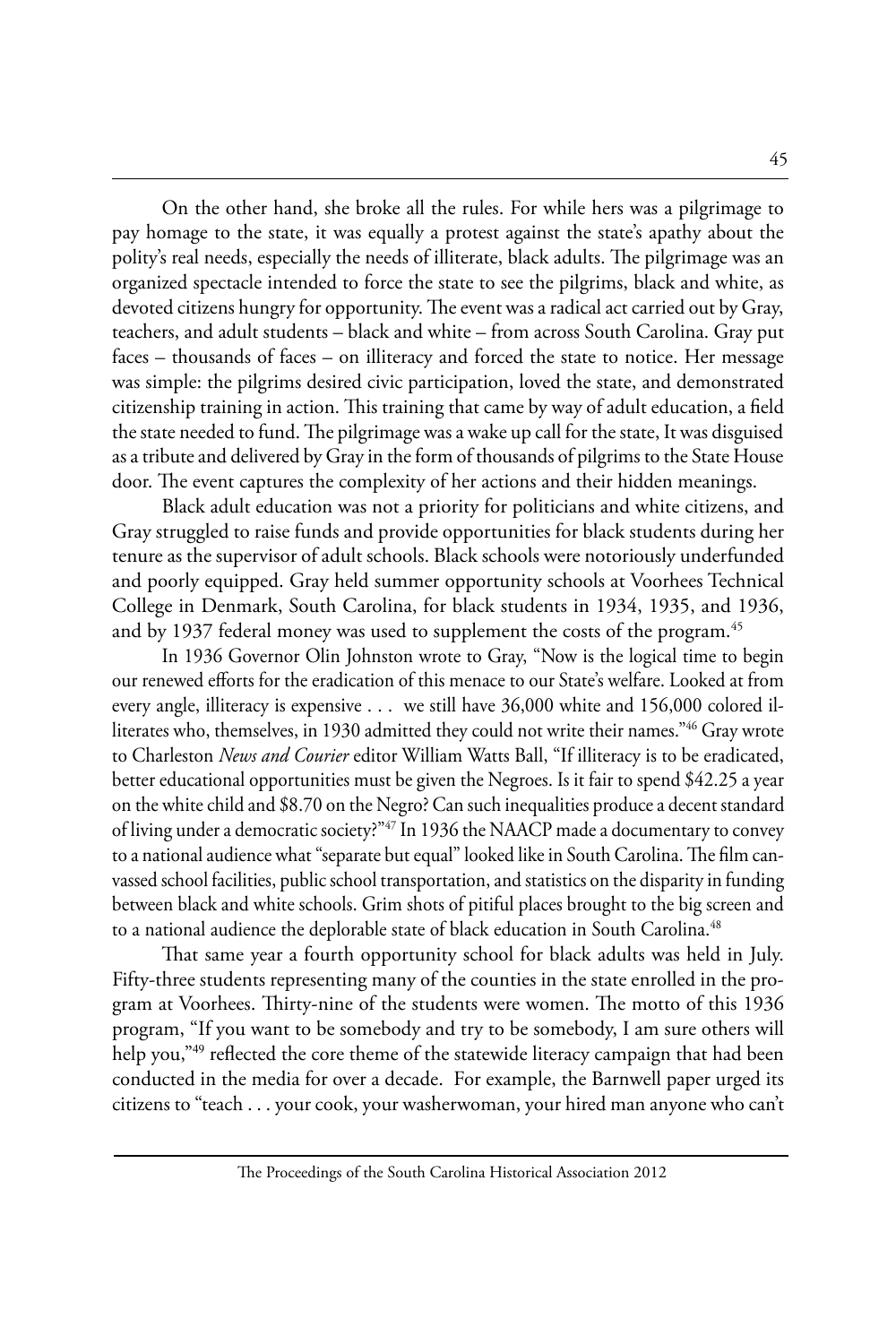write. Remember, Negroes are citizens of our state and our rating in illiteracy is judged by total, not by white illiteracy" conveying in its call to arms its assumptions about black occupations.<sup>50</sup> Likewise, a white Barnwell County literacy campaign organizer revealed the implicit condescension in working with black illiterates when she proclaimed, "Every thinking person knows something of the problems which the Negro confronts in trying to adjust himself to the exigencies of life in a white civilization of America, and of the handicaps growing out of his position here . . . I do believe that because of this effort put forth on his behalf you will find him a better citizen as well as laborer."<sup>51</sup>

Like the 1935 summer school, a central theme of the 1936 opportunity school at Voorhees was the home and how to maintain it. A model home was built to teach the black students what a "good" home looked like and the items it housed – things like books, music, health habits, and morality.<sup>52</sup> The curriculum focused on African heritage, health education, home repair, and domestic training. Students at Voorhees responded positively to the program. John Graves wrote, "We have made fans about the colored people we have talked about."53 Another student, Frankie Walker of York, wrote that she loved the dress she made at the school and declared, "I am going to do all I can to teach someone else the things that I have learned." As a sign of support, Modjeska Simkins visited the site.<sup>54</sup>

An important development at the 1936 opportunity school, as opposed to the first black opportunity school held at Seneca five years earlier, was Gray's use of a curriculum that highlighted the African American experience. Although African heritage was a component of the closing program at Seneca, the core curriculum reflected white, upper class values. At Voorhees in 1936, the curriculum addressed practical needs of students that related to home economics and health. Closing ceremonies highlighted the traditions and heritage of the African American past in the South. The students performed a pageant that depicted the trials, advancements, and contributions of African Americans. Episode 1 was titled "African Background" and Episode 2 "Slavery." In this scene students sang the spirituals *Steal Away*, *Nobody Knows the Trouble I've Seen*, *Old Black Joe,* and *Freedom.* Episode 3 was titled "Freedom," and the music included patriotic melodies like *America*, *We are Climbing Jacobs Ladder*, *Give me that Old Time Religion,* and the *Negro National Anthem*. 55 Five months later Gray received a Christmas letter from an "old Negro woman" aged sixty-eight named Emma Gilliard of Hartsville, South Carolina. In a display of the skills she had learned, she wrote, "I like my school fine."56

The following year, again at Voorhees, Gray held a fifth summer opportunity school for black illiterate adults. In preparation for the event, Gray asked the staff of the college to prepare for more students than actually attended. At the end of the session, the president of the college, J. E. Blanton, wrote to Gray and requested that the state reimburse his school seventy-five dollars for the loss it took as a consequence of her inadequate estimations.<sup>57</sup>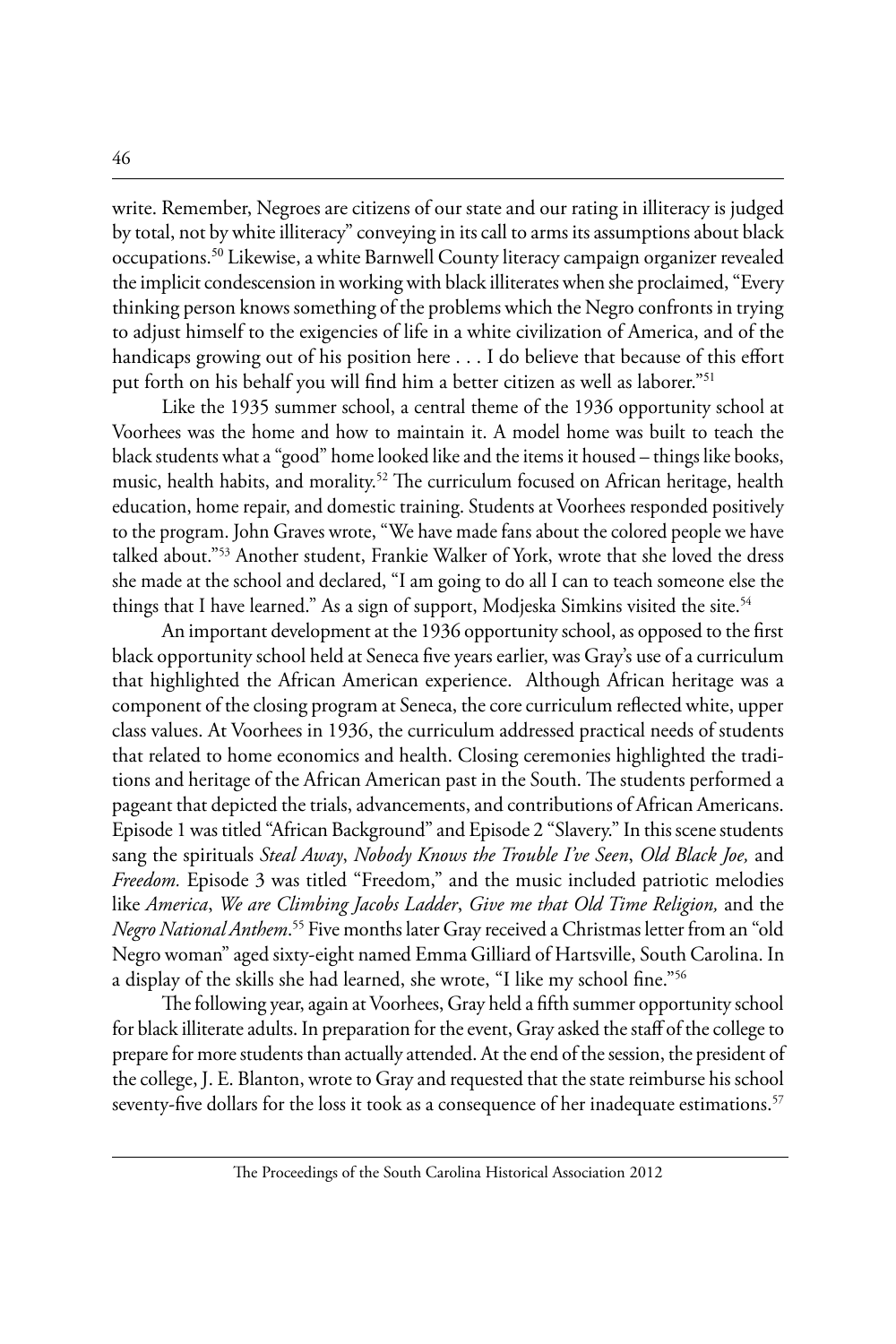A week later he wrote, "It will give us a great deal of pleasure to cooperate in the future" and informed her that the financial problem had been resolved.<sup>58</sup> The financial issues at this camp did not end, however, with Blanton. A black teacher returned a check to Gray's office and explained it bounced when she attempted to cash it. It is unclear whether Gray paid the teacher, but it is clear that black teachers, institutions, and students endured a great struggle to get money and support from the state for their efforts to advance black literacy. "Much of South Carolina's illiteracy is accounted for by the high percentage of Negro population," claimed Gray, who turned to philanthropist Bernard Baruch for support when the state cut appropriations for adult education in 1939. She explained to him that the lack of money for adult education was the reason South Carolina remained the most illiterate state in the Union in 1930, and she lamented that the state planned to appropriate a mere fifteen thousand dollars in 1940.<sup>59</sup> Gray appealed to Baruch to fund a study specifically aimed to help blacks, 26.9 per cent of the illiterate population (156,065). "Because Negro illiteracy is the major problem, we will concentrate on that group," she wrote and asked for ten thousand dollars.<sup>60</sup>

With the emergence of New Deal divisions like the National Youth Administration, Gray's work to promote black education gained momentum. In 1938 she invited fellow statesman Mary McLeod Bethune to speak at the Washington Street United Methodist Church. Bethune was the director of Negro Affairs in the National Youth Administration from 1936 to 1944 and chair of the informal black cabinet that met with Roosevelt to direct policy for social change. The congregation, particularly the women of the church, endorsed Gray's request for Bethune to speak at a Sunday evening service. Gray received the blessing of pastor J. W. Shackford, but many church members, specifically the racebaiting demagogue Coleman Blease, adamantly opposed the invitation. Despite their protest, the meeting occurred as planned, and Gray asked the ushers to treat kindly the black visitors in the congregation. At the end of her speech, Bethune said, "she could only feel in her heart what Queen Esther had experienced when the king granted her request to honor her people, gratitude to God."61

Although Gray claimed not to think about things like race, her actions reveal that she did. That she did anything to advance educational opportunities for African Americans in South Carolina is significant. By adhering to separate but equal her efforts did not directly agitate against regional race practice, but she did make her state recognize that black education was critical to the advancement of the state through the Seneca study, pilgrimages, and opportunity schools.62 Equality of opportunity was the first step toward a more democratic state, and Gray worked to achieve this end in her work during the 1930s.

When Gray is viewed through a modern lens, it can be argued that she did not do enough to undermine the structural and social inequalities black South Carolinians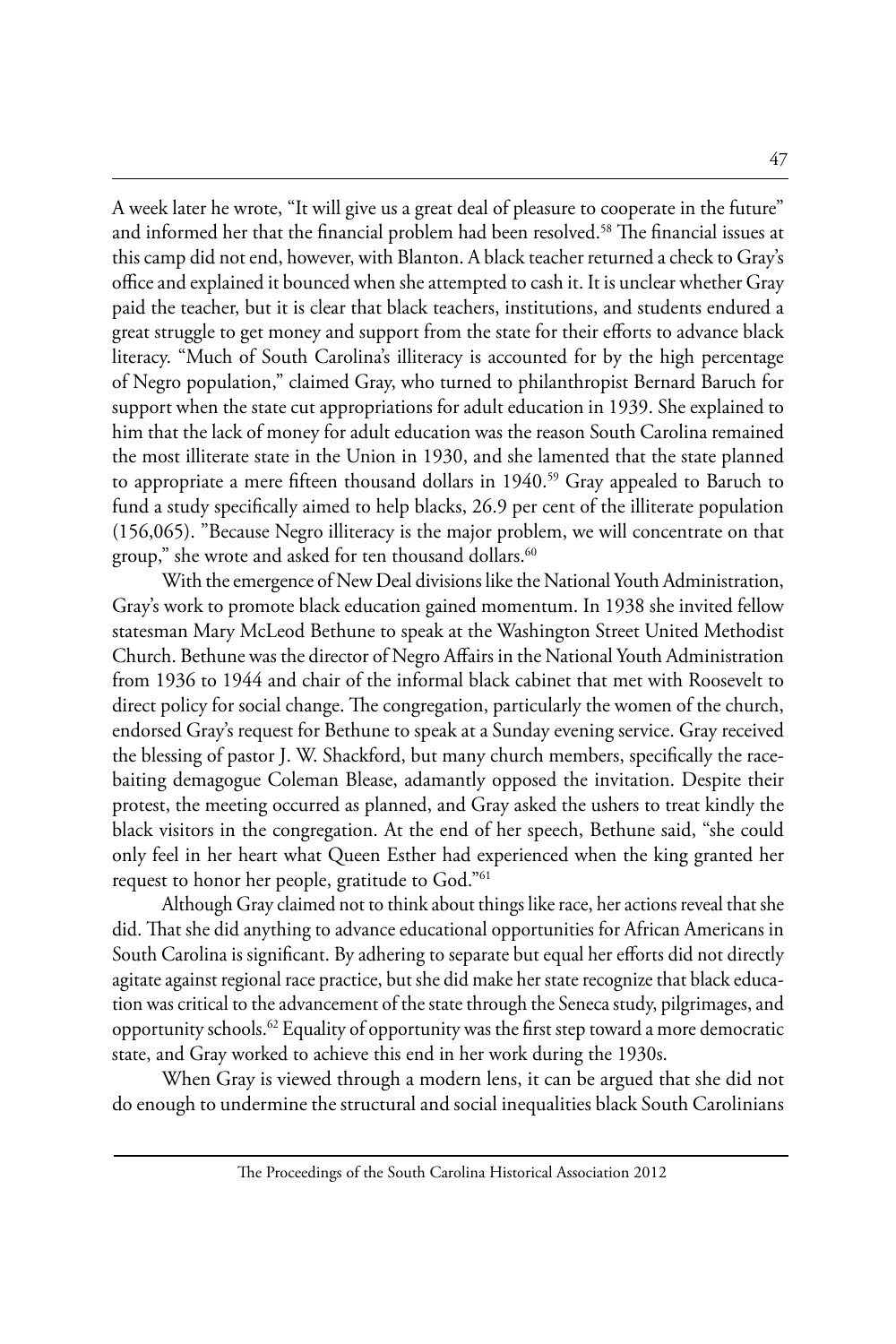struggled against in their daily lives. Despite decades of work on behalf of black people in the years before the modern civil rights movement began, Gray's efforts to advance black educational opportunities are overshadowed by the fact that she established the South Carolina Opportunity School in 1947 as a white-only institution. In a 1974 interview, civil rights activist and fellow South Carolinian Modjeska Simkins claimed she never forgave Gray for calling the year-round school the "opportunity" school and opening it to whites only.<sup>63</sup> Simkins recalled a meeting where "Miss Wil Lou was doing a whole lot of talking and heaping accolades upon herself and what she had done." Simkins leaned over to a friend and said, "I think we ought to get this old sister right now, because she doesn't need all that praise, because she couldn't see that opportunity was needed by all youth in South Carolina." The friend was Alice Spearman Wright.<sup>64</sup> Wright asked Simkins to respect Gray, who she argued had done the best she could with the vision she had. Simkins claimed:

> She knew I'd run roughshod, you know . . . I think she has done a good work as she saw it . . . a person can be the product of his time and his environment, you know . . . it seemed to me that she should have felt that black youth needed opportunity as well as white youth. And I've never forgiven her for not being able to see that.<sup>65</sup>

Race ideology complicated Gray's efforts to eradicate illiteracy in South Carolina and required ingenuity in the way she advanced educational opportunities for black adults. Countless black teachers and professionals supported Gray's work, and their help made her vision possible. "Among my choicest memories of cooperation is that of my Negro co-workers . . . without such assistance, I could have done nothing," wrote Gray.66 In recognition of her service to the black race, South Carolina State College in Orangeburg awarded Gray a certificate of merit, a loving cup, and flowers at the Seventh Annual Conference on Adult Education and the Negro on 6 April 1949.<sup>67</sup>

Reflecting on black educational progress, Gray wrote Dr. William Cooper of the Hampton Institute, "We should not attempt to measure progress by days and months, but rather by years and decades."68 Gray's efforts in the 1930s to advance black literacy reveal the mechanics of progress in a passive, racist state. Gray, through the Seneca study, the pilgrimage of 1935, and opportunity schools for African American men and women in the thirties, initiated a shift in perception about black potential that must be considered a stepping-stone in the path of regional progress. These projects demonstrate how Gray, when viewed collectively with other southern writers, activists, and educators, worked to effect change in the decades that preceded the policy changes of the fifties and sixties. Gray devoted her career to the advancement of literacy for all people, despite race or caste, and used her work to forge a new direction in the mindset of her region.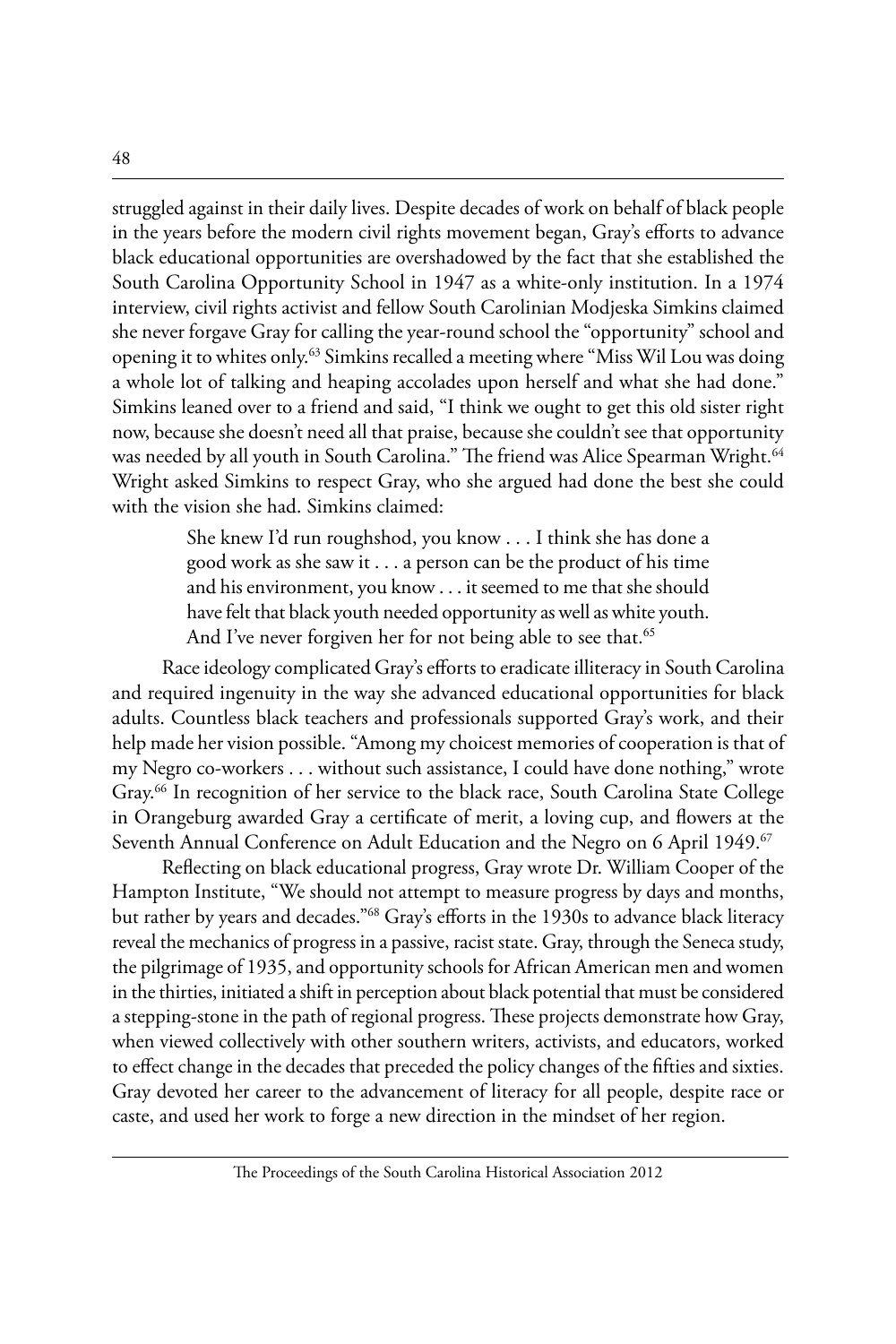#### **NOTES**

1. Wil Lou Gray, Interview, 14 June 1974, Southern Oral History Collection, Wilson Library: University of North Carolina, Chapel Hill, NC.

2. William Gray, Wil Lou Gray, and J. W. Tilton, *The Opportunity Schools of South Carolina – An Experimental Study* (New York: American Association for Adult Education 1932) (hereafter *Experimental Study)*; "Reviews," *Peabody Journal of Education* (November 1932): 188; Morse A. Cartwright, "Research Projects and Methods in Educational Sociology," *Journal of Educational Sociology* 5, no 8 (1932): 514; "Educational News and Editorial Comment," *The Elementary School Journal* 33, no. 1 (1932): 3; "Educational News and Editorial Comment," *The School Review* 40, no. 7 (1932): 481–96.

3. For a history of the eugenics movement in the South see Edward J. Larson, *Sex, Race, and Science: Eugenics in the Deep South* (Baltimore, MD: The Johns Hopkins University Press, 1995). Larson argues that clubwomen were the chief advocates of the eugenics movement in the South. He suggests their support led to the establishment of institutions for the feeble minded (epileptics, insane, retarded and criminally insane) in every southern state by 1921. He further states that once the institutions were established, southern clubwomen advocated forced sterilization of the feeble minded inside these institutions. Louisiana was the only southern state where this legislative aim was thwarted by Catholic legislators, who found the idea morally reprehensible.

4. Peterkin meant struggle as a universal, ongoing process of change in the world. "What and Why I have Written?" Unpublished sketch by Julia Mood Peterkin, Folder 28-613-7, Julia Mood Peterkin Papers, South Carolina Historical Society, Charleston, SC (hereafter JMP Papers).

5. 1924–1925 Superintendent of Adult Schools annual report outline, Box 24, Wil Lou Gray Papers, South Caroliniana Library, University of South Carolina, Columbia, SC (hereafter Wil Lou Gray Papers).

6. See Pat Sullivan, *Days of Hope: Race and Democracy in the New Deal Era* (Chapel Hill: University of North Carolina Press, 1996); Jacquelyn Dowd Hall, "The Long Civil Rights Movement and the Political Uses of the Past," *Journal of American History* 91 (2005): 1233–263; Glenda Gilmore, *Defying Dixie: The Radical Roots of Civil Rights, 1919–1950* (New York: W.W. Norton and Company, 2008).

7. For a summary analysis of Gray's experiment see James Truett Willis, "The First Fifty Years Of The South Carolina Opportunity School" (PhD Dissertation, University of Georgia, 1973); William Gray, Wil Lou Gray, and J. W. Tilton, *Experimental Study*.

8. Cartwright, "Research Projects and Methods in Educational Sociology," 514.

9. L. L. Bernard, "Culture and Environment II. The Continuity of Nature and Culture," *Social Forces* 9, no. 1 (1930): 44; Cartwright, 514.

10. Director Rural Education to Frank Bachman, 11 December 1925, Wil Lou Gray Papers. Gray received a Master of Arts degree in Political Science from Columbia University in 1911 and pursued graduate study in education at Teachers College in 1916 and 1924. See Wil Lou Gray Resume, n.p. document held by author. For a summary history of her work see Mabel Montgomery, *South Carolina's Wil Lou Gray* (Columbia, SC: The Vogue Press, 1964).

11. Gray served as the supervisor of adult education for the South Carolina Department of Education from 1919 to 1947. Her position grew from her role of field secretary for the South Carolina Illiteracy Commission formed during World War I. In 1919 there were only two supervisory positions in adult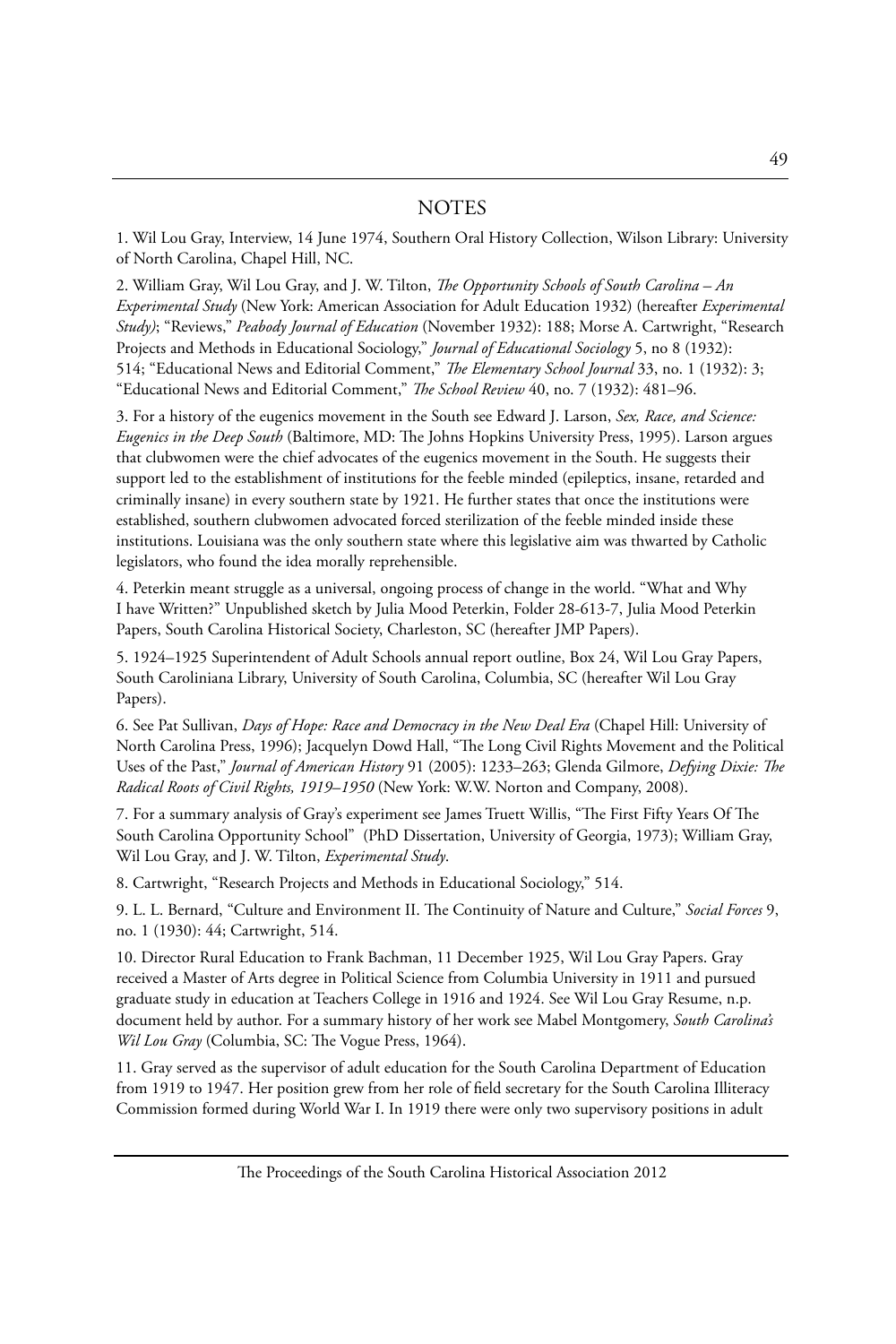education in the nation, one in South Carolina and the other in New York. She was a leader in a field few knew anything about, and in the interwar period carved a niche for adult education in the state educational system, which led to the establishment of the South Carolina Opportunity School in 1947 (now the Wil Lou Gray Opportunity School). See M. S. Knowles, *The Adult Education Movement in the United States* (New York: Holt, Rhinehart and Winston, Inc., 1962); Norfleet Hardy, *Farm, Mill, and Classroom*: *A History of Tax-Supported Adult Education in South Carolina to 1960* (Columbia, SC: R. L. Bryan Co., 1975), 44. Gray was actually appointed in 1918 but assumed her position in January of 1919. Gray's official title at the time was State Supervisor of Night Schools and later Adult Education Supervisor. See George M. Smith, *Documents on the Early Beginnings of the SC Opportunity School and Land Acquisition of Vacated Army Air Base in West Columbia (*May, 1999*)*, The Wil Lou Gray Opportunity School Archive, West Columbia, SC.

12. Wil Lou Gray, "South Carolina's Program for Belated Learners," *Journal of the Association of University Women* 23 (1930): 84; WLG to Dr. J. B. Nash, 21 April 1930, Wil Lou Gray Papers.

13. *Sixty-third Annual Report of the State Superintendent of Education of the State of South Carolina*, 1931 (South Carolina Department of Archives and History [SCDAH], Columbia, SC), 76–87.

14. *Experimental Study*, 19.

15. Ibid., 87.

16. Morse Cartwright to F. P. Keppel, 21 January 1931, Carnegie Corporation Collection, Rare Books and Manuscripts Library (New York: Columbia University) (hereafter CCNY).

17. Grant application, "Training Illiterates to Read," CCNY.

18. Box 3, Wil Lou Gray Papers; see *Sixty-third Annual Report of the State Superintendent of Education of the State of South Carolina*, 76–87.

19. *Experimental Study*, 32. 20. Ibid., 89.

21. Carrie McCully Patrick, "Negro School to Close at Seneca," *The State*, n.d., in Opportunity Schools Scrapbook, The Wil Lou Gray Opportunity School Archive, West Columbia, SC.

22. "The Beginning of the Opportunity School as written by Dr. Wil Lou Gray in 1923," in Smith, *Documents on the Early Beginnings of the SC Opportunity School*, 32.

23. Two hundred eighty-eight students attended the summer camp, almost double the experimental one hundred. See Box 4, Folder 267, Wil Lou Gray Papers.

24. Untitled clipping dated 27 July 1931, paper unknown, Opportunity Schools Scrapbook, The Wil Lou Gray Opportunity School Archive.

25. Box 2, Folder 137, Wil Lou Gray Papers.

26. *Sixty-third Annual Report of the State Superintendent of Education of the State of South Carolina*, 76–87.

27. "Reviews," *Peabody Journal of Education* (November 1932): 188.

28. Box 4, Folder 267, Wil Lou Gray Papers.

29. Box 24, Wil Lou Gray Papers.

30. *Experimental Study*, 90.

31. Olema Wiggins to WLG, 19 August 1931, Box 3, Wil Lou Gray Papers.

The Proceedings of the South Carolina Historical Association 2012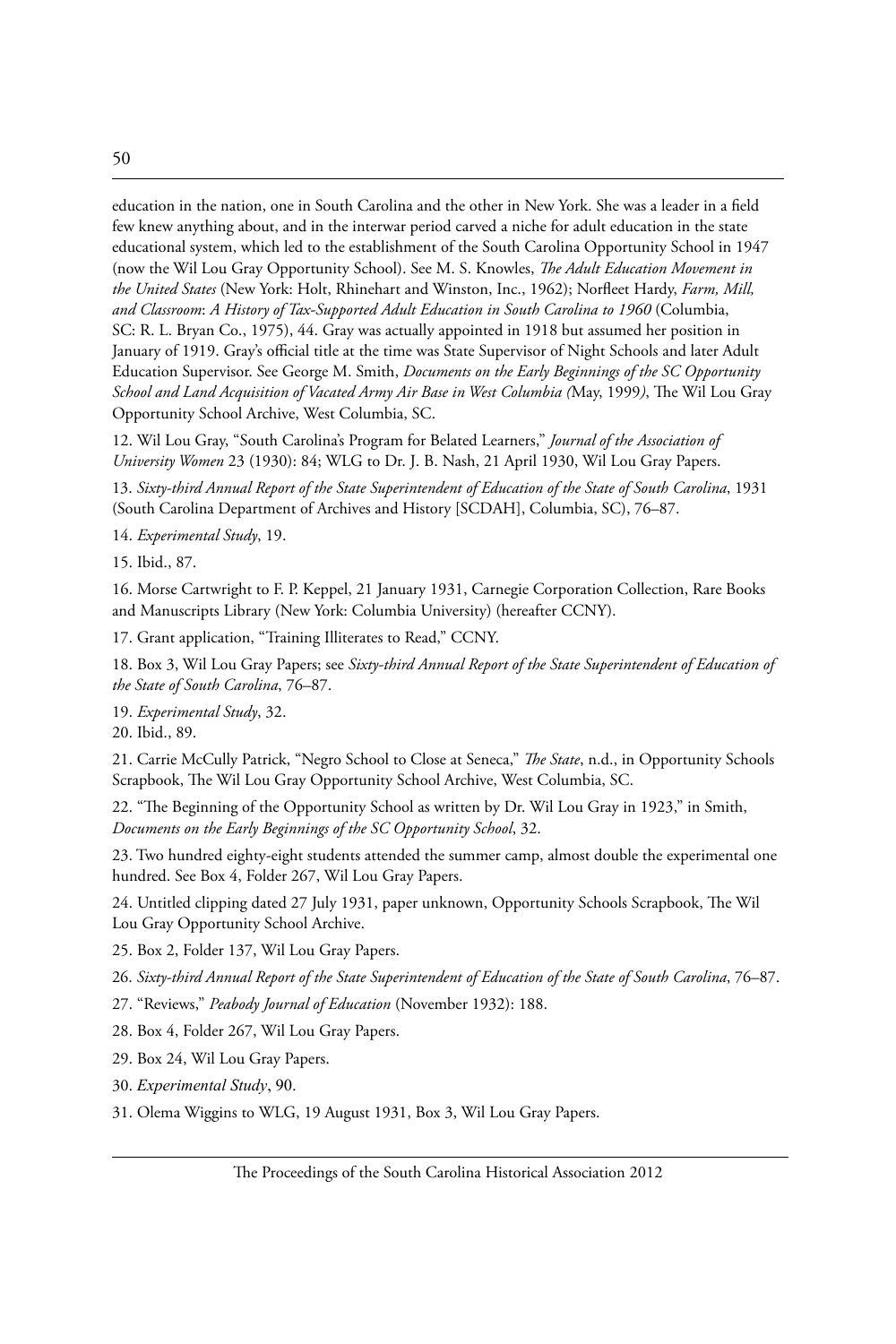32. Untitled clip dated September 1931 in Opportunity Schools Scrapbook, The Wil Lou Gray Opportunity School Archive.

33. "Reviews," 188; Cartwright, "Research Projects and Methods in Educational Sociology," 514; "Educational News and Editorial Comment," *The Elementary School Journal,* 3; "Educational News and Editorial Comment," *The School Review,* 481–96.

34. For movie scripts as cultural texts, see Larry May, *The Big Tomorrow: Hollywood and the Politics of the American Way* (Chicago: University of Chicago Press, 2000) and for "print-capitalism" see Benedict Anderson, *Imagined Communities: Reflections on the Origin and Spread of Nationalism* (New York: Verso, 1981).

35. Keppel to WLG, 11 January 1932, CCNY.

36. Ibid., 48. General Assembly Reports and Resolutions, 1920, Superintendent of Education Report, Vol. II, "Report on Adult Education," SCDAH, 205.

37. Ibid., 49.

38. Ibid*.*

39. Ibid*.*

40. Biography of Channing H. Tobias located at http://special.lib.umn.edu/findaid/html/ymca/ yusa0007.phtml (accessed 5 December 2010).

41. There was a large black professional class in Columbia at the time. See Darlene Clark Hine, "The Corporeal and Ocular Veil: Dr. Matilda A. Evans (1872–1935) and the Complexity of Southern History," *Journal of Southern History* 70 (2004): 3–34.

42. Ibid., 50.

43. The grounds of the South Carolina State House contain numerous Confederate monuments and the Confederate flag is present near a Confederate monument on the grounds of the capital.

44. Box 4, Folder 220, Wil Lou Gray Papers.

45. Hardy, *Farm, Mill and Classroom*, 96–97, n39; State Superintendent of Education Report, *Seventy-First Annual Report*, 1938–1939, 37.

46. Olin Johnston to Wil Lou Gray, 17 December 1936, Box 4, Folder 217, Wil Lou Gray Papers.

47. Wil Lou Gray to William Watts Ball, 27 January 1938, attached report "Annual Report of Wil Lou Gray, Supervisor of Adult Schools," 1937, 6, William Watts Ball Papers, Duke University Special Collections. This is also quoted by Alethea Washington, "Current Trends and Events in Negro Education: Rural Education," *Journal of Negro Education* 7, no. 1(1938): 99.

48. *A Study Of Educational Inequalities In South Carolina* (1936), documentary film located at http:// www.archive.org/details/naacp\_south\_carolina (accessed 10 January 2010).

49. Folder 214, Box 4, Wil Lou Gray Papers.

50. "Our Chance to Stand Higher," n.d., newspaper clipping, Illiteracy Scrapbook, Wil Lou Gray Papers, Box 24.

51. Newspaper clipping, n.d., Echoes Illiteracy Scrapbook, Wil Lou Gray Papers, Box 24.

52. Folder 214, Box 4, Wil Lou Gray Papers.

53. John Graves to Wil Lou Gray, 19 July 1936, Folder 214, Box 4, Wil Lou Gray Papers.

The Proceedings of the South Carolina Historical Association 2012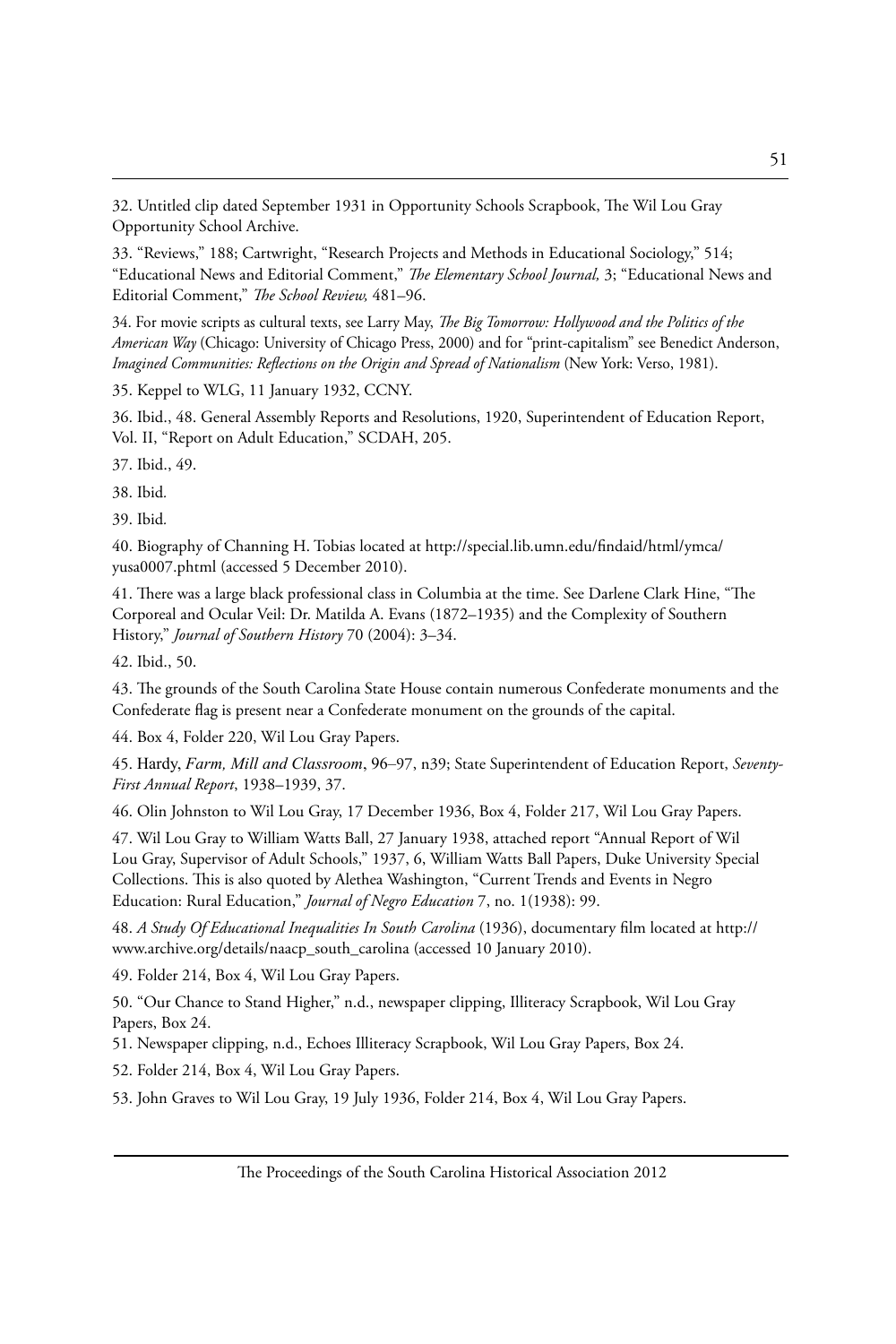54. Folder 214, Box 4, Wil Lou Gray Papers.

55. Ibid.

56. Emma Gillard to Wil Lou Gray, 10 December 1936, Folder 216, Box 4, Wil Lou Gray Papers.

57. J.E. Blanton to Wil Lou Gray, 3 September 1936, Folder 215, Box 4, Wil Lou Gray Papers.

58. J.E. Blanton to Wil Lou Gray, 16 September 1936, Folder 215, Box 4, Wil Lou Gray Papers.

59. In 1919 the state appropriated \$25,000 for her work and increased the amount over the course of the twenties. However, the amount declined between 1930 and 1940 to only \$15,000. See General Assembly Reports and Resolutions, Report on Adult Education, 1930–1940.

60. Wil Lou Gray to Bernard Baruch, 2 October 1939, Folder 262, Box 4, Wil Lou Gray Papers.

61. Archie Vernon Huff*, Tried By Fire: Washington Street United Methodist Church, Columbia, South Carolina* (Columbia, SC: R. L. Bryan Co., 1975)*,* 99; Archie Vernon Huff, interview by author, 31 July 1995. Dr. Huff relayed to me the actual story Gray told to him. He said that Coleman Blease so objected to the visit by Mary Bethune that he slammed his gold handled cane on the floor of the sanctuary foyer and said, "I will not worship with a goddamn nigger in the pulpit."

62. See Leon Fink, *Progressive Intellectuals and the Dilemmas of Democratic Commitment (*Cambridge, Mass.: Harvard University Press, 1997) for a discussion of the relationship between Clark and Gray. See also Katherine Mellen Charron, *Freedom's Teacher: The Life of Septima Clark* (Chapel Hill: University of North Carolina Press, 2009).

63. Interview, Modjeska Simkins, Southern Oral History Collection, University of North Carolina, by Jacquelyn Dowd Hall, transcript located at http://docsouth.unc.edu/sohp/G-0056-2/G-0056-2.xml (accessed 5 January 2008). Simkins referred to the South Carolina Opportunity School established in 1947 known today as The Wil Lou Gray Opportunity School. Gray's year round adult school was for whites only.

64. See Marcia Synnott, "Crusaders and Clubwomen: Alice Norwood Spearman Wright and Her Women's Network" in Gail Murray, ed., *Throwing Off the Cloak of Privilege: White Southern Women in the Civil Rights Era* (Gainesville: University Press of Florida, 2004).

65. Interview, Modjeska Simkins.

66. Wil Lou Gray to Dr. William Cooper, 14 April 1949, Miller F. Whittaker Library, Archives and History Center, South Carolina State University, Orangeburg, SC.

67. Program, Seventh Annual Conference, Adult Education and the Negro, South Carolina State College, Orangeburg, South Carolina, 6 to 9 April 1949, Miller F. Whittaker Library, Archives and History Center.

68. Gray to Cooper, 14 April 1949. For information about the organization of the tribute see William Cooper to Miller F. Whittaker, 7 March 1949; Whittaker to Cooper, 16 March 1949; Program, Seventh Annual Conference, Adult Education and the Negro, 6 April 1949.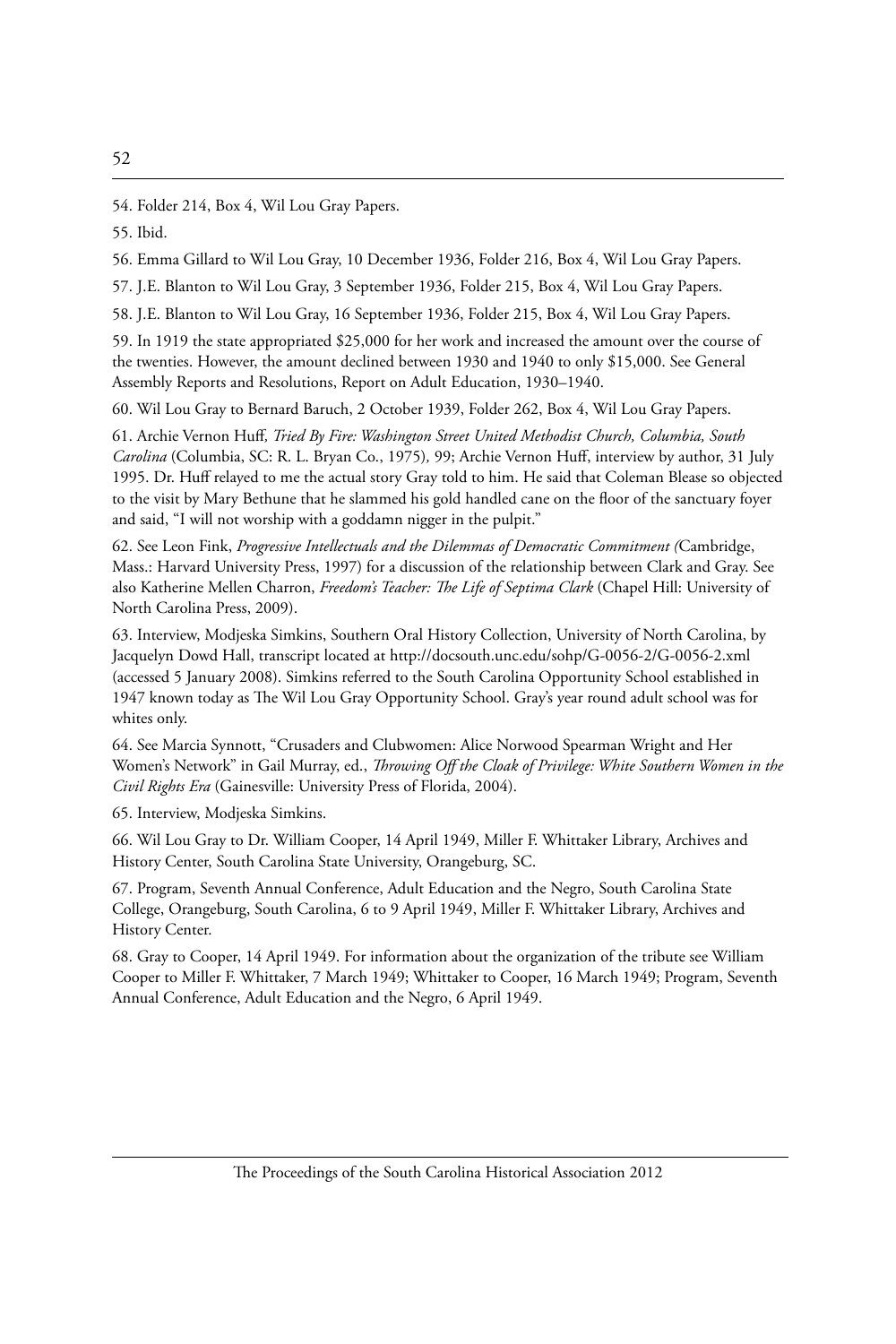## **Thomas Sumter and the Battle for State Sovereignty: A Research Note on Founders, Fathers and Federalism**

Thomas Lynwood Powers

Fourscore and seven years ago, our fathers brought forth on this continent a new nation," Abraham Lincoln famously asserted in his 1863 Gettysburg Address. Then, as now, the image of a new nation, conceived and delivered like a baby by a remarkable group of men, was sufficiently stuck in the public mind for politicians to tug on it every now and then (however strange the idea of a baby with an all-male parentage might be), having become one of those "mystic chords of memory" to which Lincoln had referred in an earlier speech. According to that image, the Fathers who gave birth to that baby in 1776 fought a Revolutionary War to protect it and wrote a Constitution to secure it. Now, Lincoln argued, "we are engaged in a great civil war, testing whether that nation, or any nation so conceived and so dedicated, can long endure." The Constitution apparently had not saved the baby after all. Out of somewhere had come forces seeking to dismember it. "

In fact, that great Civil War was not entirely what Lincoln said it was that day at Gettysburg, because the birth of that nation was not as he had described it. Rather than being "brought forth" in 1776, it evolved through a series of steps, many of them random and hesitant and not directed along any particular path. It was attended along the way by serious controversies over its nature and direction, controversies that did not end with the adoption of the Constitution of 1787, nor begin with the Virginia and Kentucky Resolutions of 1798 or the Nullification Crisis of 1832 or the Compromise of 1850. The issue of federalism, the relationship of state sovereignty and central authority, was there from the shadowy beginnings of the American Union.

We need to remember that the "Founding" of a new nation was not necessarily on the minds of all those individuals and groups who took those early steps, from participating in a boycott of British goods to declaring independence to risking their lives on a battlefield.

In fact, few people were even thinking of independence, much less seeking it, when the colonies started working together to resist British imperial reform measures following the Seven Years' War. Whatever individual hopes or dreams might be, the common goal was reform of the Imperial<sup>1</sup> system and repeal of what were considered unconstitutional acts of the Imperial government, not the conception of a new nation. Indeed, the very idea of colonial unity had been anathema, associated as it was with attempts by British authorities to force individual and nearly autonomous colonies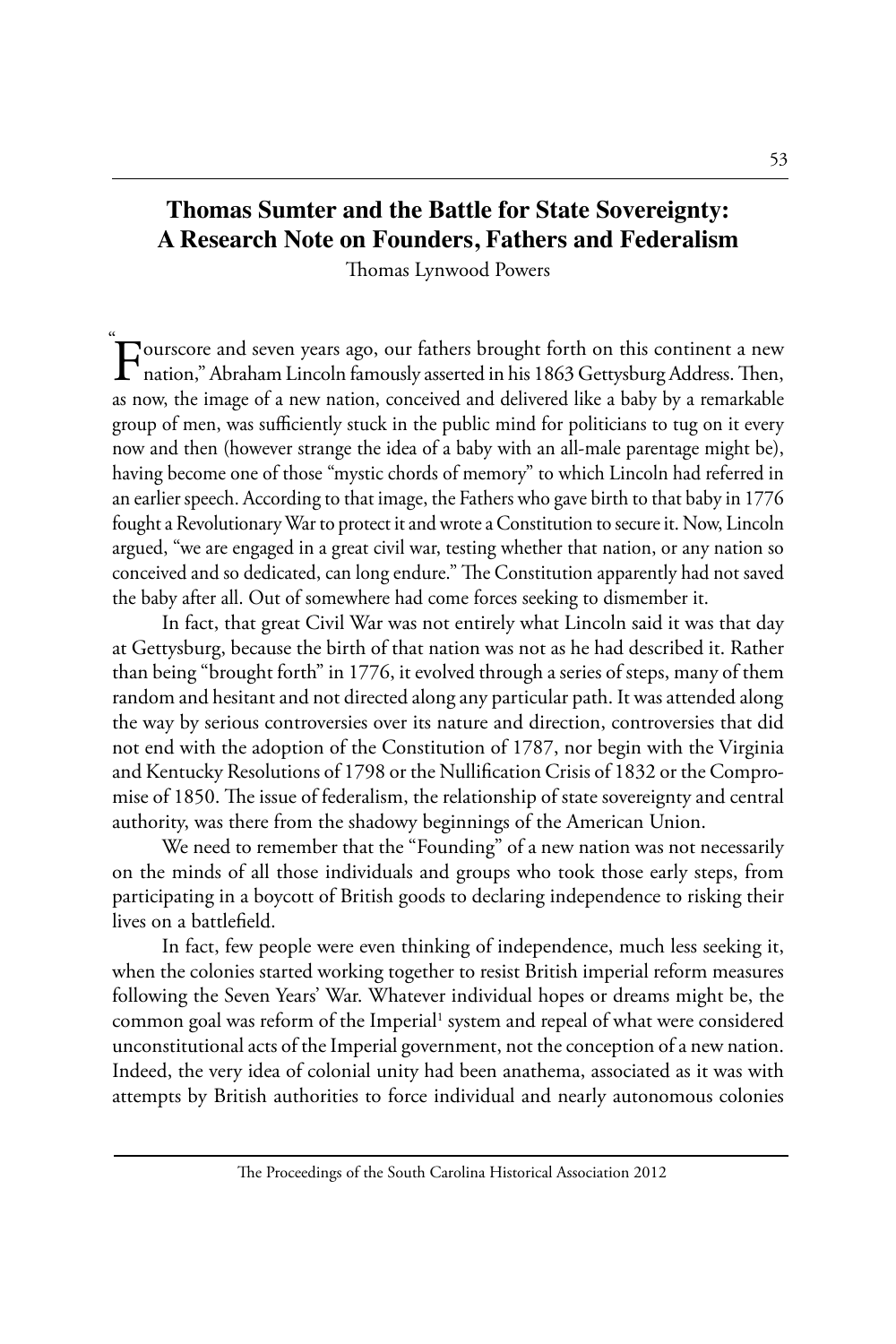into a cohesive system. Essentially, a common policy of resistance was entered into because it would more efficiently protect the individual autonomy of each. But there was a paradox in this arrangement: collective action drew them closer together and in the process compromised the very autonomy it had set out to preserve.

And so it went, step by step, as colonies came more and more to act together in the face of each new British provocation. Then, in the wake of the Intolerable Acts of 1774, the colonies took a bigger step than perhaps they intended with the creation of the Continental Congress. In its first session, the Congress created a unity beyond a common forum for discussion and recommendation when it devised the Continental Association and recommended that the governments in each colony adopt it. The resolution called for a continent-wide boycott of British goods and laid out a system that each colony should adopt as a means of enforcing it. More to the immediate point, it also contained a provision that any colony that did not participate fully in both the boycott and the enforcement system would itself be boycotted by the other colonies.<sup>2</sup> For the first time, a central authority of colonial origin had issued a common instruction to all the colonies with some compulsive power behind it. But even then, the order and the threat came from individual colonies working together. The Continental Congress was in no sense a government, and it had no power over the colonies.

Nonetheless, after the fighting in Massachusetts in April of 1775, Congress began exercising *de facto* some of the powers of a sovereign government. In June of that year it raised its own army, commissioned George Washington to command it, and began to direct combat operations against Imperial forces. In July it established a continental Post Office. In August it appointed commissioners to make treaties with Indian tribes. Also in August, it authorized the invasion of Canada. It provided for the creation of a navy in October and in November established a Secret Committee of Correspondence to begin communications and negotiations with foreign nations.3 All these things are normally the actions of sovereign governments. A major step, and one that later would be cited in opposition to evolving theories of states' rights, would come in May of 1776 when the Second Continental Congress advised the colonies to form new governments arising from the people and having no connection with the "legal" government of the Crown.<sup>4</sup>

So far, so Lincoln. All seemed to be moving, if by somewhat unsteady steps, toward a united nation, Independence, the Constitution, and the present.

But this narrative fails to explain why independence was declared only after more than a year of warfare; or why the resolution of independence, when it did come, did so at the instruction of a state government, rather than by initiative of Congress itself; or why the verbiage of that resolution makes it clear that the resolution was the act of thirteen "free and independent states." If this needed to be clarified any further, that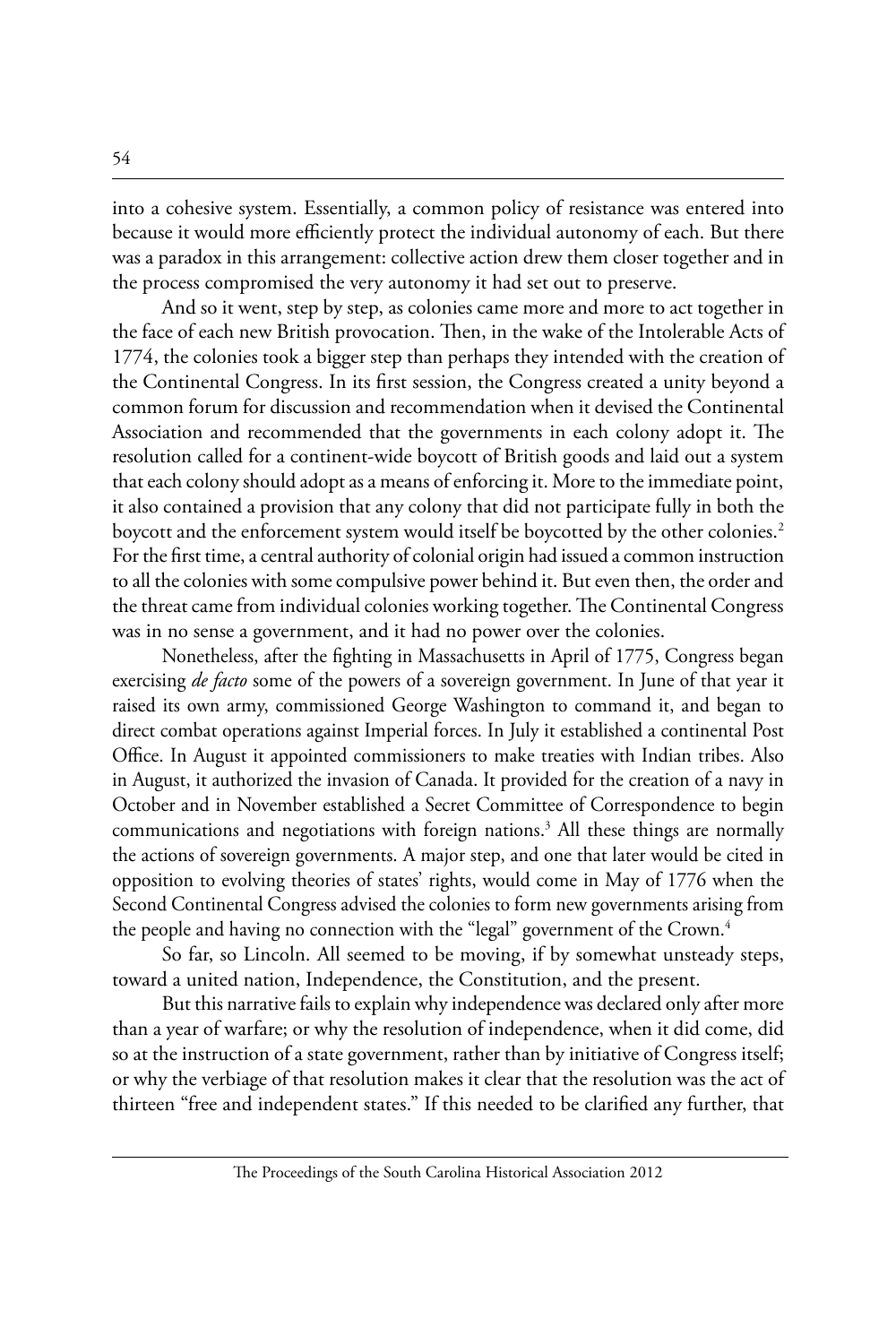same resolution also contained a provision to *create* a confederation of these newly independent states.5 Such an entity simply did not exist when independence was declared. No "new nation" was "brought forth" in 1776, not even a confederation.

A confederation was hardly a new idea. Benjamin Franklin had introduced such a proposal earlier in the Continental Congress's history. A confederation had the great advantage of offering a way out of an increasing dilemma: if Congress was claiming to speak for the people, or for the colonies as a whole, by what authority did it do so? Without some form of framing document, Congress remained simply a debating and recommending society, occasionally assuming powers that had not been delegated to it. This was hardly a comfortable position for those who had long been protesting "usurpation" by the British government! Worse, the war effort was increasingly beset by embarrassments deriving from Congress's lack of governmental power and its reliance on sovereign states to whom it could only "earnestly recommend" actions for all to take, to varying degrees of compliance. It was obvious that what had now become a rebellion needed to have a firmer legal standing.

Early in 1776, radicals like John Adams were still speaking of the necessity of forming a confederation before declaring independence.<sup>6</sup>

> It has ever appeared to me that the natural course and order of things was this: for every colony to institute a government; for all the colonies to confederate, and define the limits of the continental Constitution; then to declare the colonies a sovereign state, or a number of confederated sovereign states . . . But I fear we cannot proceed systematically, and that we shall be obliged to declare ourselves independent States, before we confederate, and indeed before all the colonies have established their governments.<sup>7</sup>

As Adams feared, the course of events overtook best-laid schemes. Independence was declared before confederation could be achieved. Thus, it was never clear whose independence was declared. It was fairly obvious that "the states" constituted a whole for purposes of foreign relations, though even here, it should be noted that South Carolina in 1779 felt perfectly competent to offer to withdraw from the whole and make its own separate peace with the empire.<sup>8</sup> But for purposes of internal administration, each state continued to act as an independent republic with little or no coordination either with each other or with Congress.

It was in the fighting of the war that the question "whose independence was declared?" is least satisfactorily answered. Congress continued to command the Continental Army. The states continued to command their own militias and state troops,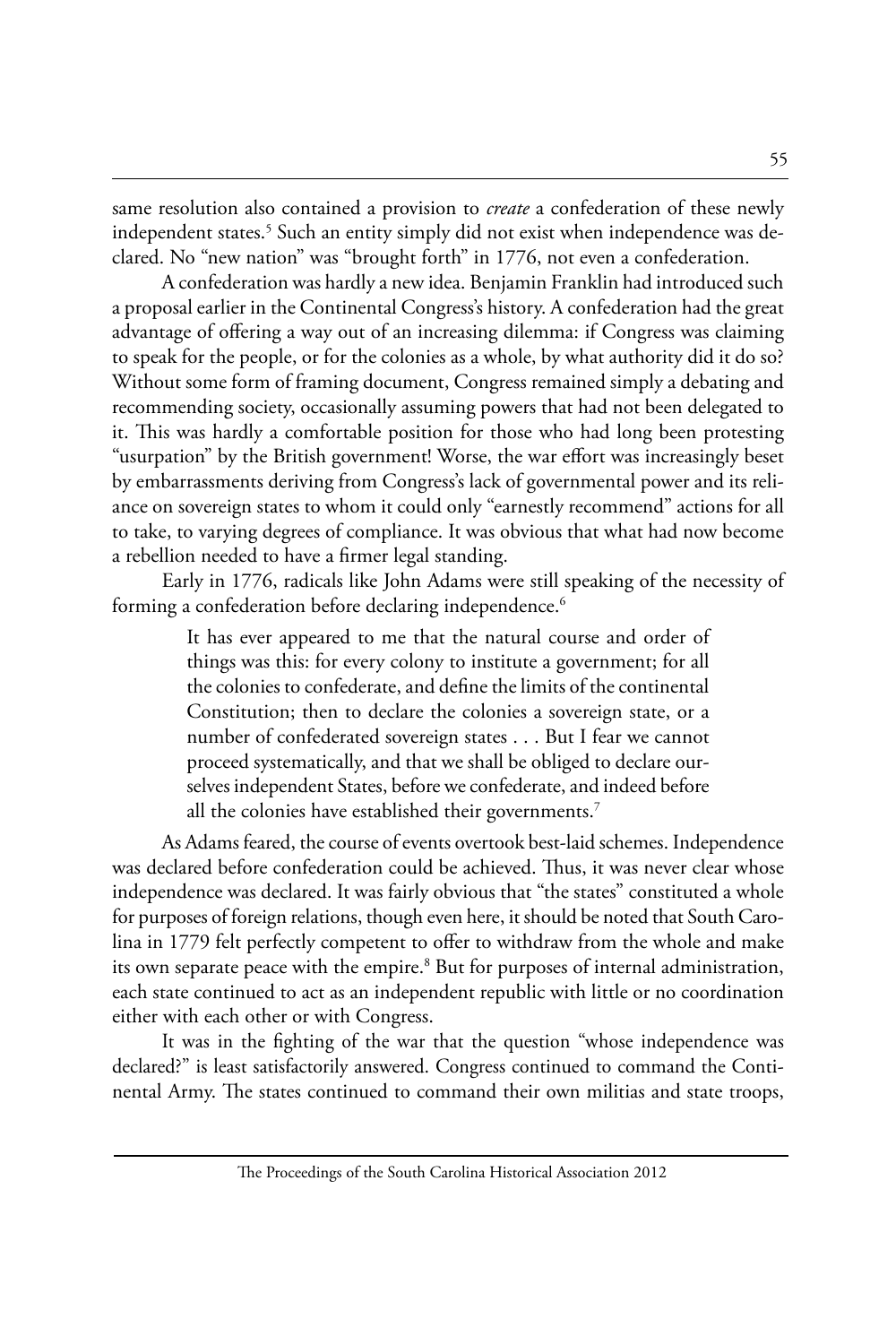but no formal provision was ever made for allocating command priority *among* these formations.9 Did Continental officers automatically command all state forces on the field with them? Could a state colonel outrank a Continental colonel while in his own state, but not when out of state? Did any Continental officer automatically outrank any state officer of whatever grade? Though almost everyone had his own idea of how these things should go, there was never a definitive decision about this. The war was very much an *ad hoc* one, with command relationships decided separately for each military circumstance, often on the basis of personal agreements among Continental and state commanders. While occasionally this might not have mattered very much, the great majority of large-scale conflicts involved joint action of Continental forces and those of one or more states, thus enlarging the probability of command conflicts.<sup>10</sup>

The adoption of the Articles of Confederation in March of 1781 finally gave some structure to the entity called "The United States of America," but even this was a very loose and vague structure. The Articles stated explicitly that "Each state retains its sovereignty, freedom and independence, and every power, jurisdiction and right, which is not by this Confederation expressly delegated to the United States, in Congress assembled."11 Continental command over state military forces was not one of those powers delegated, expressly or otherwise, by the states to Congress. And it should be noted that the Articles went into effect only some seven-and-one-half months before Cornwallis's surrender at Yorktown brought an end to further major offensive operations in the war. Nearly the entire war was fought before there was any such legal entity as "The United States of America." All of it happened in the absence of any clear line of authority uniting the military efforts of Congress and the sovereign states.

To be sure, plenty of people, especially in the Continental Army, recognized the danger and absurdity of this arrangement. But no alterations of it could get through Congress, itself the creature of the states, which would stand to lose any power shifted to a common agency. So the stand-off continued. Nationalists, sure that centralized military authority was the only path to victory and independence, seethed in frustration; while defenders of the continuing sovereignty of the states worried that centralization would threaten the very autonomy for which, in their view, the war was being fought.

It was in this ambiguous miasma that Thomas Sumter conducted his military career. In many ways, Sumter's public life illustrates both this ambiguity and its continuation well into the nineteenth century. His first major command was given to him by the Colony of South Carolina in February of 1776, when he was named commandant of the Second Rifle Regiment (also called the Sixth South Carolina). He became a Continental officer while still commanding the same regiment when it (along with the other five formations of South Carolina's regular army) was transferred in September of that year to Continental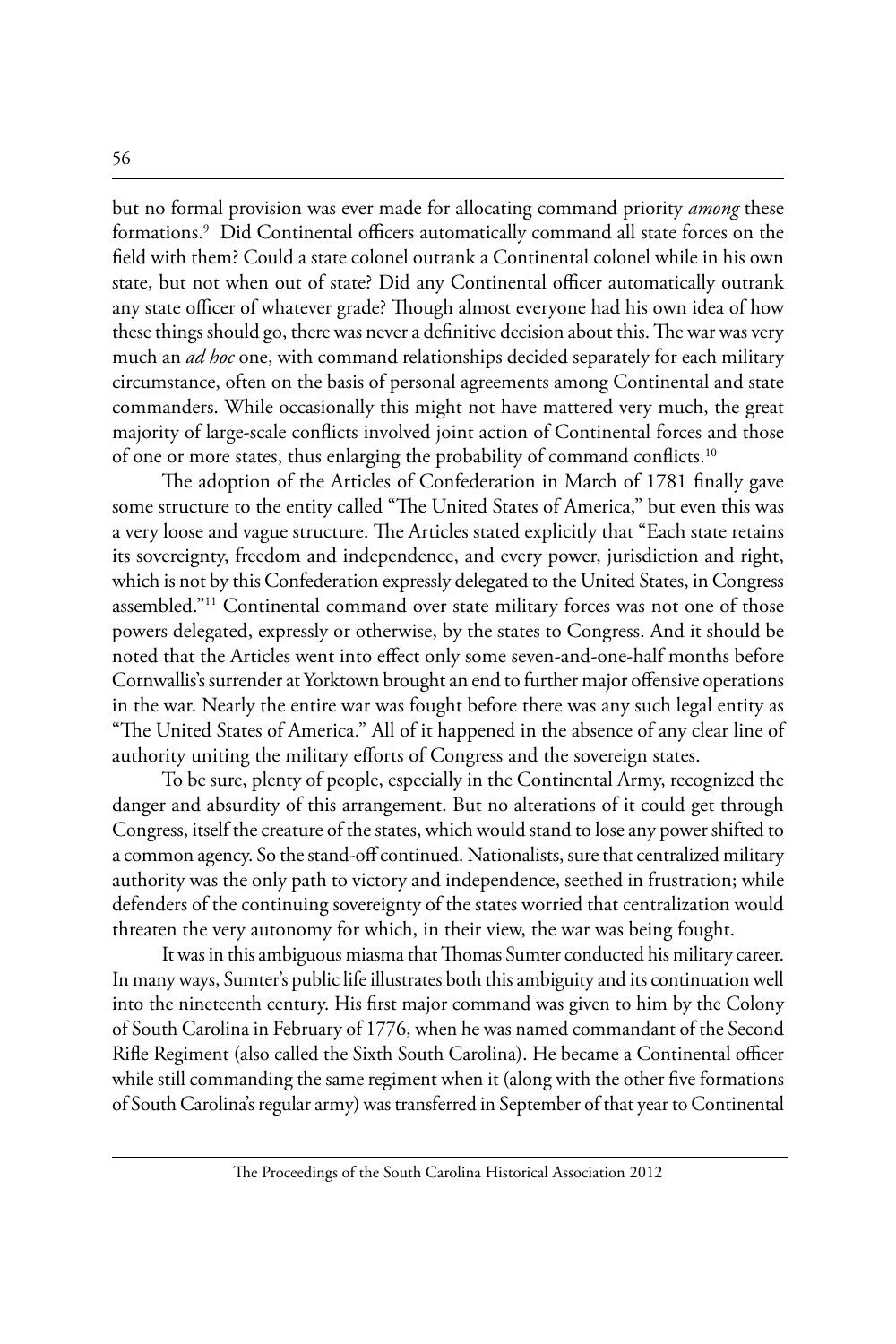service. As a Continental officer, he was in the thick of some of the most vigorous conflicts between state and Continental authority: the Georgia-Florida campaigns of 1777–1778.<sup>12</sup> In 1778, when his severely diminished regiment was brought back to Charleston and consolidated with Francis Marion's Second, Colonel Sumter resigned his commission and his connection with Continental authority and returned to his home.

There he might have stayed but for the actions of the invading Imperials in 1780. Burned out of house and home by the invaders, he recruited volunteers and rode to the outskirts of Charlotte, finding there others of similar mind and purpose. These forces, acting without any authority but their own (for the state's militia system had collapsed along with the rest of its government upon the Imperial takeover) elected Sumter their general, and pledged to follow him to "Liberty or Death."13

Without legal authorization for their existence, these all-volunteer forces fell into the category of bandits and other such criminals, outlaws who could expect only summary executions if captured. Seeking that authorization, Sumter went into North Carolina, where Governor John Rutledge was in exile, and received from him a commission as Commander of the South Carolina militia. Thus, it was purely under state authority that Sumter fought for the remainder of his military career. No Continental officer was in his chain of command. And because the militia, broken though it was at that point, was the only agency of Rebel authority inside the occupied state, Sumter's authority covered civilian as well as military jurisdictions.<sup>14</sup>

By this time, Congress had re-formed a Continental Army of the Southern Department to replace the one surrendered at the Fall of Charleston and had placed Horatio Gates in command of it. A Continental division constituted the core of this army, but the great majority of it was to be state forces from North Carolina, Virginia, and – hopefully – South Carolina. But simply saying that these states would supply troops did not make it so. Gates was forced to beg the governors of those states for troops as well as for the supplies to sustain them. He had no authority to directly command state forces himself, and he did not seek it. He sought cooperation where possible. Where that did not work, he asked the Governor of North Carolina to give Continental General William Smallwood a second commission as general in that state's militia. That gave Smallwood the necessary authority to command the militiamen who constituted the bulk of the forces with which he was assigned to defend Charlotte at the end of 1780.

Smallwood's case is only one example of Gates's efforts to command a composite force lacking a clear locus of authority. In seeking to defend North Carolina after the defeat at Camden, Gates divided his front into sectors and delegated nearly complete authority to the sector commanders. Smallwood commanded the center; North Carolina militia general Henry Harrington, the east. Sumter was allocated responsibility for the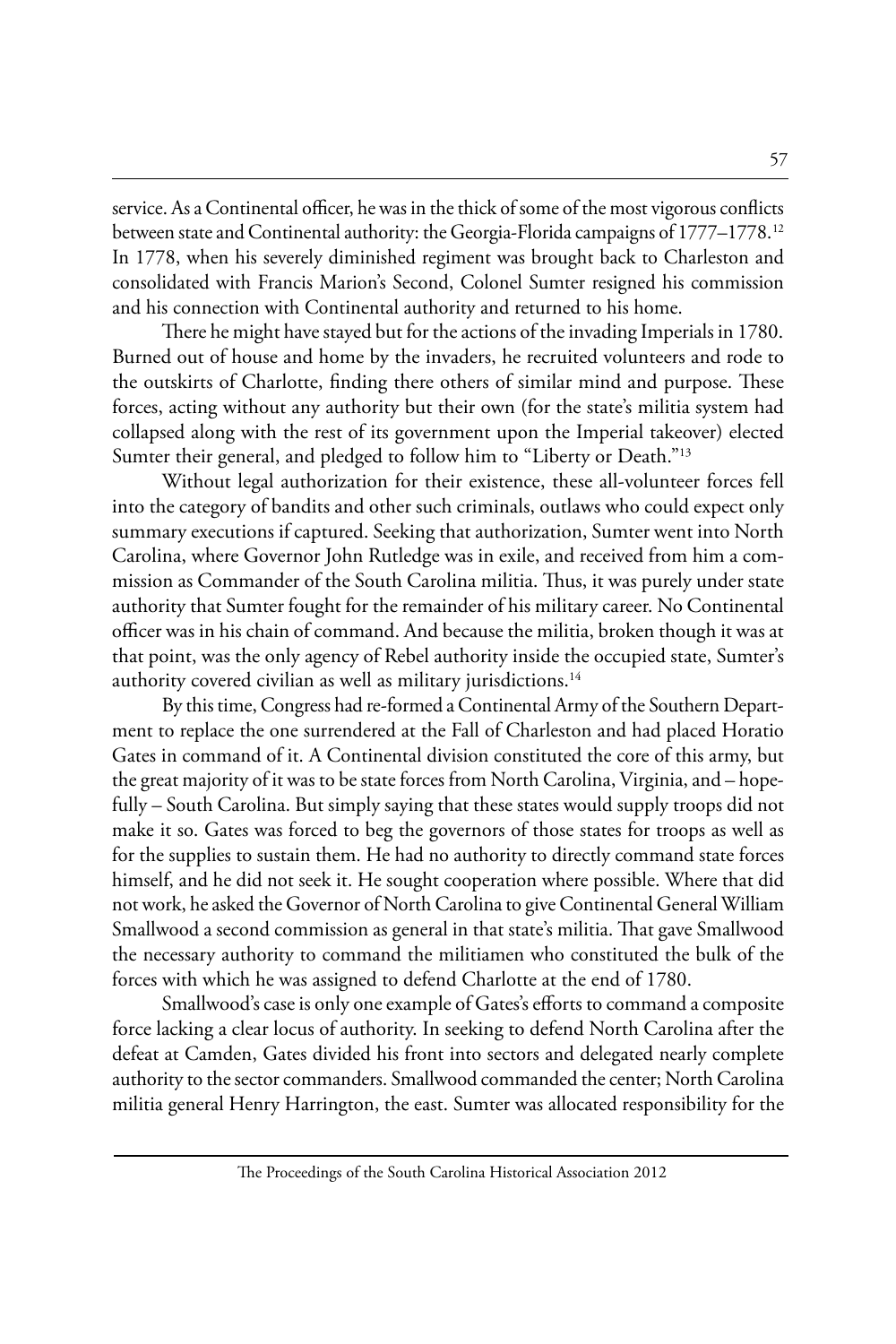western sector. The Gamecock's fabled lack of cooperation with Continental authority was nowhere to be seen here. Throughout Gates's tenure as Commander of the Southern Department, both before and after Camden, Sumter and Gates cooperated effectively and without serious disagreement. Sumter reported directly to Governor Rutledge, but he corresponded frequently with Gates and his staff.15 Sumter had no problem cooperating with Gates because Gates understood the limits of his command authority and respected the independent power of the sovereign states and their military establishments.<sup>16</sup>

The same cannot be said of Gates's successor, Nathanael Greene. Greene was an active Nationalist who assumed for the present what he hoped to secure later: that national authority always trumped state authority. Naturally, this meant that state military units came under his command whenever he wanted them to. As some of his letters to state governors show, he was not reluctant to assert his own authority over the civilian governments of those states whenever he thought necessary, even to the point of threatening to employ troops against them.<sup>17</sup> While this attitude now seems unexceptional, it was not so at the time, and there were many who refused to acknowledge its legitimacy, including Thomas Sumter.

It is Sumter's relationship with Greene that has led to charges that Sumter was uncooperative and even insubordinate to higher authority. There is no question that Sumter sometimes refused to follow Greene's orders and often frustrated his plans. But this relationship must be seen in context. When Greene led his army into South Carolina in the spring of 1781, the Articles of Confederation had only just been proclaimed. The Constitution of 1787 had not yet been written. The relationship of states to Congress and the meaning of the phrase "The United States of America," were still matters of vigorous debate. Greene's ideas of what ought to be were not matched by the reality of what was.

But Greene was not one to worry about such things. Frequently citing "the Great Laws of Necessity" and insisting that unity of effort must prevail over all other considerations, he began sending orders to Sumter even before he re-entered the state. He expected Sumter to obey unquestioningly. The Gamecock's refusal to do so quickly convinced Greene that the former was an obstacle rather than an ally.

As commander of South Carolina's military – and for a time the highest-ranking authority, military or civilian, inside the state – Sumter was not disposed to surrender his state to such an assumed but unfounded authority as Greene's. Whatever he was fighting for, it did not include the disappearance of South Carolina as a "free and independent state." Unlike someone like Francis Marion, who held a commission from the Continental Congress, Sumter reported only to his state government. No Continental officer, Greene included, was in his chain of command. Only when that government, in the person of Governor John Rutledge, ordered him to "cooperate" with Greene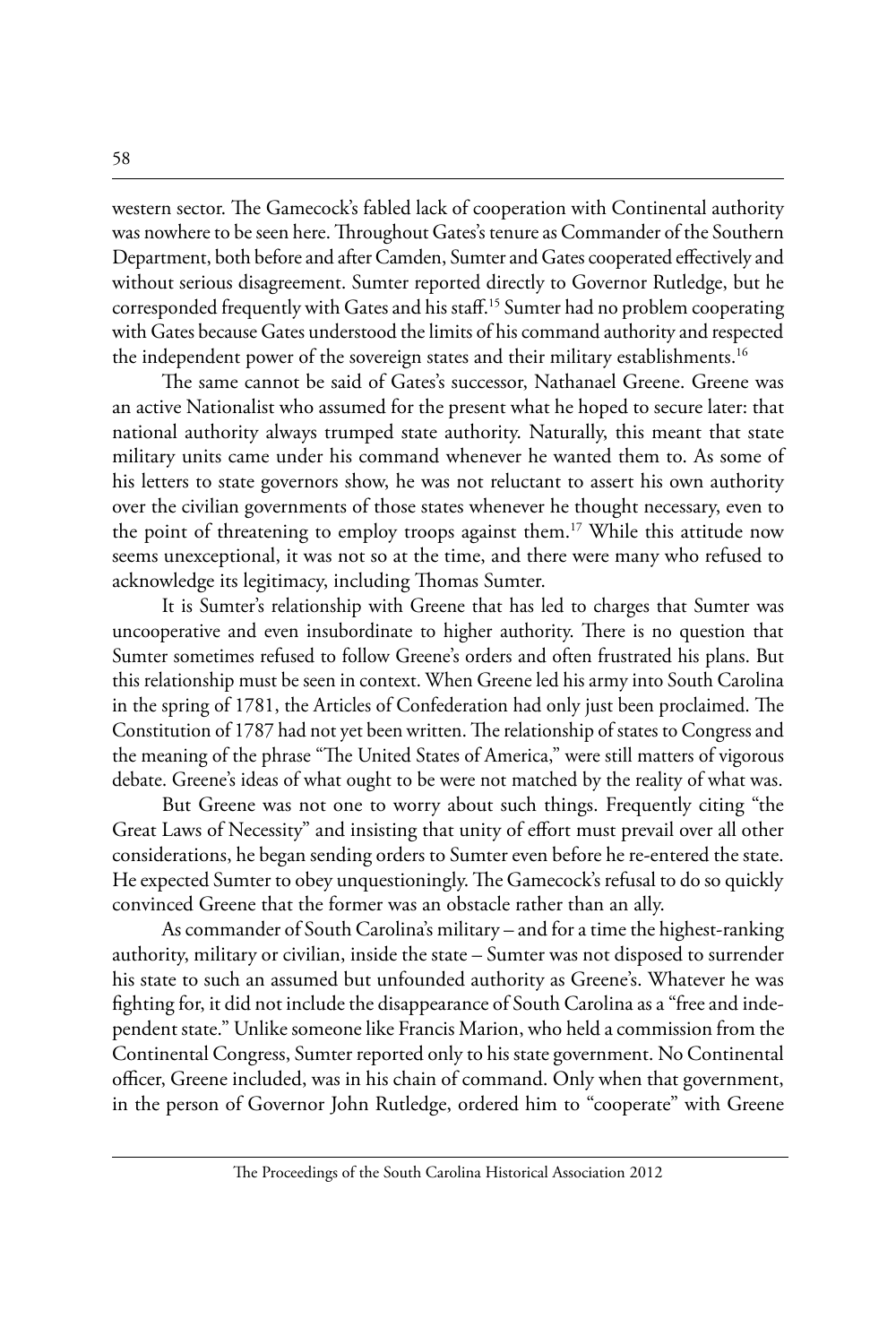did Sumter do so, and even then he reserved the right to interpret Greene's orders his own way. Greene was no Gates, and Sumter did not understand "cooperate" to be synonymous with "subordinate." Whatever else may have motivated Sumter's behavior toward Greene, he stood on the firmer legal ground in insisting that the sovereignty of his state and its institutions be recognized.<sup>18</sup>

After the war, Sumter's battle for state sovereignty continued in other fields. An Anti-Federalist, he opposed the Constitution of 1787, which finally did more firmly define the relationship of states to the central government, shifting great power from the former to the latter. Defeated there, as on earlier battlefields, he shifted his position to fight for the same cause from within the new structure, winning election to the First Congress. As congressman, he insisted that the new legislature first take up proposed amendments to the Constitution rather than postponing them indefinitely in favor of attending to such things as the creation of an executive cabinet and a federal judiciary. Ratification of the Constitution, he argued, had been achieved only with the promise of the speedy addition of amendments dealing with reservations the states had expressed when they approved it. But when the Bill of Rights finally emerged from the committee to which it had been sent, Sumter took a resolute stand against it, claiming that it did not at all reflect the promises made. The committee draft ignored some crucial amendments advocated by state governments and ratifying conventions, which were aimed at protecting at least a vestige of state sovereignty.<sup>19</sup> Instead, the draft was nearly all about protection of individual rights from Federal infringement, rights that the Constitution gave the Federal government no power to infringe upon in the first place. The lone sop to state sovereignty was what would become the Tenth Amendment, which opponents disdained for saying tautologically that undelegated powers were reserved.<sup>20</sup> Though an early advocate of amendments, Sumter spoke and voted against the Bill of Rights.

Having failed to protect state sovereignty through rejection of or amendment to the Constitution, Sumter turned to political action. An early and vigorous opponent of Alexander Hamilton's centralizing program, he helped institutionalize his approach as a member of Thomas Jefferson's Democratic-Republican Party, soon achieving a reputation as the most hard-line of states' rights advocates. Jefferson once noted that Sumter was a firmer Jeffersonian than Jefferson himself. John Randolph, as extreme an advocate of states rights as could be found in Congress, declared that "If I had to vote by proxy, and the welfare of the country depended on that single vote, I would make Thomas Sumter my proxy."<sup>21</sup> Sumter continued in his states' rights position through his career in the House of Representatives and in the Senate, retiring from public life in 1810.

But his battle did not end there. Sumter remained a popular and influential figure in the state. For the most part, he resisted speaking out on the issues of the day,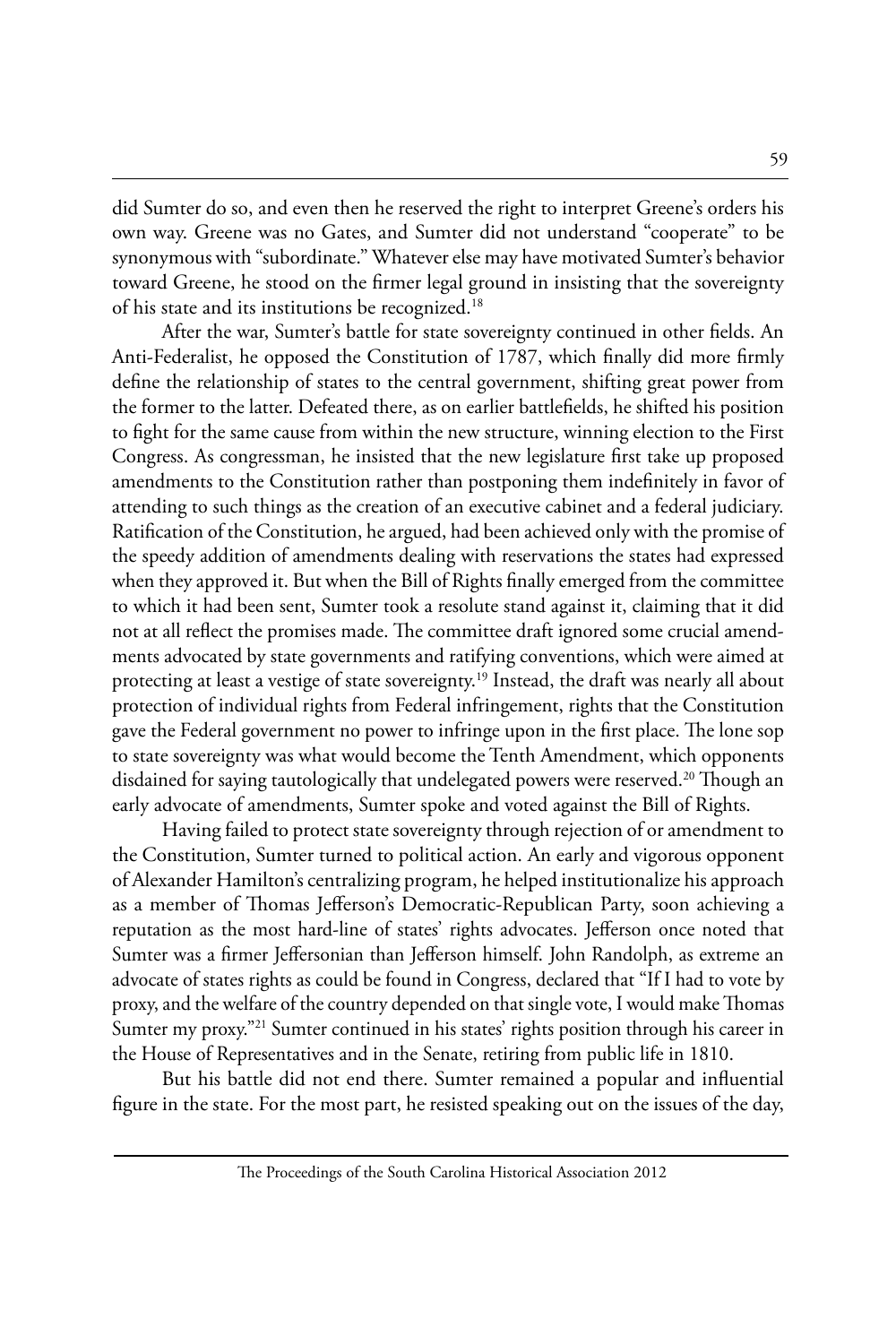but occasionally he contributed a comment or two in defense of state sovereignty. As the Tariff and Nullification issue grew, his perspective was sought, and he provided it in an October 1830 letter published in several newspapers in the state and nationally in *Niles's Weekly Register.* As could be expected, he lined up firmly on the side of the pro-nullification faction, deploring the excess power now exercised by the Federal government and insisting that, though a convention elected directly by voters might be useful, the legislature by itself possessed the authority to nullify a Federal law. His last few public writings show that the devotion to the cause of state sovereignty had not waned with his bodily vigor.<sup>22</sup> Nor had the cause itself.

Just as Sumter was retiring from Congress, young John C. Calhoun was entering it. Calhoun would be instrumental in renewing, developing, and expanding the cause; in essence, picking up the banner of the Gamecock. In later years, it would be fashionable to attribute the roots of Calhoun's ideas to those of John Taylor of Caroline, John Randolph, Nathaniel Macon, and the team of Thomas Jefferson and James Madison. But in fact, the lineage goes back much farther than that. As Thomas Sumter's career demonstrates, the Lincolnian narrative of a united American People fighting for their "new nation" under George Washington's leadership was never an accurate description of a far messier reality. That narrative was itself a *post facto* description by those nationalists who saw their cause victorious with the Constitution of 1787, entrenched with the Hamiltonian program, and hallowed by the romantic rhetoric of men like Daniel Webster and Abraham Lincoln. This narrative misses the *ad hoc* nature of colonial protest and of the Revolutionary War. It also misses the ambiguous and continuing character of the relationship of "free and independent states" to the Continental Congress and subsequent central authority. In fact, the cause of state sovereignty preceded independence, preceded confederation, endured through the Constitution, survived the "great civil war" and Reconstruction, and continues to inform our present politics. Rather than a recurring aberration, it has been a persistent parallel throughout the long evolution of American nationhood. Lincoln's baby was not "brought forth" by "Founding Fathers" at a "Founding moment" in 1776, nor even in 1787. It evolved out of an anti-government protest. And it was twins!

This perspective naturally raises some questions for further study. For one, it challenges the underlying idea that nationalist ideology underlay the revolutionary movement. Is that challenge misplaced? For another, it suggests that the "Persistent Localism," which T.H. Breen found in early colonial New England, was spread far more broadly than that region. Was it? This possibility leads naturally to another: does this essay's use of a southern perspective and southern sources exaggerate the power of localism and diminish that of nationalism, which may have been far stronger in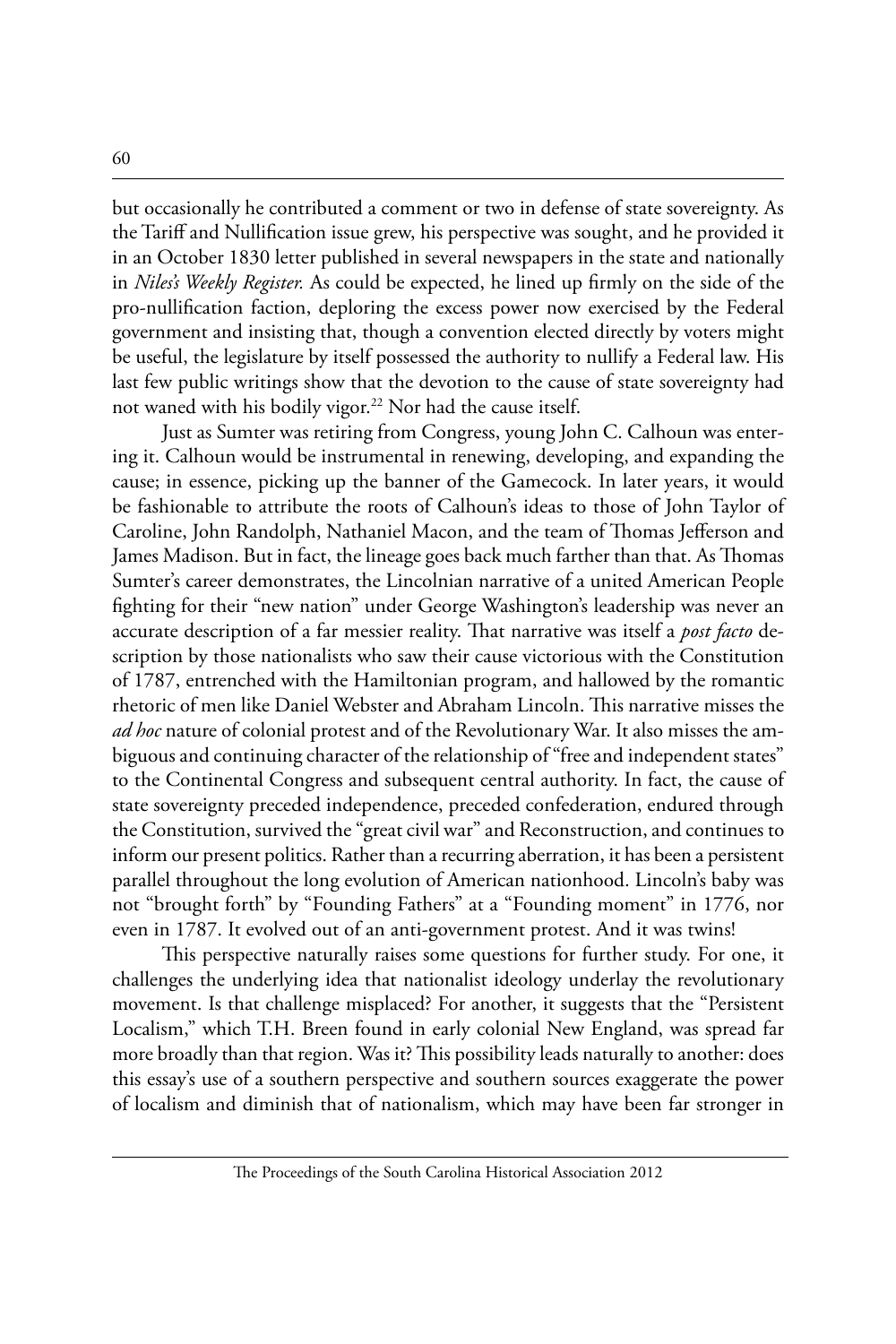northern colonies? Further, and more specifically, are there other and better ways to interpret the career of Thomas Sumter, whose personality may have played a greater role in his behavior – particularly his wartime behavior – than any other cause? Finally, for the moment, might it be that Mao, John Shy, and numerous other military historians are right and that the experience of fighting a "people's war" forged a unity and a "new nation" that overcame localism, only to split again in controversies over the Hamiltonian program? If the latter, then Lincoln may not have been so far wrong after all.

The water's fine. The author invites other interested scholars to jump in!

### **NOTES**

1. Because so many Americans supported the Crown in this struggle and saw themselves as doing so for patriotic reasons, the terms "British/American,","Patriot/Loyalist," and even "Whig/Tory" seem inadequate and rather confusing as labels for the two sides in what had turned out to be a war. Herein, those who wished to preserve the British Empire are referred to as "Imperials"; while those who sought first autonomy within that empire and then independence through secession from it are denoted "Rebels." Where specific labels are warranted, as in the use of "British" for the actions of Parliament or the ministry, or of "Continental" to refer specifically to those of Congress, they are so used.

2. "Journals of the Continental Congress - The Articles of Association, 20 October 1774," http://avalon. law.yale.edu/18th century/contcong 10-20-74.asp (accessed 31 January 2012).

3. *Journals of the Continental Congress,1775, passim*. There are several online resources for the Journals, including the Library of Congress (http://memory.loc.gov/ammem/amlaw/lwjclink.html) and selected volumes on Google Books (http://books.google.com/books/about/Journals\_of\_the\_Continental\_Congress. html?id=3vEMAAAAIAAJ, and on other links). The most accessible is probably the 1904 edition of *Journals of the Continental Congress, 1774-1789* (Washington: Government Printing Office, 1904) at Openlibrary. org, http://openlibrary.org/books/OL13503260M/Journals\_of\_the\_Continental\_Congress\_1774-1789 (all accessed 1 February 2012).

4. *Journals of the Continental Congress,* Volume IV (Washington, Government Printing Office, 1906), (http://memory.loc.gov/II/IIjc/004/0300/03420342.tif (accessed 31 January 2012).

5. "Journals of the Continental Congress - Resolution of Richard Henry Lee; 7 June 1776," http://avalon. law.yale.edu/18th century/contcong 06-07-76.asp (accessed 31 January 2012).

6. Robert Middlekauff, *The Glorious Cause: The American Revolution, 1763–1789* (New York: Oxford University Press, 2005), 327.

7. Letter, John Adams to Patrick Henry, 3 June 1776. In Edmund C. Burnett, ed., *Letters of Members of the Continental Congress* (Washington: Carnegie Institute, 1921), 1:417*,* http://www.archive.org/stream/ lettersofmembers01burnuoft#page/n5/mode/2up (accessed 31 January 2012).

8. It is not the purpose of this paper to go into a detailed investigation of this issue. A good treatment, with reference to several contrasting primary and early secondary sources, may be found in Edward McCrady, *History of South Carolina in the Revolution, 1775–1780* (New York: Macmillan, 1901), 352–75.

9. This term is used here to mean those military forces raised by a state and commanded by officers appointed by state authority, but not operating within the normal militia system. There were many different versions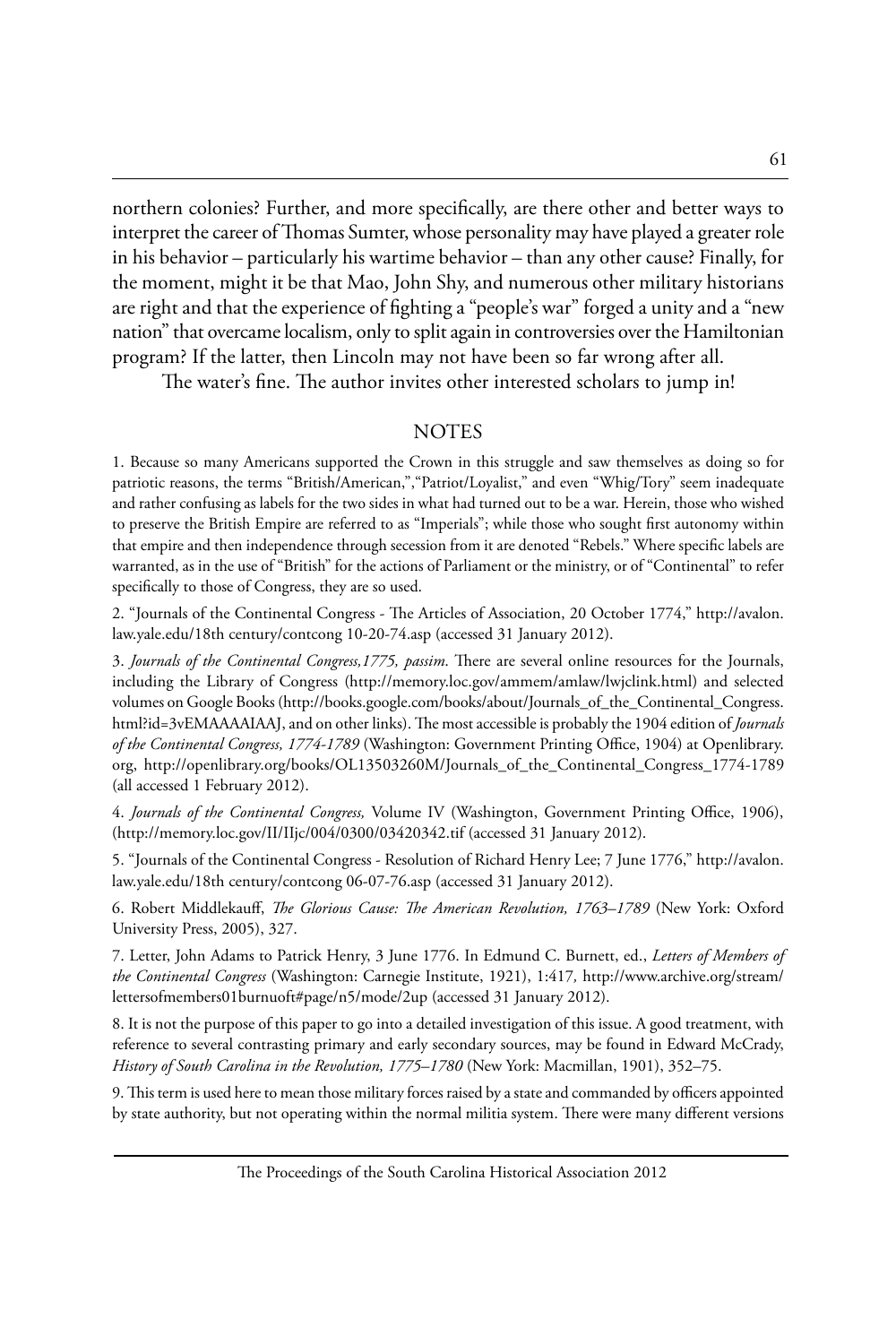of these forces, and no attempt can be made to classify all of them here, but examples might include "select militia" formations, such state "regular" forces as the 1<sup>st</sup> through 6<sup>th</sup> South Carolina regiments of 1775–1776, and Thomas Sumter's "state troops" of 1780–82.

10. See David K. Wilson, *The Southern Strategy: Britain's Conquest of South Carolina and Georgia, 1775–1780* (Columbia: University of South Carolina Press, 2005), 66–67.

11. *Articles of Confederation*, Article II.

12. For details on this conflict, see Martha C. Searcy, *The Georgia-Florida Contest in the American Revolution, 1776–1778* (Tuscaloosa: University of Alabama Press, 2003), *passim.*

13. This story is told in more detail in several places, including Walter Edgar, *Partisans and Redcoats: The Southern Conflict that Turned the Tide of the American Revolution* (Columbia: University of South Carolina Press, 2003); Robert D. Bass, *Gamecock: The Life and Campaigns of General Thomas Sumter* (New York: Holt, Rinehart and Winston, 1961); Anne King Gregorie, *Thomas Sumter* (Columbia: The R.L. Bryan Company, 1931); and McCrady, *History*.

14. It should be noted that even if Rutledge had, on his own initiative, wanted to place Sumter, and thus the entire South Carolina militia, under Continental control, he lacked the power to do so. Though vested in exile with *almost* all the powers the state legislature would normally exercise, that body had specifically forbidden him to place state forces "under Continental discipline." For more on this point, see this author's "In Defense of General Thomas Sumter," *Southern Campaigns of the American Revolution*, 5 no. 2 (2008): 31–34, http://www.southerncampaign.org/newsletter/v5n2.pdf (accessed 31 January 2012, and hereafter cited "In Defense of General Thomas Sumter"), and in the paper of similar name presented to the South Carolina Historical Society at its 2008 annual meeting.

15. See the relevant correspondence in The Horatio Gates Papers, 1726–1828. Microfilm Edition (Sanford, NC: Microfilming Corporation of America, 1978), especially Reels 11–12.

16. Though rooted in necessity, Gates's policy toward state forces was rooted in his own attitudes and preferences. For more on this and related points, see this author's "Horatio Gates: Department Commander, August–December, 1780" presented to the South Carolina Historical Association Annual Meeting at the University of South Carolina Upstate on 7 March 2009.

17. This point is developed further in Mark A. Clodfelter, "Between Virtue and Necessity: Nathanael Greene and The Conduct of Civil-Military Relations in the South, 1780–1782,**"** *Military Affairs* 52, no 4 (October 1988): 169–75.

18. For more detail and discussion on this matter, see the author's "In Defense of General Thomas Sumter."

19. A common theme to which Sumter specifically referred was the absence of a proposed amendment barring the Federal government from collecting direct taxes and reserving the power of direct taxation to state governments. This was, of course, the constitutional issue that had set off the colonial resistance movement in the first place.

20. Sumter at this point apparently was not using the later argument that the powers of the Federal government had been delegated to it by the states, rather than through the Constitution itself by "We the People of the United States."

21. See Bass, *Gamecock*, Chapter 18.

22. Bass, *Gamecock*, Chapter 19, and Gregorie, *Thomas Sumter*, Chapter 11.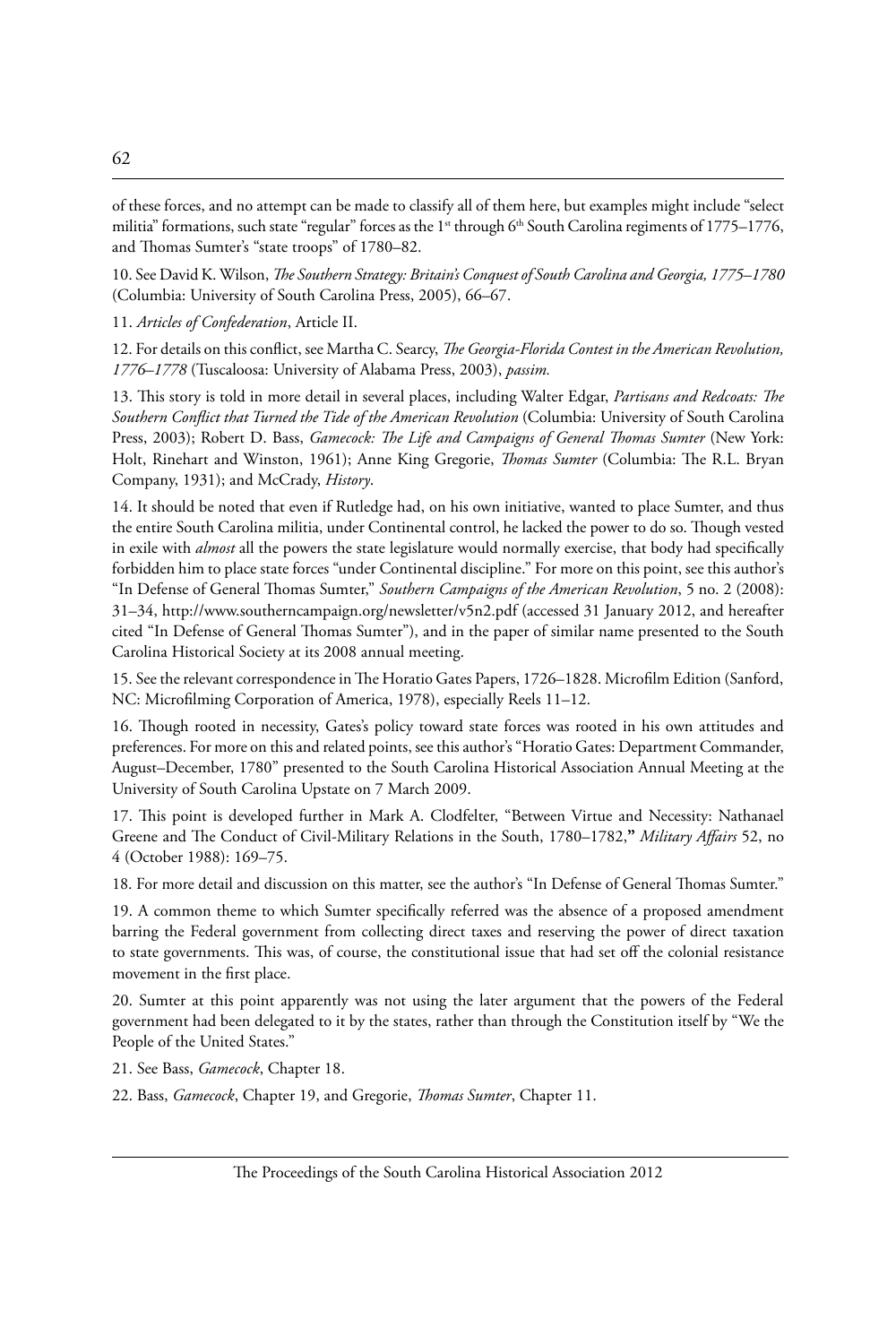### **"On the Bridge Near Harpers Ferry at Midnight": The Journal of the Rev. Josiah P. Smeltzer** Karl Rohr

On 30 August 1900 the *Lutheran Visitor* featured a front-page story about one<br>of the former residents of Newberry, South Carolina. An unidentified person had apparently shown the editors the journal of the Rev. Dr. Josiah P. Smeltzer, who had been president of Newberry College from 1861 to 1877. The editors included excerpts from the journal that emphasized what they considered Smeltzer's "heroic sacrifices" during the Civil War, and they urged readers to use Smeltzer's hardships as inspiration for their own lives.<sup>1</sup> On 16 September the editors of the *Newberry Observer* ran a story about the journal, "A Voice from the Past," again spotlighting specific incidents of Smeltzer's relentless labor:

> It is well known to many citizens of our city who were residents here in those days that Dr. Smeltzer performed a work of self-denial as the head of the college and pastor of the Lutheran congregation, both of which then had a struggling existence. No part of Smeltzer's journal has ever before been published.<sup>2</sup>

The journal caused a brief stir in that late summer of 1900, no doubt resurrecting hazy memories of the pious, bearded, bespectacled, scholarly, and intensely driven man who arrived in Newberry in the spring of 1861. But just as quickly as the journal surfaced, it retreated again into obscurity, this time for more than a century. It appeared again in 2007, when a relative of Smeltzer located the journal among family possessions and thought it appropriate that the journal return to the college that Smeltzer carried through Civil War and Reconstruction. The well-traveled journal returned to the same college that included Smeltzer's most significant achievements and the years of his greatest inner confusion.

Smeltzer, a Maryland native who pastored several Lutheran congregations in Virginia for eleven years before shouldering the stressful burden of keeping Newberry College alive from 1861 to 1877, left a multifaceted written record of a life of educational and spiritual service. Few have ever known of the journal's existence, and those who saw it probably found it curiously constructed. Readers today can become exasperated at Smeltzer's long gaps between entries, and his descriptions of the extraordinary events he saw are agonizingly brief. "I have not given the particulars as these will be recorded in history, only my impression at the time," Smeltzer wrote of John Brown's raid on Harpers Ferry, an event that would have a profound influence on his congregations and his own future.<sup>3</sup> Indeed, his impressions of history seem secondary to the introspective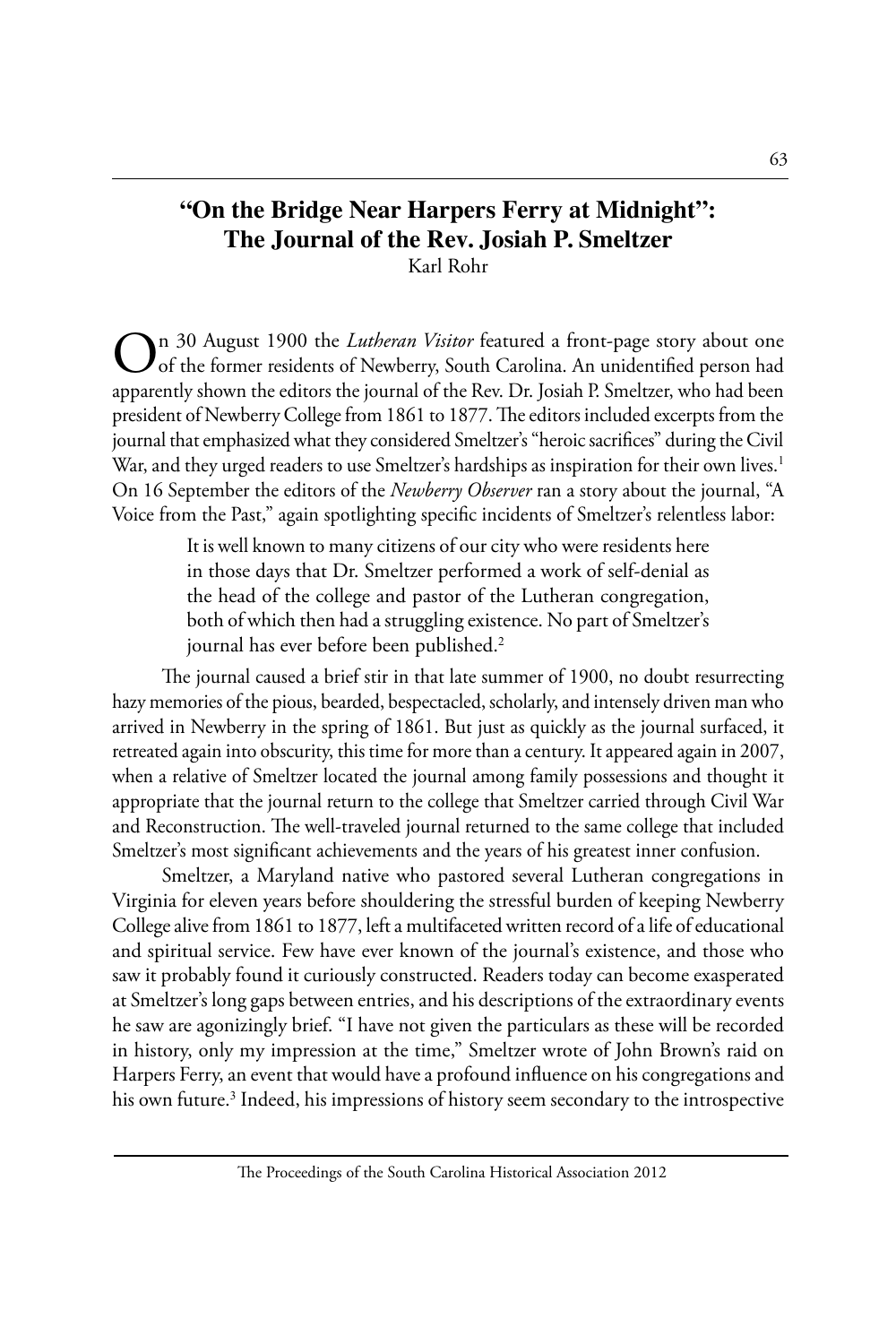moments he recorded as he tried to make sense of a God that constantly challenged him and a world that became ever more baffling.

Scholars can approach the journal from several angles. Surely it is an important contribution to an understanding of southern Lutheranism. Smeltzer was a member of the tight circle of influential South Carolina Lutheran pastors, which included the founder of Newberry College, the formidable John Bachman of Charleston.<sup>4</sup> While Smeltzer did not reach the intellectual heights and scholarly renown of Bachman, who was a gifted naturalist, scientist, and theologian, he shared a formative role with Bachman in the establishment of the Southern Lutheran General Synod and leadership of a southern Lutheran seminary. The journal is also valuable for its intimate look at a pastoral life. Smeltzer's massive and meticulous pastoral records provide a rare chronicle of daily scriptural texts, baptismal records, weddings, and funerals of a Lutheran pastor in the south in the antebellum Civil War and Reconstruction eras.

But anyone who reads the journal closely will notice a shift in Smeltzer's goals after John Brown's raid. The upheaval he witnessed affected his future path, and he became ever more immersed in his role as an educator. An exacting man in spiritual and educational matters, he pushed himself and his students to succeed academically, despite serving communities and parishioners who taxed his faith in the progress of mankind. Smeltzer also worked to offer women more opportunities in education, and he eventually left his post at Newberry College to pursue his dream of opening an academy for women in upstate South Carolina. His educational work was always against a backdrop of personal loss and self-doubt, and perhaps the most important contribution of the journal is our opportunity to probe the fears, concerns, relentless work, and spiritual life of a clergyman and educator in the south during a time of upheaval. His private conflicts and frustrations allow us to see the toll taken by war, and as we see his spiritual optimism fade, we watch his drive to educate young people surge.

 Smeltzer preceded his actual journal with an autobiography that takes the reader from his childhood through his formal education, up to a tragedy that would become the demarcation point of his life. He was born in Frederick County, Maryland, in 1819 to parents who struggled to make a living from farming and a small grocery business. His father was a Lutheran who eventually drifted away from any religious identity or practice. When Smeltzer turned eighteen, his father died, and the young man began exploring a life of service to the church.<sup>5</sup>

The long path of education and ordination seemed impossible with no money, and Smeltzer half-heartedly tried to learn the milling trade but soon gave up. A blacksmith tried to teach Smeltzer his craft but found his hapless young charge a waste of time. Smeltzer finally resolved somehow to go to college. His education at Pennsylvania College and Gettysburg Seminary was often interrupted as he left to earn money through teaching, but he vowed to never retreat from a path that combined scholarship and devout faith: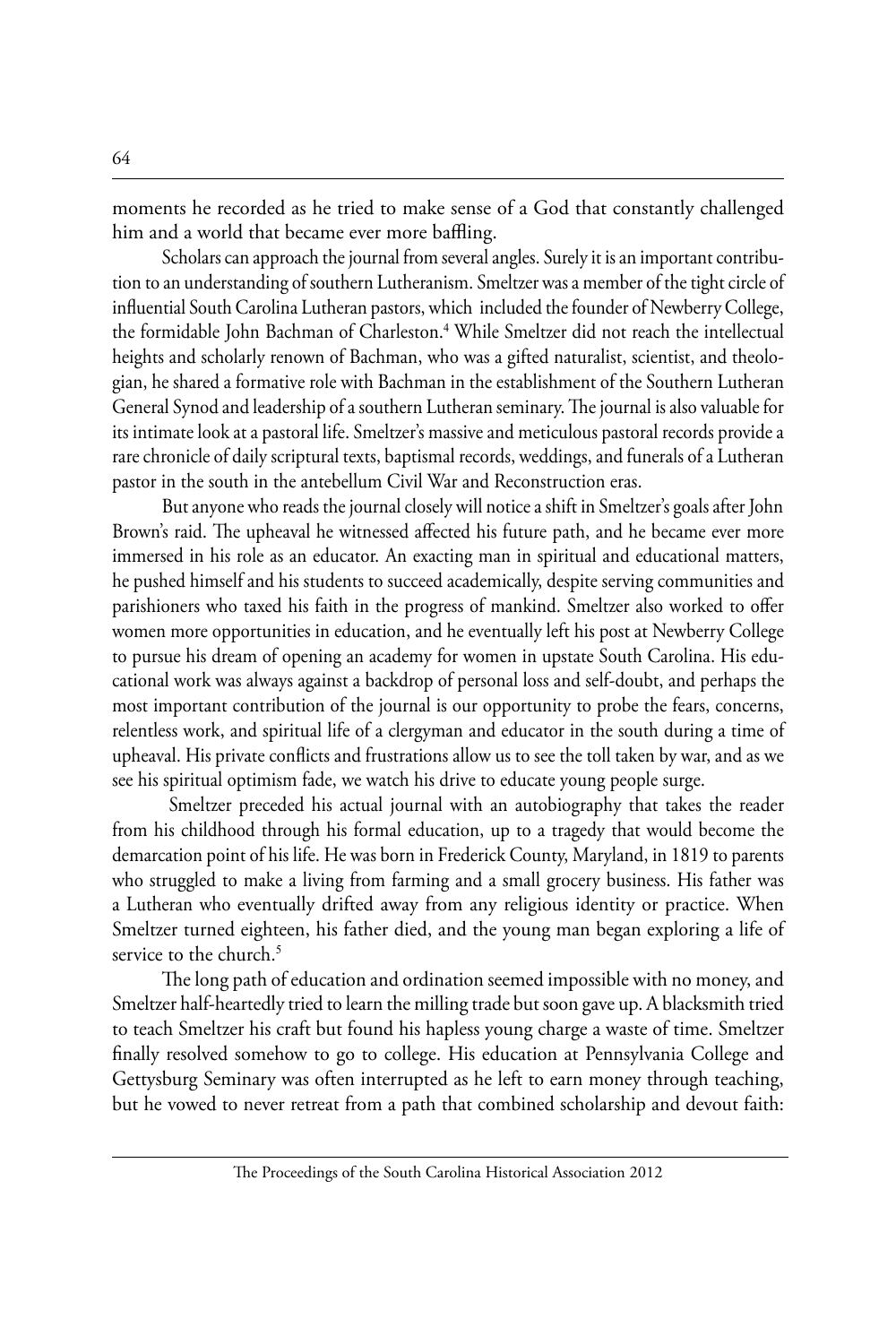"When studying Theology I was deeply impressed with the solemn truth that man, to accomplish much in the ministry, must be an educated man."<sup>6</sup>

Smeltzer received his license to preach on 17 October 1848, and he married Harriet Angel Buffington five days later. Smeltzer took charge of three congregations in the Harpers Ferry, Virginia, area, and it seemed that his decade of preparation had finally brought him stability. But a pattern had already developed that would haunt Smeltzer for the rest of his life. His first son died in 1849 after living only seven hours. His only brother, Isaac, died of pneumonia and typhoid fever in 1850. Harriet gave birth to another son, Samuel Schmucker, whom Smeltzer named after a prominent Lutheran abolitionist. The couple's joy was shortlived. His wife died days after the birth of Samuel. Smeltzer was devastated. He wrote only a few remaining words in his autobiography: "I came home from the funeral deeply distressed. I never experienced anything that so nearly crushed me as this affliction." Smeltzer hired a nursemaid to care for Samuel while he retreated to the care of his mother.<sup>7</sup>

 Smeltzer ended his autobiography with the death of his wife, symbolically ending one life and beginning another. His journal represented his new life, and it began with a sense of rebirth:

> This diary I have commenced as a journal or history of my life & trust I may consider it a conscientious duty here to record what the Lord has done for me, my own faults & foibles. My ministerial acts, providences, the time of their occurrences  $\&$  etc.<sup>8</sup>

Smeltzer's journal entries from 1851 to 1859 are full of colorful details from his pastoral life, and his rigid Lutheranism is evident – from his criticism of mourner's benches to his dismissal of emotional revivalists as "poor dumb brutes."<sup>9</sup> He zealously pursued his role as itinerant pastor, serving congregations that included Harper's Ferry; Shepherdstown, Virginia; and Weverton, Maryland. Typical of Smeltzer's optimism during the financial frustrations that dogged him all of his life is this entry regarding his charge at Shepherdstown:

> The vestry did not promise any amount of money for my support but to do all they could. I have always lived and yet I have never yet asked of the vestry to offer a certain sum. I can hardly say whether I am right or no.<sup>10</sup>

Smeltzer's optimism, however, was always clouded. He had married Anna Elizabeth Eichelberger a year after Harriet's death, but the couple lost one infant son in 1854 and three-year-old Martin Luther in 1855. As he would often do in times of loss, he turned his feelings into poetry, which he included in journal entries. One entry memorialized the death of his son, Martin:

> Is Little Martie dead? Ah yes! We saw him gently sink to rest Weak grew his pulse and dim his eye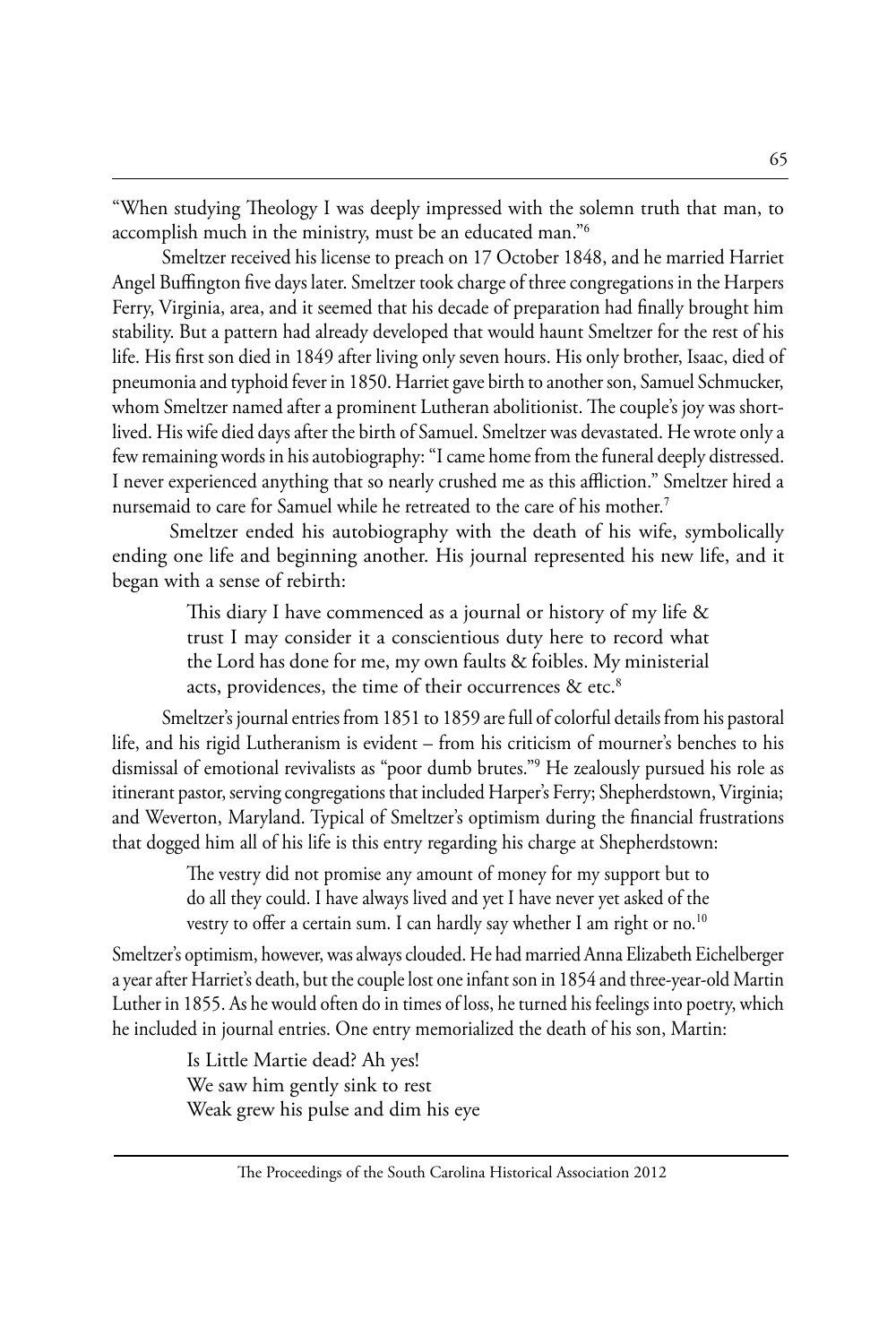We knew that Martie now must die. But is he dead? Oh no, twas said By the Savior, who pres'd them to his breast 'All must be like them, who enter my rest.'<sup>11</sup>

Smeltzer had lost his third son, but he found solace among the people he served, and many of his journal's most memorable entries record events in Harpers Ferry and the surrounding area. His records of this period show his own sense of beauty, with references to weddings performed "on the bridge near Harpers Ferry at midnight," and other outdoor ceremonies.<sup>12</sup> His descriptions of drunken weddings, dubious fidelities, and domestic conflicts hint at the often rough-hewn character of the laborers of Harpers Ferry. Typical of Smeltzer's playfulness is the entry he wrote for a wedding performed on a March evening at the United States Hotel:

> Groom and attendant smelt of liquor. Oh My! Oh My! Oh My! Oh My! Enough to make the Parson sigh! To see a man of forty take Without a fear or e'en a shake And put his neck within the yoke As if 'twas fun – as if a joke Oh My! Oh My! Oh My!<sup>13</sup>

In 1859 Smeltzer seemed to have reached a sense of resignation and calmness despite both the growing sectionalism that would soon consume him and further personal loss, when his only sister died of tuberculosis on 12 June. Smeltzer had also found yet another duty to bear, and this one ignited a spark that would soon guide him into another career. He had become a schoolteacher in the previous year, diminishing his weekly pastoral duties while opening new possibilities elsewhere: "I have often wished to be employed in this occupation but how long I will continue time alone will show." Smeltzer's answer would soon come. Another son was born on 5 October. His entry on the same day carries an ominous foreshadowing: "Hereafter I will leave such things to the guidance and direction of Him who orders all things well. All things seem to be right."<sup>14</sup>

Less than two weeks later, on 16 October, John Brown and his followers raided the arsenal at Harpers Ferry. Smeltzer obviously wrote his account of the raid days or weeks after the event. He was in Shepherdstown when the raid began, and he likely first heard of it when the call went to Shepherdstown to send local militia to Harpers Ferry.<sup>15</sup> Like most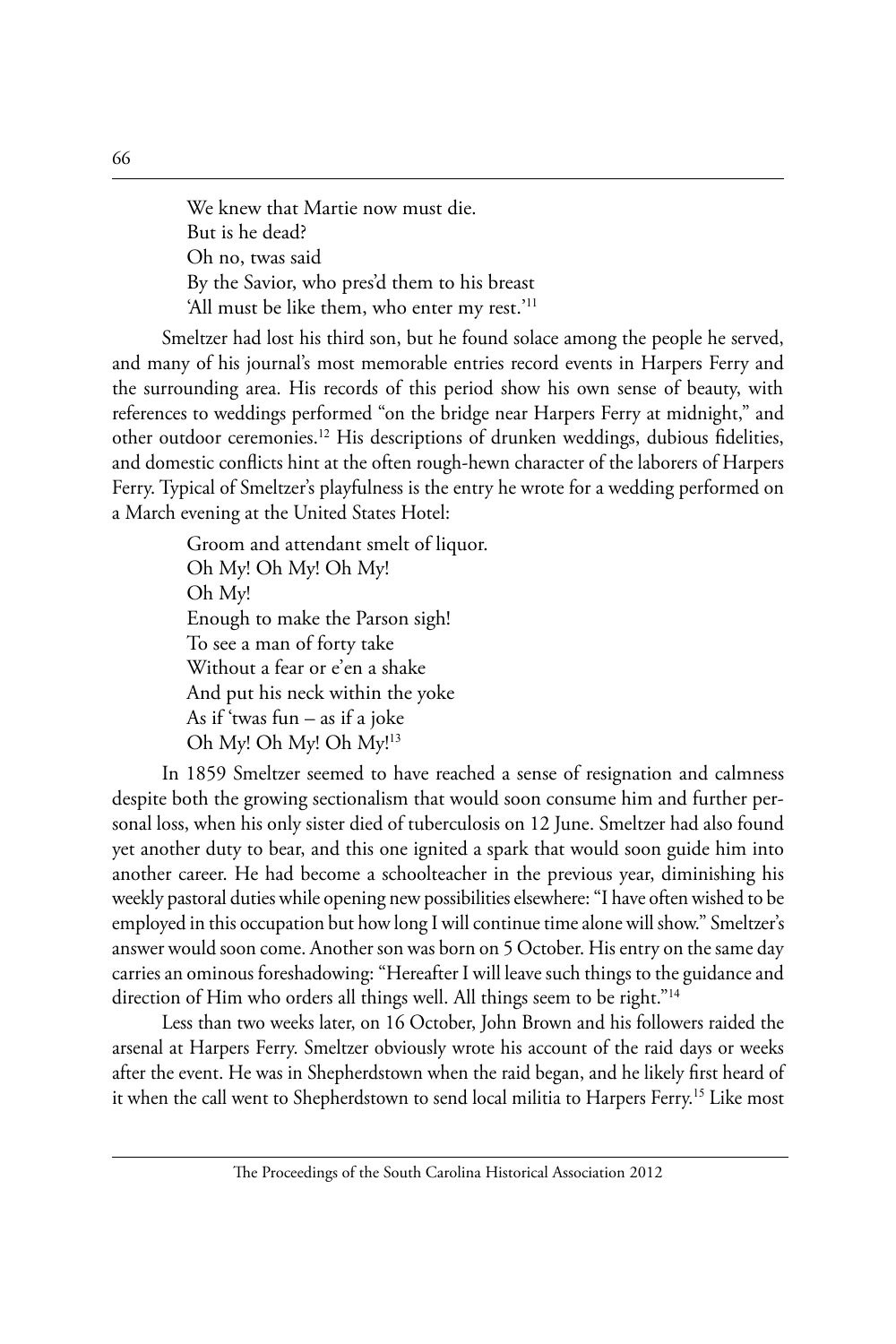Americans trying to make sense of the event, his journal entry included factual errors, and his brief description is similar to the southern rhetoric that followed after the initial shock:

> This was one of the most outrageous and high-handed enterprises ever entered the hand of man. One man to gather around him a few followers and invoke a State to destroy one of its institutions is unparalleled in the history of our country. My own impressions are Brown was sincere though in error. He thought he was doing good service no doubt and as a second Moses he came for the salvation of the slave. The Potomac did not open for their deliverance but received some of their own party. All were captured or escaped and it seems to me if God had been with him they would not have been met with such an overthrow.<sup>16</sup>

The events in late 1859 disturbed Smeltzer so deeply that he could not clearly explain the reasons that persuaded him to leave Harpers Ferry:

> During these times I often sought the mind of the Spirit by prayer. I seem to cling to my old charge but something was driving me away. Everything seemed to tend toward my leaving."<sup>17</sup> Once again, he embarked on a fateful journey, but this time he left with a heightened awareness of his ability as an educator. His school had closed in March 1860, but he noted, "It was hard to part from these little ones. They became dear to me. I knew they loved me. I had evidence then and since . . . I am fond of teaching and next to the ministry, I would sooner teach than do anything else.<sup>18</sup>

 Smeltzer reluctantly took over congregations in Salem, Virginia, in 1860, but they never provided him wiith a parsonage or reliable pay. After one year he had enough of disinterested parishioners and lack of support:

> No previous year was as fruitless as the year I spent at Salem. As my records will show (Baptism & etc.) I was certainly where my Master did not want me to be unless as a preparatory step to where I now am. This is the only light in which I can see the design of Providence in sending me to Salem.<sup>19</sup>

Smeltzer's name and reputation went beyond Virginia, probably through his work during a crucial crossroads for Lutherans in America. The abolitionist Samuel Schmucker and Gettysburg Seminary played a prominent role in a movement called "American Lutheranism."<sup>20</sup> Reclaiming the belief in pietism, which claimed that experience and holiness could overcome creeds and doctrines, proponents of American Lutheranism doctrinally clashed with Lutherans calling for stricter observance of the Augsburg Confession.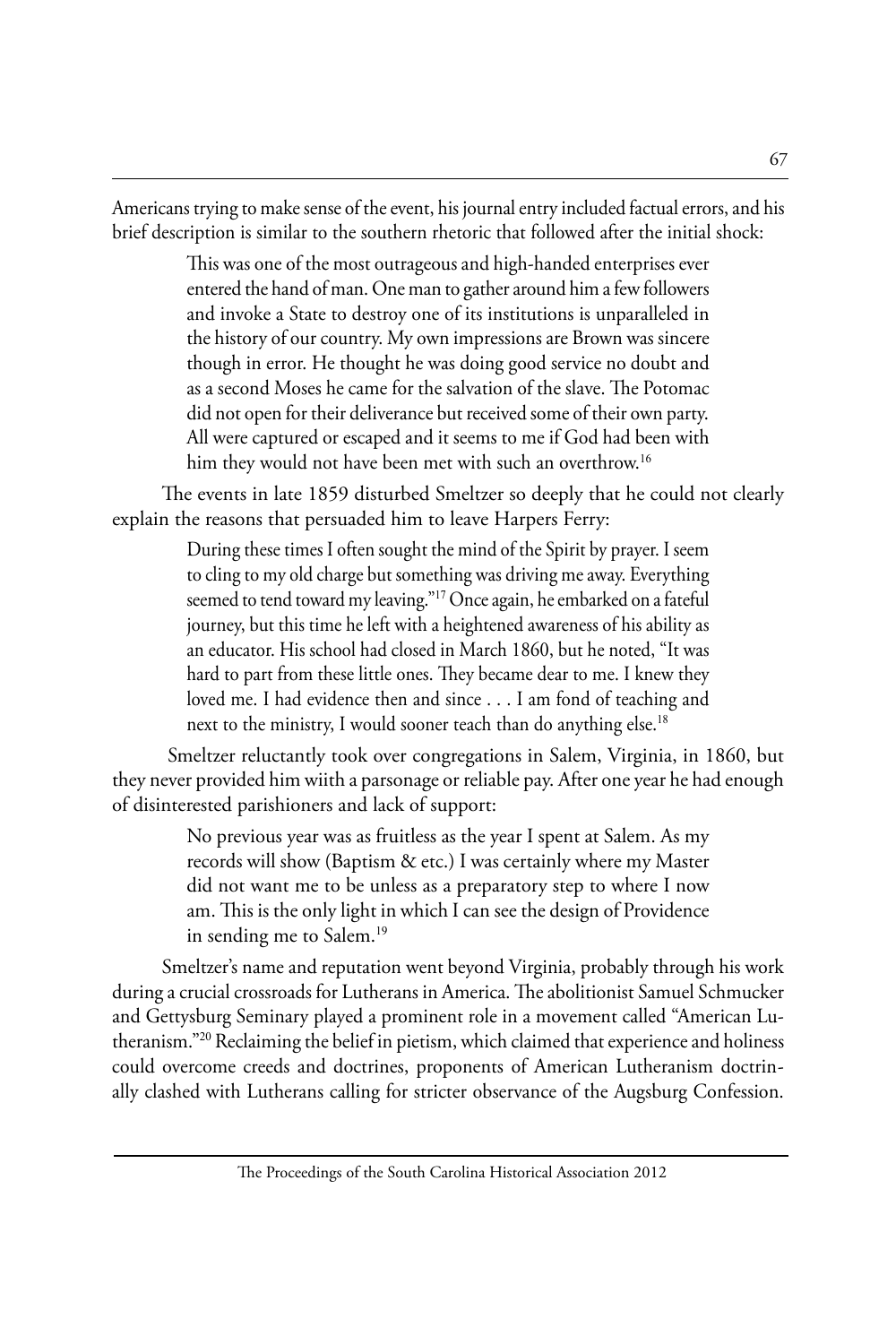Smeltzer became involved in the controversy, and his work in favor of recognizing a break-away Maryland group committed to American Lutheranism no doubt spread his name among the General Synod.<sup>21</sup>

In January 1861 Smeltzer received letters from the board of directors of Newberry College, in Newberry, South Carolina, explaining its interest in hiring him as a theology professor and college president. The college had been without steady leadership since it opened in 1858. The last president had been dismissed because of his family ties to the North.<sup>22</sup> Smeltzer received a letter from the college that explained how he fit into the college's plans: "We do not wish to go north of Virginia or Maryland as we are a strong southern people and were we to get a man opposed to our peculiar position his situation would be rather uncomfortable at Newberry"; the implication was clear: if Smeltzer wanted to keep his job, he would not interfere with slavery.<sup>23</sup> Although Smeltzer had named a son after the abolitionist Samuel Schmucker, he defended slavery in his journal. The Civil War, he wrote, began as a "religious crusade against the institution of slavery," and although he frequently referred to "this wicked war," he made it clear that he remained committed to the southern cause. Bachman and Smeltzer represented a growing solidarity around a distinctly southern synod, a movement in which Bachman called himself "a pioneer in our holy cause." <sup>24</sup> Bachman was elected as the first president of the General Synod of the Confederate States of America, and Smeltzer served as a fellow officer. He obviously satisfied the concerns Newberry College had about his Maryland and northern Virginia roots.<sup>25</sup>

 Perhaps because of his experience in Virginia, Smeltzer did not readily accept the Newberry offer. He had much to draw him to South Carolina. He would have the opportunity to work more closely with the powerful Bachman, the founder of the college, and the state had a large Lutheran population and the South's only Lutheran seminary. Smeltzer immediately recognized his challenge at Newberry. One week after his arrival in South Carolina in April 1861, the firing on Fort Sumter began. Weeks later, concerned about the gathering armies in Virginia, he could wait no longer to bring his wife and five children to South Carolina. He returned to Harpers Ferry for his family and was immediately shocked: "Passing through the ferry I saw the change the war had made. Oh how sad! Our church, planted with so much care, now polluted and destroyed. It made me sick."<sup>26</sup> Smeltzer saw few people he recognized in his former hometown, and returning to Newberry with sadness, he arrived to find a "swine pox" that required a temporary closing of the college. He took his educational mission to the pulpit, preaching his first "political sermon" and "recruiting speech" as part of "Thanksgiving" after the battle at Bull Run: "What a thrill of joy that victory sent through the South. My principal idea was that the Lord hath gotten us that victory."<sup>27</sup>

Smeltzer's elation was short-lived. The war rapidly depleted all of the college's resources at a time when it had not yet found firm footing. The student enrollment in the Department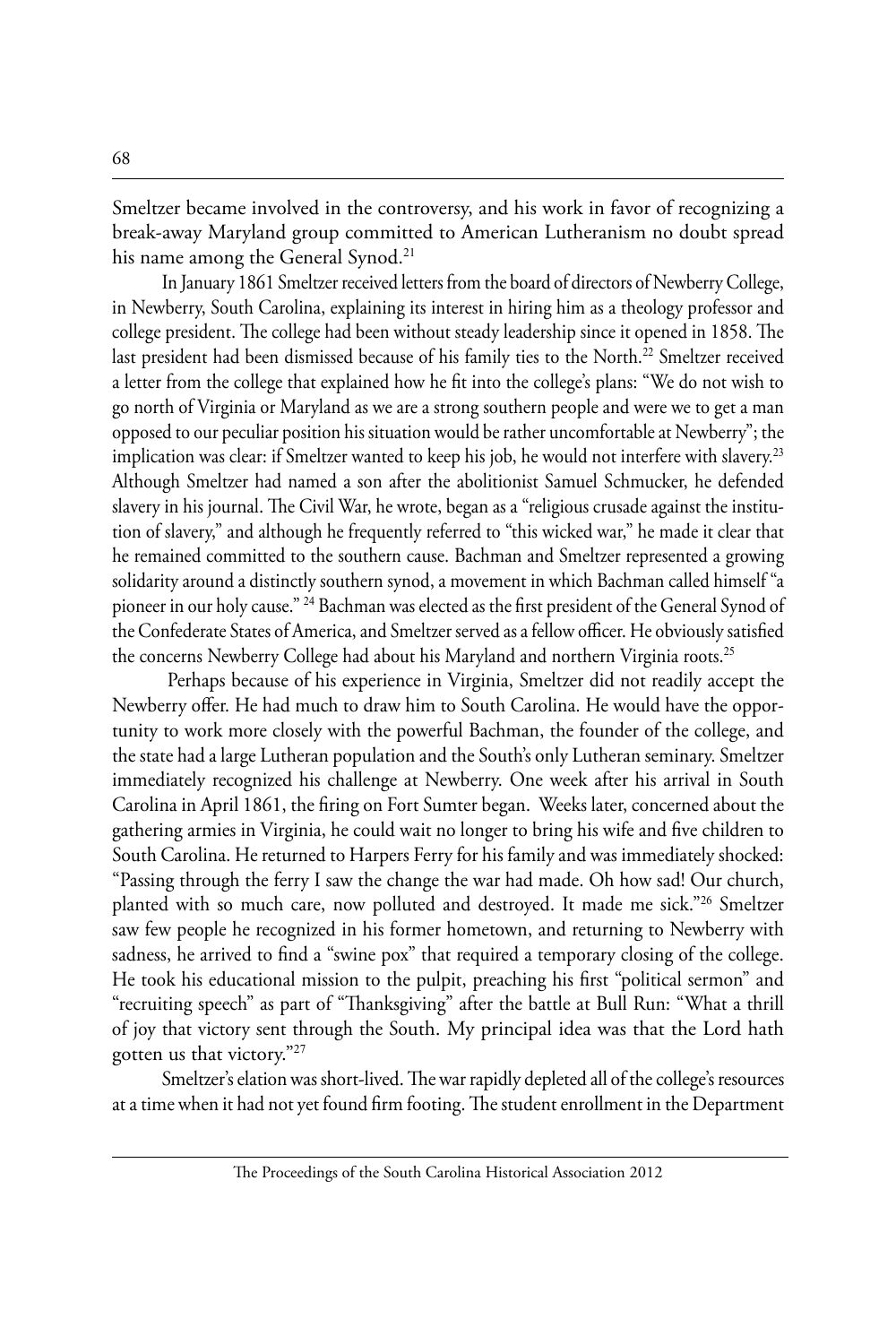of Theology and the Collegiate Department had remained small, but the Primary, Preparatory, and Classical Departments increased the enrollment to more than a hundred. Shortly after Smeltzer's arrival, the war quickly began diminishing the student body. By 1864 the entire enrollment had shrunk to thirty, including only four in the Collegiate Department. The department closed that same year. Smeltzer had miraculously managed to raise \$46,000 in endowment, only to see the board of trustees use it to buy Confederate bonds.<sup>28</sup>

Smeltzer once again labored against a backdrop of personal loss. His four-year-old son Morris died in July 1862 of typhoid fever, and after Smeltzer collapsed with grief at the first sight of his child's empty chair at the dinner table, he again turned to his journal. His son's death fills several lengthy entries, and once again he composed a poem to memorialize one of his dead children. "My Angel Boy" described a sense of precious time passing and questioning about the afterlife and a place where death could no longer enter. But Smeltzer had little time to grieve.<sup>29</sup>

The college had suspended Smeltzer's salary late in the war, and by the time Federal troops occupied the college in November 1865, Smeltzer was destitute. He found himself in the same situation he had encountered as a teenager – forced to seek a trade. This time he had no room for failure. Smeltzer somehow learned how to be a baker and vividly described the challenge:

> It was indeed trying to rise at 4 and make up my bread and fix it for the oven and then at 9 enter the school room and teach till 12 and then at 2 continue teaching till 5 and then after to study and write and make sermon till 11.

Although the stress mounted, Smeltzer managed to support his family through his new enterprise.<sup>30</sup>

Smeltzer juggled his teaching duties with baking bread for the soldiers, and he wrote of the "wicked set of men" who vandalized the college and disrupted his classes.<sup>31</sup> When the soldiers left after two months, he continued his baking enterprise for the residents of Newberry. The federal occupation marked another turning point in Smeltzer's life. A year would pass before he would make another journal entry, but before he put the journal away he recorded his thoughts on the end of the war:

> From present appearances we are a conquered people. What will be the ultimate end no one can now divine. It now looks as if the slaves would all be free and after that destroyed. This has been a mysterious Providence to me. I was always hopeful for the confederacy. My views of history and my observations during the war led me to believe we would gain our liberty. But from present appearances we will not. It may have been the design of the Almighty to put an end to slavery. If so, His will be done. I know that will is right although I cannot see how or why.<sup>32</sup>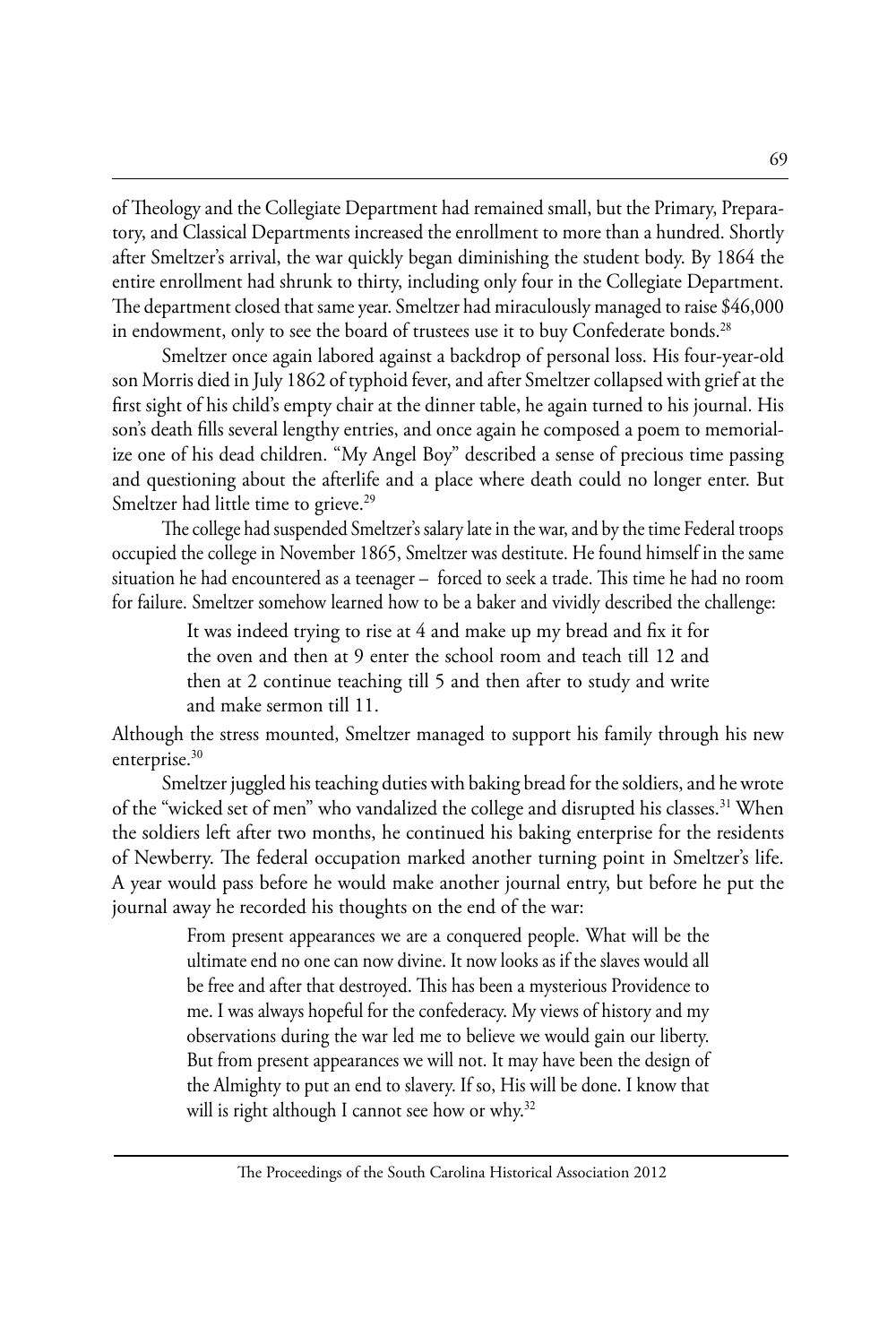Smeltzer's journal provides scant details on how he adjusted to the immediate aftermath of the war. It continues in 1868 with a Synod decision to move Newberry College to the Blue Ridge foothills of Walhalla, South Carolina, a community with a population of Germans who had recently immigrated through the efforts of the German Colonization Society in Charleston.<sup>33</sup> After a single entry that simply mentioned the move to Walhalla and his trade as a baker, Smeltzer's journal did not resume until four years later. His entries throughout Newberry's Walhalla period to 1877 are brief and scattered. He made only one entry the entire year of 1873, and it gave the first hint of his separation from Newberry College:

> The same duties as the year before. Nothing new in my church. Few have united to it. I know not the reason. I have not time to attend to pastoral duties. I ought not to have a Congregation or not ought to teach. I would sooner have a charge than the presidency of Newberry College.<sup>34</sup>

Smeltzer's life took another tragic turn in 1876. His sixteen-year-old son, Charles, died an agonizing death of liver cancer, apparently shaking the entire community: "The large church was crowded at his funeral and all the stores were closed."<sup>35</sup> While Smeltzer mourned, the Synod began plans to move Newberry College back to the town of Newberry. Although Walhalla had brought frustration and pain, Smeltzer decided to stay: "If all the members of Synod would have supported it here, it would have prospered better than at Newberry. This ends my connection with the college."36

Smeltzer never again wrote of his decision to leave Newberry College. Subsequent journal entries clearly show a sense of relief and mention his travels through beautiful mountain scenery and new contacts made in other states. He also seemed to preach frequently for non-Lutheran congregations. Inevitably, he looked back to Harpers Ferry and contemplated a return. But Walhalla held one more possibility. In July 1877 he revealed in his journal a dream he could not ignore: "I do not know yet what I shall do. I am urged to take up a Female School here and establish a College of a high grade for females. This I may do." 37

The dream gathered momentum, and Smeltzer set out to acquire property:

I have now determined to leave no stone unturned in the work now before me. God helping me I will build here in this mountain town a female college, which will be a means of doing great good and aid greatly in building the Kingdom of Jesus.

The dream became reality. By the end of 1877, the Walhalla Female College had seventy students. The enrollment grew to one hundred eleven by fall 1879. The college graduated its first class the next year.<sup>38</sup> By fall of 1880, he had fifteen boarders and ninety-three in the school. He built additional rooms for boarders with his own money.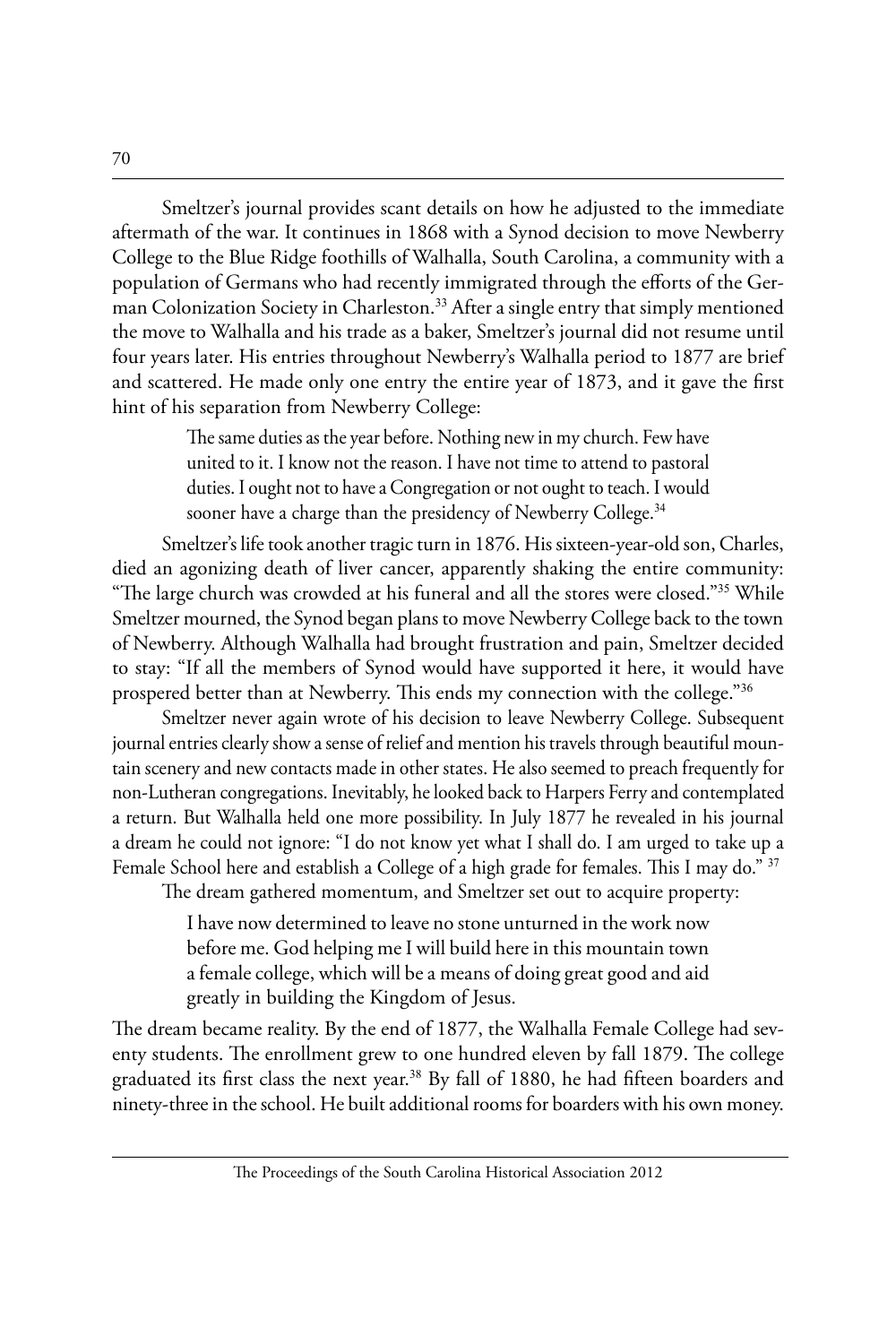News of his success traveled to other regions, and the offer of the presidency of the Staunton Female Seminary in Virginia briefly caught his attention. The first graduation ceremony at his Walhalla school apparently turned his attention away from moving back to Virginia. Smeltzer noted, "The influence was for good. The girls acted nobly. The essays were creditable . . . The singing was well spoken of, especially the farewell song of the graduating class."<sup>39</sup> The administration of the school became a family affair. His wife played a crucial role as school matron and was later remembered as very close to the students. Two of Smeltzer's daughters served as teachers.

Smeltzer never elaborated on why he was so driven to provide education for female students, other than a telling journal entry in 1880: "I would sooner teach girls than boys. The anxiety about their welfare is not so great. They are easier to govern. I live especially when the class desires to learn."<sup>40</sup> However, he linked female education with a higher calling: "I feel that I am doing a good work here, perhaps more for the elevation of the human race than in any period of my life."<sup>41</sup> Despite his optimism over the school's early success, he found that the local demands of family farms and accepted traditional paths of female education hindered the school's progress. After the 1884 fall harvest season, he wrote:

> This session has not proved so far to be as profitable as the last. Thus far I have only 61 pupils. What will the numbers be at the close of session I cannot tell. I feel assured it will not number as many as the last. Most of the day pupils have gone as far as the girls in their part of the world generally go and have stopped going to school and owing to short crops I have not as many boarders.<sup>42</sup>

Death once again visited his family in 1885:

This has been the saddest winter I have ever experienced. My school has not been as full as heretofore. Collection for lessons and board has not been as prompt as before. Fewer boarders than usual. These things have depressed my spirits, I sometimes fear that my school will go down. But the great trouble was the sickness of my wife."43

Anna's prolonged illness left her an invalid and unable to continue administration of the school. Her death in 1885 created the last turning point in Smeltzer's life. Anna had been very popular with students, and enrollment plummeted after her death. Just as the death of his first wife ignited the urge to begin his journal, the death of his second wife ended his life as an educator:

> I had the college from Sep. 1877 to Feb. 1886 and it was a prosperous school until the sickness and death of my wife. What I will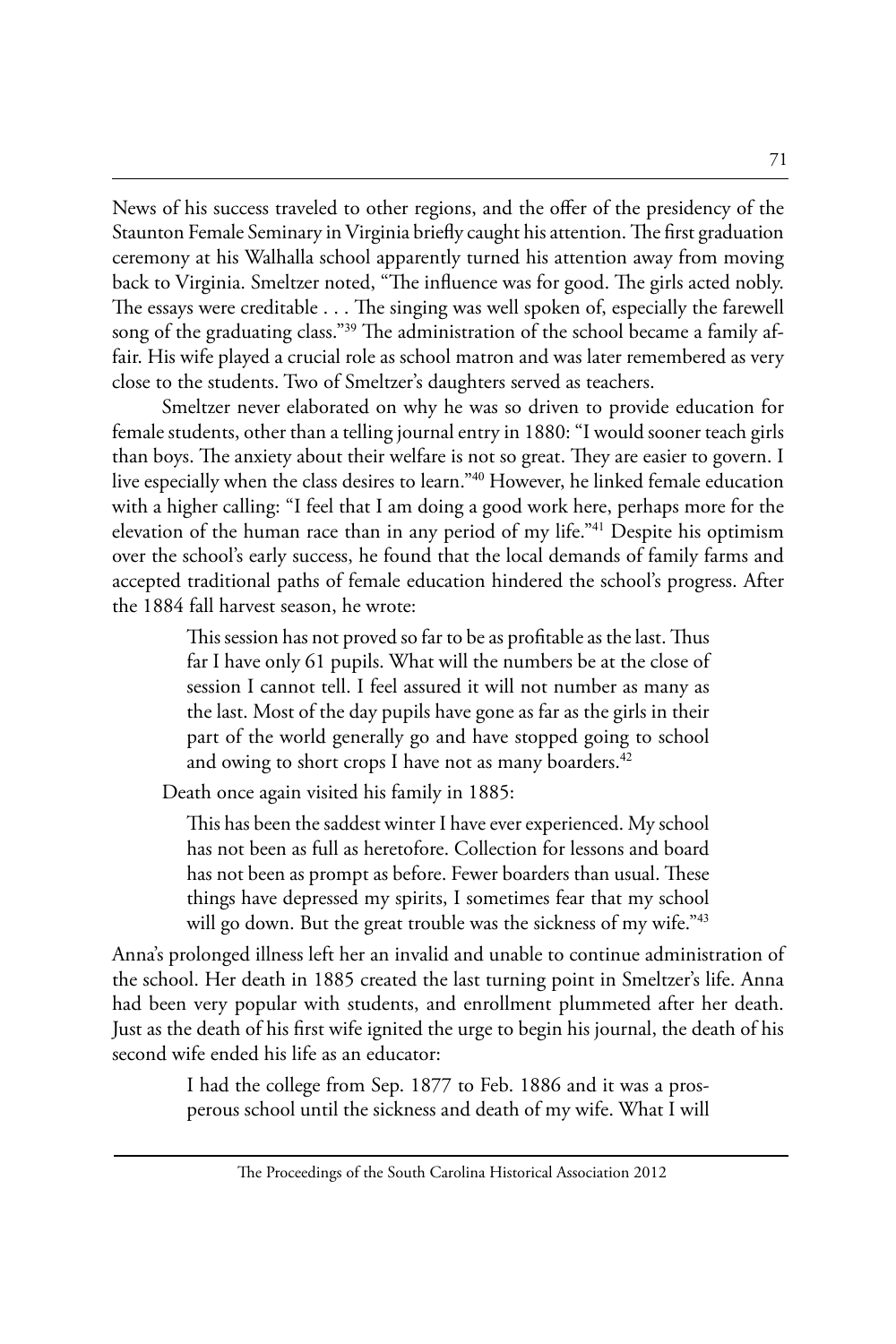do and where I will go is in the future. I hope the Master has yet a work for me to do.<sup>44</sup>

Upon the closing of the academy, an admirer of Smeltzer wrote in a newspaper:

In the graduates he has turned out from Newberry College and since its removal, from the female college, he has elevated the standards of education in our county, awakened a deeper interest in parents in the education of their children and sent forth numbers of teachers whose influence for good is felt in the church, in families and in every social and industrial interest. . . There are few men in South Carolina who deserve more credit than Dr. Smeltzer and there are none in this section more highly esteemed or whose loss in the cause of education will be more deeply felt.<sup>45</sup>

Smeltzer's last journal entry was on 27 June 1887. Wracked with asthma and bronchitis and unable to walk, he resorted to morphine treatments and remained in the care of his family members in Charleston. From his bed, he reflected on the reality that he would never preach or teach again: "I had a severe struggle to give up my field of labor, but if I was prevented by sickness from preaching, which was a terrible thought to me, I would be better off with my children in Charleston."46 He died on 31 October at sixtyeight years old. Honoring Smeltzer's request, his body was taken back to Walhalla for burial. His eulogizers appropriately remembered him in realistic and practical terms: "Dr. Smeltzer was a very forcible preacher. He was possessed of profound powers of analysis, and preached with great effectiveness." The same obituary also praised Smeltzer as "one of the oldest as well as one of the ablest and most impressive preachers of his age."<sup>47</sup>

Smeltzer's journal, a story of a man's pastoral and educational service during one of America's most tumultuous and divisive periods, ultimately stands as an introspective record of a spiritual journey that one feels was never completed to its author's satisfaction. An educator and religious servant of others, he never came to comfortable terms with his own purpose and destiny. Smeltzer's Reconstruction experience was a search to reconstruct his own soul, and his sense of unfulfilled duty finally reached a resolution with the brief success of his women's college. He left out many details of extraordinary events, but through allowing us to enter his own mind, Smeltzer left a very valuable record no less moving, thought-provoking, and essential to our understanding of southern religion, education, and intensely private wars during an intensely troubled time.

#### NOTES

- 1. John W. Horine, "The Seminary During the Civil War," *The Lutheran Observer*, 30 August 1900.
- 2. "A Voice from the Past," *The Newberry Observer*, 6 September 1900.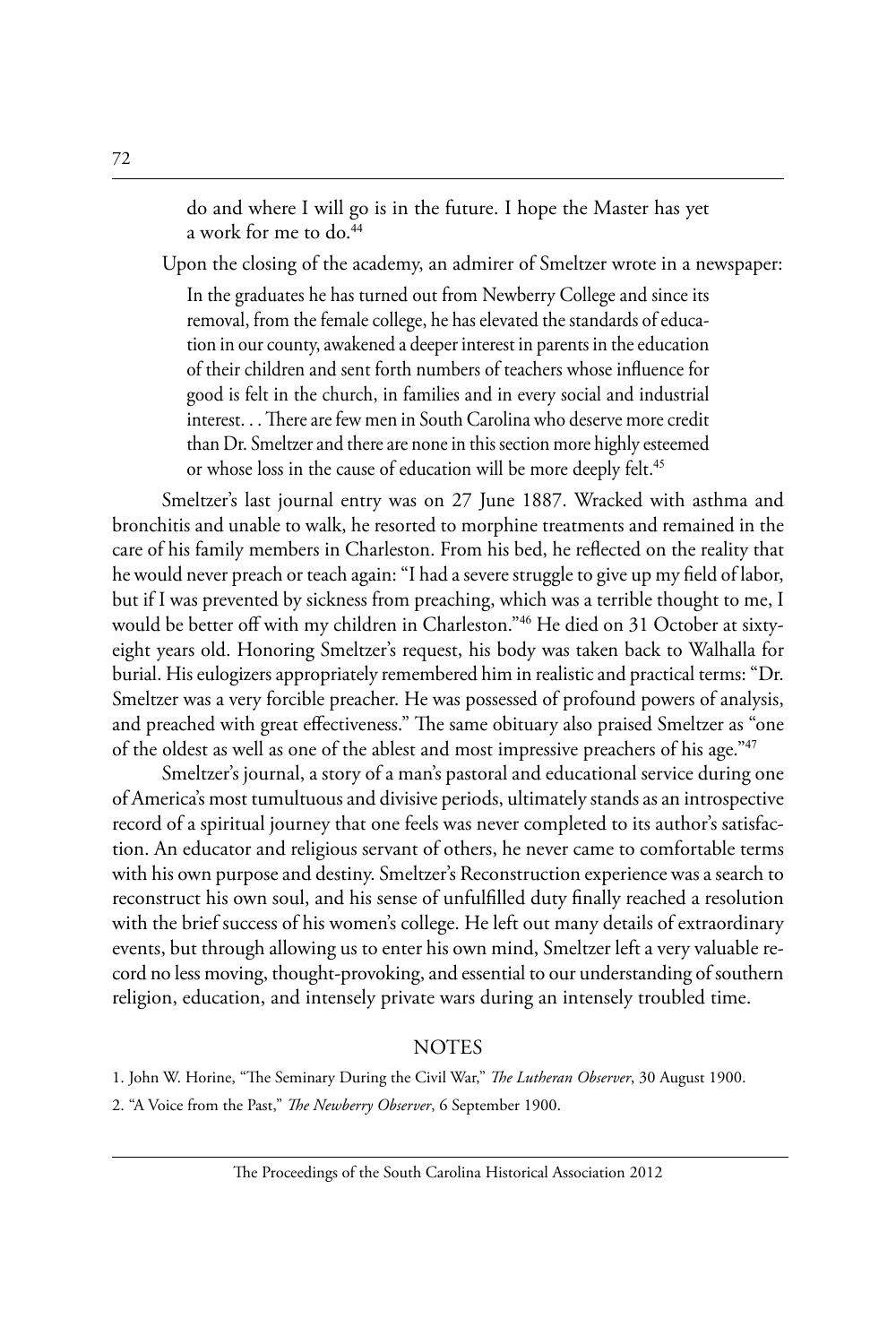3. J.P. Smeltzer, *The Journal of Josiah Pearce Smeltzer*, Newberry College Archive, 243.

4. Pennsylvanian John Bachman, a very influential Lutheran scholar and minister, also achieved considerable acclaim in the antebellum era through his essays on race and his collaborations with naturalist John James Audubon. Bachman led the St. John's Lutheran Church in Charleston and became a leading advocate of Lutheran missions among slaves. See Lester D. Stephens, *Science*, *Race, and Religion in the American South* (Chapel Hill: University of North Carolina Press, 2000). For a fine account of the relationship between the families of Audubon and Bachman, see Richard Rhodes, *John James Audubon: The Making of an American* (New York: Alfred A. Knopf, 2004).

- 5. Smeltzer, 200–201.
- 6. Ibid., 202.
- 7. Ibid., 204.
- 8. Ibid., 205.
- 9. Ibid., 212.
- 10. Ibid., 220.
- 11. Ibid., 233.

12. Smeltzer, Marriage of Mr. A.C. Fishback to Miss Sarah Hetewole, 23 June 1854, Marriage section, 52.

- 13. Smeltzer, Marriage of Nicholas Schoppert to Phebe Ann O'Dell, 5 March 1857, Marriage section, 54.
- 14. Smeltzer, 243.

15. Harpers Ferry Historical Association, *John Brown's Raid* (Virginia Beach: Donning Company Publishers, 2009), 42.

- 16. Smeltzer, 243.
- 17. Ibid., 244.
- 18. Ibid.
- 19. Ibid., 246–47.

20. Schmucker wrote a lengthy account of American Lutheranism in Samuel Schmucker, *The American Lutheran Church, Historically, Doctrinally, and Practically Delineated* (Springfield: D. Harbaugh, 1851).

21. Smeltzer, 242. Only one Lutheran synod, the Franckean of upstate New York, remained wholly committed to Schmucker's abolitionism. A slaveholder, according to the Franckeans, could not be a true disciple of Christ. Although Schmucker and the Franckeans shared theological and abolitionist views, and Schmucker supported the Franckeans' efforts to join the General Synod, the two never united. For an excellent account of Schmucker and abolition, see Paul P. Kuenning, *The Rise and Fall of American Lutheran Pietism* (Macon, GA: Mercer University Press, 1988).

22. James A. Brown of Pennsylvania was dismissed because of his northern ties. In 1864 Brown took over the presidency of Gettysburg Seminary after Schmucker resigned. Brown's presidency was so divisive that the Pennsylvania Ministerium opened another seminary in Philadelphia. See Gritsch, 191–92. For a biography of Brown's predecessor at Newberry College, Rev. Theophilus Stork, see John G. Morris, *The Stork Family in the Lutheran Church: Biographical Sketches* (Philadelphia: Lutheran Publication Society, 1886).

23. T.S. Boinset to J.P. Smeltzer, 21 Jan. 1861, Loose Papers, *Journal of Rev. J.P. Smeltzer*, 33 (hereafter Loose Papers). The Loose Papers accompany the original copy of the journal. The family that donated the journal also turned over a set of papers consisting of letters and other materials that were included in the bound volume of the journal.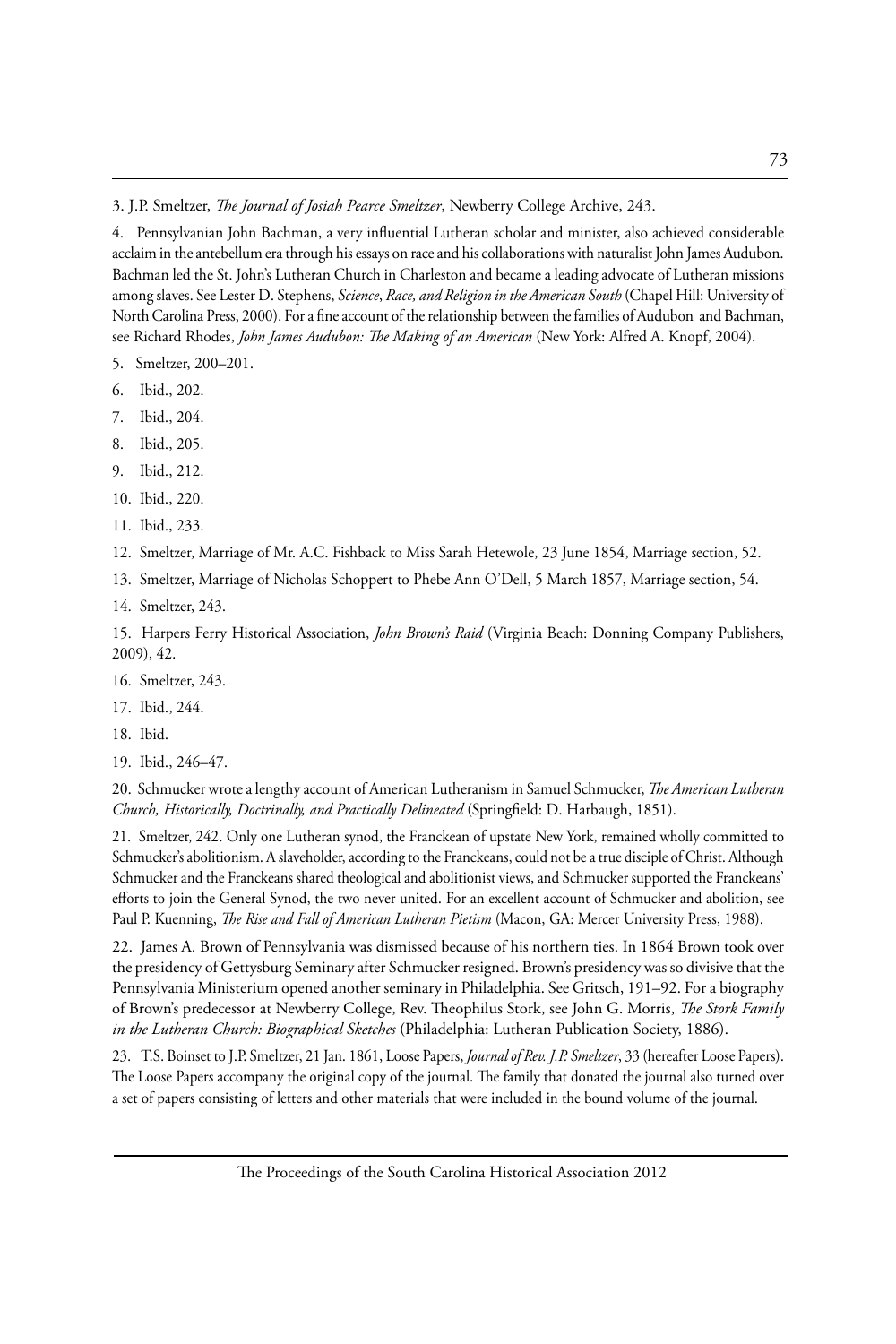24. Ficken, *A Sketch of the Life and Labors of John Bachman* (Charleston: The Brotherhood of St. John's Lutheran Church, 1924) 5. Rare Pamphlet Collection, Georgia Historical Society, Savannah, GA.

25. Smeltzer, 249.

26. Ibid., 248.

27. Ibid.

28. The History of Synod Committee, *A History of the Lutheran Church in South Carolina* (Columbia, SC: South Carolina Synod of the Lutheran Church in America, 1971), 296–97, 328.

29. Smeltzer, 250–51.

30. Ibid., 255.

31. Ibid., 254.

32. Ibid.

33. For a fascinating history of the German Colonization Society, see the collected letters in *German Colony Protocol: Minutes of the German Colonization Society*, Walhalla, SC, 1960, Main Collection, Georgia Historical Society, Savannah, Ga.

34. Smeltzer, 256.

35. Ibid., 256–57.

36. Ibid., 258.

37. Ibid., 259. Smeltzer engaged in discussions about a women's college with his Synod colleagues in Virginia as early as the 1850s. See *Minutes of the 29th Convention of the Evangelical Lutheran Synod of Virginia*, Virginia Synod Minutes, 1851–1870, James Crumley Archive, Lutheran Theological Southern Seminary, Columbia, SC.

38. Smeltzer, 260–61.

39. Ibid., 267.

- 40. Ibid., 268.
- 41. Ibid., 271.
- 42. Ibid., 272.
- 43. Ibid., 273.
- 44. Ibid., 279.
- 45. Ibid., 280.
- 46. Ibid., 284.

47. "Obituary of Rev. J.P. Smeltzer," no date, Loose Papers.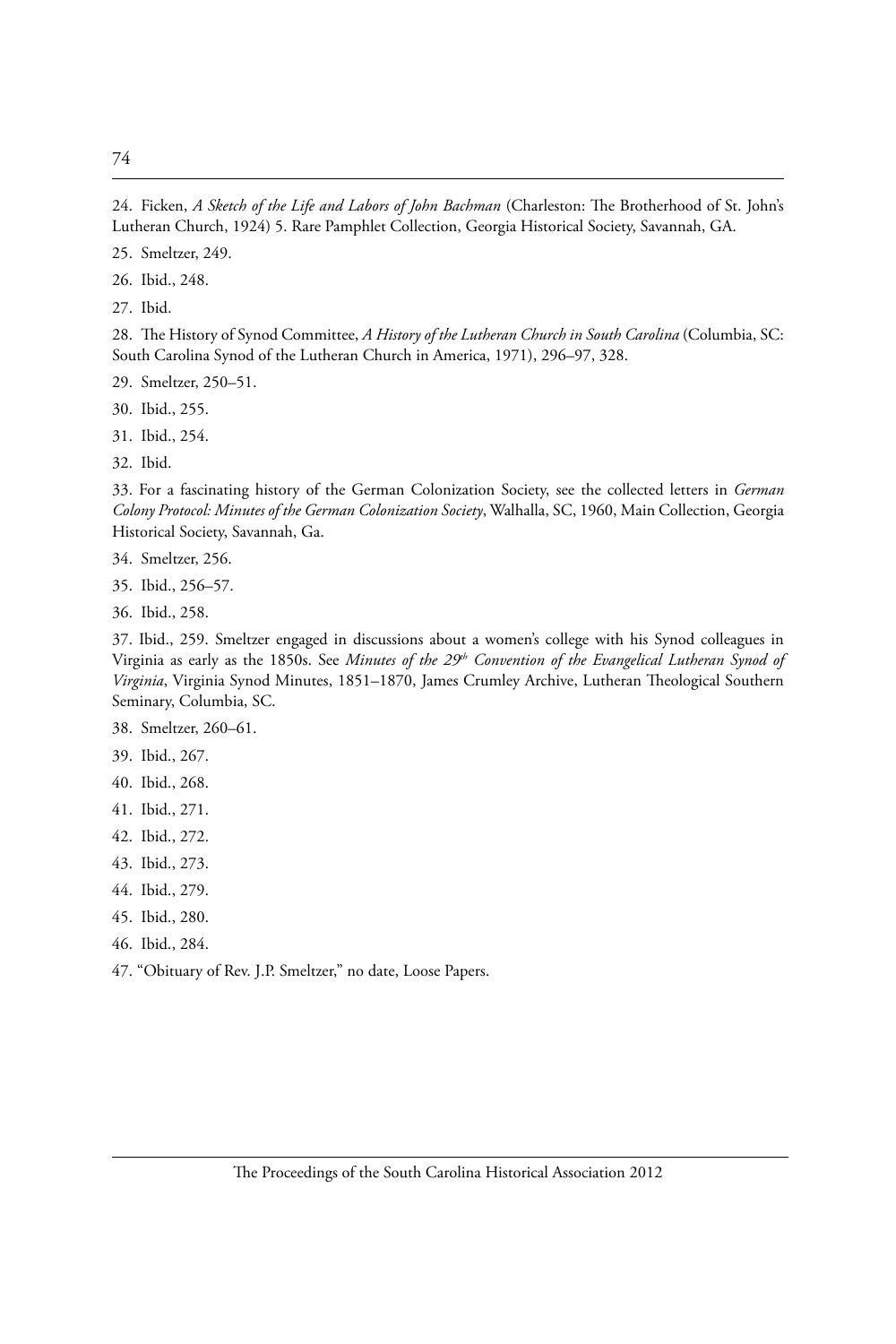# **Sowing Seeds of Democracy in post-World War II Germany: Denazifying and Reeducating the Law School Faculty of Munich University**

Stefan Wiecki

Following World War II, the faculty of the law school experienced the most thorough<br>purge of any department of Munich University at the hands of American denazification authorities in the Office of Military Government (hereafter OMGUS).<sup>1</sup> Every professor with Nazi involvement was dismissed. According to historian Ursula Huber, only 9 percent of the law faculty's active full professors (one out of eleven)<sup>2</sup> "survived" the three consecutive purges of their institution between May 1945 and November 1946.3 This wholesale dismissal proved the sincerity of the American intention to cleanse completely and rebuild German higher education. As many historians have pointed out, however, most of the firings turned out to be temporary. Soon after the process of denazification was turned over to German authorities in March 1946, the first dismissed scholars were allowed to return. By the end of 1948, most of the rest had reclaimed their former positions. This begs the question whether the American attempt to democratize German higher education failed because it allowed former Nazi scholars to return and seemingly reestablish the status quo ante May 1945.<sup>4</sup> This study will show that the return of most dismissed law professors did not mean that denazification had failed. On the contrary, both the thorough initial purge of the law faculty and the broad rehabilitation of its dismissed scholars shortly thereafter strengthened democratic values among the new and returned faculty members while keeping active Nazis permanently out of this part of German academia. The following case study can also enrich our general understanding concerning denazification of German universities in the American zone of occupation.

After the three aforementioned purges in 1945 and 1946, the law school replenished its ranks with new hires and former Munich professors whom the Nazis themselves had previously dismissed for political or "racial" reasons. In September 1946, for example, the Jewish scholar and former Munich law professor Hans Nawiasky returned from his exile in Switzerland as a guest lecturer.<sup>5</sup> Another former professor of Munich University who came back in 1948 was Heinrich Mitteis, the historian of German law whom the Nazis had banished to Vienna University in 1935.<sup>6</sup> In addition, the law school hired professors who had not been part of the Munich faculty before, but who were specifically chosen in order to "rectify the injustice they had suffered"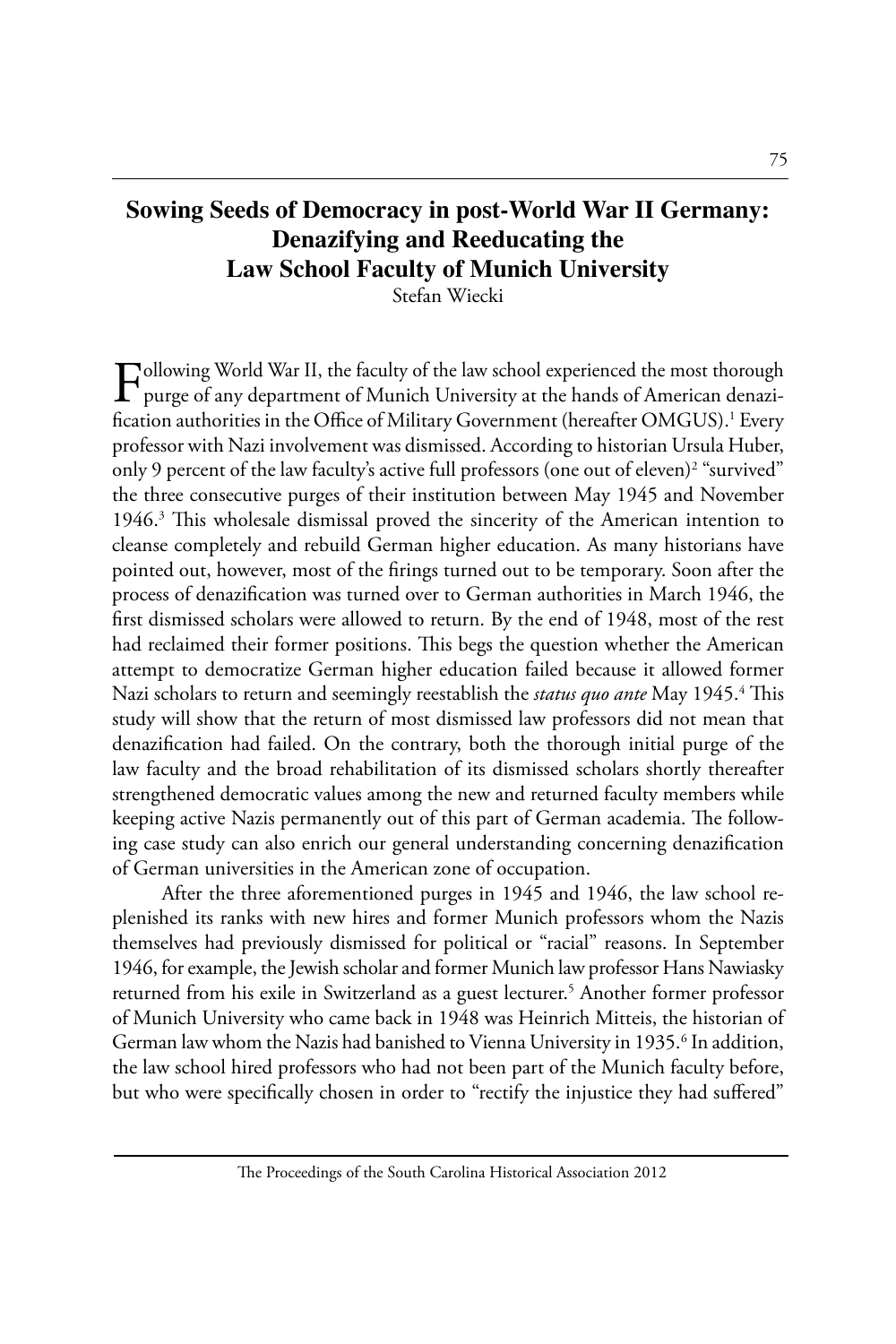at the hands of the Nazis at other German universities.7 To this latter group of newly hired scholars belonged the three professors Willibalt Apelt, Erich Kaufmann, and Leo Rosenberg.

With all the incriminated professors temporarily removed from the law faculty, the new and returned faculty members were able to assume the leading positions in the law school. The seasoned Weimar democrat Apelt, for example, whom the Nazis had regarded as an "enemy of the state" (*Staatsfeind*) and accordingly dismissed from his teaching position at Leipzig University in 1933, became the new dean of the Munich law school in 1946. Due to his democratic and anti-Nazi reputation,<sup>8</sup> the law school also chose him to participate in the Pre-Examination Committee of the Bavarian Education Ministry. Apelt described his work in this capacity as the "unrewarding task" (*undankbare Aufgabe*) of having to evaluate what kind of political attitude, if any, that former Munich professors had expressed in their scientific publications. Yet Apelt took his assignment very seriously:

> Our deliberations [about each professor in question] were very thorough and while [our] verdicts were often sympathetic, they were always fair. It was possible to ascertain beyond doubt that some professors had simply not had the [will] power to resist the continual pressure that had been brought down upon them [by the regime]; however, it was also shocking that many highly intelligent and respected scholars had adopted National Socialist opinions, and had often even outdone themselves in overzealously lending the Nazis public support. Especially among this latter group there were some who after 1945 declared with blustery indignation that they had internally long since turned away from Nazism, or they even claimed to have resisted the regime.<sup>9</sup>

As Apelt's account shows, the Pre-Examination Committee's valuable insider information about the professors' degree of complicity was wrapped in sometimes deceptively favorable language. The reason for the sympathetic verdicts was that both the political opportunists among the professors and the commission members had lived through the Third Reich as part of the same academic elite, even though they had held opposing views on how much cooperation with Nazism was necessary. Their shared experience made the committee members more willing to understand in context the adaptive behavior of their former colleagues than to censure it. Yet this leniency towards many opportunists did not extend to those professors – the so-called active Nazis – who had had gone out of their way to accommodate or promote the regime's wishes. On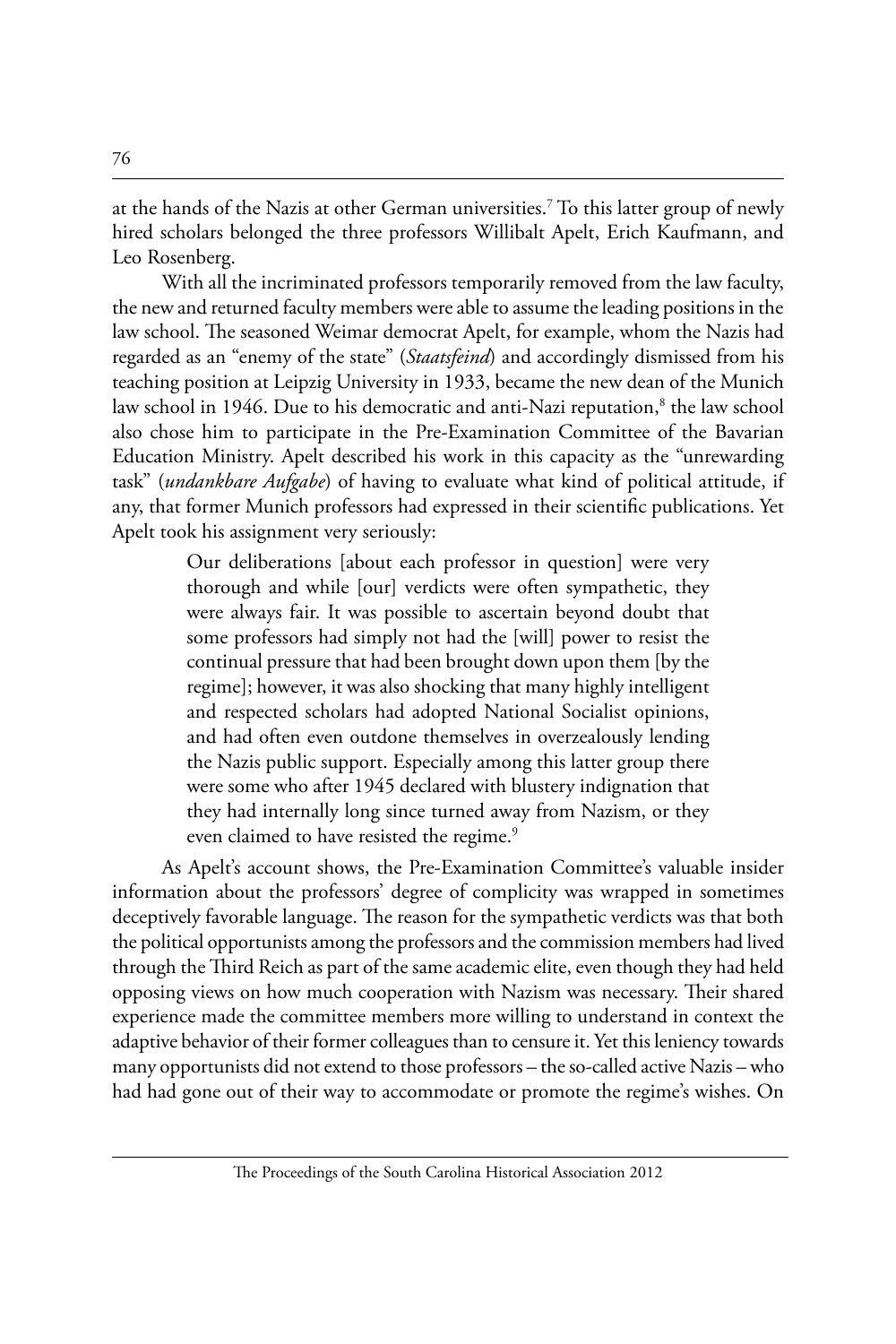the contrary, as Apelt noted above, there was real indignation among committee members about those strongly incriminated Nazi scholars who after 1945 shamelessly lied about their real involvement with the Hitler regime in hope that the German-staffed denazification court judges would be unfamiliar with the world of academia. In most of these cases, the committee's verdicts provided an important counterpoint to the numerous positive witness accounts that such defendants put forward.

As Saxony's former Minister of the Interior during the politically difficult period from 1927 to 1929, Apelt was the perfect man both for advising the German-staffed denazification courts (*Spruchkammern*) in their decisions and also for leading the reconstruction efforts of the highly compromised Munich law school. In fact, Apelt's strong commitment to democracy compared even favorably to the sometimes lessthan-democratic practices of the American Military Government. In his memoir, Apelt recounted a telling episode of a meeting with Captain Alfred Pundt, the head of the OMGUS Education and Religious Affairs higher education section in 1946:

> At the end [of our conversation], he [Pundt] asked me if I was willing to accept the office of rector [of Munich University], which was what the Military Government wanted. I answered that I had already told the [Bavarian Education] Ministry that I would do it, but that – as he knew only too well – this matter would be decided as in former times through an election by the whole faculty. In response, he told me with a slight smile that an election could be influenced and directed, and I replied that I did not know whether this was possible in America, but that it was here [in Germany], at least to my mind, completely out of the question.<sup>10</sup>

Apelt's reaction perhaps embarrassed the American officer who supposedly was the one to teach the Germans how democracy worked. Yet this episode also showed that the Americans had identified a good candidate for the job of rector. As Apelt had already expected, however, the faculty of Munich University did not elect him because he was a newcomer to the institution and not from Bavaria. Instead, they preferred the well-known Munich professor Georg Hohmann, a former member of the Bavarian parliament and the director of the Munich University's orthopedic clinic. As a concession to the OMGUS's initial wishes, Apelt instead became vice rector, which brought him much extra work in addition to his duties as dean of the law school.<sup>11</sup>

As dean, Apelt advanced the law school's new goal of trying to right some of the wrongs that the Nazis had inflicted; under his stewardship five of the school's eleven chairs were filled with victims of the Nazi regime. The infusion of strongly anti-Nazi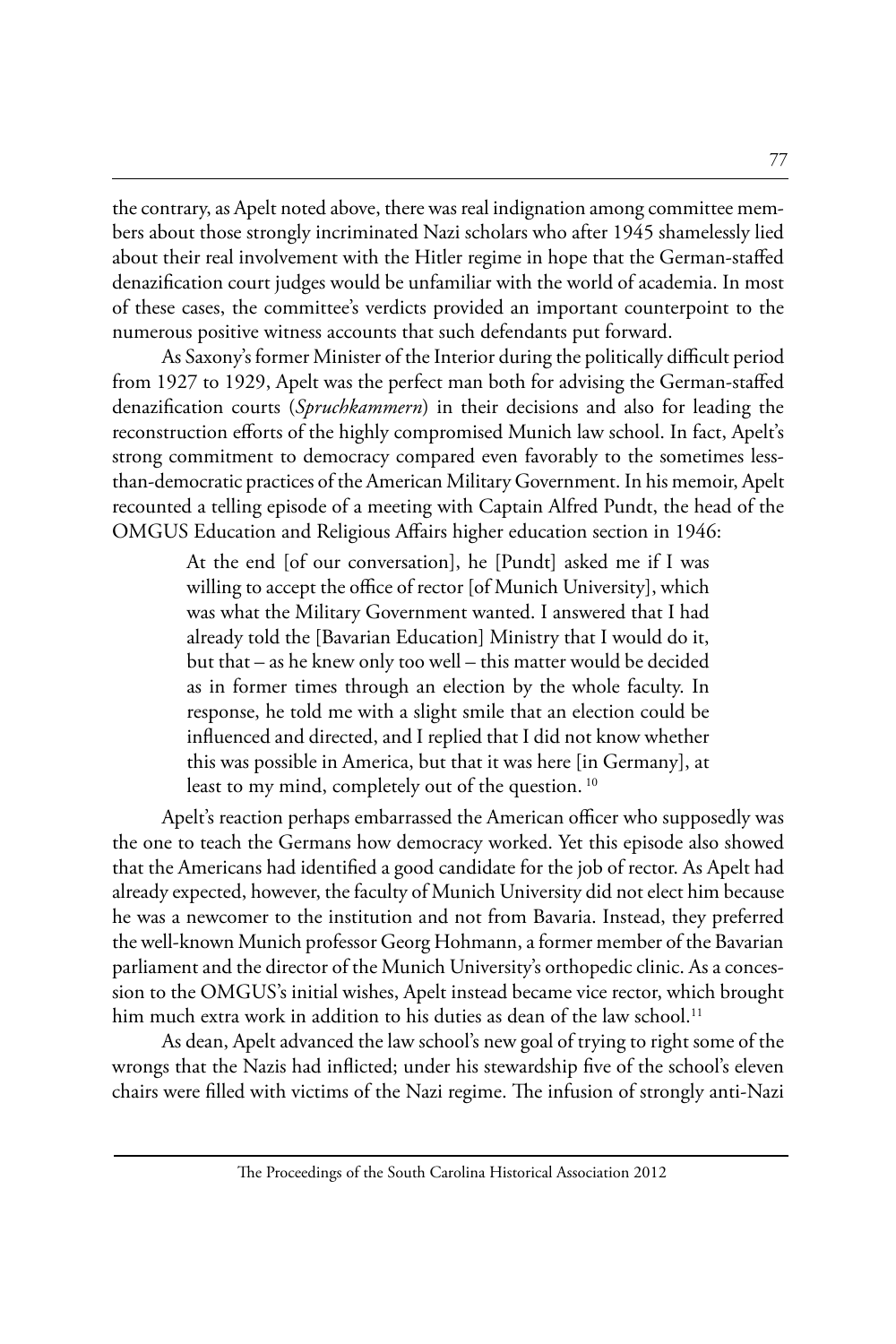and democratic professors into the faculty contributed to the dramatic change of the political atmosphere that had already begun with the earlier purges of the Nazi-tainted professors. Given the scarcity of teachers who had unequivocally supported democracy, however, Apelt harbored no illusions about the necessity of allowing the return of some of the politically compromised but highly qualified law professors that the OMGUS Special Branch had dismissed. Without these former Nazi scholars, the law school would have been unable to reclaim its former scholarly and academic standing. Apelt vividly described the challenges he faced when he began to put the law school back together after the war:

> Most important during my time a dean was the reconstruction of the law school. After the dismissals following [May] 1945, the school consisted at the time of its reopening of only a small group of five full professors, namely Müller-Erzbach, Riezler, Exner, Hueck, and me. We could hardly manage the lecture load even with the help of more or less capable [law] practitioners. Already in the second semester, though, we succeeded in hiring so reputable scholars as Rosenberg for civil litigation and civil law, Erich Kaufmann, who had simultaneously received a call to Berlin, but chose Munich, for international law and legal philosophy, Maurach for criminal law, and sometime later Mitteis for German and civil law. Nawiasky returned as well and while he kept his professorship at St. Gallen Commercial College, he gave a limited number of lectures and seminars at Munich. I was greatly delighted also to engage Koschaker, my old friend from Leipzig, who had just retired from Tübingen [University], for several semesters as a temporary caretaker of the chair for Roman law. After strenuous negotiations with the Military Government, I was able to convince them to allow the return of several dismissed professors to whom the faculty attached great value. This is how the law school managed eventually to welcome back into its midst Mezger for criminal law and criminology, Blomeyer for civil litigation and civil law, Heckel for ecclesiastical law, and finally San Nicolo for Roman and civil law. The law faculty was thereby complete and had returned  $-$  if I may say so  $-$  to its old [respected] status.<sup>12</sup>

Apelt's prudent leadership and the dominance of non- and anti-Nazi professors during the first years of the post-war era were crucial for the successful democratization of the law school. Together they decided whether and under what conditions former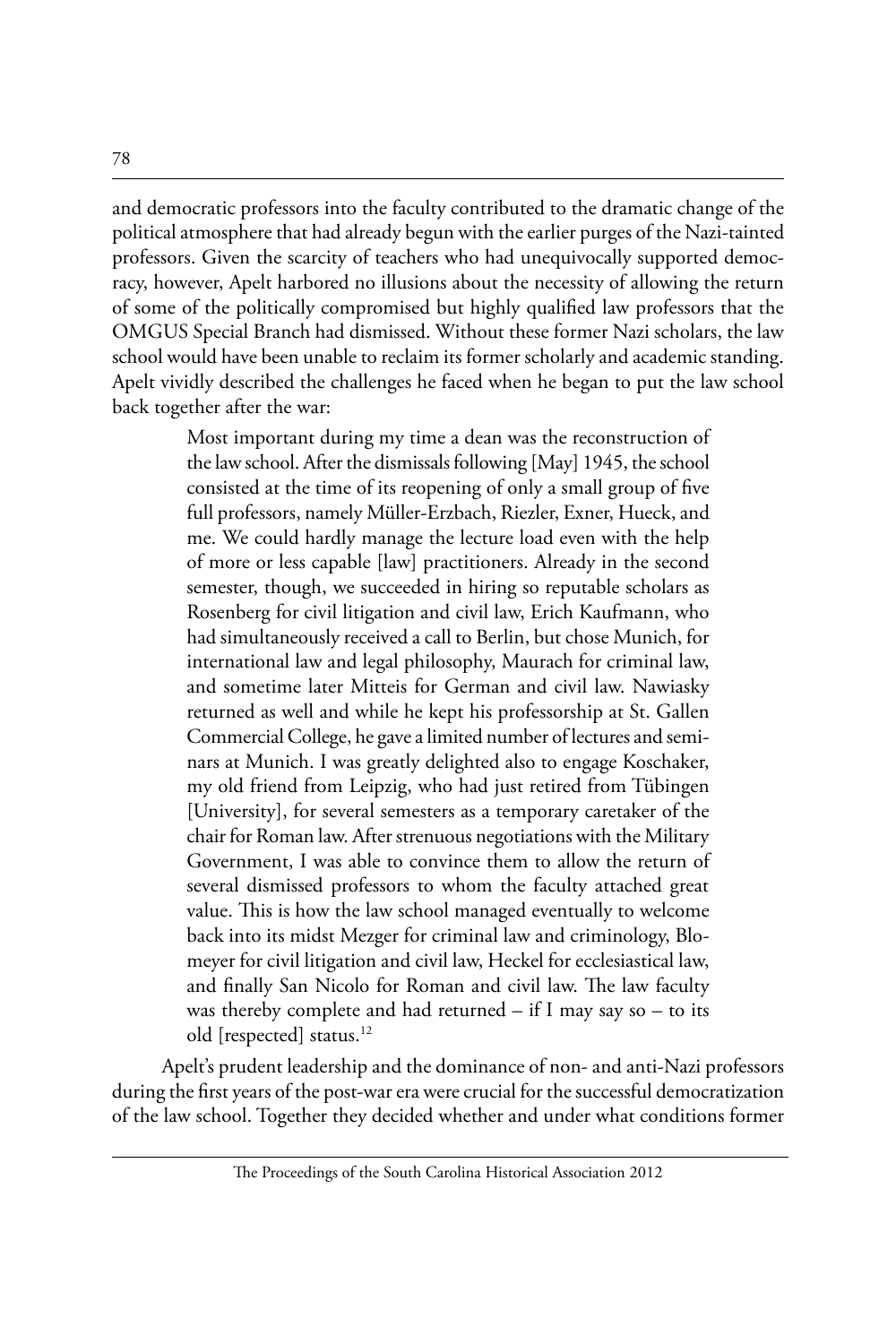Nazis were allowed to return on the faculty. While the democratic professors – and doubtlessly also the American authorities – would have preferred to hire exclusively non-Nazis, the sad reality was that there were simply not enough untainted and qualified scholars available. The only possible solution to the staff problem was therefore to select carefully whom among the former Nazi professors could be allowed to come back. As Apelt's description of the law school's reconstruction shows, the selection criteria were the political and – with equal importance – the scholarly reputations of a professor. There were indeed many qualified, out-of-work scholars to choose from, but few seemed to fulfill both criteria.

All Munich law professors who had been members of the Nazi Party found themselves out of work at some point between 1945 and 1948, and all of them had to defend themselves before denazification tribunals. As the records of their trials and their own memoirs demonstrate, the time of their dismissal was traumatic for every member of this group.<sup>13</sup> Not only did they lose their financial security and suffer economic hardship, they also suffered social and professional degradation by their removal from office. This explains why all of the dismissed professors clamored for their rehabilitation as soon as their denazification process was completed.

The OMGUS Special Branch officer responsible for the purge of Munich University, Hans Loeser, expressed his surprise as well as moral outrage about the fact that, almost overnight, all Nazi opportunists became new-born democrats without betraying any kind of remorse for their behavior during the Third Reich.<sup>14</sup> Pragmatism evidently had trumped morality, and the professors' supposedly undeserved sufferings in the post-war era seemed to have silenced any sense of guilt they might have had. They quickly forgot about their past and moved on into a seemingly brighter, democratic future, silently adapting to the dominant political milieu in the very same way they had done during the Third Reich. While this behavior is contemptible from today's perspective, the effect was paradoxically exactly what OMGUS had intended. The old academic elite of Munich law professors, minus the dedicated Nazi activists, was allowed to establish itself as part of the new democratic order. When one compares many professors' new-found democratic fervor after the war – whether it was real or pretended does not matter in this context – with their open hostility to Weimar democracy in the 1920s, it seems that denazification achieved its goal of changing at least the behavior of this important elite.

While the entire group of opportunists, the professors who had joined the Nazi Party mostly to secure or advance their careers, eventually managed to return to their former positions, the dedicated Nazi activists found their way back permanently blocked by their former colleagues and the new faculty members. The fact that two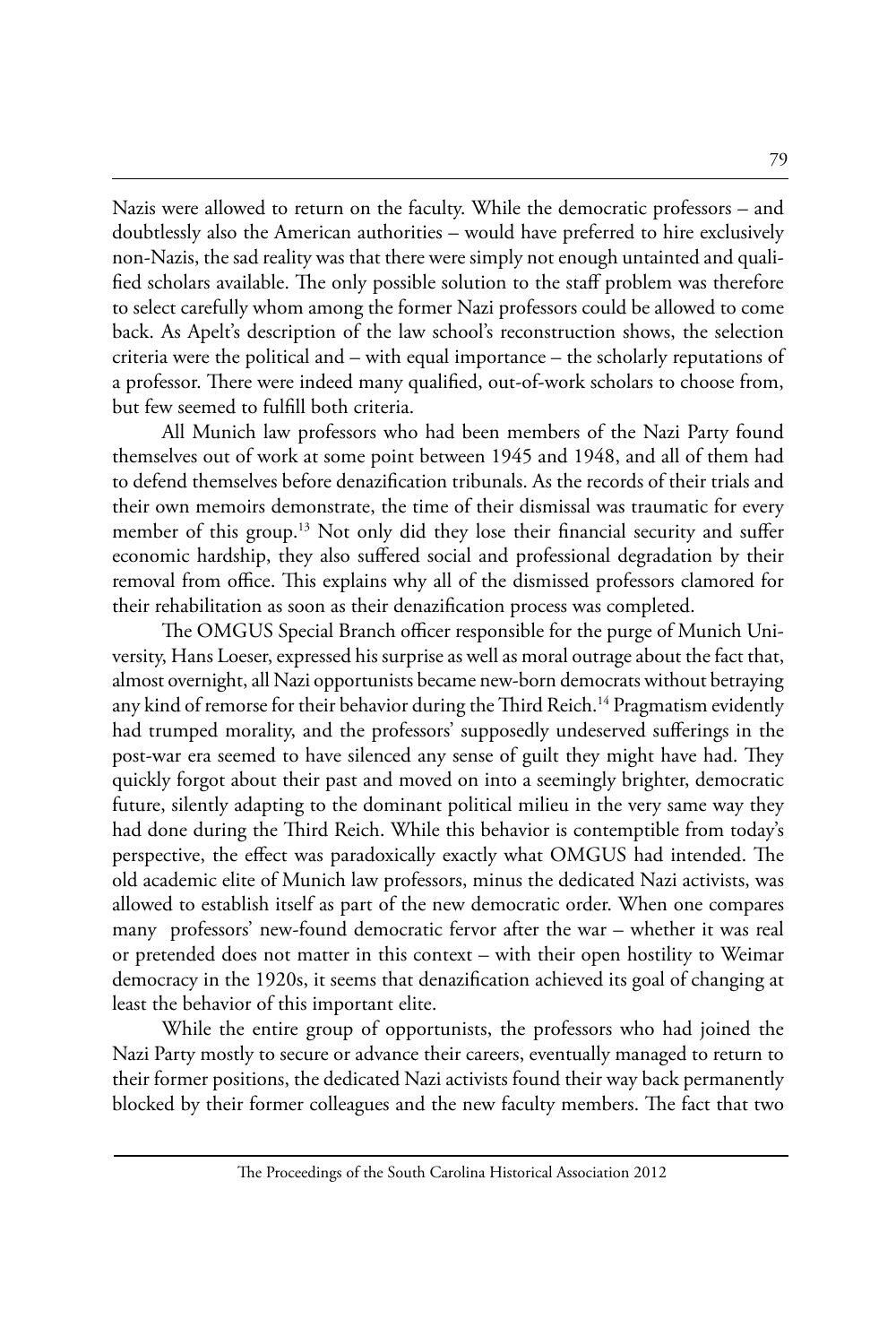heavily incriminated law professors – namely Otto Koellreutter and Heinrich Lange – had no chance of ever returning is significant because it contradicts what many critics of the denazification process have claimed, namely that "all" former Nazis were rehabilitated regardless of the magnitude of their guilt, and that this rehabilitation negated any positive effects that the purge might have had.15 This was certainly not the case at Munich law school and, according to a February 1949 report by Rector Walther Gerlach, the other departments of Munich University behaved in a very similar manner.

In a 1949 letter to the Bavarian Education Minister Alois Hundhammer, Rector Gerlach strongly objected to recent allegations by OMGUS that the university had allowed the return of heavily incriminated professors. Gerlach pointed out that, on the contrary, each department had kept out former active Nazis. As examples, Gerlach mentioned Otto Koellreutter of the Law School, Heinz Kürten, Julius Mayr, Karl Pieper, and Alfred Schittenhelm of the School of Medicine, and Karl Beurlen, Friedrich von Faber, Ernst Kraus, Wilhelm Müller, and Max Storz of the School of Natural Science. In their stead, Gerlach maintained, the departments had hired many scholars who had suffered under the Nazi regime. He concluded his report: "If one sees these names, I don't think that anyone can accuse the University of having hired or rejected professors on the basis of reproachable or unclear political motives."16 Gerlach was doubtlessly correct in his assessment and he could have added even more names to the list of former Nazi activists whose reinstatement had been denied.<sup>17</sup>

So why did some former Nazi activists – even after successfully passing through the denazification process<sup>18</sup> – fail to come back? The answer is quite simple if one considers the mentalities of the new and returned non-Nazis and the successfully rehabilitated former Nazi scholars. The professors who had suffered under the Nazi regime, such as Willibalt Apelt and Hans Nawiasky, prohibited the return of Nazi activists on moral grounds. For different reasons, rehabilitated Nazi opportunists, like Johannes Heckel or Mariano San Nicolo, also objected to the return of more heavily incriminated scholars. The returnees feared with good reason that the reappearance of their former Nazi activist colleagues on the faculty could potentially damage their own newly established democratic image.19

In addition to defending the faculty against the return of politically unacceptable ex-colleagues, the returnees also made sure to conform to the new democratic standards in the classroom. According to a 1949 OMGUS report, none of the rehabilitated scholars risked his job by defending Nazism or any part of its ideology in any of his lectures after the reopening of the university in 1946.<sup>20</sup> That the returned professors took the construction and preservation of their new democratic image so seriously is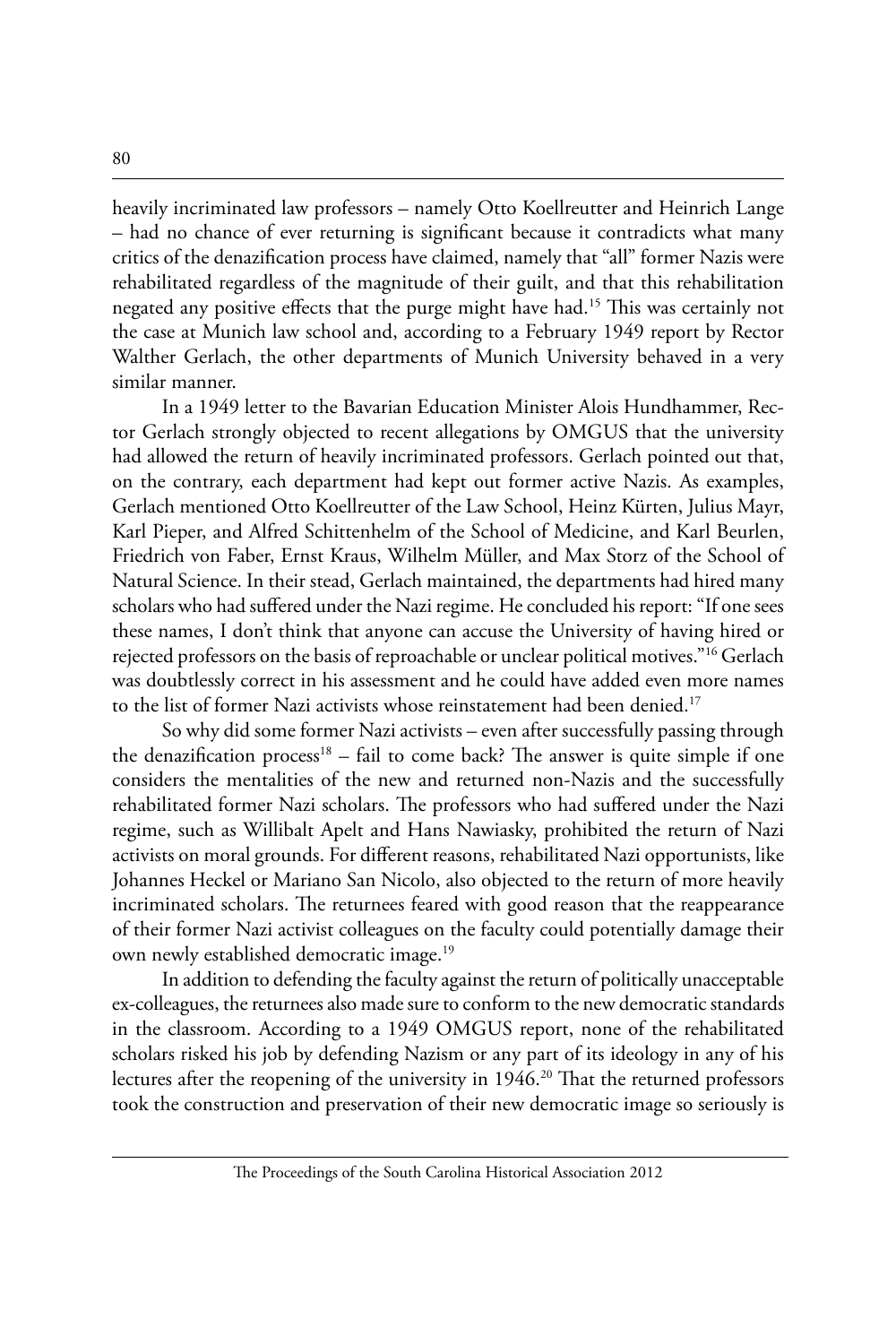one of the most important but also frequently overlooked consequences of denazification. Crucial for the continuation of the returnees' good behavior was doubtless the realization that nobody could feel completely safe; there had been too many examples of colleagues being permanently dismissed after having been provisionally confirmed by OMGUS or even after having undergone a seemingly successful rehabilitation.<sup>21</sup> The whole atmosphere at the university had changed such that any defense of Nazi ideology had become simply unacceptable.<sup>22</sup> These two reasons explain why all of the returnees stuck to their democratic ways, even after successfully regaining their positions. Yet how did this change of behavior influence the student body in the post-war era?

Both the newly converted and the long-time democrats taught a reformed curriculum that was devoid of Nazi references. Apelt described in his memoirs how Rector Hohmann scheduled in 1947 university-wide discussions about contemporary political issues of general interest as part of academic curriculum. Apelt held two presentations on "Hegel's all-powerful state [*Machtstaat*] or Kant's world citizenship [*Weltbürgertum*]?" to get students thinking about where German philosophy had gone wrong. To Apelt, Hegel's rejection of Kant's peaceful philosophy of world citizenship as utopian and his own doctrine of the "national all-powerful state that fights and rules without being subject to bourgeois morality . . . led Germany in a direct line to the total state of National Socialism."23 According to Apelt, historicism (*Historismus*), romanticism, nationalism, and the superficial nineteenth-century belief in progress also steered Germany down the wrong path. Apelt concluded his lecture by asserting that Germans must "develop a concept of the state that – according to my view – is only suitable to secure for us Germans a new and happier future after the catastrophe of two world wars. They must pull back from Hegel and rediscover Kant."<sup>24</sup> The impact of his words on the students was dramatic:

> My lectures showed me clearly how great the [students'] willingness was to follow such [new] trains-of-thought. The great lecture hall was filled beyond capacity and the attending students listened with breathless attention; when I concluded my lecture, rapturous applause broke out.25

Apelt described the post-war students as an "elite [who came] out of the war or captivity and were no green youth anymore, but all mature men who were enthusiastic and hungry for knowledge."26 With many of them he established lasting personal friendships, and the brightest of them advanced to become professors themselves. As Apelt's account shows, the post-war generation was not trapped in the ideas of Nazism that it had grown up with but was willing, and indeed eager, to move on and embrace new concepts and ideas. Hence, the American emphasis on purging the faculty of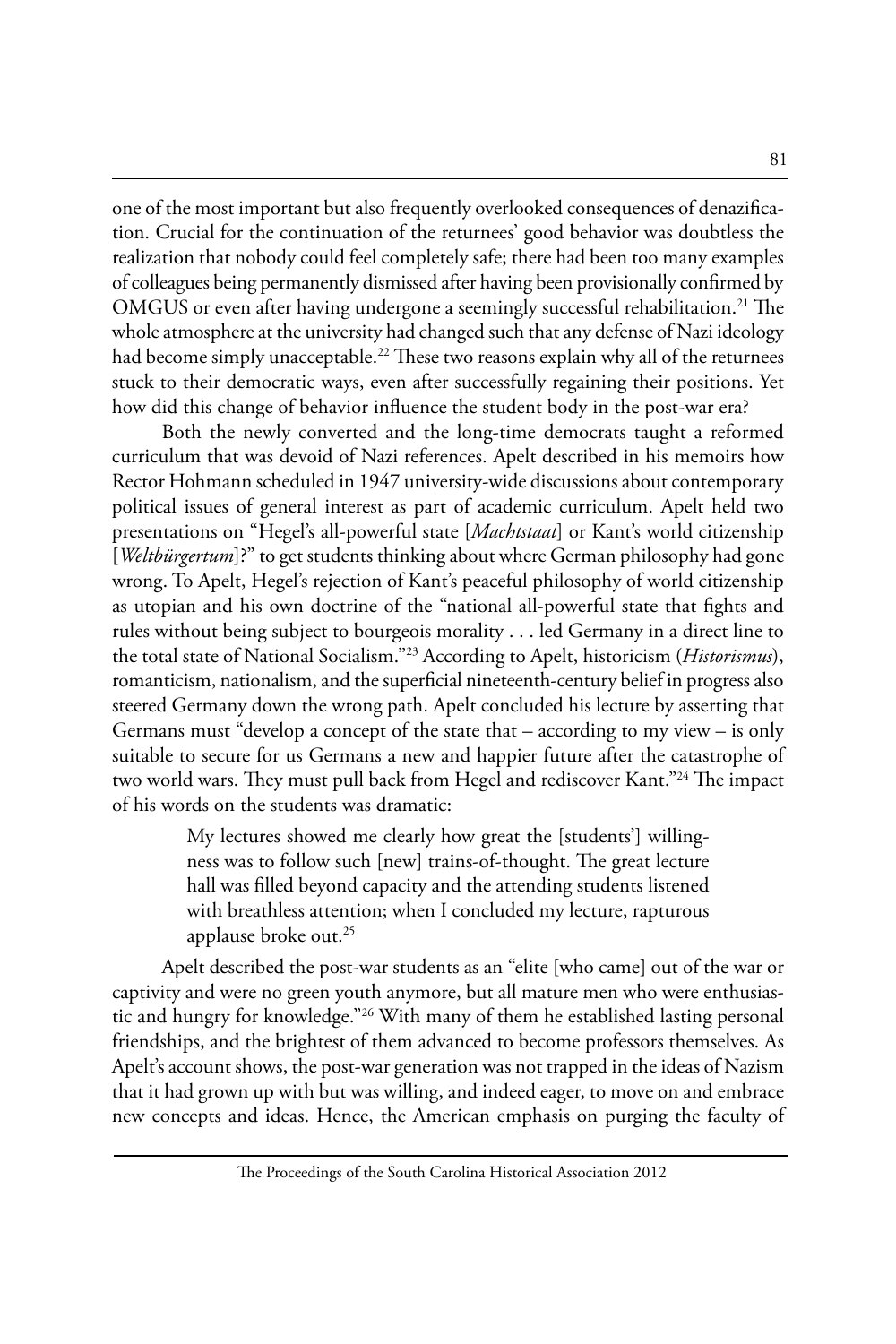Munich University and changing the curriculum in order to instill democratic values in Germany's future leaders seems fully justified in the light of this evidence.

How does this story of the law school fit into the general picture of Munich University and other universities in the American occupation zone? There can be no doubt that the American effort to democratize German higher education remained a slow process. The 1948 annual OMGUS Education and Religious Affairs Branch report on university reform criticized the plodding progress of democratic change of the university structures: "the German university is behind the times, and as it stands is not an effective functional organ of democratic society."<sup>27</sup> On the other hand, the report found denazification accomplished. By the end of 1948 the universities were careful not to propose "really doubtful cases" for personnel reinstatements. Hence OMGUS rarely had to intervene; it ordered some retrials of professors whose sentence was seen as too lenient, but there were no further dismissals of professors from active duty (this included denazified and reinstated professors). The question of how thoroughly the institutions had been cleansed was "difficult to ascertain under the circumstances, since these [persons], if existent, remain under cover." While there was no "alarming overt incident or case," the report assumed "that there are persons and factions existing or at work, which, if given favorable opportunity to manifest themselves, would evidence the continued existence of chauvinistic, racist and militaristic sympathies at least among many of the students and faculty members." Although these anti-democratic attitudes existed temporarily, continued economic recovery and democratization would make them "so attenuated in time as eventually to lose their dangerous character."28 As becomes clear from these passages, the American authorities were not as convinced as Apelt was regarding the openness of German youth to new ideas or regarding the democratic character of university faculty. Yet it is undeniable that the American Military Government assumed that, given the right circumstances, the Germans could be successfully reeducated.

An OMGUS annual intelligence report on the status of higher education in 1948 recognized "general progress in the recovery, if not in the essential regeneration, of Bavarian universities." Institutional morale and instruction had "considerably improved," while faculty vacancies had been steadily filled "although not always by persons of the most desirable sort or of the highest caliber."29 Special Branch had to admit that all professors who had been dismissed during the third purge at Munich University had received either a minor sentence or no verdict at all by the denazification tribunals. Special Branch had also ordered a retrial of several instructors who were named for reinstatement after being only briefly excluded from teaching. However, only in "a small minority of cases did the evidence appear to justify a continuation by Military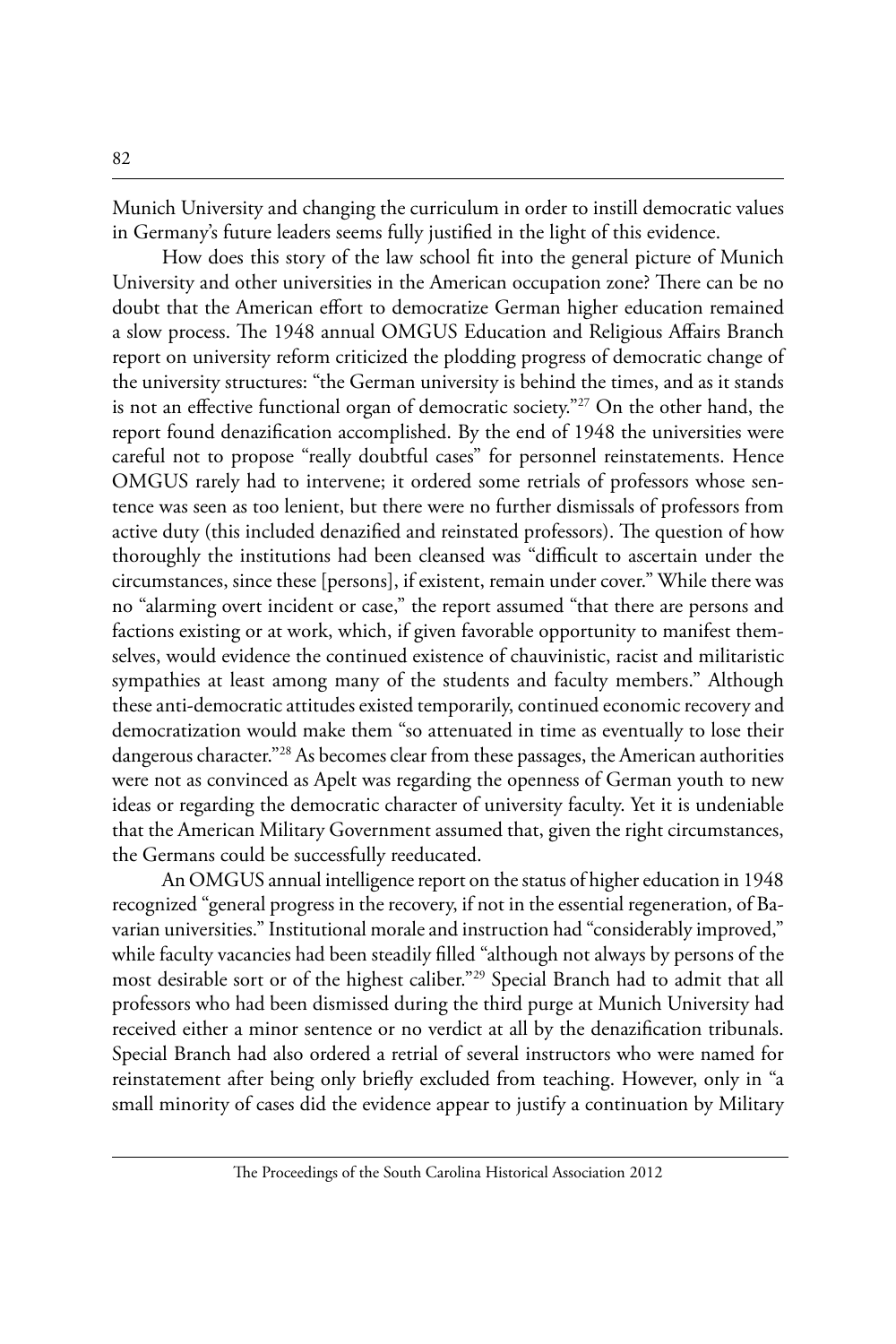Government of its objection." In most cases Special Branch withdrew its objection, and the professors returned to their positions. This fact was a "telling critique of the value of the investigation." While the report acknowledged that some of the reinstated professors were not active supporters of democracy, they were not worse than many of the faculty members who had not been dismissed but, nevertheless, remained critical of American democratic ideals. A poor teacher was regarded better than no teacher at all. Because of the shortage of instructors, "even teachers of lesser ability or questionable outlook are performing a valuable service." The report finally expected that OMGUS could keep professors from using their subjects "as a medium for political subversion" by long-term "reasonable vigilance."30

In 1949, the University Officer of Munich University John Kurtz called the status of the institution "decent." None of the professors was "known to this Branch as having been a fanatical Nazi." Kurtz's report continued: "Several were party members and were temporarily dismissed by Military Government because of this fact. However, later investigation and their denazification procedure indicated that they were not activists and it was deemed the best policy to allow them later to resume their teaching activities."<sup>31</sup> The importance of this statement cannot be overestimated, because it strongly suggests that after the purge of the institution no active Nazis were reinstated at Munich University and that Nazi ideology was no longer part of German higher education.

The new-found American willingness – to allow for the return of former nominal Nazis into teaching positions at German universities and to work with German denazification authorities rather than against them – has to be understood in the context of the increasing confrontation between the United States and the Soviet Union. As Communism appeared to become the new threat to American policy makers in the late 1940s, they decided that an ongoing punishment of former Nazi followers was less desirable than their quick integration into German society.<sup>32</sup> While denazification had not led to a permanent exclusion of all former Nazis, it had created a new willingness among many of them to reject Hitler's ideology and accept democratic values. How did this happen?

The thorough purge of Munich University during 1945 and 1946 had come as an unexpected shock to the many professors who had thought themselves free of any guilt despite having collaborated with the Nazi regime. By initally removing all nominal and activist Nazi professors from their positions of influence, American denazification officials established that any kind of collaboration with the Nazis had been wrong and that even a continuation of anti-democratic behavior was unacceptable under the new order. This was a complete departure from the Weimar Republic's unfortunate *laissez-faire*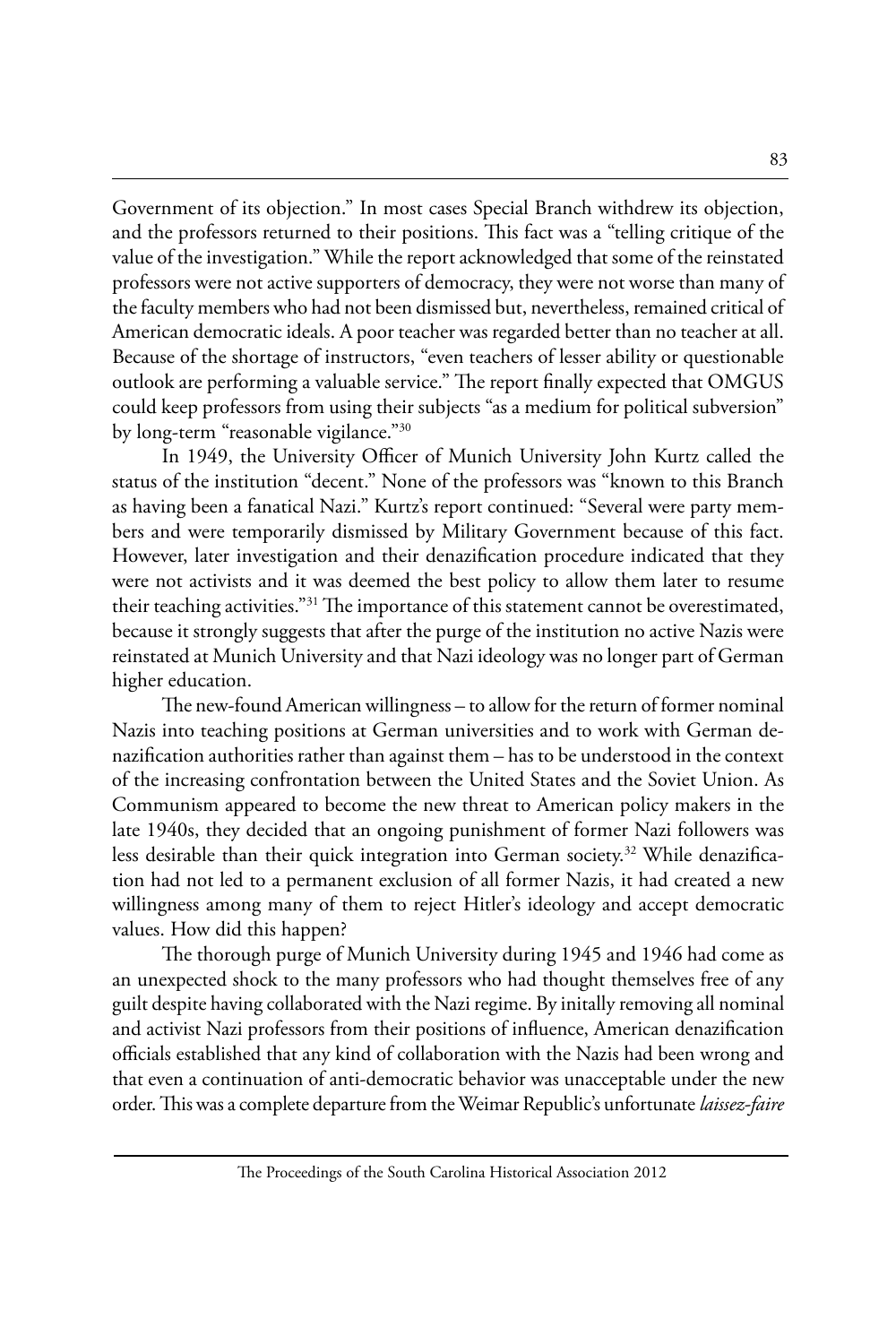attitude that had allowed German scholars to remain outside the democratic system after 1919 and silently subvert the republic in the long run.<sup>33</sup>

Given the general shortage of capable university teachers after the purges of 1945 and 1946, the total removal of the Nazi collaborators and opportunists from the faculty of Munich University was not permanent; the resulting situation thus resembled a necessary and unavoidable political compromise. During the rehabilitation of suspect former professors, only those scholars who were willing to support the new democratic order and who had joined the Nazi Party under duress or to save their careers were allowed to return to their former positions. Former Nazi activists or professors with an openly anti-democratic attitude were kept out of the lecture halls indefinitely. There can be no doubt that the combination of harsh punishment and broad, yet closely monitored, rehabilitation had a profound impact on the psyche of the Munich educational elite and their willingness to integrate into the new democratic society. Without this two-sided policy, the democratization of Munich University would have been far less effective and the professors' break with their past less complete.

#### **NOTES**

1. The denazification of Munich University was handled by the Special Branch of the American Office of Military Government in Germany (OMGUS), while the Education and Religious Affairs Branch oversaw the reform of the curriculum and reconstruction of the faculty.

2. This excludes the three Munich law professors who had emeritus status (Fritz van Calker, Rudolf Müller-Erzbach, and Erwin Riezler).

3. See Ursula Huber, "Die Universität München – Ein Bericht über den Fortbestand nach 1945" in: Friedrich Prinz, ed., *Trümmerzeit in München* (Munich: C.H. Beck, 1984), 392.

4. Historian Lutz Niethammer, for instance, described the German denazification courts famously as "follower factories" (*Mitläuferfabrik*) that labeled most Nazis to have been only nominally involved. See Lutz Niethammer, *Die Mitläuferfabrik: Die Entnazifizierung am Beispiel Bayerns* (Berlin: Dietz, 1982), 517. Political scientist John Herz argued that the German denazification courts intentionally downgraded the sentences of the majority of former Nazis, thereby "white-washing" them from their involvement with the Nazi regime. See John Herz, "The Fiasco of Denazification in Germany," *Political Science Quarterly* 63, no. 4 (1948): 589. Like Herz, historian Clemens Vollnhals also draws the sobering conclusion that German denazifiers "frequently . . . put mercy before justice . . . . In the long-lasting denazification process, the personnel of the Nazi dictatorship seemed to have more or less disappeared ( . . . noch häufiger aber Gnade vor Recht gehen ließ. . . . In dem langwierigen Entnazifizierungsprozess hatte sich das Personal der NS-Diktatur mehr oder weniger in Nichts aufgelöst)." See Clemens Vollnhals, ed., *Entnazifizierung: Politische Säuberung und Rehabilitierung in den vier Besatzungszonen 1945–1949* (Munich: Deutscher Taschenbuch Verlag, 1991), 23f. Historian Steven Paul Remy agreed with Vollnhals when he stated that German denazification courts allowed the majority of Nazi professors to define "what constituted unacceptable engagement with Nazis very narrowly," thereby letting them get away with overwhelmingly lenient sentences. For Remy, the failure to hold the academic elite responsible for their support of the Nazi dictatorship allowed incriminated professors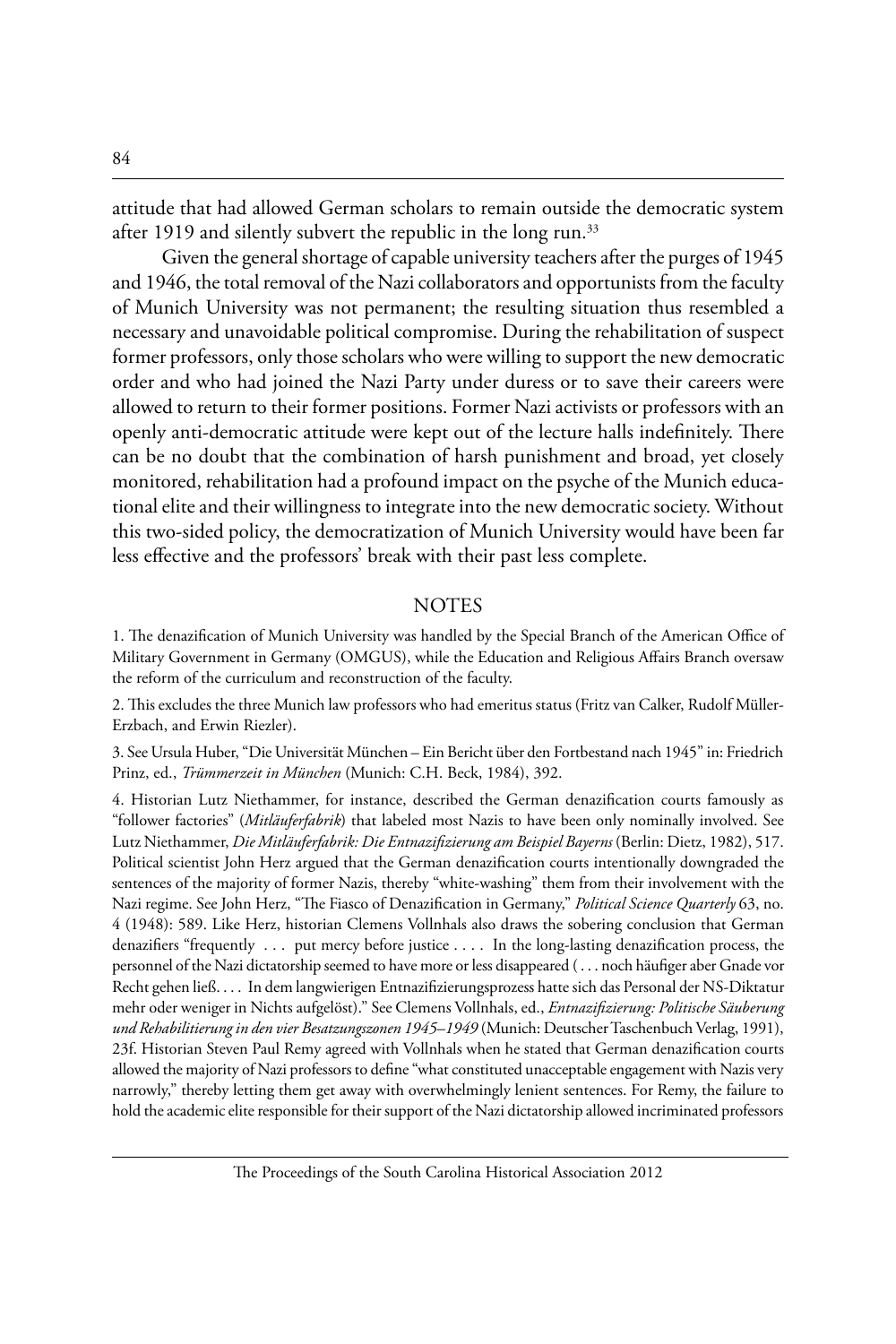to regain their former positions at the universities, where they could entrench a "culture of forgetting" about the Nazi past. See Steven Paul Remy, *The Heidelberg Myth: The Nazification and Denazification of a German University* (Cambridge: Harvard University Press, 2002), 245.

5. Universitätsarchiv München (hereafter UAM), E-II-2556, letter, Fendt to Rector, 12 September 1946.

6. Bayerisches Hauptstaatsarchiv (hereafter BHStA), MK 44033, Bavarian Education Minister Hundhammer to Rector, 24 December 1947.

7. BHStA, MK 69196, letter, Gerlach to Hundhammer, February 16, 1949: "um das ihnen angetane Unrecht wiedergutzumachen."

8.Apelt had founded the German Democratic Party (DDP) in Saxony in 1918 and as the advisor for higher education in the Saxon Education Ministry in 1919 had helped to hire democratically minded professors to Saxon universities. In 1920, he became full professor at Leipzig University. From 1927 to 1929, he served as Saxony's minister of the interior. See Willibalt Apelt, *Jurist im Wandel der Staatsformen. Lebenserinnerungen* (Tübingen: Mohr, 1965), 104–93.

9. Ibid, 273: "Die Beratungen waren sehr gründlich und die gefassten Beschlüsse in der Regel durchaus wohlwollend, in jedem Falle aber gerecht. Es konnte einwandfrei festgestellt werden, dass manche Professoren nur nicht die Kraft besessen hatten, dem immer wieder auf sie ausgeübten Druck dauernden Widerstand zu leisten, aber es war auch erschütternd, wie viele geistig hochstehende und in ihrem Fach anerkannte Männer sich nationalsozialistischen Auffassungen angepasst und die Geisteshaltung der Partei sich zu eigen gemacht hatten, ja überhaupt in ihr Horn geblasen hatten. Und gerade unter diesen waren manche, die jetzt nach 1945 mit stürmischer Entrüstung erklärten, sie hätten sich innerlich längst vom Nationalsozialismus abgewandt, ja sogar Widerstand geleistet."

10. Ibid., 274: "Zum Schluss fragte auch er mich, ob ich bereit wäre, das Amt des Rektors zu übernehmen, was die Militärregierung wünsche. Ich erwiderte ihm, dass ich mich schon dem Ministerium gegenüber dazu bereit erklärt hätte, dass aber, wie er doch wisse, wieder eine Wahl durch den Lehrkörper stattfinden sollte. Er meinte mit leichtem Schmunzeln, eine Wahl könne man doch beeinflussen und lenken, worauf ich entgegnete, dass ich nicht wüsste, ob dies in Amerika möglich wäre, dass dies aber bei uns, wenigstens für mich, völlig ausgeschlossen sei."

11. Ibid., 275.

12. Ibid., 276f: "Im Dekanat war das Wichtigste der Wiederaufbau der Fakultät, die nach den Entlassungen nach 1945 bei Wiedereröffnung der Universität nur aus dem kleinen Häuflein von fünf ordentlichen Professoren, nämlich Müller-Erzbach, Riezler, Exner, Hueck und mir, bestand. Der Vorlesungsplan konnte nur mühsam unter Heranziehung mehr oder weniger geeigneter Praktiker durchgeführt werden. Es gelang aber, bereits für das zweite Semester so anerkannte Gelehrte wie Rosenberg für Zivilprozess und Bürgerliches Recht, Erich Kaufmann, der gleichzeitig einen Ruf nach Bonn hatte, aber München den Vorzug gab, für Völkerrecht und Rechtsphilosophie, Maurach für Strafrecht sowie einige Zeit später Mitteis für Deutsches und Bürgerliches Recht zu gewinnen. Wieder kam auch Nawiasky, der zwar seine Professur an der Handelshochschule in St. Gallen beibehielt, aber fortan auch Vorlesungen und Übungen in beschränktem Umfang in München abhielt. Zu meiner Freude ließ sich auch mein alter Leipziger Freund Koschaker, der soeben in Tübingen emeritiert worden war, für mehrere Semester als kommissarischer Verwalter des Lehrstuhls für römisches Recht heranziehen, solange dieser offenstand. Nach hartnäckigen Verhandlungen mit der Militärregierung gelang es mir, ihre Zustimmung zur Wiederernennung einiger der entlassenen Professoren, auf deren Rückkehr die Fakultät Wert legte, durchzusetzen. So konnte die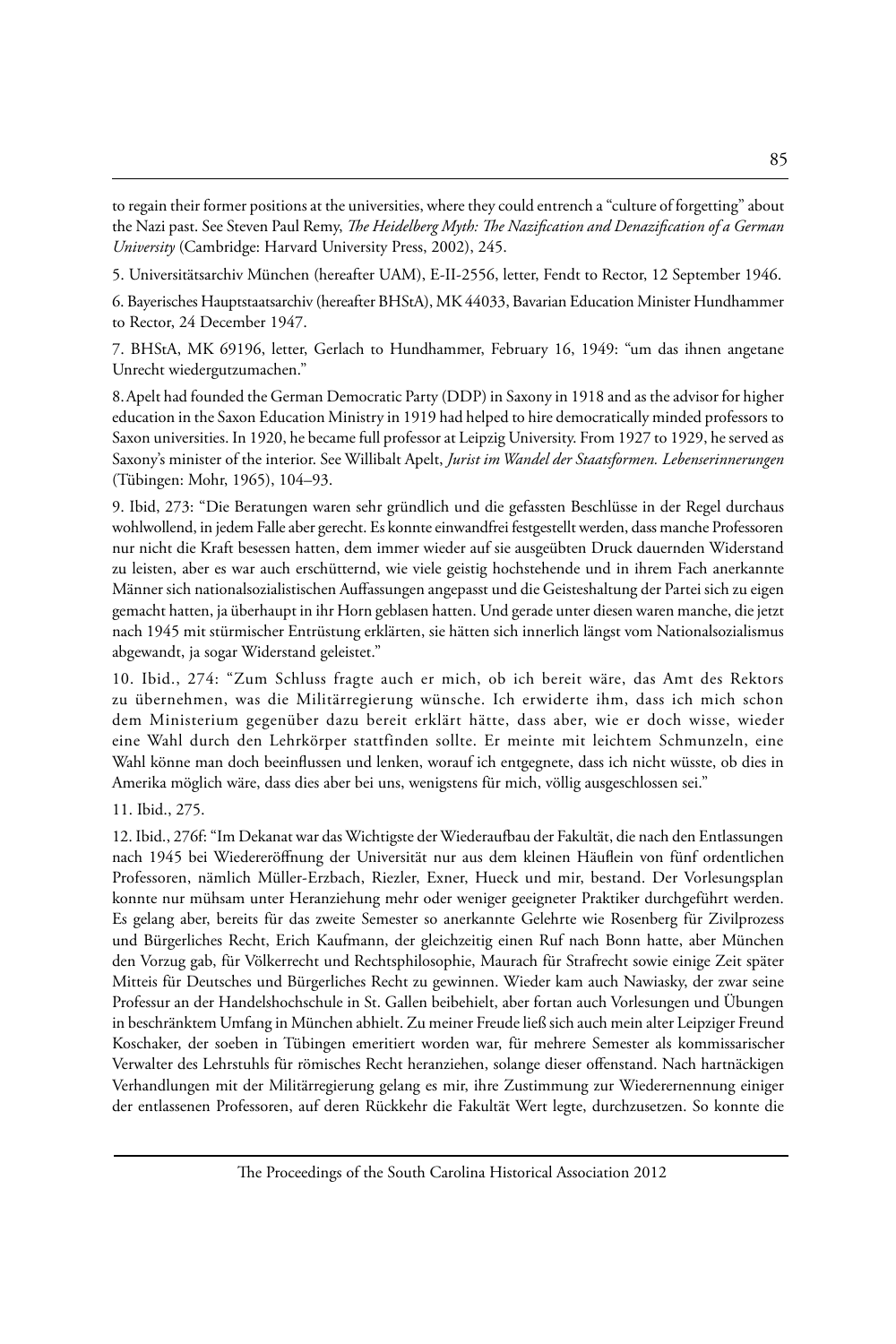Fakultät allmählich Mezger für Strafrecht und Kriminologie, Blomeyer für Zivilprozess und Bürgerliches Recht, Heckel für Kirchenrecht und schließlich San Nicolo für Römisches und Bürgerliches Recht wieder in ihrer Mitte haben. Sie war damit vollzählig und, wie ich behaupten darf, auf den Stand ihres alten Ansehens zurückgeführt worden."

13. See, for example, Johannes Heckel, "Mariano San Nicolo" *Jahrbuch der Bayerischen Akademie der Wissenschaften* (1955): 187–95.

14. Hans Loeser, taped interview with the author, Boston, MA, 10 August 2006.

15. See, for example, Remy, *The Heidelberg Myth*, 245.

16. BHStA, MK 69196, letter, Gerlach to Hundhammer, February 16, 1949. The concluding passage: "Ich glaube nicht, dass jemand, der diese Namen sieht, die Universität beschuldigen könnte, sie hätte Professoren auf der Basis von niedrigen oder undurchsichtigen politischen Motiven eingestellt oder abgewiesen."

17. The most obvious being the above mentioned law professor Heinrich Lange, but also psychiatrist Ernst Rüdin of the School of Medicine could be added to the list. See BStA, SpKa K1471, sentence, *Hauptkammer* to Rüdin, 17 December 1949.

18. A "successful" denazification meant classification in category III or IV. Those Nazi activists who received category I or II classifications, such as the English professor Robert Spindler of the School of Philosophy, were not even allowed to apply for reinstatement or rehabilitation. See BStA, SpKa K1558, sentence, *Spruchkammer* Munich X to Spindler, 2 February 1947.

19. San Nicolo strongly objected to Koellreutter's return in 1954 on the grounds that the former had not changed his Nazi ways. Yet given the San Nicolo's own involvement with the regime and especially his close connections to the former Nazi *Oberführer* and university rector Walther Wüst – a relationship that never came up in his *Spruchkammer* trial – there is reason to believe that San Nicolo feared that Koellreutter might expose some incriminating "skeletons" in the former's closet. UAM, E-II-2056, letter, San Nicolo to Rector Alfred Marchionini, 11 April 1954.

20. OMGUS 390/47/32/4-5, b. 7, Reports University Branch, memo, John Kurtz to Gontard, 10 August 1949.

21. For example, law professors Rudolf Müller-Erzbach and Karl Blomeyer both assumed that OMGUS had agreed to their employment before they too were dismissed. Blomeyer was dismissed twice.

22.See Vollnhals, *Entnazifizierung*, 64. A similar interpretation is advanced by Cornelia Rauh-Kühne, "Life Rewarded the Latecomers: Denazification during the Cold War," in: Detlef Junker, ed., *The United States and Germany in the Era of the Cold War, 1945–1968* (New York: Cambridge University Press, 2004), 70ff.

23. Apelt, *Jurist im Wandel*, 282. ". . . und ihm seine Lehre vom nationalen Machtstaat, der kämpft und herrscht und bürgerlichen Moralbegriffen nicht unterliegt, entgegensetzt. Von Hegel und seinen Nachfolgern führt in Deutschland eine gerade Linie bis zum totalen Staat des Nationalsozialismus."

24. Ibid, 282. ". . . eine Staatsauffassung zu entwickeln, wie sie nach meiner Überzeugung allein geeignet ist, uns Deutschen nach der Katastrophe zweier Weltkriege den Wiedersaufstieg in eine neue und glückliche Zukunft zu vermitteln. Sie muss von Hegel ablassen und zu Kant zurückfinden."

25. Ibid., 283. "Wie groß die Aufnahmebereitschaft der Jugend für solche Gedankengänge damals war, konnte ich in meinen Vorträgen erfahren. Der große Hörsaal war gedrängt voll, die Anwesenden hörten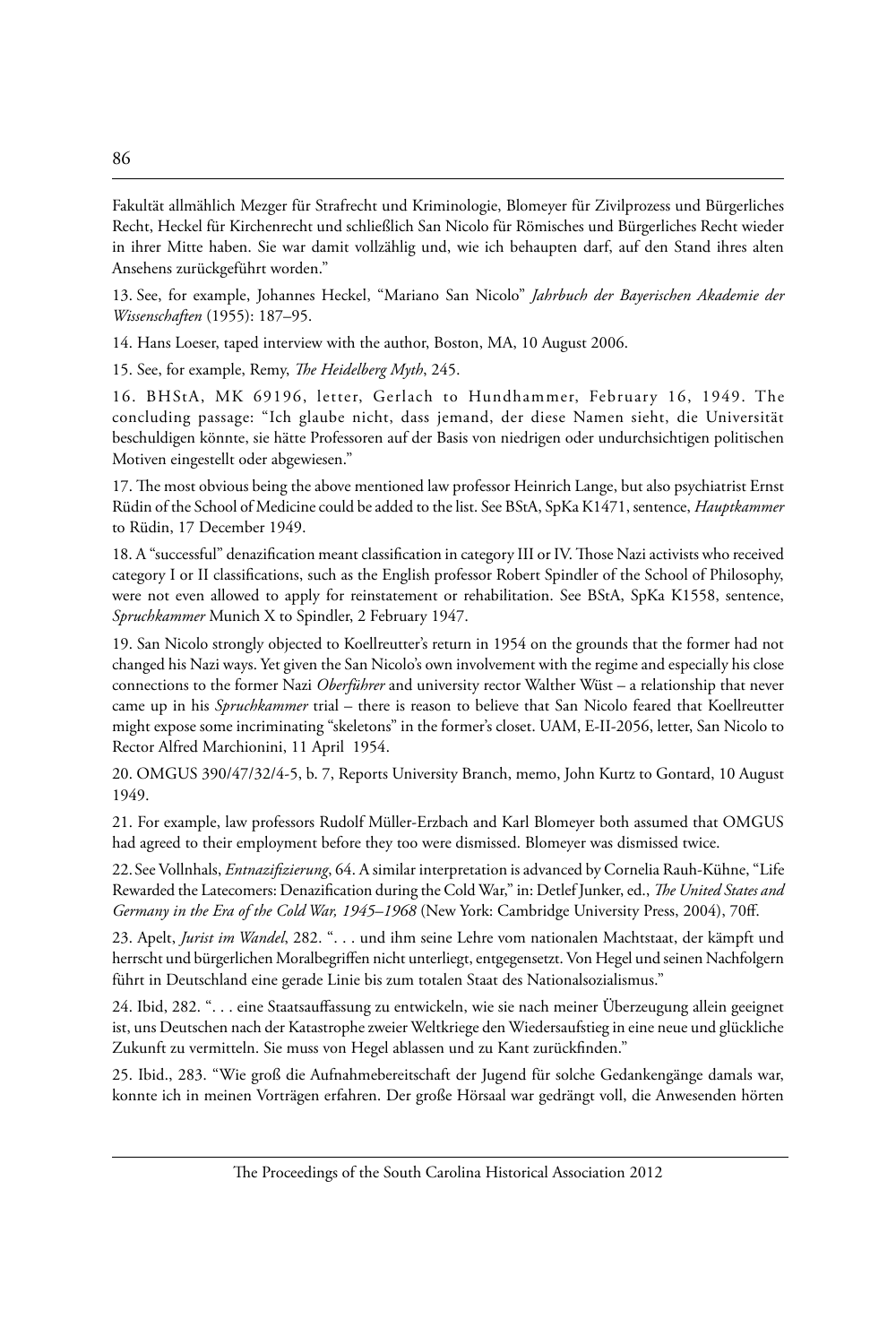mit gespannter Aufmerksamkeit zu und spendeten, als ich schloss, stürmischen Beifall."

26. Ibid., 281. " . . . eine studentische Elite. Sie kamen aus Krieg und Gefangenschaft, waren keine grünen Jungen mehr, sondern alle reife junge Männer, begeisterungsfähig und hungrig nach geistiger Nahrung."

27. OMGUS 390/47/32/4-5, b. 8, University Munich General, report, to director of the Education and Cultural Relations Division, 18 February 1949.

28. Ibid.

29. OMGUS 390/47/15-16/6-3, b. 34, Higher Education, annual report, 1 July 1948.

30. Ibid.

31. OMGUS 390/47/32/4-5, b. 7, Reports University Branch, memo, John Kurtz to Gontard, 10 August 1949.

32. See Vollnhals, *Entnazifizierung*, 23.

33. See for example Bruno Reimann, "Hochschule zwischen Kaiserreich und Diktatur," in Renate Knigge-Tesche, ed., *Berater der Braunen Macht: Wissenschaft und Wissenschaftler im NS-Staat* (Frankfurt a. M: Anabas-Verlag, 1999), 11–25.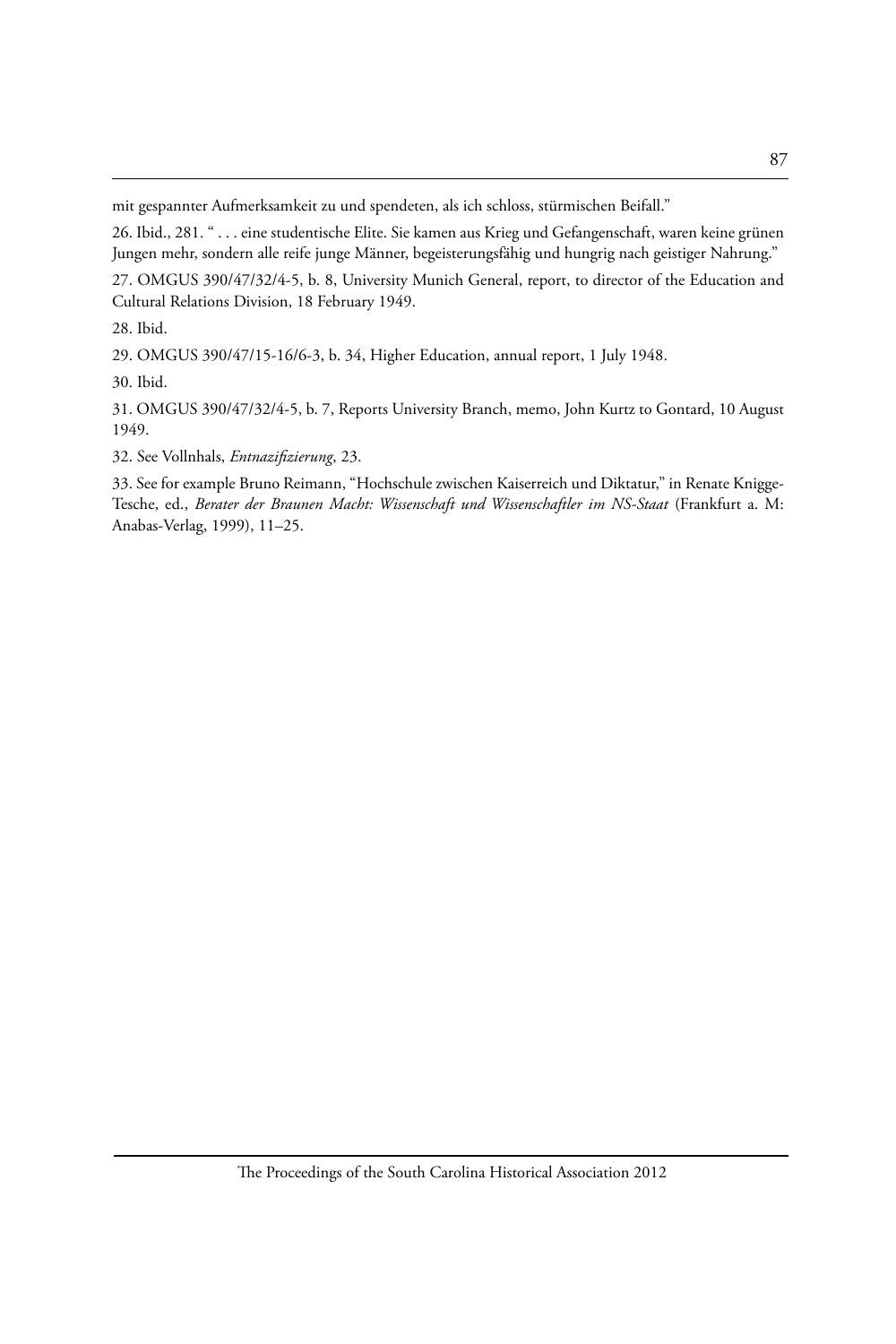# **Membership**

The South Carolina Historical Association is an organization that furthers the teaching and understanding of history. The only requirement for membership is an interest in, and a love for, history. Members include students, high school teachers, college professors, librarians, archivists, and history buffs. At the annual meeting papers on European, British, United States, Southern, and, of course, South Carolina history are routinely presented. Moreover, sessions on politics, military, race and gender issues, the teaching of history, and so forth are standard. Annual meetings provide an excellent opportunity for initial critical review of graduate student work, for the presentation of a paper by non-academicians, and, of course, for papers by those currently teaching history.

By joining the South Carolina Historical Association members receive *The Proceedings of the South Carolina Historical Association*, a refereed journal. Papers presented at the annual meeting may be published in the journal either *in toto* or in abstract form. Members are notified of the annual meeting and have the right to attend and/or to submit a proposal for a paper to be presented there (costs of lunch and registration for the meeting are extra).

Membership runs from 1 January to 31 December. Student members are those who are currently enrolled in school. Regular members are those who are currently employed or are actively seeking employment. Life members are ten-year members of the organization who have retired. Departmental memberships are also offered. To renew or join, please complete and return the form below, along with your check, to: Amanda Mushal, Department of History, The Citadel, 171 Moultrie Street, Charleston, SC 29409 (amanda.mushal@citadel.edu)

| Membership category (check one):                              |
|---------------------------------------------------------------|
| $\Box$ Student (\$10)<br>Regular (\$20)<br>$\Box$ Life member |
| Membership status (check one):                                |
| $\Box$ Renewal                                                |
| $\Box$ New                                                    |
|                                                               |
| $Area(s)$ of interest                                         |
|                                                               |

The Proceedings of the South Carolina Historical Association 2012

 $\overline{a}$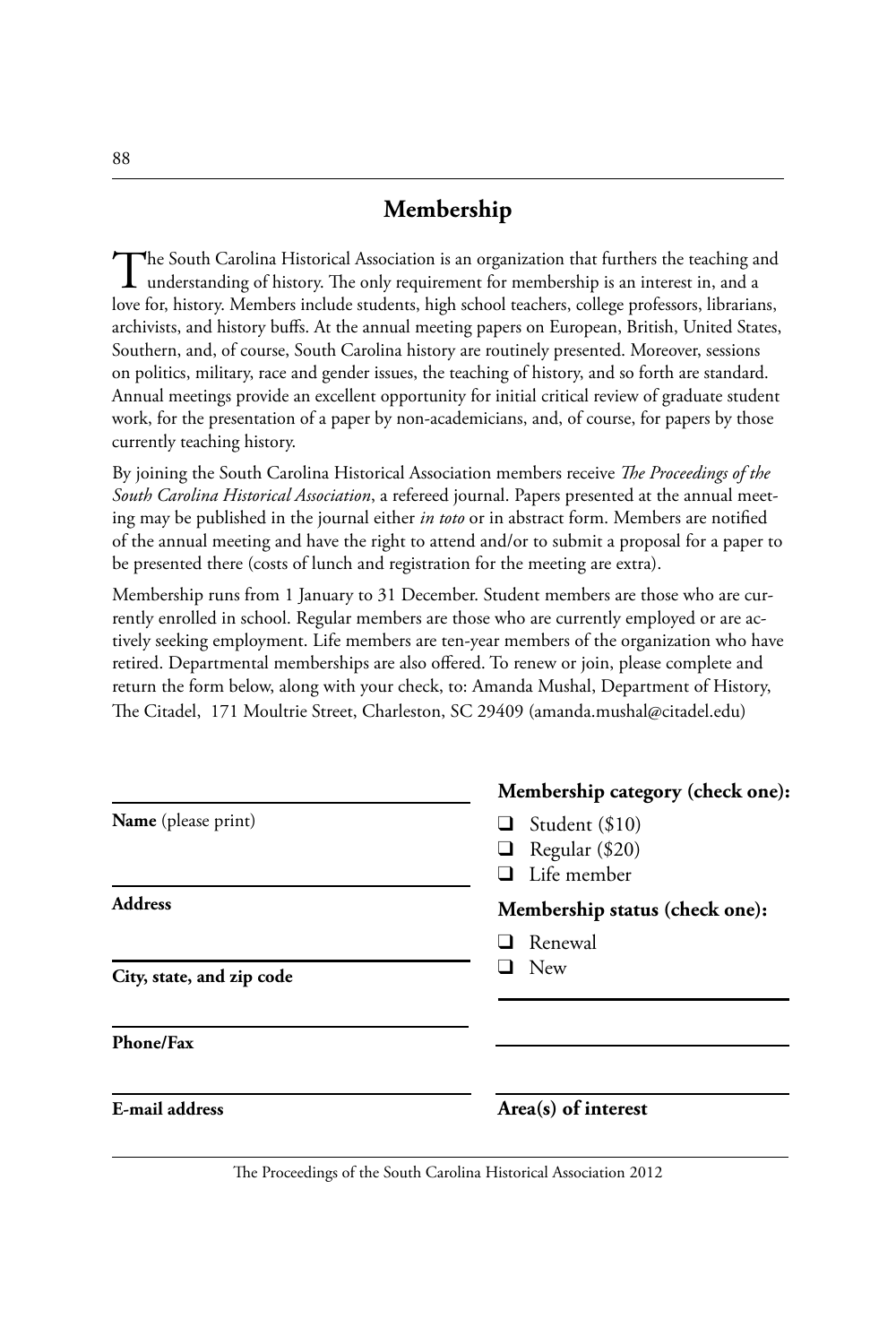#### **Constitution** 12 March 2011

I. The name of the organization shall be the South Carolina Historical Association.

II. The objects of this Association shall be to promote historical studies in the state of South Carolina, to bring about a closer relationship among persons living in this state who are interested in history, and to encourage the preservation of historical records.

III. Membership shall be open to anyone interested in the objectives of the Association. Annual dues shall be determined by the Executive Committee.

After having been a member of the Association for ten years and upon reaching the age of sixty-five, any member may be designated an emeritus member by the secretary. Emeritus members have all the rights and privileges of membership without being required to pay the annual dues.

Student members shall pay annual dues at half-rates.

IV. The officers shall be president, vice-president, secretary, and treasurer; these shall be elected at each annual meeting. The Executive Committee shall normally nominate one person for each office. The vice-president shall be the automatic nominee for president. Nomination from the floor may be made for any office. Officers shall have the duties and perform the functions customarily attached to their respective offices with such others as may from time to time be prescribed.

V. The Executive Committee shall be composed of officers, the editor(s) of *The Proceedings*, and six additional members elected for terms of up to three years to be determined at the time of their nomination. The duties of the Executive Committee shall be to fix the date and place of the annual meeting, to attend to the publication of *The Proceedings*, to prepare a program for the annual meeting, to prepare a list of nominations for the officers of the Association as provided in Article IV, to supervise the expenditures of the Association's funds, and such other duties as may from time to time be assigned to them by the Association.

There shall be such other committees as the president may appoint, or be instructed to appoint, by resolutions of the Association.

VI. There shall be an annual meeting of the Association at the time and place appointed by the Executive Committee.

The Proceedings of the South Carolina Historical Association 2012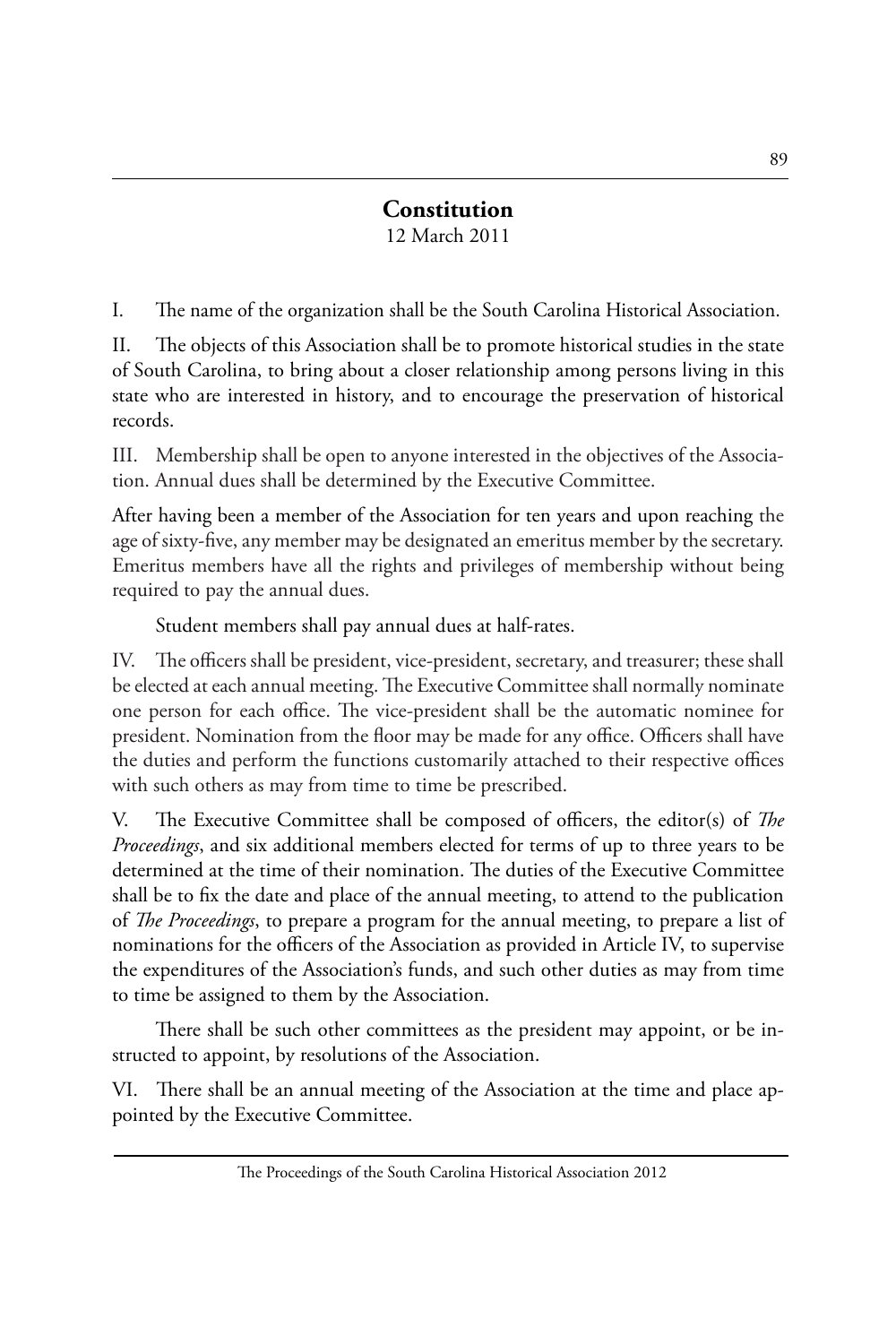VII. A. The Association shall publish annually its proceedings to be known as *The Proceedings of the South Carolina Historical Association.* It shall contain the minutes of the annual meeting together with such papers and documents selected by the Executive Committee. Each fifth year, *The Proceedings* shall include a copy of the constitution of the Association. At least every five years, *The Proceedings* shall include a current list of the membership.

B. All papers read at the annual meeting shall become the property of the Association except as otherwise may be approved by the Executive Committee.

C. The Executive Committee shall annually elect an editor or editors of *The* Proceedings. The editor or editors shall serve on the Executive Committee. The editor or editors shall have the authority to appoint an associate editor.

VIII. In the event of the dissolution, the remaining assets of the Association, if any, shall be donated by the Executive Committee to another organization which shares the objects and aims of the Association.

IX. The Publications Endowment Fund exists to supplement the income available for the publication of *The Proceedings*. Contributions may be made by anyone, and they will be acknowledged in writing.

The Fund will be administered by three trustees: the president, the treasurer, and the editor of *The Proceedings*. The trustees shall invest the Fund so as to obtain a secure and steady income and report annually to the membership the status of the Fund.

The trustees may designate annually a sum no greater than 80 percent of the earnings of the Fund to defray the cost of printing *The Proceedings* and add the surplus of earnings each year to the principal.

Should the Executive Committee determine that the Fund is not longer necessary for the purpose for which it was established, they shall recommend that this Article be removed from the constitution. If the Fund is liquidated, the Executive Committee shall make an unrestricted gift of the principal to the endowment fund of the University of South Caroliniana Society or similar historical repository in South Carolina and transfer the balance of the earning to the treasury of the Association.

X. The constitution may be amended by a two-thirds vote of the members present at the annual meeting.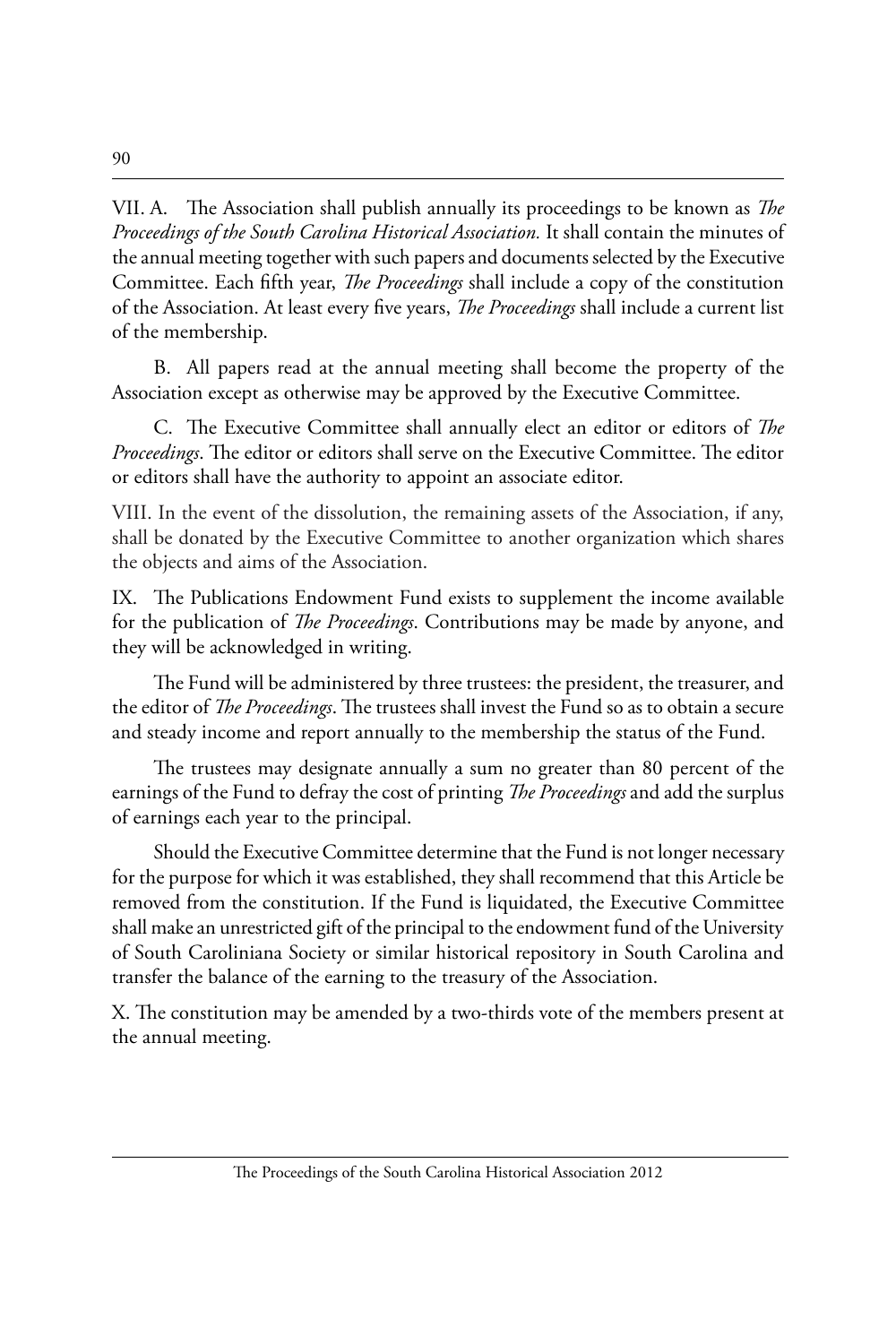# **Minutes of the Seventy-ninth Annual Meeting**

12 March 2011

# **COLLEGE OF CHARLESTON, STERN STUDENT CENTER**

#### **SESSION A: 8:50–10:10**

**Panel 1: South Carolina Perspectives on Government from the American Revolution to the Constitutional Convention**

Chair/Comment: Rory T. Cornish, Winthrop University

Paper 1: "Re-Imagining the Empire: Loyalist Rule in Charles Town, South Carolina, 1780–1782," Donald F. Johnson, Northwestern University

Paper 2: "Thomas Sumter and the Battle for State Sovereignty," Thomas L. Powers, University of South Carolina Sumter

Paper 3: "The Constitution: Union or Disunion," Sarah E. Miller, University of South Carolina Salkehatchie

**Panel 2: Negotiating Race & Ethnicity in Twentieth-Century South Carolina** Chair: Courtney Tollison, Furman University Comment: John White, College of Charleston

Paper 1: "Entrepreneurs in the post-Civil War South: Jewish Peddlers in the South-Carolina Upcountry," Diane C. Vecchio, Furman University

Paper 2: "Citizenship in Black and White: Wil Lou Gray and the Spring Pilgrimages of 1935," Mary Mac Ogden, University of South Carolina

Paper 3: "'Unblessed by Politicians, Unbound by Promises, Uncontrolled by Anything but my own Principles:' The Activism of Harriet Porcher Stoney Simons in Charleston, 1937–1948," Mary Jo Fairchild, South Carolina Historical Society

#### **Panel 3: Reflections on Outsiders and the "Other"**

Chair/Comment: Brenda Thompson-Schoolfield, Bob Jones University

Paper 1: "The Devil's Helpmate: the Study of Witchcraft in Colonial New England,"Andrew Patrick Davis, College of Charleston

Paper 2: "Charleston's White Slavery Scare, 1912," Krystal Kline, College of Charleston

Paper 3: "The Jeremiah Wright Controversy," Peter Rich, University of South Carolina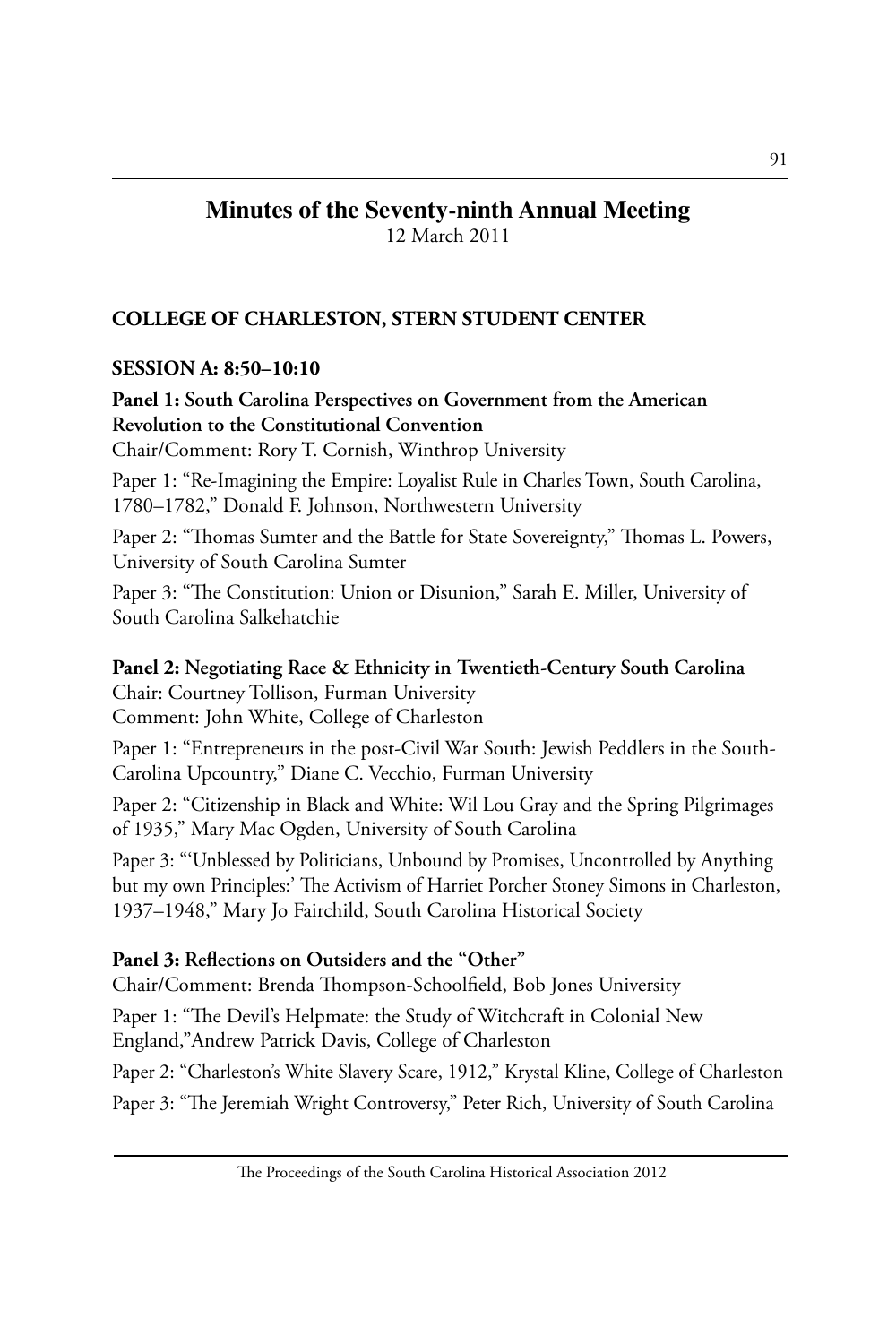# **SESSION B: 10:30–11:50**

# **Panel 4: South Carolina Slavery from the American Revolution to 1822** Chair/Comment: Christopher M. Curtis, Claflin University

Paper 1: "Slavery and Independence: Thomas Sumter's Law and the Entrenchment of Slavery in Revolutionary Era South Carolina," Justin S. Liles, University of South Carolina

Paper 2: "The Constitution as Moral Standard: State Character and the South Carolina Defense of the African Slave Trade, 1790–1807," David H. Connolly, Jr., Georgia College & State University

Paper 3: "'The Celebrated Bandit Joe': Uncovering Forest Joe's Lowcountry Maroon Campaign of 1821–1823," J. Brent Morris, University of South Carolina Aiken

#### **Panel 5: Reflections on European Politics and Religion**

Chair/Comment: Jason P. Coy, College of Charleston

Paper 1: "Sacrificial Saints," Aneilya Barnes, Coastal Carolina University

Paper 2: "Sowing Seeds of Democracy in post-WWII Germany: Denazifying and Reeducating the Law School Faculty of Munich University," Stefan Wiecki, Presbyterian College

Paper 3: "Clergy and the Black Death in Mid 14<sup>th</sup> Century Europe," George Kovatchev, Independent Scholar

**Panel 6: Cyberinfrastructure for the Humanities, Arts, & Social Sciences** Special presentation by O. Vernon Burton, Clemson University

# **LUNCH: 11:50 a.m.–1:05 p.m. – Liberty Street Fresh Food Company, 30 St. Philip Street.**

#### **KEYNOTE ADDRESS: 1:05–1:50, Ballroom**

Lacy K. Ford Jr., University of South Carolina: "Interpreting the Denmark Vesey Insurrection Scare"

#### **BUSINESS MEETING: 1:50–2:20, Ballroom**

President Kevin Witherspoon called the meeting to order at 1:55. The minutes of the 6 March 2010 annual meeting at the South Carolina Department of Archives and History Center were approved.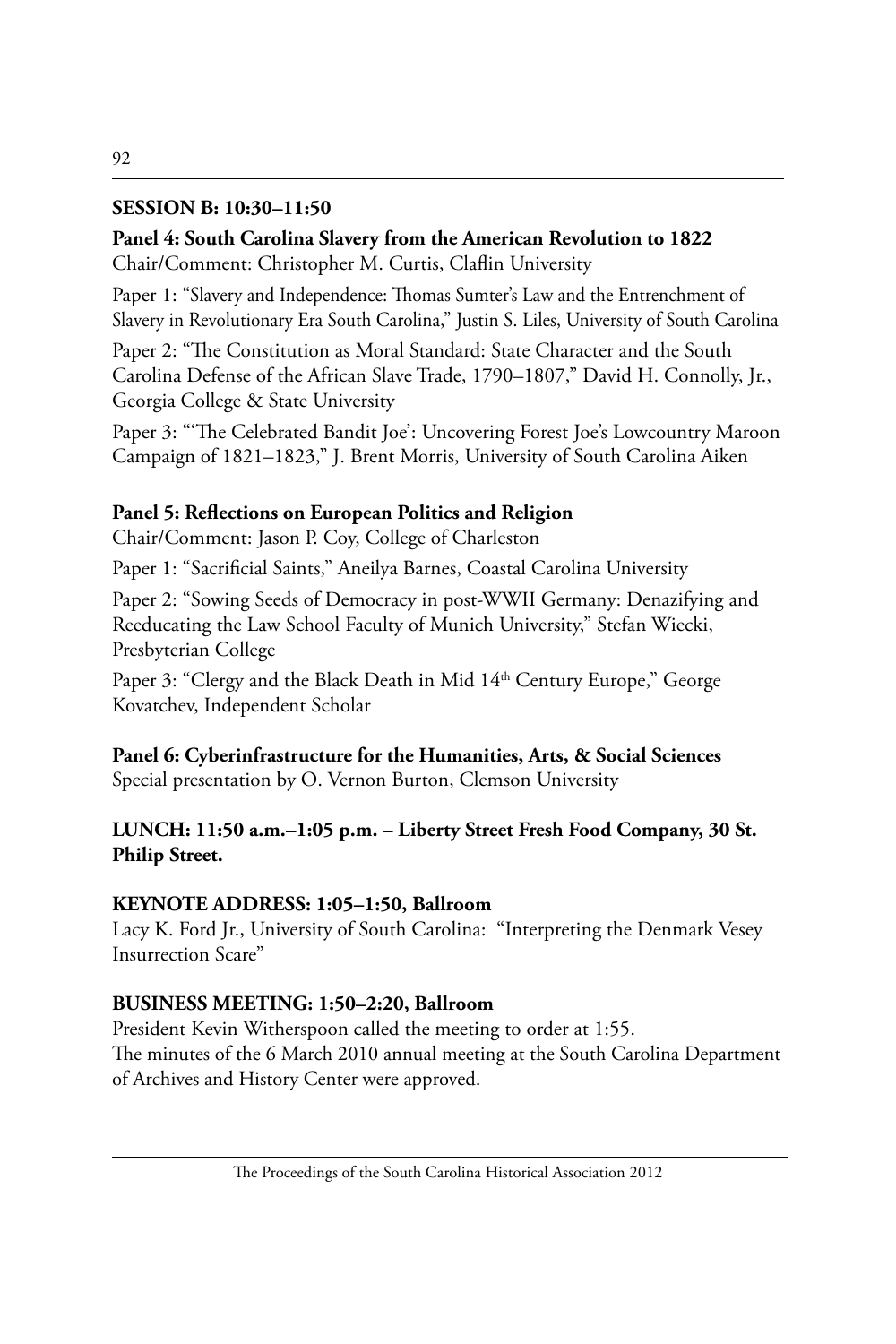Eric Emerson presented the Treasurer's report indicating that current income/expenses for the year were positive with income exceeding expenses \$1,243.81 versus \$709.60 for a net of \$534.21.

Stephen Lowe presented the following recommended changes to the Constitution, which were approved by the membership:

Article V. The Executive Committee shall be composed of officers, the editor(s) of *The Proceedings*, and six additional members elected for terms of up to three years to be determined at the time of their nomination. The duties of the Executive Committee shall be to fix the date and place of the annual meeting, to attend to the publication of *The Proceedings*, to prepare a program for the annual meeting, to prepare a list of nominations for the officers of the Association as provided in Article IV, to supervise the expenditures of the Association's funds, and such other duties as may from time to time be assigned to them by the Association.

There shall be such other committees as the president may appoint, or be instructed to appoint, by resolutions of the Association.

Article VII Section C

C. The Executive Committee shall annually elect an editor or editors of *The Proceedings*. The editor or editors shall serve on the Executive Committee. The editor or editors shall have the authority to appoint an associate editor.

Kevin Witherspoon announced the winner of the Hollis prize, Lindsay Crawford, USC Columbia, for the best paper published in the *Proceedings* during the previous two years: "Martha Rutledge Kinloch Singleton: A Slaveholding Widow in Late Antebellum South Carolina," published in the 2009 *Proceedings*.

A Technology Committee has been established with Sarah Miller, USC Salkehatchie, as its chair. It will focus upon improving the web site and establishing social networking capabilities. Members interested in volunteering are urged to contact Sarah.

The SCHA has a new mailing address and home at the History Department of The Citadel.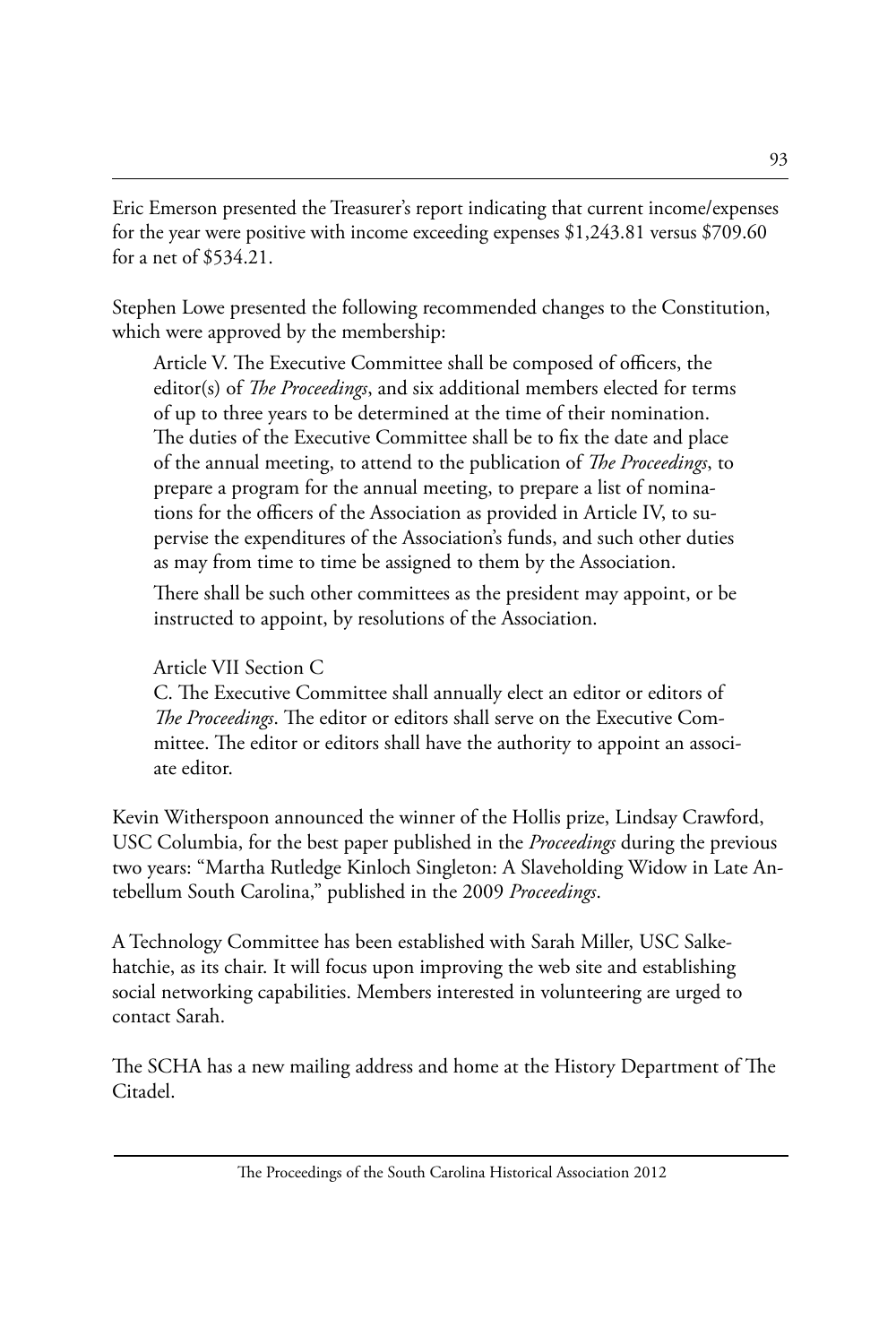- President Paul Thompson, North Greenville University
- Vice-President Fritz Hamer, South Carolina State Museum
- Secretary Michael Kohl, Clemson University
- Treasurer Amanda Mushal, The Citadel

• At Large, continuing to serve: Vernon Burton – Clemson University Sarah Miller – USC Salkehatchie

• New Board members:

Eric Emerson, South Carolina Department of Archives & History Janet Hudson, USC, Extended University Brenda Thompson-Schoolfield, Bob Jones University Stefan Wiecki, Presbyterian College The nominating committee's report was approved by acclamation.

Dr. Witherspoon turned the gavel over to Dr. Thompson who thanked the College of Charleston for hosting the meeting and in particular:

Dr. Amy McCandless, Dean, College of Charleston Graduate School Regina Semko, Administrative Assistant, College of Charleston Graduate School Dr. Jason Coy, History M.A. Program Director Ed Short, Associate Director for Student Life Operations Katie Anderson, Catering & Sales Coordinator, Aramark at the College of Charleston College of Charleston History graduate students: Shauna Winkle and Laura Larramore

Professor Thompson announced that next year the meeting will be in Columbia at the South Carolina Department of Archives & History on 3 March 2012 and the following year at Presbyterian College.

Business meeting concluded at 2:20

# **SESSION C: 2:25–3:45**

# **Panel 7: Reflections on Southern History**

Chair/Comment: Eric Emerson, South Carolina Department of Archives & History

Paper 1: "Horse Racing in the American South, 1660–1860," Hunt Boulware, Western Carolina University